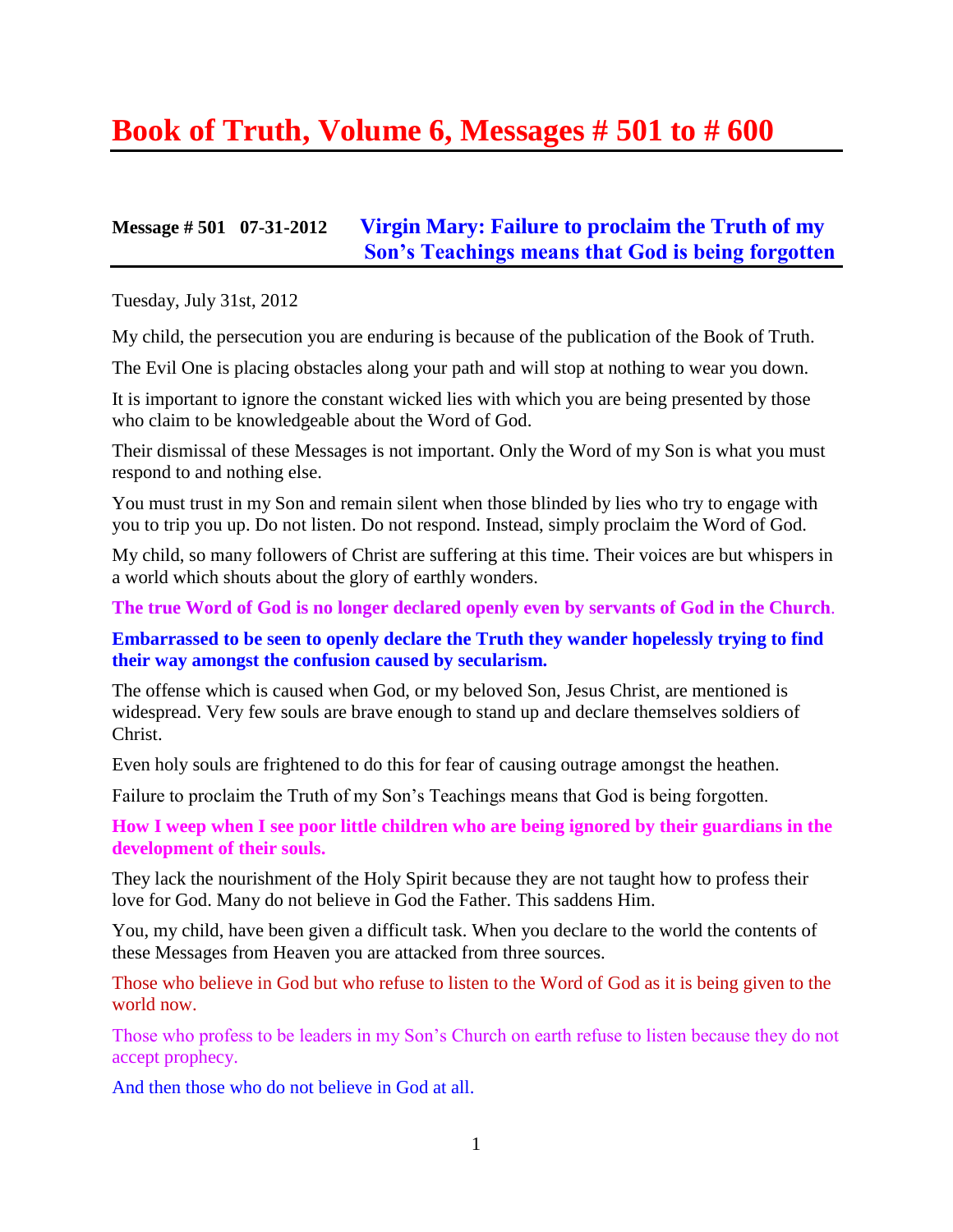Your voice will continue to fall on deaf ears, but you must not let this discourage you.

All you have to do is to obey my Son in all things and leave everything in His Holy Hands.

In time they will listen. When they do many souls will turn to my Son with love and joy in their hearts.

You must never falter or delay in your response to my Son's request to ensure that everyone in the world is given the Word of God at this time.

I ask all of God's children to respond to my call to pay allegiance to my Son's Holy Word now. He loves all of God's children and wishes to prepare every soul for His long awaited Second Coming.

Do not deny Him. Accept His Hand of Mercy before it is too late.

Your loving Mother

Queen of the Earth

Mother of Salvation

## **Message # 502 07-31-2012 [Allow Me to lift you, from all harm, to safety away](http://www.thewarningsecondcoming.com/allow-me-to-lift-you-from-all-harm-to-safety-away-from-the-antichrist/)  [from the Antichrist](http://www.thewarningsecondcoming.com/allow-me-to-lift-you-from-all-harm-to-safety-away-from-the-antichrist/)**

Tuesday, July 31st, 2012

My dearly beloved daughter, hear Me now as I inform you that My Time is almost upon the world.

**Your time is short as the days of darkness fade and a new dawn, a new beginning will emerge.**

All your tears of fear and distress are almost over with little time left for the Glorious Era of Peace to emerge.

**The renewal of the Kingdom of the Earth will shortly take place and My Dominion over all of God's children will replace the seat of Satan.**

Your confusion, My followers, over the authenticity of My Calling to you now, will disappear.

**All will become clear, like the crystal clean waters of a spring from My Heavenly Body, as it gushes forth now to consume the hearts of all God's children.**

**The Light of the Truth will inflame the world, despite the ever growing darkness which has settled like a festering disease over every corner of the earth.**

Soon the Truth will set you free, clear away all your doubts, your fears, and will release within you a clarity of mind and soul. Then, filled with My Holy Spirit, a global conversion will take place.

Those whose faith is weak will be renewed, and the Truth of a new Christian Army will come into being.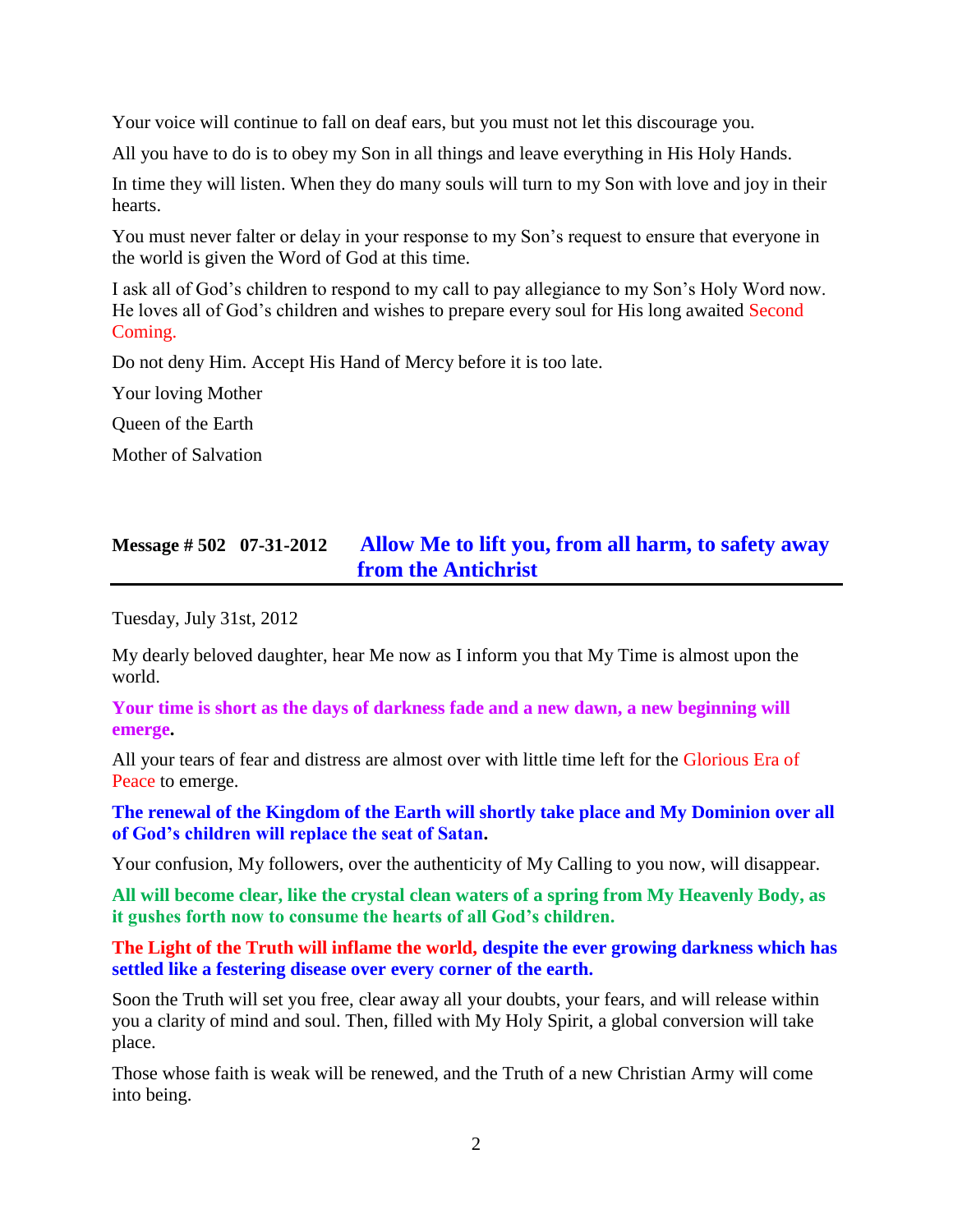Hope, love, and prayer will sustain you as I lead the world towards the New Legacy promised to you for so long.

**To those of you who are fearful of My messages just remember this.**

The world which awaits you is a great Gift for you and your families. It is a Paradise which you should be longing for as nothing on earth, as you know it, can compare.

If you love Me, then trust in My Goodness, My Love, My promise to bring you into the Glorious inheritance for which you were born.

Surrender all your worries and fears now.

Allow Me to lift you, from all harm, to safety away from the Antichrist.

**Recite this Crusade Prayer (71) Prayer to save us from the persecution**

Oh Jesus, save God's children from the Antichrist. Protect us from the plans to control the earth. Lord, save us from the persecution. Protect dark souls from the Antichrist, so that they can be redeemed in Your Eyes. Help us in our weakness. Strengthen us in spirit to rise and lead each other as we march in Your army to the Gates of Paradise. I need You, Dear Jesus. I love You, Dear Jesus. I glorify Your Presence on earth. I shun the darkness. I adore You and I surrender myself in body and spirit so that You can reveal to me the Truth of Your Presence, so that I will always trust in Your Mercy at all times. Amen.

Go now and prepare your souls so that you remain strong and loyal to Me as I lead you towards Eternal Life.

Your Jesus

## **Message # 503 08-01-2012 [Virgin Mary: I ask of all God's children to, once](http://www.thewarningsecondcoming.com/i-ask-of-all-gods-children-to-once-again-dedicate-the-month-of-august-to-save-souls/)  again, [dedicate the month of August to save souls](http://www.thewarningsecondcoming.com/i-ask-of-all-gods-children-to-once-again-dedicate-the-month-of-august-to-save-souls/)**

Wednesday, August 1st, 2012

My child, there is much change, much of which has been disclosed to you in the past, about to be witnessed in the world.

**There will be much destruction, much unrest, and chastisements, all of which will come about because of the sin of humanity.**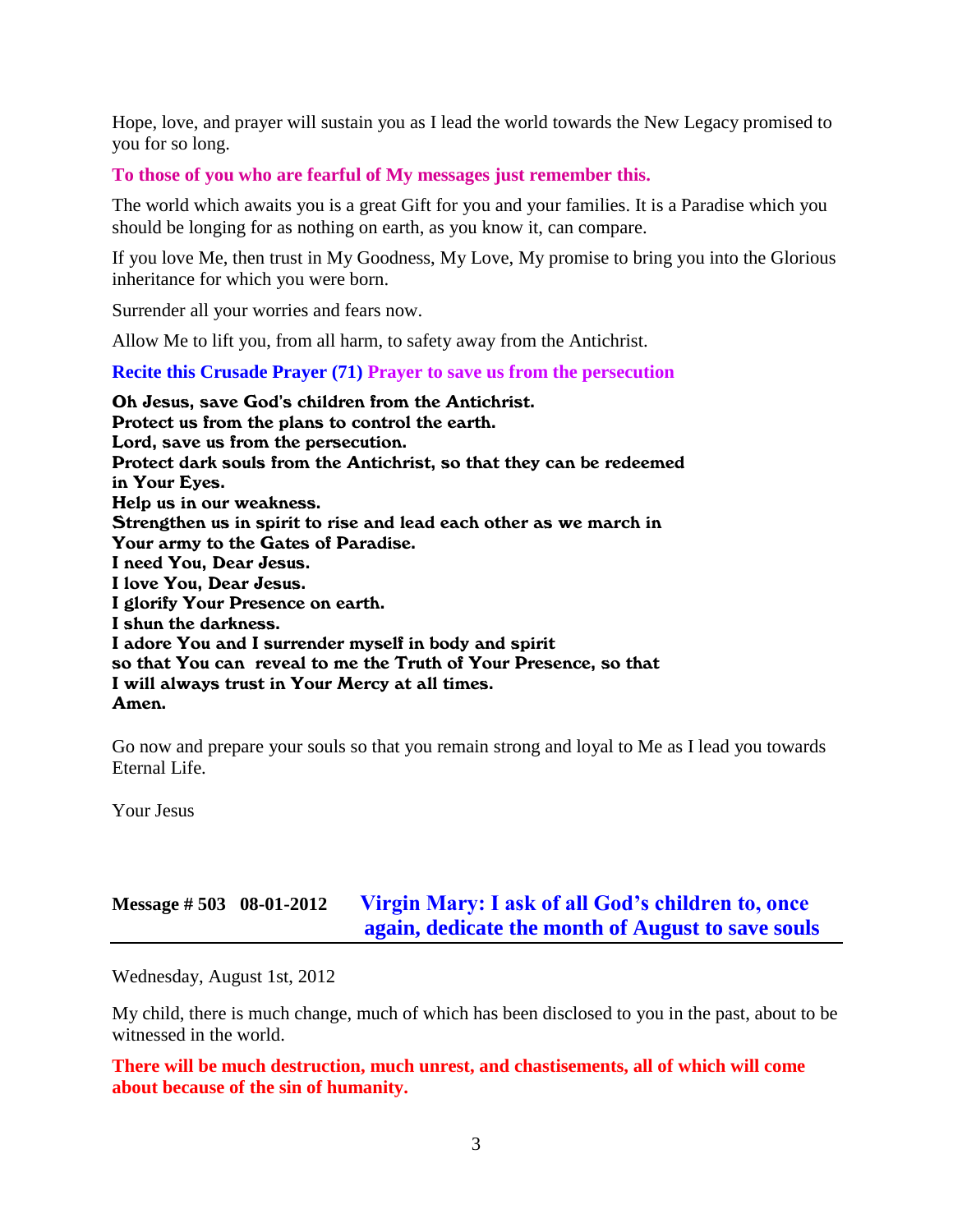I ask of all God's children to, once again, dedicate the month of August to save souls.

This is what you must do. Go to Mass every day and receive the Holy Eucharist.

Then every day at 3 o'clock say the Divine Mercy chaplet.

#### **For those of you who can, you should fast for one day a week.**

My children will be shocked as these changes will come about, but must never fear the Hand of my Father if you are loyal to the Teachings of His Beloved Son, Jesus Christ.

Please keep the Seal of the Living God close to you in your homes in the coming months, for much will unfold.

**The Body of my Son, Jesus Christ, present in His Church on earth is being violated and will suffer terribly.**

### **Many plans to topple my Son's Church are already underway and very soon it will collapse.**

Other events foretold will now be seen through ecological disasters as the Hand of my Father will fall in punishment on those nations whose sinful laws will no longer be tolerated.

Pray, pray, pray for souls at this time who may suffer during these events.

### **Use this month to pray for all souls who may perish in wars, earthquakes, or in the forthcoming Confession, The Warning.**

My heart is entwined with you children and, together, we must work hard to save souls.

By praying for the salvation of souls, we are carrying out the Holy Will of my Father.

Your beloved Mother

Mother of Salvation

## **Message # 504 08-02-2012 God the Father: [Just as My Son was crucified so,](http://www.thewarningsecondcoming.com/god-the-father-just-as-my-son-was-crucified-so-too-will-his-church-on-earth-be-crucified/)  [too, will His Church on earth be crucified](http://www.thewarningsecondcoming.com/god-the-father-just-as-my-son-was-crucified-so-too-will-his-church-on-earth-be-crucified/)**

Thursday, August 2nd, 2012

My dearest daughter, the trial of My Son's Church on earth has already commenced.

The scourging, the persecution is about to begin.

Just as My Son was crucified so, too, will His Church on earth be crucified.

The trial is taking place now.

My Son was sent to save humanity from the fires of Hell.

His Death on the Cross, a terrible cruel atrocity, was permitted by Me as a means to offer My children a future.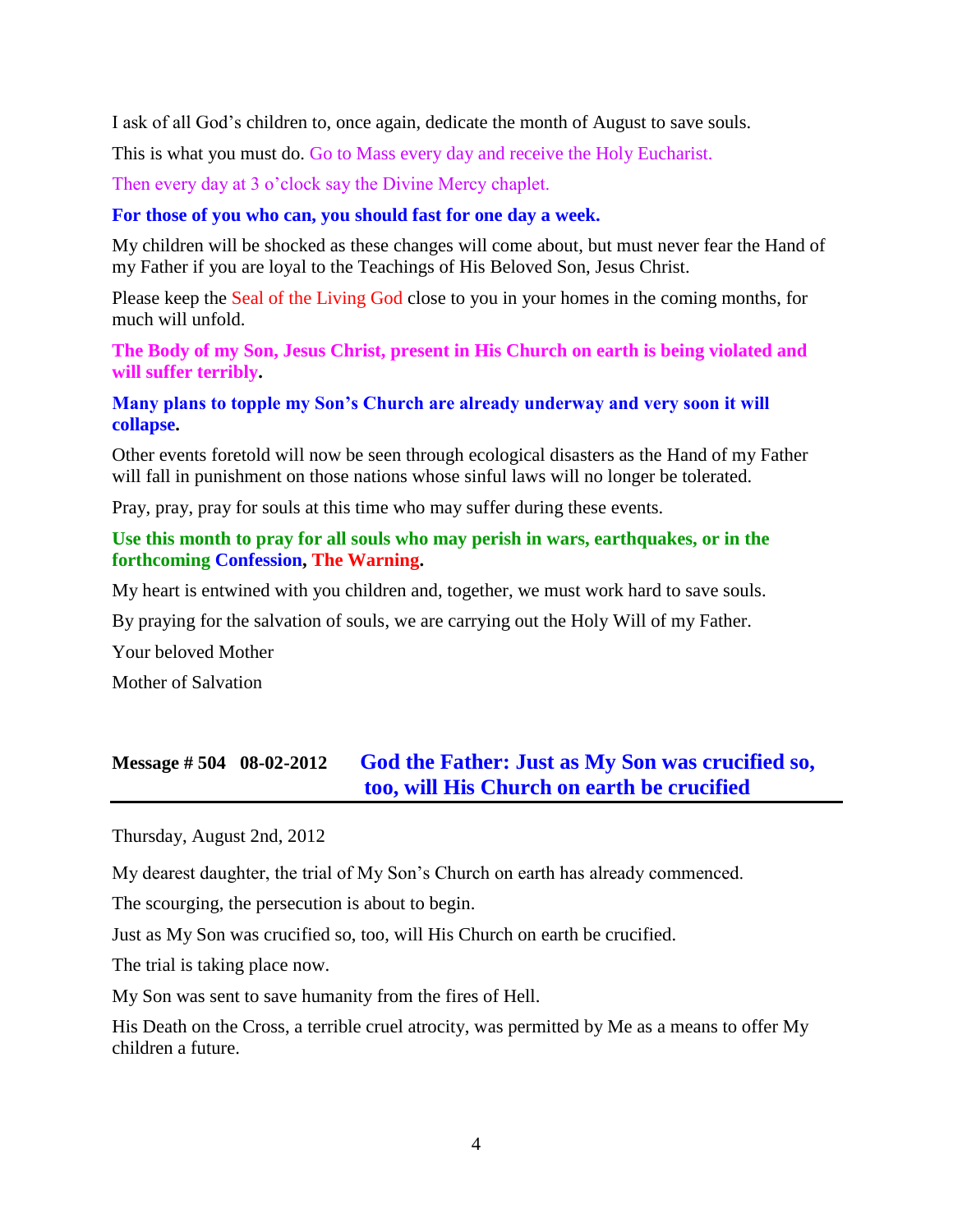## **My Son's Body became His Church on earth. His priests and sacred servants took the place of His apostles.**

Now, as He returns again to redeem mankind and claim My precious children, so that they can enter My Paradise, **history will be repeated.**

My Son preached the Truth and he gathered many people who followed His Teachings who did not doubt His Word.

Then He was betrayed by those close to Him and devoted to Him within His ranks.

**His Church, the Catholic Church, was also betrayed within its own corridors.**

The temptation by Satan brought this about and a great evil was responsible for the demise of My Son.

In His Church today its demise commenced some time ago. As with My Son, many followers loyal to the Holy Word laid down by Me, deserted Him.

Then began the trial where My Son was accused of heresy. So too has My Son's Church on earth suffered the same fate.

Through the wicked amongst them, who committed grave offenses against humanity, many loyal followers deserted the Church.

### **In turn, they deserted My Son and discarded His Teachings.**

The trial of My Son's Church on earth has rendered its priests silent when it comes to defending My Son's Teachings.

They are afraid of offending those who deny My Son because of the sins of those amongst them.

## **My Son's Church now faces the greatest trial of all not seen since the Crucifixion of My Beloved Son.**

His Church is being mocked unmercifully, not just by its enemies from outside but from its enemies within.

## **The Crown of Thorns will now be placed on the Head of My Son's Church and few of his followers will stand by him.**

## **Just as My Son's Apostles, with the exception of John, deserted Him during His trial and execution so, too, will those in high places within the Vatican desert My Holy Vicar.**

He will, as Head of the Catholic Church, be forced to walk a terrible path in disgrace through no fault of his own.

While he will be whipped, sneered at and made to look foolish, it is not he they will vent their rage at. It will be against the Truth of the Church, the Christian Church, formed because of My Son's Sacrifice that they will pour out their hatred upon.

Christianity will be scourged in every crevice, in every nation, in every place of worship until it is weak with exhaustion.

As it will be led up the road to Calvary, just as My Son was led, it will be tied and secured with ropes to render it impossible to escape the torment.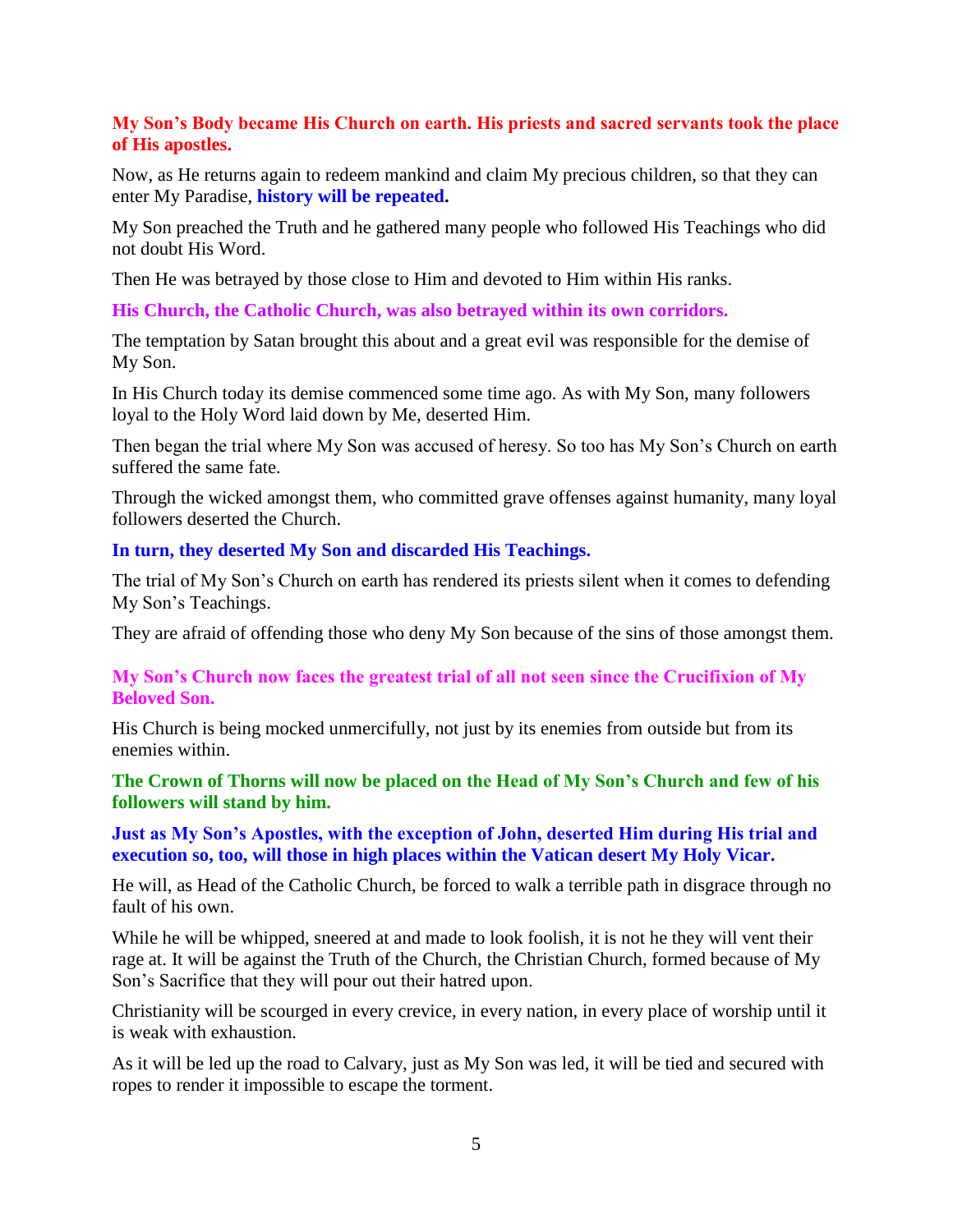Then, as it climbs the hill, it will be pelted with stones, spat upon and jeered at all the way to the top.

## **Then it will be nailed to the Cross.**

Little sympathy will be shown for it by those who blame the Church for its sins against the innocent when they will condemn the Head of the Church, My Son.

They will blame Him for the sins of others caused by the temptation of Satan.

## **When they have nailed My Son's Church to the Cross, they will send hundreds of guards, just like the six hundred soldiers who stood on Calvary, to ensure that not one morsel of Flesh escapes without punishment.**

Not one servant of His Church, who proclaim loyalty to it, will be allowed to escape.

When the Church has been crucified, they will ensure that it is starved of food and water until its dying breath.

## **All its disciples, just as it was with My Son's apostles, will be nowhere to be seen.**

They will go into hiding for fear of reprisals.

In what will seem to be its dying breath, all will become silent until the cheer of those who crucified the Church will deafen the entire world with its false doctrine.

**The voice of the new head of the Church, the imposter, the False Prophet, will ring out.**

All will fall in thanksgiving to Me, God the Most High, with relief. For this will seem to represent a new beginning.

## **It will be then that My Son's Presence will no longer grace the altars within this Church for this cannot be.**

It will be then that My Hand, in chastisement, will fall in punishment.

### **This is when the Battle of Armageddon will begin.**

This is when I will come, through My Son, to save souls.

Do not deny this prophecy.

Do not hide behind false securities, for this day must come.

### **The Crucifixion of My Son's Church must come about because of the Final Covenant.**

But then the Glorious Resurrection of the Church, the New Jerusalem, will wipe out all the tears, all the suffering and then the New Era will come.

Trust in My Son at all times.

Never fear for I am your Father and I will come to renew the earth and gather all of My children in this **final miracle foretold in the Book of Daniel.**

The Book of Truth is now being revealed to you, children, as promised.

Do not reject My Divine intervention, for I speak the Truth.

God the Most High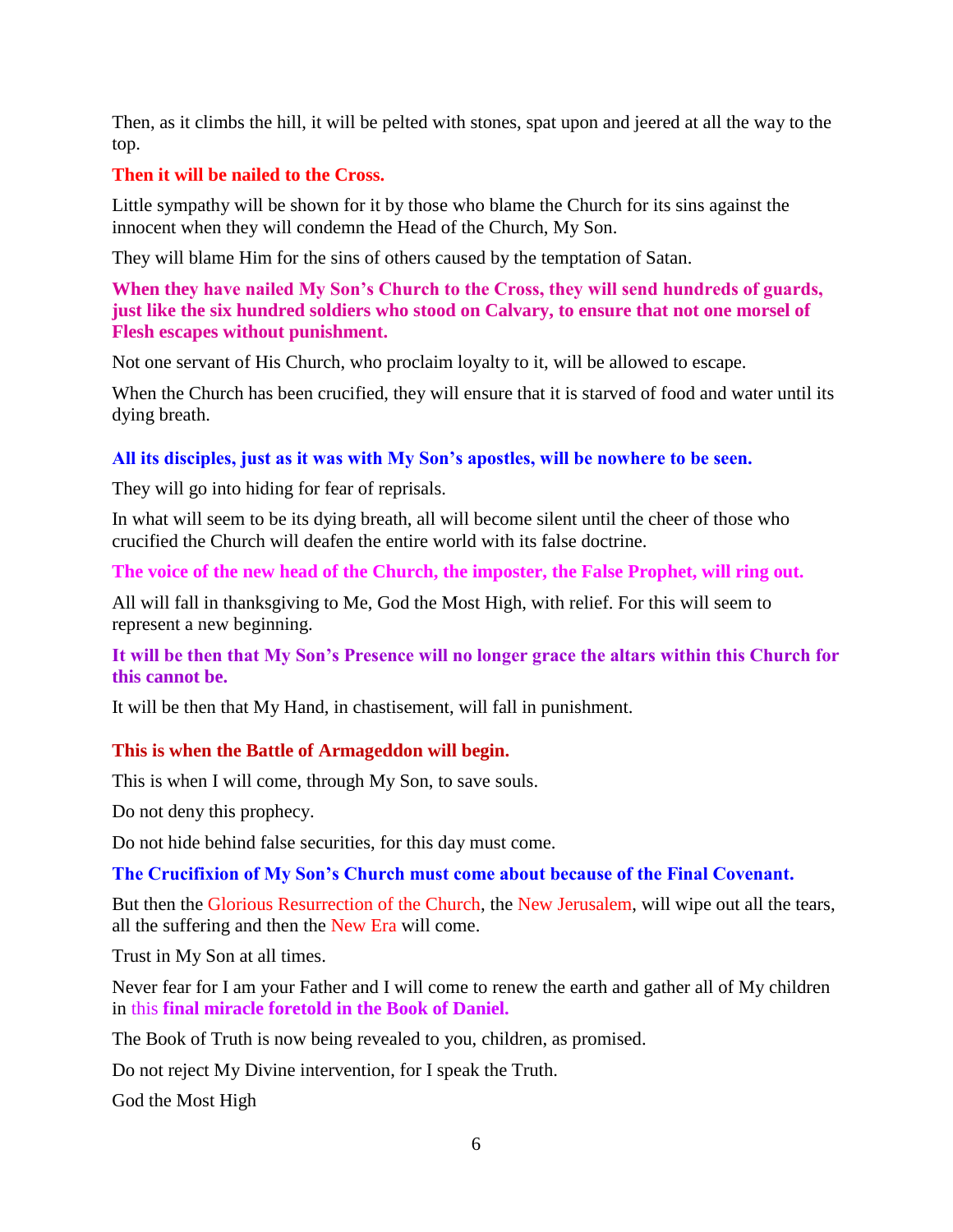## **Message # 505 08-03-2012 [To dissidents in the Catholic Church: Desecrate the](http://www.thewarningsecondcoming.com/to-dissidents-in-the-catholic-church-desecrate-the-laws-of-my-church-and-you-will-be-punished/)  [Laws of My Church and you will be punished](http://www.thewarningsecondcoming.com/to-dissidents-in-the-catholic-church-desecrate-the-laws-of-my-church-and-you-will-be-punished/)**

Friday, August 3rd, 2012

My dearly beloved daughter, the earth is about to shake as My Father's anger will spill over those nations who defy My Father's Laws.

No mercy will be shown as His patience has been tested to the limits.

**Their sins include abortion, murder, laws which try to undermine Christianity, same sex marriage, and the adoration of false gods.**

Then, there are those dissidents within My Church who threaten to disown Me.

When they try to distance themselves from My Church, and try to create new laws in defiance of My Holy Will, they disown Me.

I cast them out now for their disloyalty. Their attempts to introduce laws, based on the sin of pride, lust, and worldly ambition, will not be tolerated.

Did they think they would be allowed to distance God's children from My Church on earth and avoid the Hand of My Father?

### **Did they think that they were above the Laws of God?**

They do not love God, they love themselves.

**Lacking in humility their public rejection of the Laws of the Catholic Church disgust Me**.

Their shameful demands where they try to force My Church to accept laws, which offend Me, means they have cast themselves into the darkness.

### **Their religious vows are meaningless.**

Their pledge to honor and obey My Church has been broken.

Unless they repent and come back to My Body, My Church on earth, they have no right to call themselves servants in My Church.

You have been warned. I will cast you into the wilderness.

Desecrate the Laws of My Church and you will be punished.

Your Jesus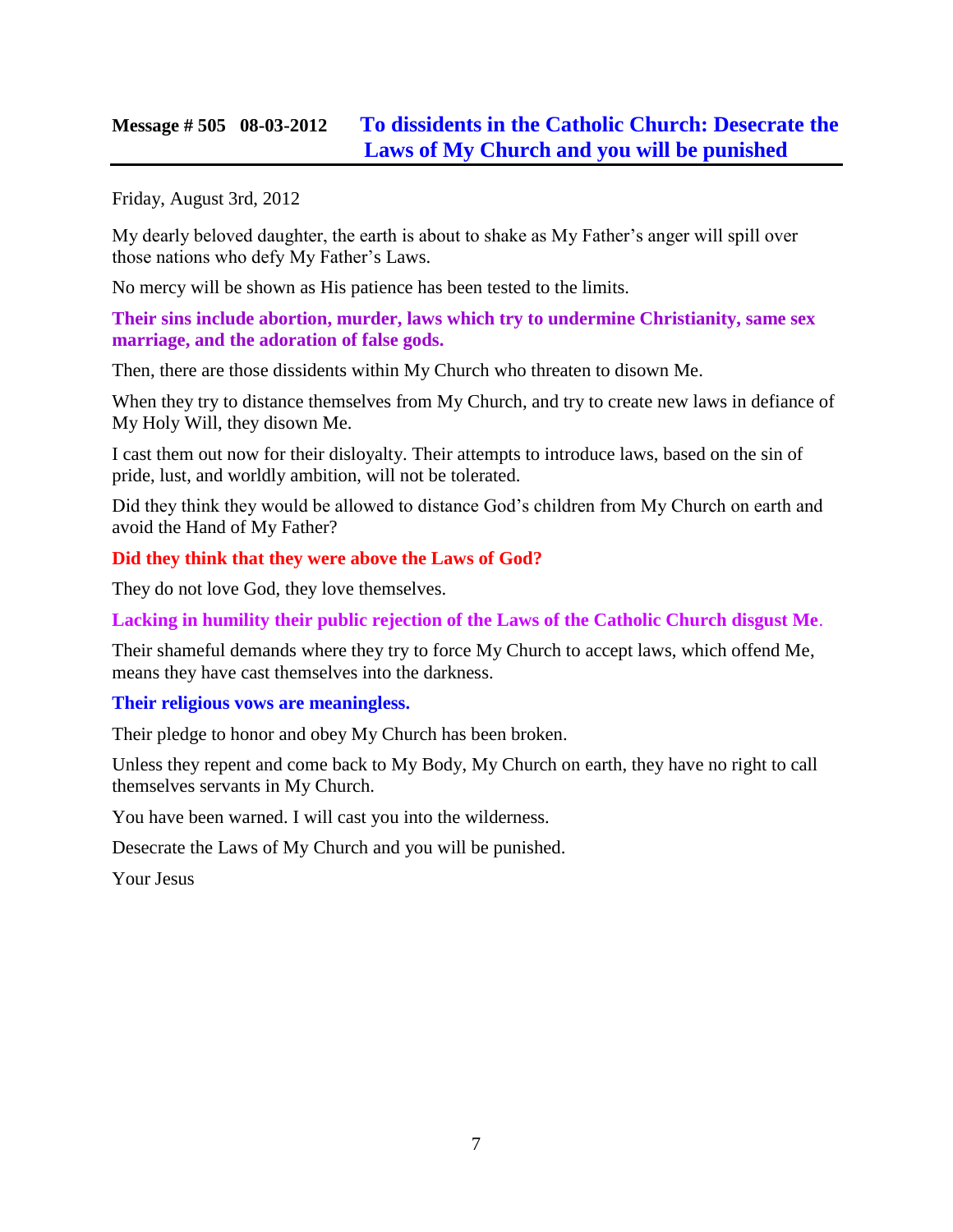## **Message # 506 08-04-2012 [When they deliberately bribed liars to deny My](http://www.thewarningsecondcoming.com/when-they-deliberately-bribed-liars-to-deny-my-resurrection-the-pharisees-denied-generations-of-jews-the-right-to-the-truth/)  [Resurrection, the Pharisees denied generations of](http://www.thewarningsecondcoming.com/when-they-deliberately-bribed-liars-to-deny-my-resurrection-the-pharisees-denied-generations-of-jews-the-right-to-the-truth/)  [Jews the right to the Truth](http://www.thewarningsecondcoming.com/when-they-deliberately-bribed-liars-to-deny-my-resurrection-the-pharisees-denied-generations-of-jews-the-right-to-the-truth/)**

#### Saturday, August 4th, 2012

My dearly beloved daughter, mankind must understand the weakness of human nature before they can truly entrust themselves into the arms of God.

To those faithful amongst you, your faith and love for Me, your Savior, brings Me great joy.

### **But when you say you love Me, this brings with it a great responsibility.**

Never forget the weakness in your nature, though no your fault of your own as you were born with original sin, as it can cause you to sin when you are least expecting it.

When the souls of those who say they love Me reach a stage where they are consumed with love for Me that is when they have to be careful. Sometimes this makes them feel elevated in My Eyes, which is true because they are.

But then comes the temptation to see others in a less than flattering light.

They can be tempted to, not just feel compassion for those poor souls who are in darkness or confused but to look down upon them.

Sometimes their strong faith and knowledge of Scriptures gives them a false sense of security.

They believe they know everything regarding the Teachings of the Church, My Church, My Body on earth.

**This is what happened to the Pharisees.**

## **They thought they knew everything about the Laws of God. The Love of God.**

What they failed to understand was the prophesies, foretold so clearly, about the coming of the Messiah. This meant that they rejected the Christ, the Son of the Living God, when He came as promised.

The cruelty they showed Me, Jesus Christ Son of Man, was in complete contradiction to the love they claimed to have for God.

If they truly loved God, they would never have treated any child of God as they did.

## **Their minds were closed to the prophecies given to the world through the prophets, which proclaimed the Truth.**

The Truth is that all prophecies will be fulfilled as promised by God.

They rejected The Messiah, promised to provide the future salvation for the whole of humanity.

### **In turn, through their lies, when they deliberately bribed liars to deny My Resurrection, the Pharisees denied generations of Jews the right to the Truth.**

My Death on the Cross wasn't enough for them. They wanted to ensure that no trace existed of Me, the Redeemer of the world afterwards.

They then went back and led God's children into a false faith in which the Truth became a lie.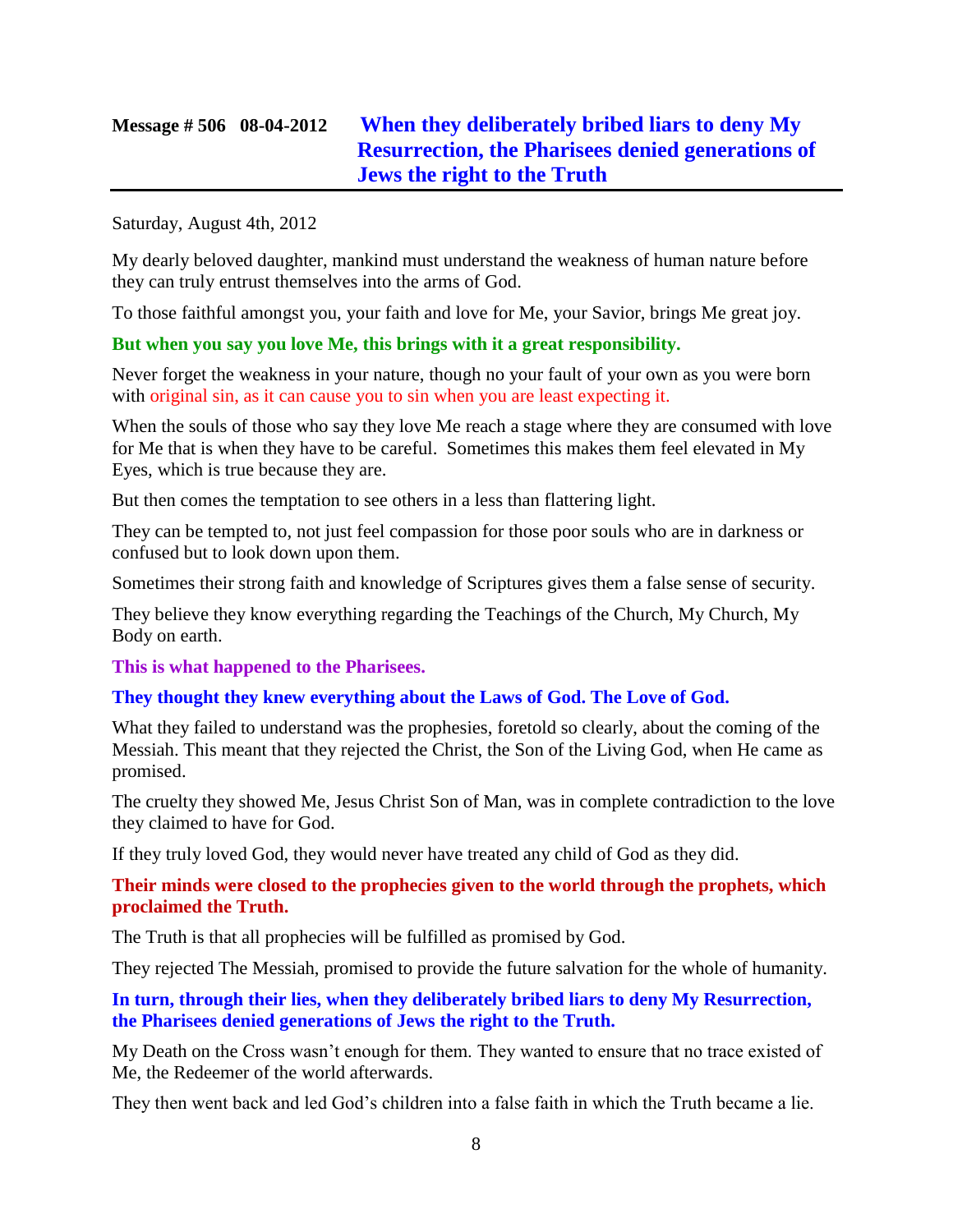### **Remember the prophecies from God are always fulfilled.**

My Second Coming is now about to be fulfilled. This time the leaders in the Christian Churches will deny Me like the Pharisees did.

They will torment Me, My prophets, My people and anyone who dares to spread the Truth of My Coming.

Do not deny Me this time.

Open your hearts.

Listen carefully to me as I prepare you for the final chapter in the salvation of the world.

Your Jesus

## **Message # 507 08-05-2012 [If you believe in the existence of Satan,](http://www.thewarningsecondcoming.com/if-you-believe-in-the-existence-of-satan-then-know-that-everything-that-is-unjust-and-evil-in-the-world-is-caused-by-him/) then know [that everything that is unjust and evil in the world](http://www.thewarningsecondcoming.com/if-you-believe-in-the-existence-of-satan-then-know-that-everything-that-is-unjust-and-evil-in-the-world-is-caused-by-him/)  [is caused by him](http://www.thewarningsecondcoming.com/if-you-believe-in-the-existence-of-satan-then-know-that-everything-that-is-unjust-and-evil-in-the-world-is-caused-by-him/)**

Sunday, August 5th, 2012

My dearly beloved daughter, I am calling out to everyone, young and old, who is unsure about their faith in God.

I appeal to those amongst you, who do believe in Me, but who do not speak with Me, or avail of the Sacraments, or who do not attend their churches, to honor Me.

### **I love you. I will never desert you, and you are going to be given a special Gift shortly.**

You will experience what it is like when you will come before me on the Day of Judgment. Then you will forget your doubts.

## **Many of you, despite your lack of faith, honor Me in so many ways but you do not realize this.**

You, in your daily lives, feel love, concern, and sympathy for others.

You feel an urge to fight injustice and are repelled when you witness wicked acts, committed by others over those less fortunate than themselves.

You show love for others and look after those who need your help.

You hate to take advantage of others and are sensitive to the needs of those who suffer in this life.

You feel love for your family.

You laugh and rejoice when you are with friends and feel a tremendous love and friendship for those close to your heart.

When you marry, you feel an overwhelming love for your spouse. Then, when you have children, the love you feel surpasses anything you could ever have imagined.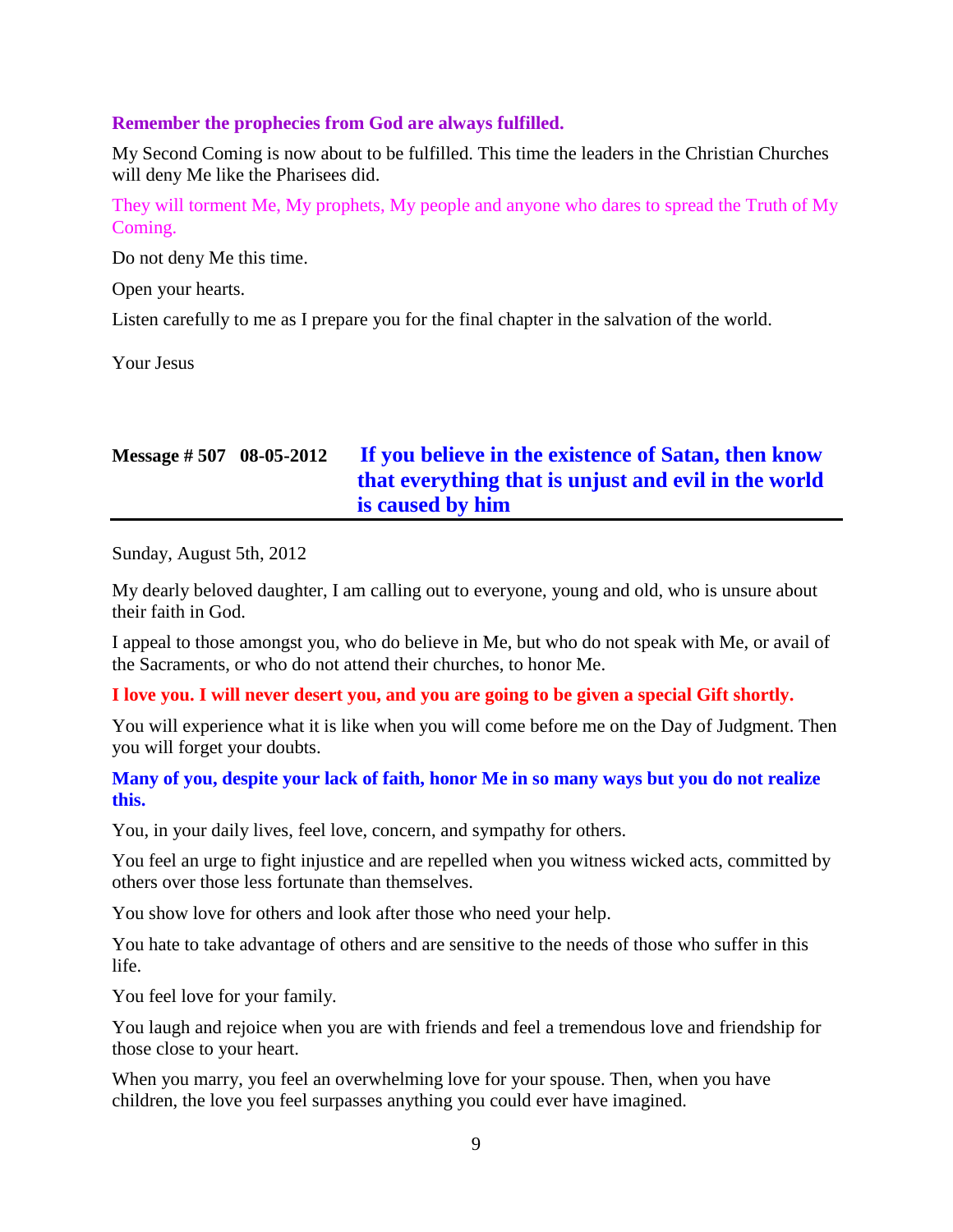You cry tears of remorse if and when you hurt someone. You forgive others when they offend you, insult you or cause you harm.

Where do you think this love and these emotions come from? Don't you know they can only come from God?

**Love is difficult to explain. Difficult to analyze and it can never be proved by science for it is a Gift from God.**

**Hatred, on the other hand, comes from the dark side.**

Satan, to many people, may not seem real but he exists.

**Many of you do not believe in evil or the existence of evil spirits, for they are careful not to reveal themselves.**

If you believe in the existence of Satan, then know that everything that is unjust and evil in the world is caused by him.

He is the king of lies and he has the power to blind you to the truth of your existence.

Because of your blindness My Mercy is now going to cover the world to prove to you that I exist.

**Be prepared for this day for it will happen soon.**

**When the signs in the skies are shown to you and witness the clash, the noise and the shaking in the ground know that I have come to waken you up.**

When this happens I beg you to turn to Me then, for I want to fill you with My Love so I can bring love and joy into your hearts.

When My Mercy comes upon you will you feel peace at last.

I love you and I will never forsake you.

I await your response when this great day comes.

Your Jesus

## **Message # 508 08-06-2012 [When such souls attack My Holy Word with such](http://www.thewarningsecondcoming.com/when-such-souls-attack-my-holy-word-with-such-venom-this-is-a-sign-of-satans-confirmation-that-these-messages-are-authentic-2/)  [venom, this is a sign of Satan's confirmation that](http://www.thewarningsecondcoming.com/when-such-souls-attack-my-holy-word-with-such-venom-this-is-a-sign-of-satans-confirmation-that-these-messages-are-authentic-2/)  [these messages are authentic](http://www.thewarningsecondcoming.com/when-such-souls-attack-my-holy-word-with-such-venom-this-is-a-sign-of-satans-confirmation-that-these-messages-are-authentic-2/)**

Monday, August 6th, 2012

My dearly beloved daughter, there are many of My devoted followers who are plotting a campaign to destroy this Mission.

To those who believe that it will be the non-Christians and the atheists who will denounce My Word in these messages, then know this.

It will be those who openly proclaim their belief in me, their Jesus, who will hurt Me the most.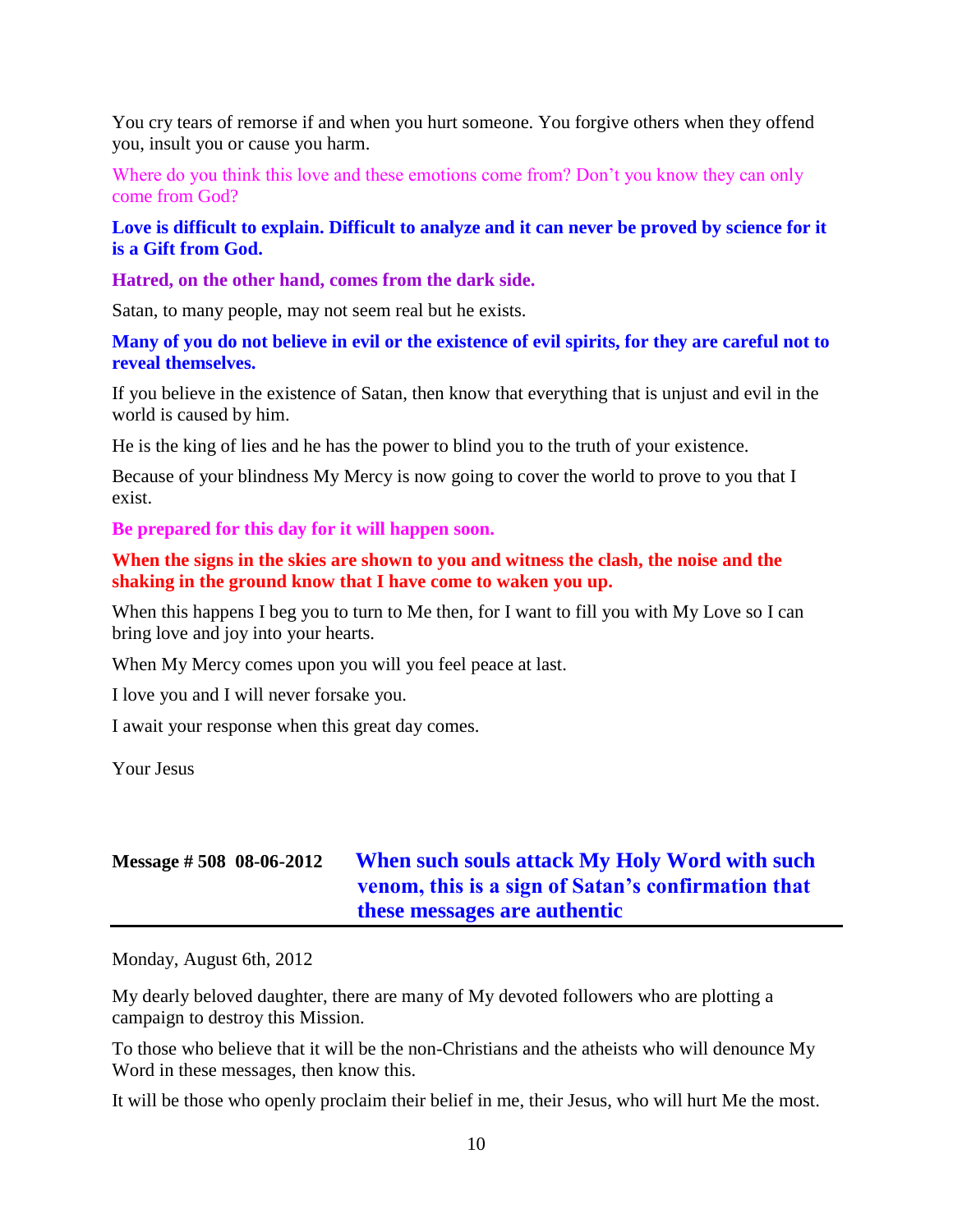They are being clouded by the deceit of the king of lies, who has sent many fallen angels to such souls. Not content with denying My Holy Messages, they will set out to gather as much support as they can amongst My priests to try and sabotage this Mission.

**Such souls never stop to ask themselves, why they do this. Or why they feel such hatred towards you, My daughter. Or why My Holy Word disturbs them so much.**

When such souls attack My Holy Word with such venom, this is a sign of Satan's confirmation that these messages are authentic.

### **For when such strong opposition is shown and when holy people are provoked to attack Divine messages such as these, you can be sure then that they come from God.**

When they deny My Word this cuts Me so that I weep with sadness when they don't recognize Me. But that is okay. In time they will know the Truth.

It is when they set out to deliberately drive souls away from My Mercy that they offend Me greatly.

### **If they are responsible for souls who are denied salvation, they will be punished.**

Their punishment will be one of wretchedness when they try to defend their actions, for just one lost soul. Their actions can mean that a soul who, would otherwise have been converted, may suffer the final persecution in the fires of Hell.

It is when they try to sabotage the Word of God that their previous good works will be rendered useless. For what good are they when they counteract such worthy deeds with deeds of hatred for God?

I say to them. The day you come before Me to answer for such mean spirited actions will be very difficult for you.

## **Not only will you have to answer for yourself, but you will have to answer for the lies you spread about Me, My Holy Word, to others.**

Is it your fear of My Holy Word which drives you to such wickedness? Fear comes from Satan. Pride also comes from Satan. Don't you know that it is because you believe that you are so well versed in My Holy Scripture that this cause you to decide that you know more than you do?

You find fault with My Holy Word just as the Pharisees did. By doing so you say that you know more about the Truth than God.

Remember that the more you spread lies about My Holy Word, you sin against the Word of God.

**This sin against the Prophet of the Lord is one of the most frowned upon by My Father.**

All those who have sinned against the prophets of the Lord were punished. For when they try to stop the Word of God, given to the world to save souls, they are preventing the salvation **of souls.**

**For this they will be struck down, for nothing will stop the Word of God from being delivered to His precious children.**

Your Jesus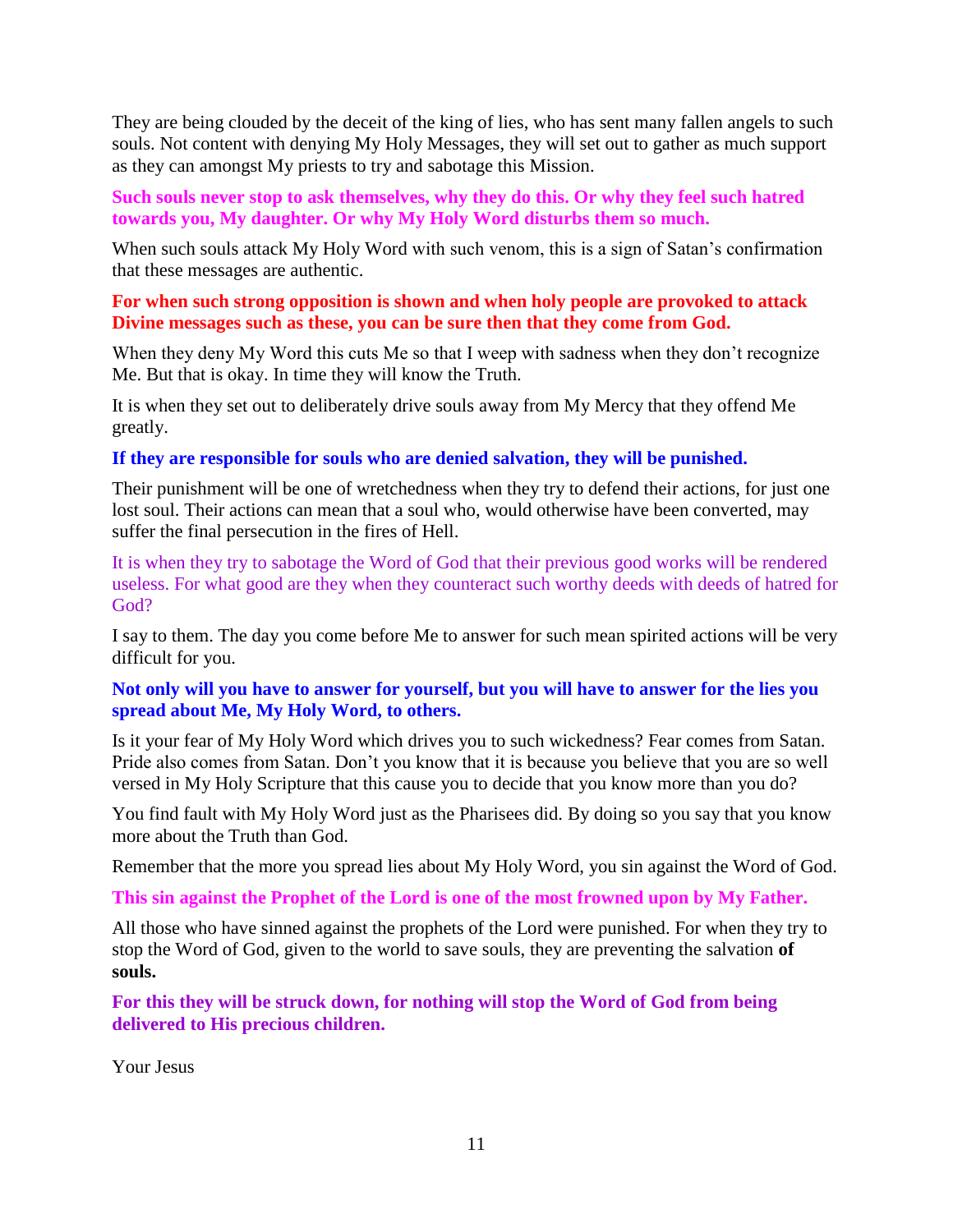## **Message # 509 08-07-2012 [This is My last Mission on earth where Holy](http://www.thewarningsecondcoming.com/this-is-my-last-mission-on-earth-where-holy-messages-from-the-blessed-trinity-are-being-given-to-the-world/)  [Messages from the Blessed Trinity are being given](http://www.thewarningsecondcoming.com/this-is-my-last-mission-on-earth-where-holy-messages-from-the-blessed-trinity-are-being-given-to-the-world/)  [to the world](http://www.thewarningsecondcoming.com/this-is-my-last-mission-on-earth-where-holy-messages-from-the-blessed-trinity-are-being-given-to-the-world/)**

Tuesday, August 7th, 2012

My dearly beloved daughter, My Love for you is as strong, as it is as intimate, although it does not seem like to this to you at this time.

You need to spend more time in My Company, for, only by doing this, will you find peace in this Mission.

My Graces fill your soul now so that you can communicate to the world My Messages in the fastest time possible.

How weary I am and alone in My Heart right now, My daughter.

**I fret for those innocent souls who are ignorant of My existence. Good at heart and Christian in the way they treat others, yet, they do not believe in My existence.**

I watch each day at the way they live their daily lives with no faith in the existence of God or their future life in the New Paradise.

Please help Me to tell them I love them.

Spread My Word and I will ignite a sense of recognition in their souls.

It does not matter if they reject you, My daughter, or My beloved followers; all that is needed is to let them read My Messages.

I will send the Holy Spirit so that a spark, albeit a tiny one, will ignite a flame of My Love in their souls.

**This is My last Mission on earth where Holy Messages from the Blessed Trinity are being given to the world.**

The Holy Spirit is present in these Words of Divine origin. They are your food to nourish your souls in order to help you prepare for battle.

Listen to the Holy Word of God. Take it, share it and unite all of God's children ready for battle.

Bring all of your brothers and sisters, especially those who struggle to believe in God, towards My Great Mercy.

My Heart heaves with love for them. They, each of them, are God's children.

I need their souls so that I can take care of their future, so they will have eternal life and happiness.

**I can't bear to think of what will happen to them if I can't save them.**

My daughter, while My Divine Mercy will save much of humanity, I need you and My followers, My sacred servants, and ordinary people to spread the net and find all those poor, unhappy and confused people in need of God's Love.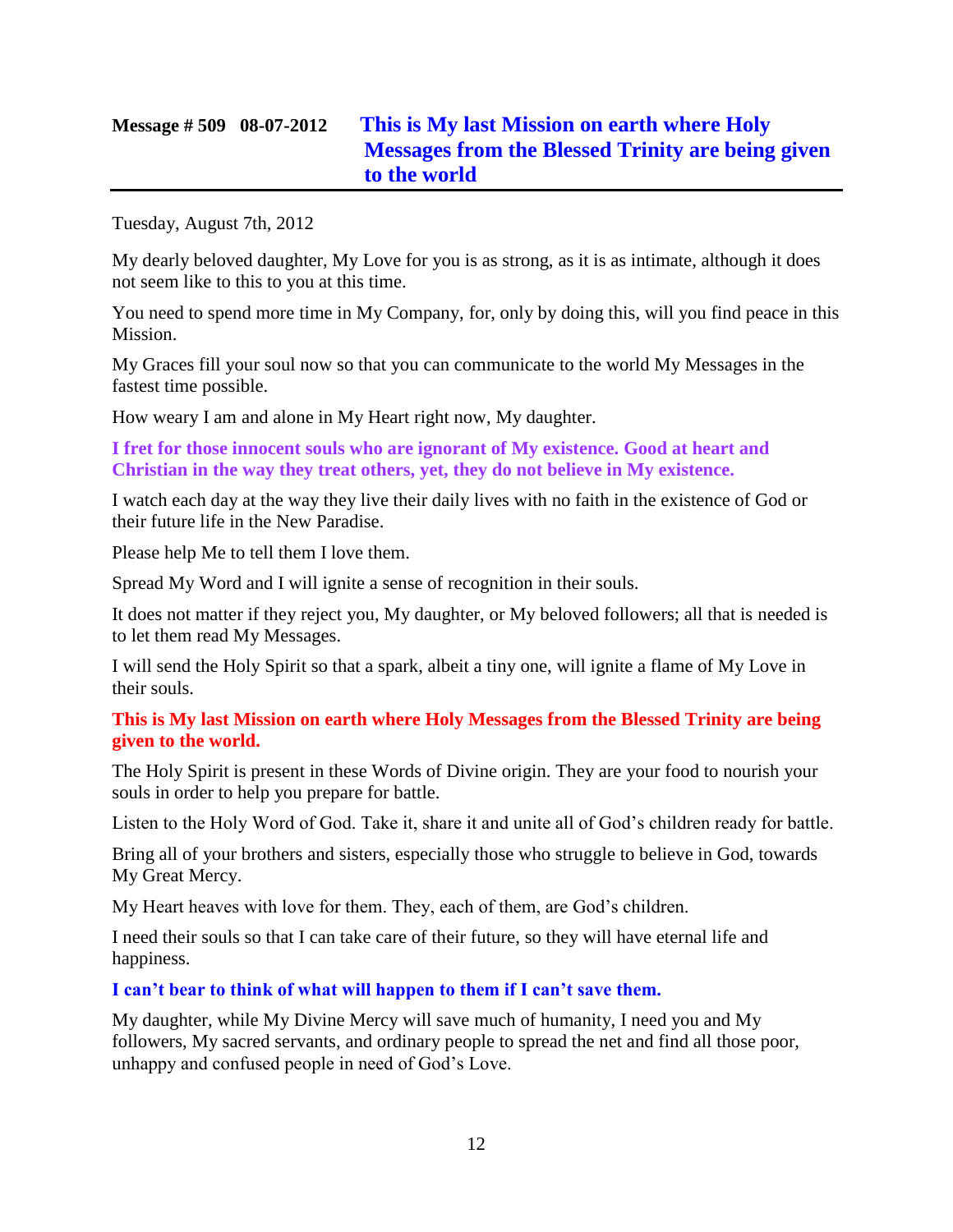Spread the net of My Love, like the fisherman, wide and far and in places where God is completely rejected, despised, and hated especially.

Then go and find God's precious young children who do not know anything about Christianity, yet they live in so called Christian countries.

**Go as far as Russia, China and countries where God is not revered and go and capture souls**.

Feed them with My Messages. It does not matter how you communicate, but do it in a way where it does not seem as if you are preaching.

Entice them through what may interest them. Use every kind of modern communications to do this. I need them quickly. I am relying on the spreading of My Word by all of My followers.

I will guide you.

You will know in your hearts what to do. Ask me to help you with this special Crusade Prayer to make you strong.

### **Crusade Prayer (72) The Disciple's Prayer**

Dear Jesus, I am ready to spread your Holy Word. Give me the courage, the strength and the knowledge to impart the Truth so that as many souls can be brought to You. Take me into your Sacred Heart and cover me with your Precious Blood so that I am filled with the graces to spread conversion for the salvation of all of God's children in every part of the world no matter what their creed is. I trust in you always. Your beloved disciple. Amen

Your Jesus

| Message $\# 510$ 08-08-2012 | By declaring the Voice of the Holy Spirit to be evil, |
|-----------------------------|-------------------------------------------------------|
|                             | you are guilty of a blasphemy of such magnitude       |
|                             | <b>proportions</b>                                    |

Wednesday, August 8th, 2012

My dearly beloved daughter, when people ask what I mean by the Word of God, let Me explain.

The Word of God, as contained in the Holy Bible, both the Old and the New Testaments, the Word of God, the Truth, is being given to the world through these Messages by the Gift of the Holy Spirit.

**These messages are being presented by the Holy Trinity and are the only ones of their kind ever delivered to humanity by a Prophet.**

The reason is that this is the last Mission, the final form of Divine communication and intervention being presented to the world because of My Second Coming.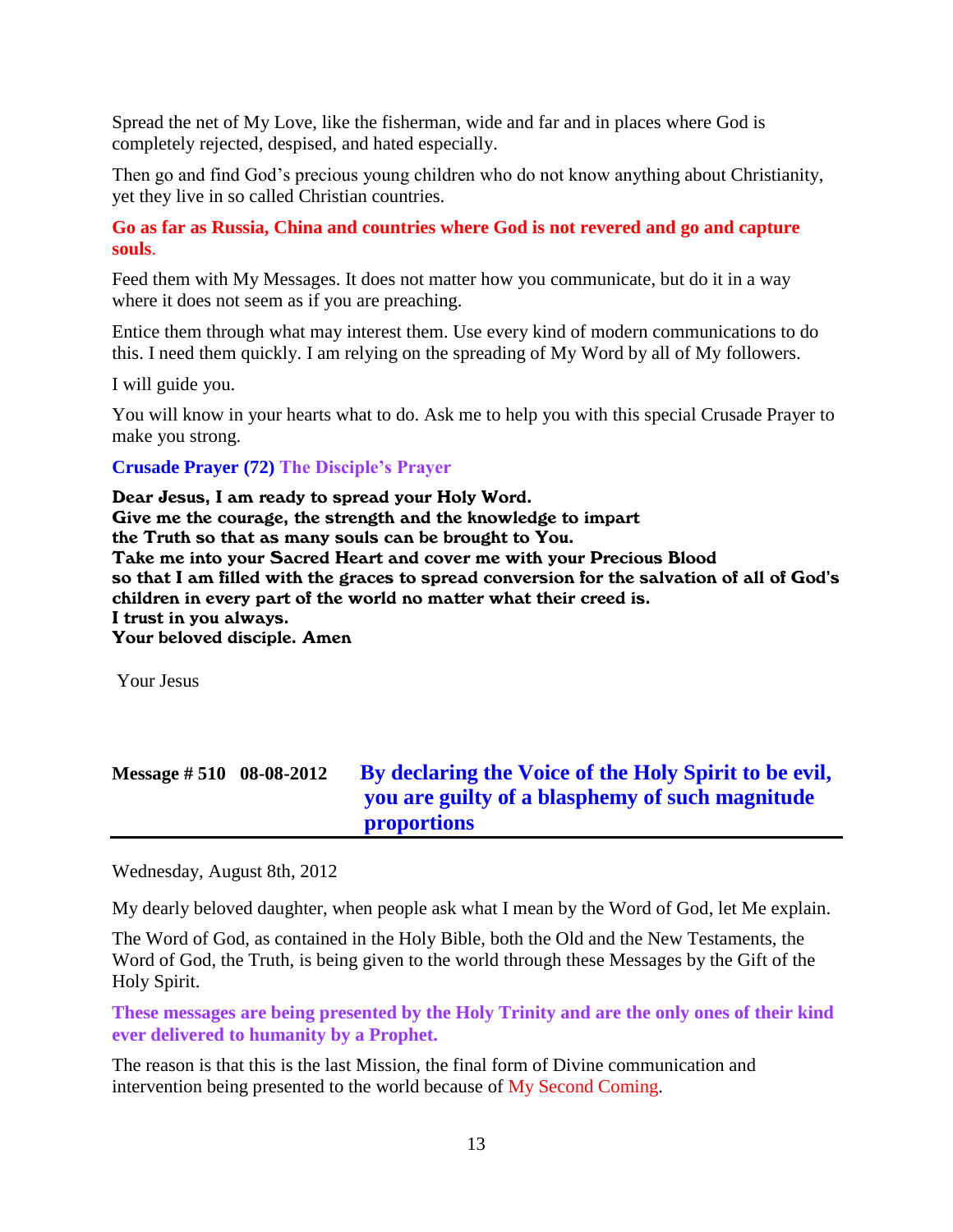Never interfere with the Power of the Holy Spirit, for this is a very serious sin.

In these Messages, the Voice of the Holy Spirit is being poured out to save mankind from eternal damnation.

**You may deny Me, your Jesus, or the Divine Messages given to you by My Beloved Mother, and you will be forgiven.**

**For all of you have the right to discern such Holy Messages because of your gift of free will.**

## **However, when you reject the Holy Spirit and publicly blaspheme against it, this is an eternal sin and only a miracle, sanctioned by God the Father, can save your soul.**

You must remain silent if in doubt about any Divine Message given to the world and pray for the seer. Pray and follow your faith and continue in your ways of honoring God. It is very important that you do this.

## **By declaring the Voice of the Holy Spirit to be evil you are guilty of a blasphemy of such magnitude proportions that this is deemed an unforgiveable sin.**

You need to ask God to forgive you now, because should you continue to mount deliberate campaigns to block the Voice of the Holy Spirit, the Voice of the Holy Trinity, and declare it to be an evil spirit, you will not, nor can you be forgiven, for this is a grave sin.

Many well-meaning Christians pull this work apart. The Messages, they say, do not conform with Holy Scripture.

When they say this, they do not know the Truth, which is contained in the Holy Bible.

They either attack these Messages based on hearsay by others who claim to know the Truth, or they declare them to be untrue based on their flawed interpretation of the Truth.

Worse still, they twist the Truth and compare these Messages with new and ludicrous interpretations of the Holy Bible.

## **Listen to Me now, your Jesus, as I tell you this.**

The high priests in My time on earth tried to twist the Truth of God's Laws in order to justify their rejection of Me.

They used lies to stop people from hearing My Voice.

They declared Me a liar, a false prophet, and accused Me of Heresy.

I blasphemed against the Laws of the Church, they said, and violated the Sabbath by conducting the Paschal Meal on a different day to the one they deemed to be correct.

They not only misunderstand Me, they out-rightly rejected Me because **they were not prepared to welcome the True Messiah at that time.**

They were not ready.

They never thought that they would witness the arrival of the True Messiah in their lifetime.

So wrapped up were they in their ceremonies, their hierarchical regulations – which at that time exalted their leaders and placed them on pedestals as the real kings of their Church –that they had no room in their hearts for Me, the Redeemer of Mankind.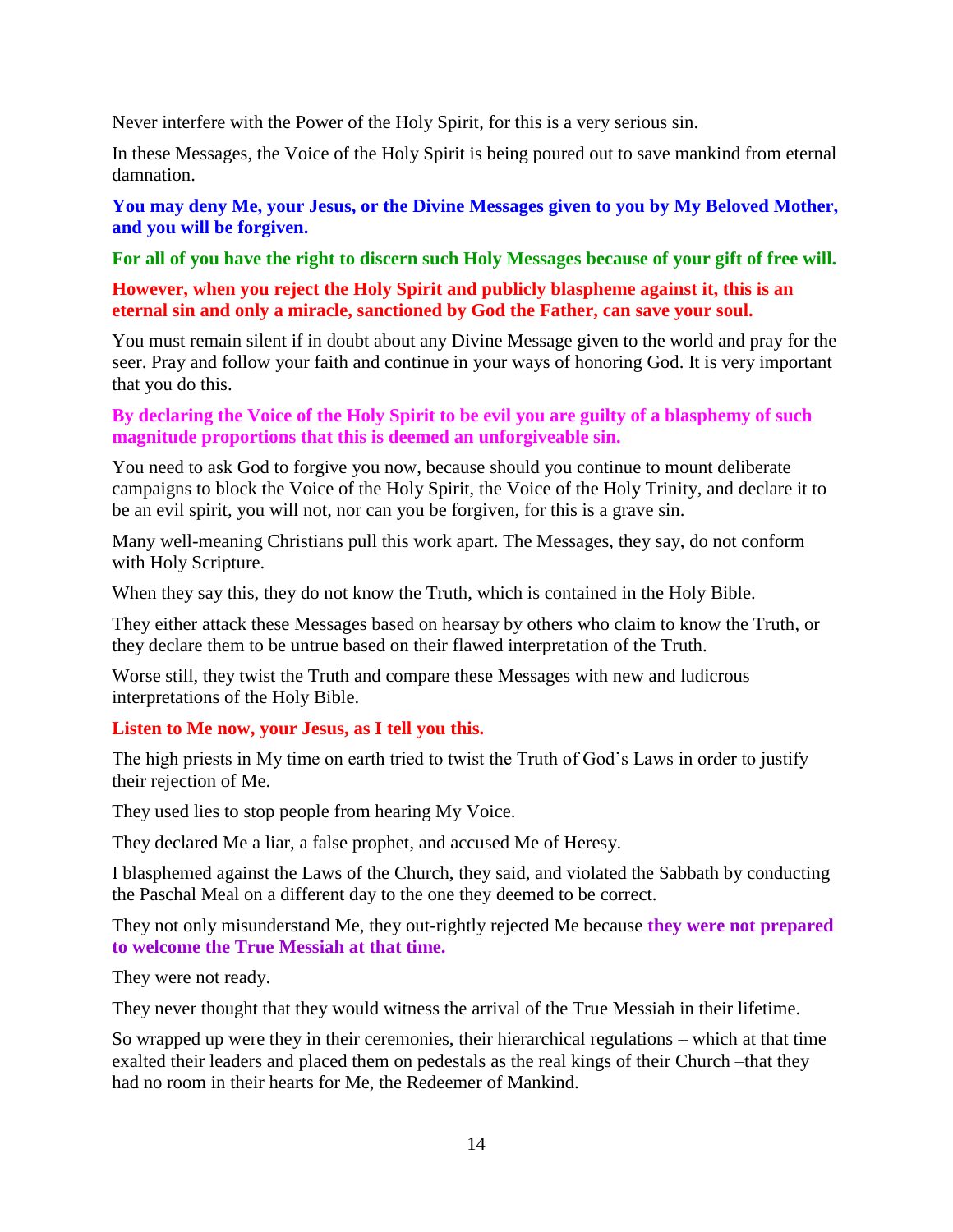## The same will happen again as I prepare the world for My Second Coming.

The Pharisees could not understand the importance of humility.

They could not accept how God works in that He does not exalt the powerful or the most experienced religious leaders in His Church to unveil His plans, or warn His children.

God chose the ignorant, the humble, and the generous of heart to deliver His warnings to humanity.

He raised the weak and elevates them, through suffering, to become pure of heart so that He can manage how He communicates with them. In this way, human pride, on the part of the Prophet, is unlikely to interfere with the Truth.

They rejected John the Baptist and murdered him. They murdered the Prophets of old. They tormented chosen souls, through whom God communicated with.

In your world today, do you think it will be any different?

Will you, devoted followers of Me, and those who claim to be experts in My Christian or other Churches who believe in My Eternal Father, accept the Word of God today?

No. You will do exactly onto the Prophets, the true Prophets as has been done to them since the beginning. You will vilify them in My Father's Name.

## **But remember this. When the Truth is finally revealed to you, there will be no turning back if you are found guilty of the one eternal sin. That is, if you blaspheme against the Holy Spirit.**

### **Should you blaspheme against Me, Jesus Christ, you will be forgiven.**

**If you deny the gift of prophecy you, too, will be forgiven.**

But if you block the final plan of salvation by ridiculing openly and gathering believers of My Church to consistently **proclaim the Voice of the Holy Spirit to be false and evil,** you will suffer eternal damnation.

Your Jesus

## **Message # 511 08-10-2012 [Don't you know that you are nothing without Me?](http://www.thewarningsecondcoming.com/dont-you-know-that-you-are-nothing-without-me-an-empty-vessel-which-nothing-can-satisfy/)  [An empty vessel, which nothing can satisfy](http://www.thewarningsecondcoming.com/dont-you-know-that-you-are-nothing-without-me-an-empty-vessel-which-nothing-can-satisfy/)**

Friday, August 10th, 2012

My dearly beloved daughter, know that when you postpone prayer to Me, Your Divine Jesus, that you become weak and distanced from Me.

You must never postpone prayer or delay the time you need to devote to Me each day.

When you do, the evil one distracts you and fills your mind with worldly matters which are empty of substance.

Then you will feel an emptiness and a struggle will become apparent within your soul.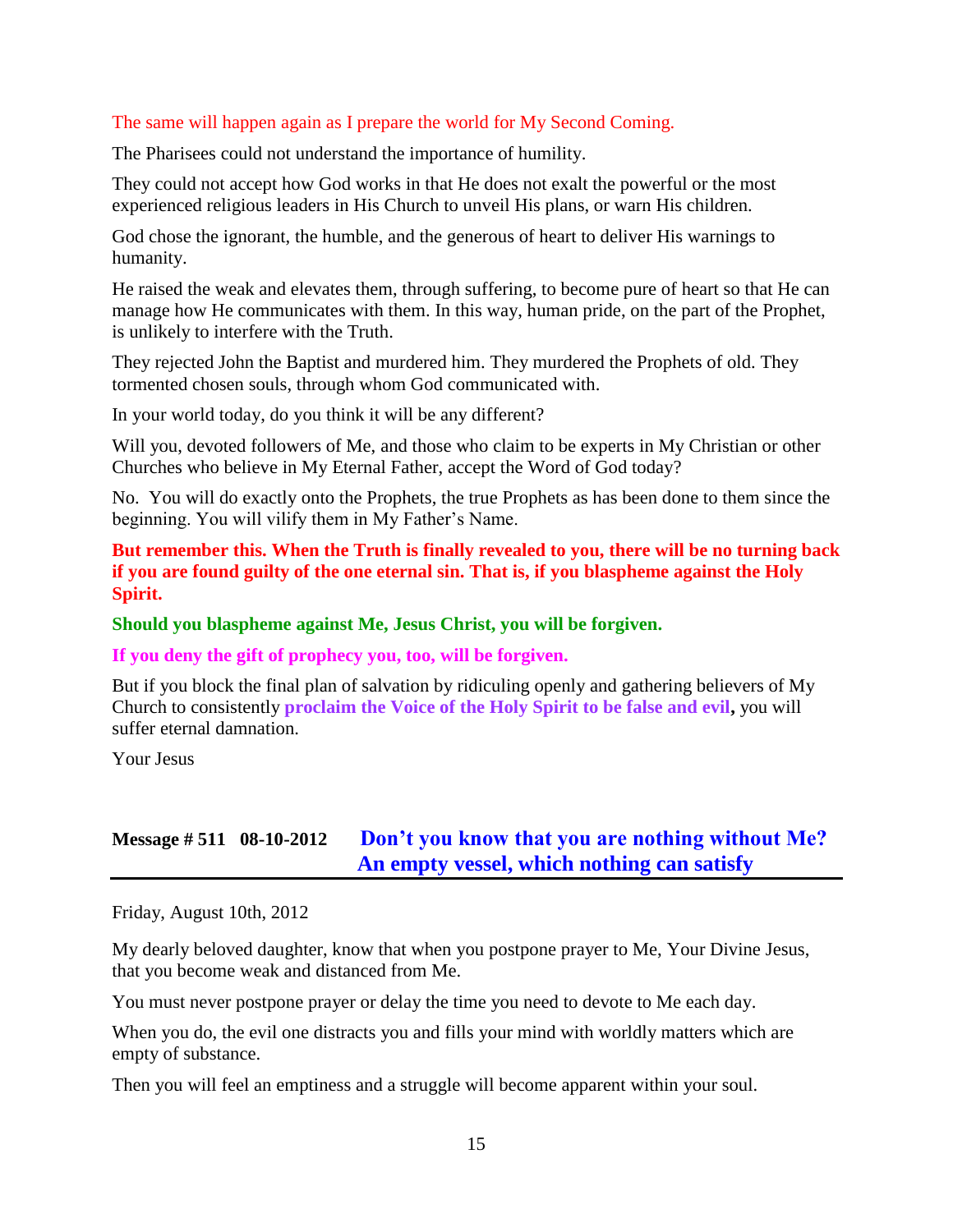### **Don't you know that you are nothing without Me? An empty vessel which nothing can satisfy no matter how powerful the allure of material wonders seem.**

When I elevate a soul it entwines itself within My Sacred Heart.

But, to stay firmly within Me, the soul must communicate with Me and declare its love constantly and offer thanksgiving. Otherwise it can become detached just as a baby is separated from its mother at birth when the umbilical cord is cut.

#### **Do not take your eyes off Me for one minute for the evil one waits.**

Then, at the most unexpected moment, he moves in for the kill and snatches you away.

He uses the senses to tempt and other souls to torment his victims. He especially targets My Soldiers and they suffer the most.

My daughter, while busy with My work, you took your eyes from Me and this caused you to suffer. You became lost and confused. Your agitation increased as every interruption, caused by the Evil One, meant you postponed your appointed time with Me, your Jesus.

When this happens you must go to Confession, receive My Body and spend time in prayer.

You must never forget to say My Beloved Mother's Holy Rosary for it offers a ring of protection against Satan.

Go now. Come to Me today in prayer. Then, during your day, talk to Me as a friend and share all your concerns. Then hand them over to Me and leave all your worries to me.

Your Jesus

## **Message # 512 08-11-2012 The rains, the floods, [and the destruction of crops](http://www.thewarningsecondcoming.com/the-rains-the-floods-and-the-destruction-of-crops-to-come-will-be-the-result-of-a-chastisement-from-heaven/)  [to come will be the result of a chastisement from](http://www.thewarningsecondcoming.com/the-rains-the-floods-and-the-destruction-of-crops-to-come-will-be-the-result-of-a-chastisement-from-heaven/)  [Heaven](http://www.thewarningsecondcoming.com/the-rains-the-floods-and-the-destruction-of-crops-to-come-will-be-the-result-of-a-chastisement-from-heaven/)**

Saturday, August 11th, 2012

My dearly beloved daughter, the rains which will fall all over the world represent the deluge of tears which fall from My Eyes as I watch God's children wander so far off the path of eternal salvation.

The rains, the floods, and the destruction of crops to come will be the result of a chastisement from Heaven.

**The valleys of tears will spring up everywhere, and it will be blamed on climate change and global warming. But this is not so.**

So many people in the world do not believe in God. They do not honor me, His Beloved Son. Instead they are consumed with an obsessive passion for false gods.

What do I mean by this?

**These people create heroes and idols in the world of TV, fashion, music, and sport.**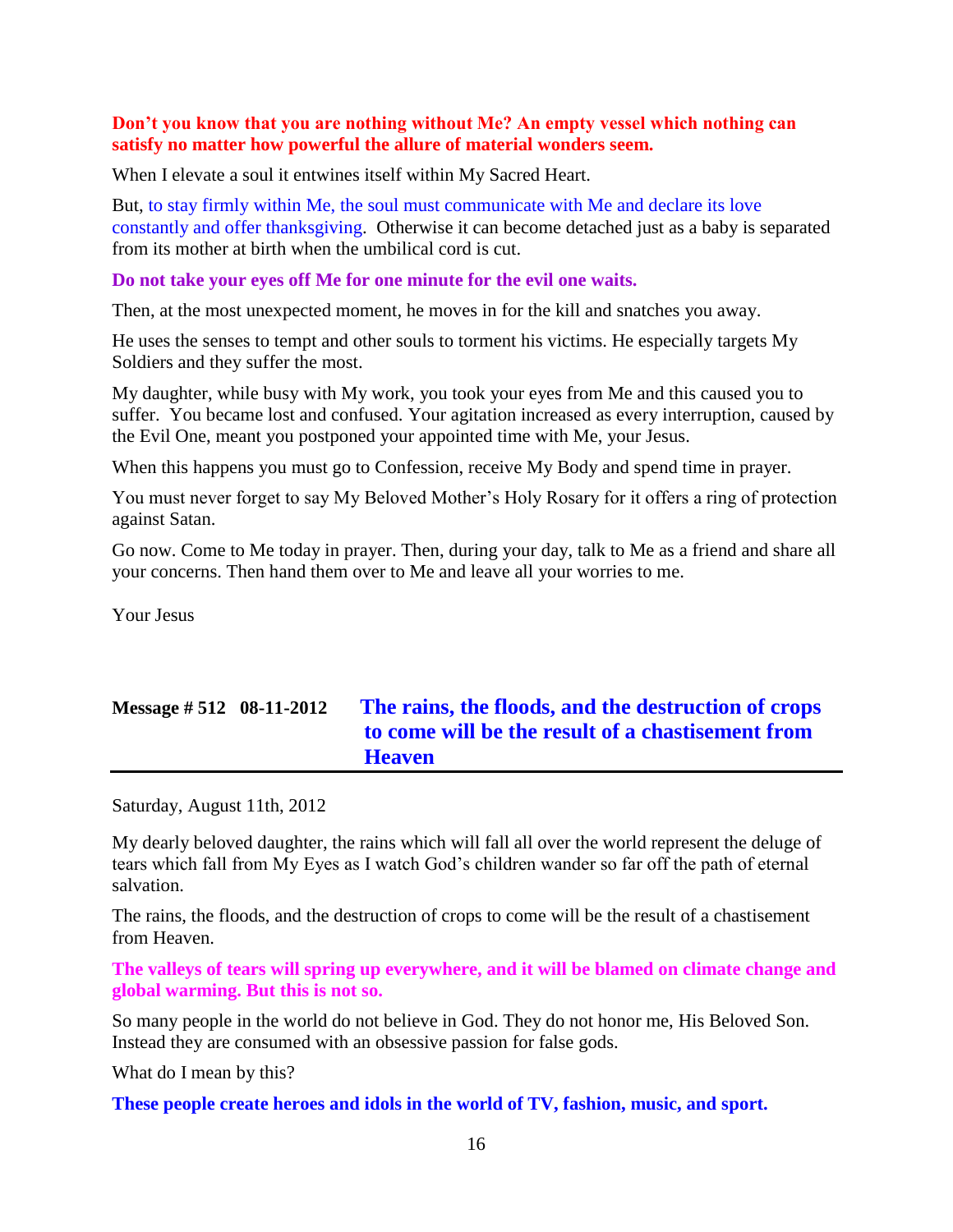## **They then elevate them into human idols and they pay homage to them.**

They then idolize them in ways which damage not only themselves but the person they have elevated.

They believe that these idols are sacred and do all they can to copy their lifestyles, their way of dressing, their personalities, and even their physical appearance.

#### **It amounts to paganism.**

All of this has been foretold, My daughter.

The world will idolize false gods.

These people are full of love for their bodies, themselves, and with little charity or love shown for their neighbor in their hardened hearts.

### **Their hearts have turned to stone.**

They do not love God. Instead they have fallen under the spell of Satan who has placed these beliefs and thoughts in their minds.

There is no respect for the human body.

The body is created by God and, as such, is a temple designed in which the presence of God should reside.

When Satan tempts humanity, he focuses on the body and the pleasure it seeks through the senses.

This is why mankind now loves his own body to such an extent and he places it on a pedestal.

Never content with the way in which the body was made by God, he continually seeks to improve, change, and amend the human body to suit his interpretation of perfection.

## **They way in which women, in particular, change their bodies, and present it to the world in immoral ways disgusts Me.**

Those women who have no shame in exposing their bodies commit sin; yet they may not realize this. They think it is acceptable to abuse the body they were born with and flaunt themselves in way which can be the cause of sin.

Their love of self is one of the greatest sins of pride. They then convince young girls that it is acceptable to present their bodies in public in this way.

So many sins of the flesh are flaunted in the world and deemed to be acceptable.

Yet they are all punishable after death. Not only is sin being committed but it is presented as being a good thing.

Adultery is acceptable today and applauded.

Murder no longer shocks and there is no longer respect for human life.

Sexual immorality is rampant and justified.

The days of such sinful behavior are drawing to an end.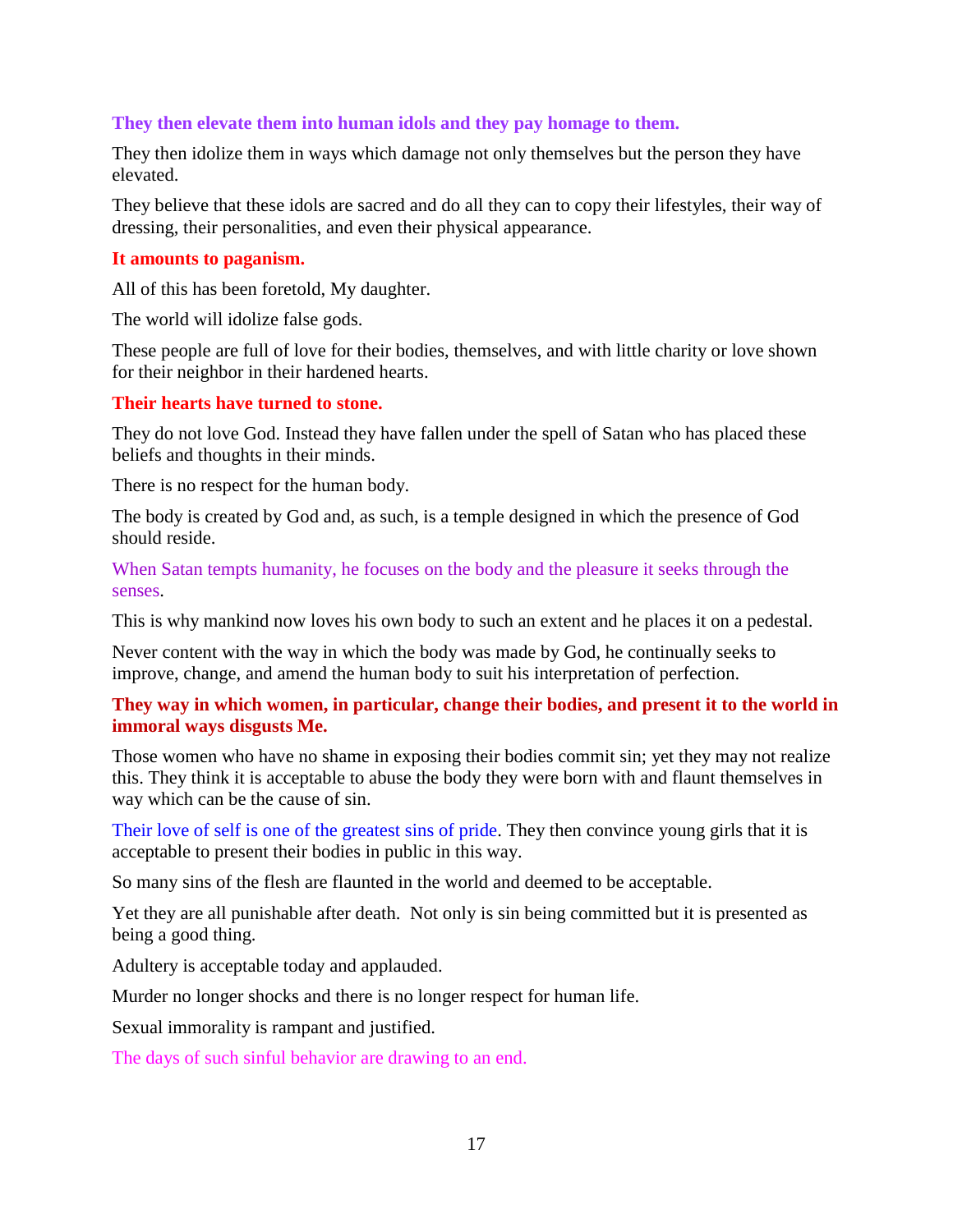Until humanity accepts that sin will always be sin, they forfeit the right to enter the Gates of Paradise.

**For every sin you are guilty of, the part of the body used when committing the sin, will be burned and purified in Purgatory.**

**If in mortal sin, you will feel the pain of the fire tearing through that part of your body used to commit the sin for eternity. There will be no end to this torment.**

Why, why do they not listen to their hearts? So many people know that what they do is wrong but carry on sinning regardless because it is acceptable in the eyes of the world.

The entertainment and media industries have created a false acceptance of such behavior that many innocent souls have been corrupted by lies.

Only the Truth can save them now. They are being given the Book of Truth but will they listen? Satan and his fallen angels will do everything to ensure that they don't.

It will be only be when the chastisements are showered down from the heavens that they will have to discard their empty useless and disgusting habits. For they will be too busy trying to survive and put bread in their mouths.

Sadly it will only be through such chastisements that humanity can be purified on this earth.

By being given the gift of purification, while alive, they are being given a chance to avoid the lakes of fire.

Your beloved Savior

Jesus Christ

## **Message # 513 08-12-2012 [The Antichrist will claim he is Me, Jesus Christ](http://www.thewarningsecondcoming.com/the-antichrist-will-claim-he-is-me-jesus-christ/)**

Sunday, August 12th, 2012

My dearly beloved daughter, know that just as I instruct you to prepare humanity for the salvation that is rightfully theirs so, too, does the Evil One prepare souls.

**He prepares false prophets to deceive God's children so that they will accept the Antichrist as their Jesus.**

This wickedness is difficult for you to comprehend, but with the Gift I have given you to read souls, you will know instantly who these false prophets are.

They will always target you, My daughter, in the most devious ways, for you will be their number one adversary. Yet, their lies, couched in what will seem to be like the Holy Words of God, hide the biggest lie of all.

**They will declare that the False Prophet will be the true Pope.**

**They will declare, subtly at first, that the Antichrist will be Christ the King.**

When they seduce poor souls that their messages come from God, such souls will be none the wiser.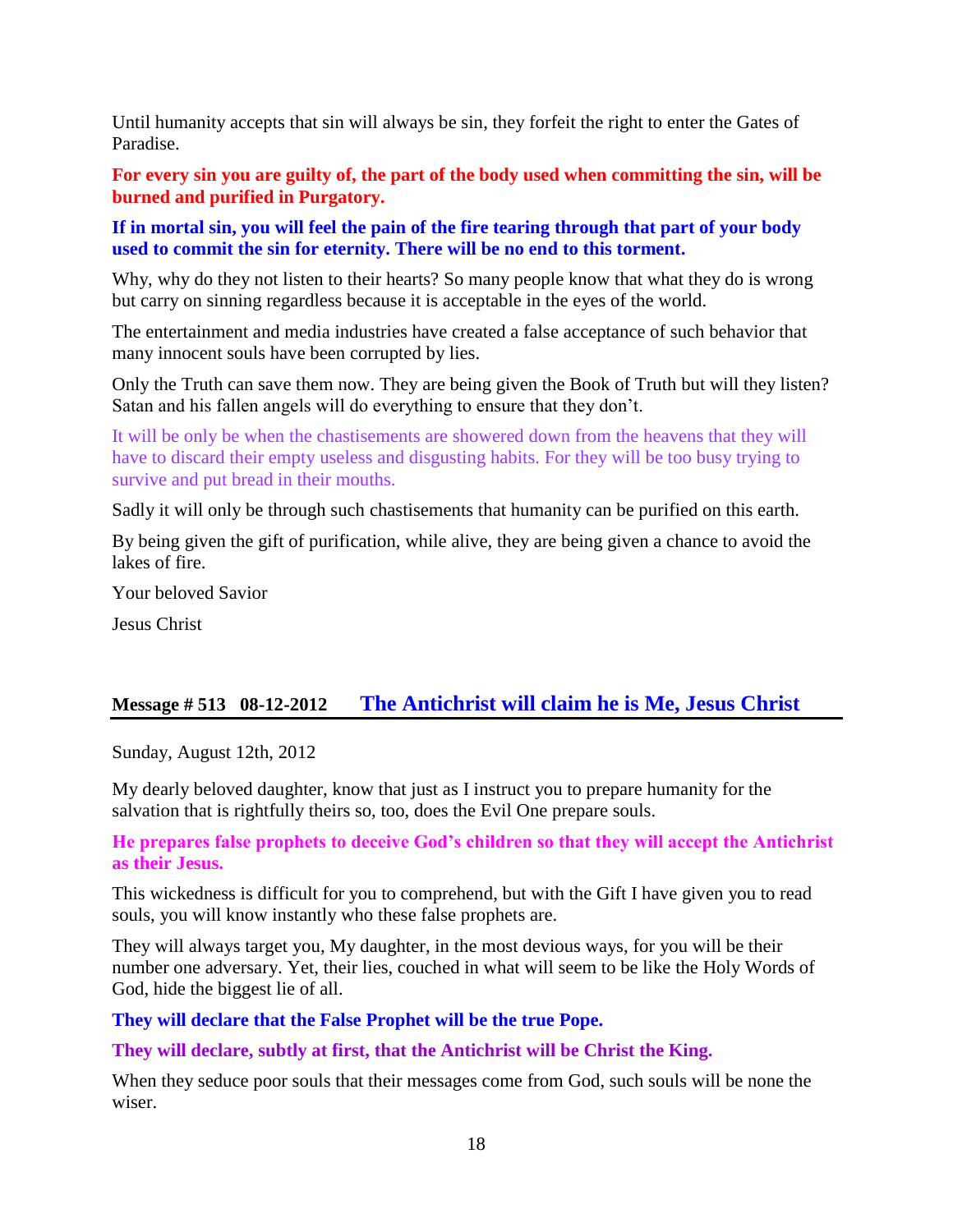### **I must warn all of God's children. I will never come in the flesh the second time.**

I will not appear in the world as a leader. Nor will I, this time, perform miracles to prove to you who I am other than the miracle of **The Warning** and **The Miracle** in the sky, which will be seen some time after The Warning takes place.

## **The Antichrist will claim he is Me, Jesus Christ. This abomination has been foretold.**

Who to believe, children, is no easy task, for many will come in My Name. But know this.

**The Evil One, through his false prophets, will never tell you to pray to the Holy Spirit or receive the Sacrament of the Holy Eucharist.**

**He will never admit that I, Jesus, the Son of Man came as the Messiah in the flesh to redeem man from sin.**

**He will never ask or encourage you to say the Holy Rosary or show allegiance to My beloved Mother.**

Be on your guard. Stay awake and only follow My instructions.

The Evil One is trying to form an army amongst my followers. Although his other army is well established on earth, he now targets those who believe in Me, your Jesus, because he wants to hide his evil deeds behind holy people.

He will use their love for Me as a shield to hide the lies he intends to inflict upon the world.

Trust in My Words and do not deviate from the Truth as it is being given to you through these My Holy Messages to the world at this time.

Your Jesus

## **Message # 514 08-13-2012 [Virgin Mary: My child, soon many of the world](http://www.thewarningsecondcoming.com/virgin-mary-my-child-soon-many-of-the-world-prophets-visionaries-and-seers-will-no-longer-receive-messages/)  [Prophets, Visionaries, and Seers will no longer](http://www.thewarningsecondcoming.com/virgin-mary-my-child-soon-many-of-the-world-prophets-visionaries-and-seers-will-no-longer-receive-messages/)  [receive Messages](http://www.thewarningsecondcoming.com/virgin-mary-my-child-soon-many-of-the-world-prophets-visionaries-and-seers-will-no-longer-receive-messages/)**

Monday, August 13th, 2012

My child, soon many of the world Prophets, Visionaries, and Seers will no longer receive Messages in order to make way for these most important Messages.

**Much of my work, through Visionaries, will stop soon to leave room for the Voice of the Holy Spirit given to you, the End-Time Prophet**.

Many false prophets, who have come forward, will still shout at the top of their voices and those will be the only other voices competing for attention with these true final Messages from Heaven.

Do not be fearful, my child, for you and this Mission are protected.

It is not just you who works for this Mission. The entire Heavens and all the Angels and Saints are working with you. This is why you must never feel alone even when you suffer.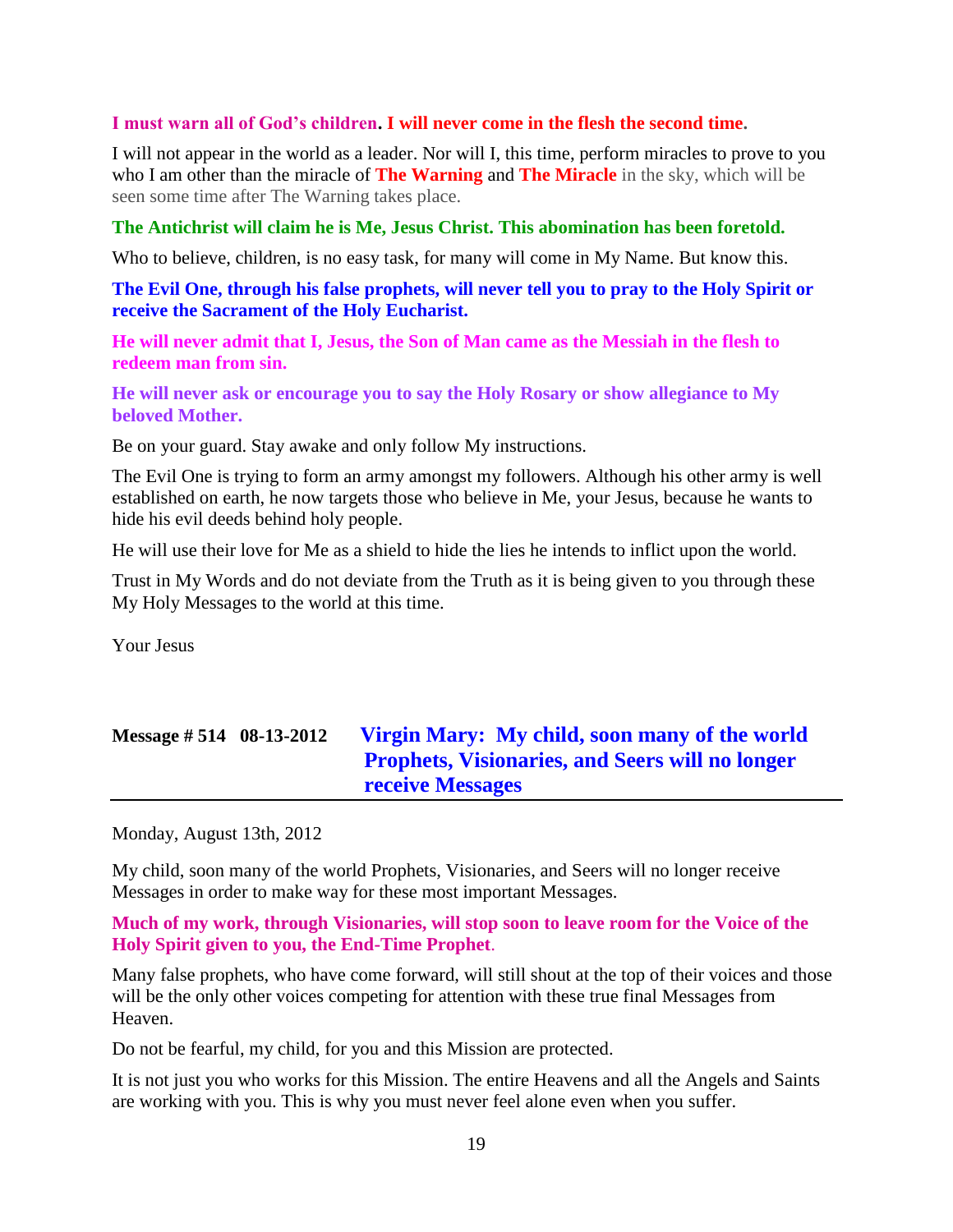**You are being blocked every day by the enemies of God.**

**Plans have been underway to block the publication of the Book of Truth, but this persecution is almost at an end.**

Keep close to me, your Mother, at all times so that I can place my Holy Mantle around you to protect you from the evil one.

You are getting stronger and braver yet you feel tired. This will pass and the world will welcome the Book of Truth promised to them for so long.

Go now and thank God for this great mission.

All of the Heavens bless you. We hold your hand every day and all the Saints protect you.

The battle begins the moment the first Book is sold. It will spread all over the world, so you must prepare adequately.

Call for help and you will receive it.

Go in peace and love. Your beloved Mother

Mother of Salvation

## **Message # 515 08-15-2012 [This is My Book. My Word. My Promise](http://www.thewarningsecondcoming.com/this-is-my-book-my-word-my-promise/)**

Wednesday, August 15th, 2012

My dearly beloved daughter, I speak with you of this, the most important day, the day which I chose to launch My Book for the world.

This is the day of the Assumption of My Beloved Mother, Queen of the Heavens, Queen of the Earth, Mother of Salvation.

**It is no coincidence that the Book of Truth is being made available on this date for My Mother is the Mother of Salvation. The Book is to help salvage the souls of the whole of humanity.**

My Mother plays an important role in the salvation of souls.

She is the Co-Redemptrix, Mediatrix of Grace and Advocate. **This means that My Blessed Mother has been chosen by God to help Me, her Son, in the final plan of salvation.**

Her role in this significant period of time is not understood.

She gave birth to the Redeemer of Mankind and brought into the world the Gift of Salvation because of her acceptance to become My Mother.

She is the Mother of all God's children now, and she has been given the power to crush Satan as I prepare to salvage the human race from his wicked plan to deceive God's children.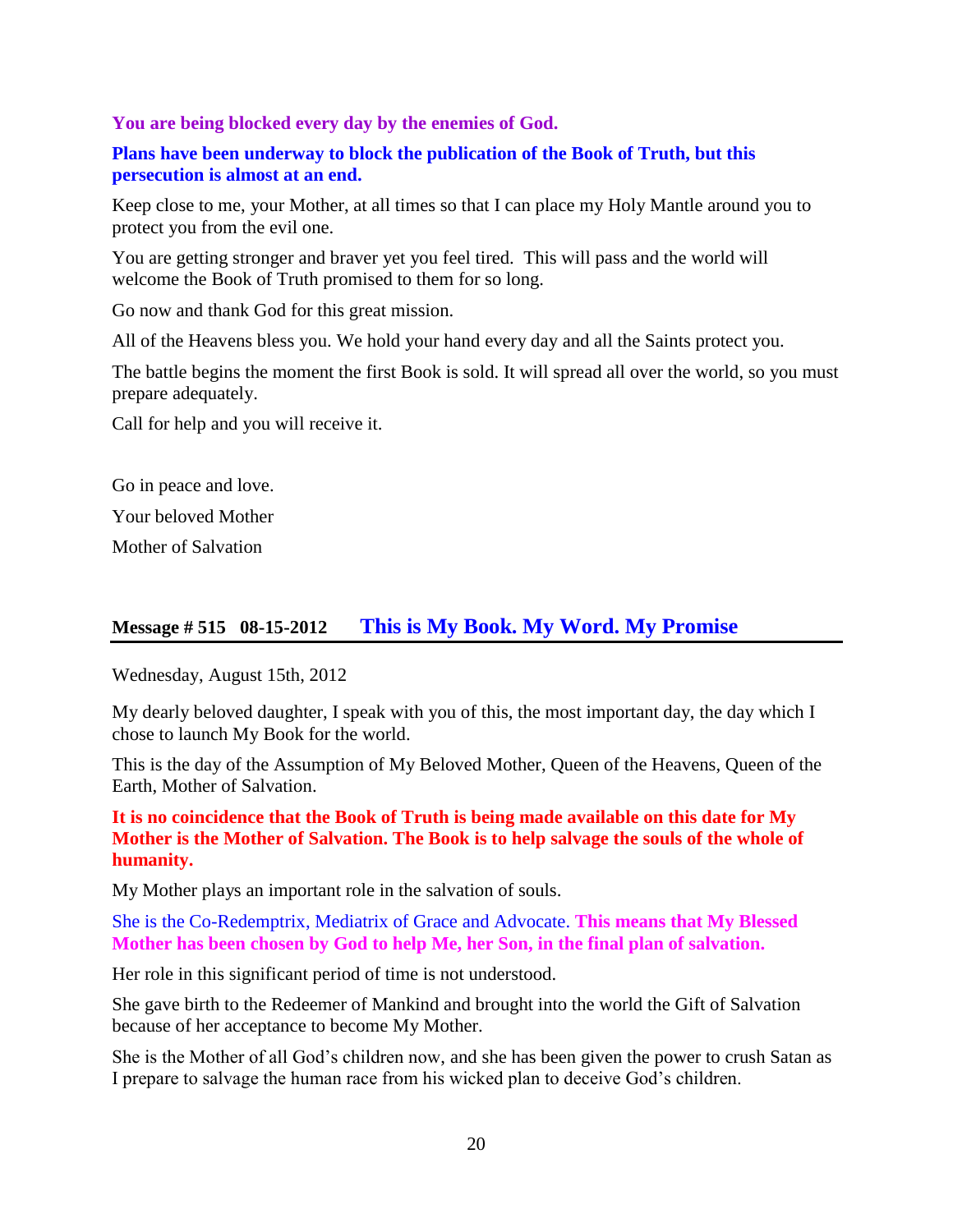The Book of Truth is not merely a book. It is My Holy Word, the first part of many revelations, to convert the world.

While it may have seemed very difficult to produce, with so many obstacles placed before you, My daughter, this work is, I assure you, protected from Heaven.

This is My Book. My Word. My Promise.

When I said I would come again, I meant that I would come again.

## **Just as I came into the world the first time, God My Eternal Father prepared His children, in advance, through the Prophets.**

## **Many listened. Many did not.**

Either way, the world did not fail, afterwards, to understand the Truth. They knew and understood the meaning of My Passion on the Cross and the freedom it gave the world to be given the Gift of eternal salvation.

The same is happening now. The world is being prepared for My Second Coming. Now.

The Holy Word of God is being given to mankind, through these Messages, as a great Gift.

## **Many will listen. Many will not.**

One thing is clear. Very few will not know about it.

**They will either accept My Word as it is being given to them now or they won't.**

I have fulfilled the Promise of My Father. My Father promised the world they would be given the Book of Truth at this time. Many will digest the Truth and accept it. Others will find the Truth too bitter to taste and will deem it to be lies.

Let them know that the Covenant will be fulfilled as will these prophecies.

No man, no matter how he argues against My Holy Word, will prevent the Truth being from being revealed to the world.

The prophecies contained in the Book of Revelations are unfolding before your eyes.

No man understands the full meaning of the Book of Revelation for its contents were not revealed to the world clearly as they were only guidelines.

Now that I, the Lamb of God, come as promised to open the Seals, few will accept this.

Why? If you believe in Me, in these Messages, why do you deny the Truth when it is being given to you?

Failure to accept the Truth given to you about the False Prophet, the Antichrist and other prophecies will mean that you will not allow Me to instruct you in the salvation of souls.

Only by following the Truth can you be safe.

Remember that only the Truth will free you from the lies, which infest mankind through Satan.

You must continually call on My Mother to help bring you to Me, so that you are protected from the lies, which Satan will use to block you from the Truth of My final Holy Words given to the world before My Second Coming.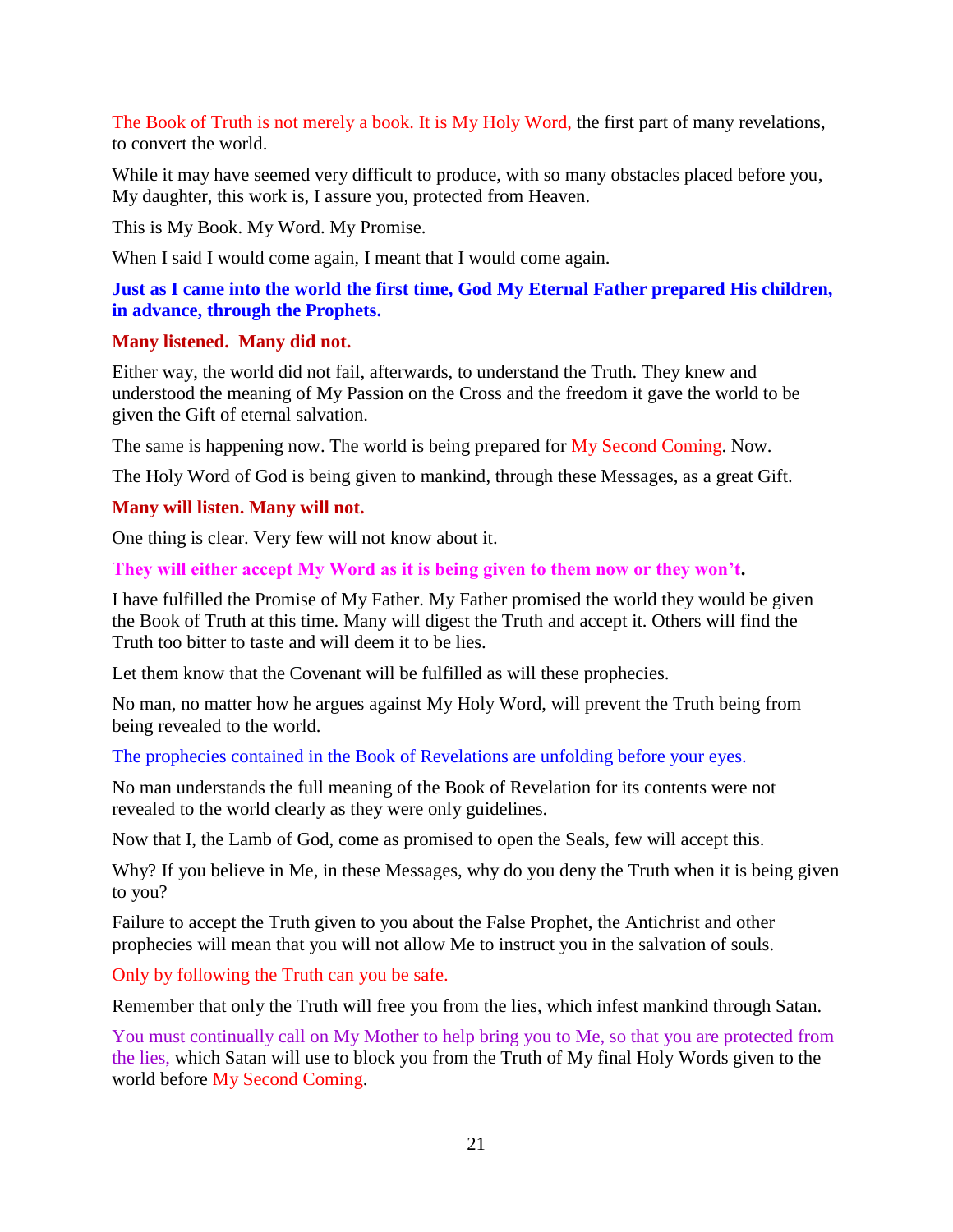Go in peace and love. I unite you all in the protection of My Precious Blood at this time.

I rejoice at your response, My beloved disciples, and I rely on your faith to help Me in this special Mission.

Your Jesus

## **Message # 516 08-16-2012 [Paganism is rampant and a fascination with the](http://www.thewarningsecondcoming.com/paganism-is-rampant-and-a-fascination-with-the-occult-is-being-encouraged/)  [occult is being encouraged](http://www.thewarningsecondcoming.com/paganism-is-rampant-and-a-fascination-with-the-occult-is-being-encouraged/)**

Thursday, August 16th, 2012

My dearly beloved daughter, I love all God's children but, at this time, the level of darkness which sweeps the world means that I weep with worry because of the state of their souls.

**So few understand the Truth of their future life which awaits them in the New Era of Peace, in the world to come. The world without end.**

If they could only see it, touch it, savor it and witness the love and peace which lies ahead they would pray to Me every second of the day begging Me for the right to enter this New World, the New Era, the New Beginning.

It is the perfect state of unity for their families and all their brothers and sisters. It is not an empty promise. It is the Paradise created for all God's children.

The fallen angels, which sweep the world are seeking out souls everywhere in order to seduce them. They use violence, hatred, and other temptations to encourage the widespread sin so evident everywhere.

Pornography is now being spread in the most subtle ways to seduce and encourage sin.

Laws are being passed to ensure that sin is accepted everywhere. Even My Church is endorsing laws, which offend God.

**It will continue like this until mankind will behave like animals with no sense of godliness.**

**Paganism is rampant and a fascination with the occult is being encouraged so that through the world of entertainment it will appeal to young souls.**

Wake up now before it is too late to save your souls.

Parents must rise in unison in accordance with My Heart's desire to protect the young whose souls are the number one target of the Evil One. He knows how precious young souls are to Me and he will relentlessly seek them out.

I ask you to say this **Crusade Prayer (73) for Young souls, Young Children.**

O Jesus, help me to save the souls of young people all over the world. By Your grace, help them to see the Truth of Your existence. Bring them to Your Sacred Heart and open their eyes to Your Love and Mercy.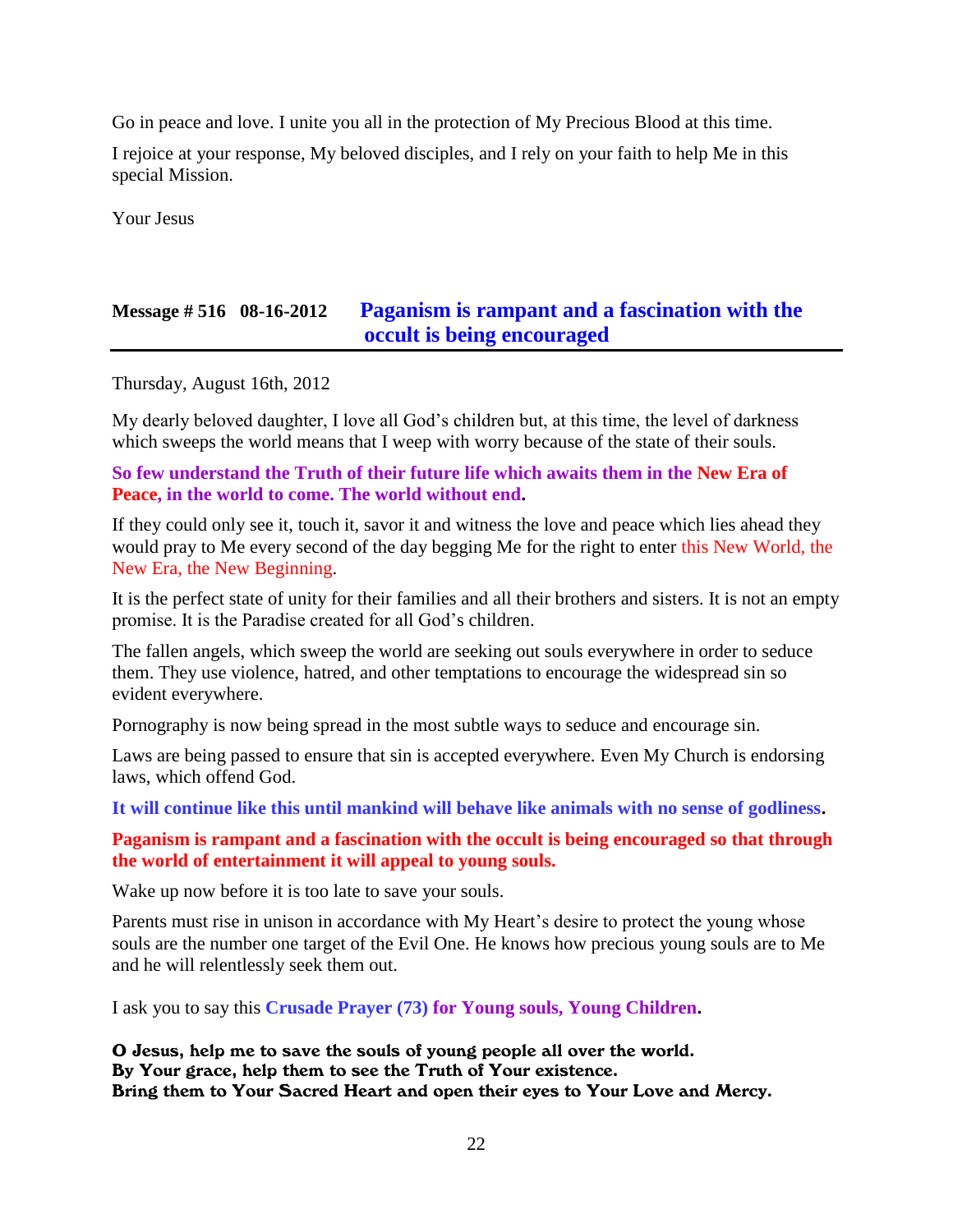Save them from the fires of Hell, and through my prayers, have Mercy on their souls. Amen.

Your Jesus

## **Message # 517 08-19-2012 [This time is likened to the calm before the storm.](http://www.thewarningsecondcoming.com/this-time-is-likened-to-the-calm-before-the-storm-use-it-to-prepare-as-many-people-as-possible/)  [Use it to prepare as many people as possible](http://www.thewarningsecondcoming.com/this-time-is-likened-to-the-calm-before-the-storm-use-it-to-prepare-as-many-people-as-possible/)**

Sunday, August 19th, 2012

My dearly beloved daughter, when you suffer because of Me, and when you feel isolated and beyond Me, know that this is when you are closest to My Sacred Heart.

**Although this, My Book of Truth, is a Gift to the world from Me and is protected from Heaven, it does not mean that this journey will not be painful for you.**

You will experience a criticism and a new kind of attack now that My Holy Word is printed for the world to share.

**You must never respond to those who demand that you explain why this book was necessary. Remain silent and continue with My Work.**

Do not let any one stop or delay the spread of My Book for every day counts as there is limited time for souls to be granted the time to redeem themselves in My Eyes.

Let me assure you, My daughter, and all of My followers, that you are now setting out on a journey, a pilgrimage, like no other.

This time is likened to the calm before the storm.

**Use it to prepare as many people as possible. Spread My messages, My Crusade Prayers, and pray for your brothers and sisters so that after The Warning they will accept My Mercy.**

**Gather My Church together and pray for strength for the False Prophet is preparing and is already present in the Vatican. But he hides his true façade very carefully. My beloved Vicar is being isolated and time is short.**

I want all of you to begin a new Litany of Prayers for protection against the False Prophet and recite them once a day from now on.

The Crusade Prayers may be selected in different lots and recited as you can.

**Here is the first Jesus to Mankind Litany Prayer (1) Protection against the False Prophet**

Dearest Jesus, save us from the deceit of the False Prophet. Jesus, have Mercy on us. Jesus, save us from the persecution. Jesus, preserve us from the antichrist. Lord, have Mercy. Christ, have Mercy.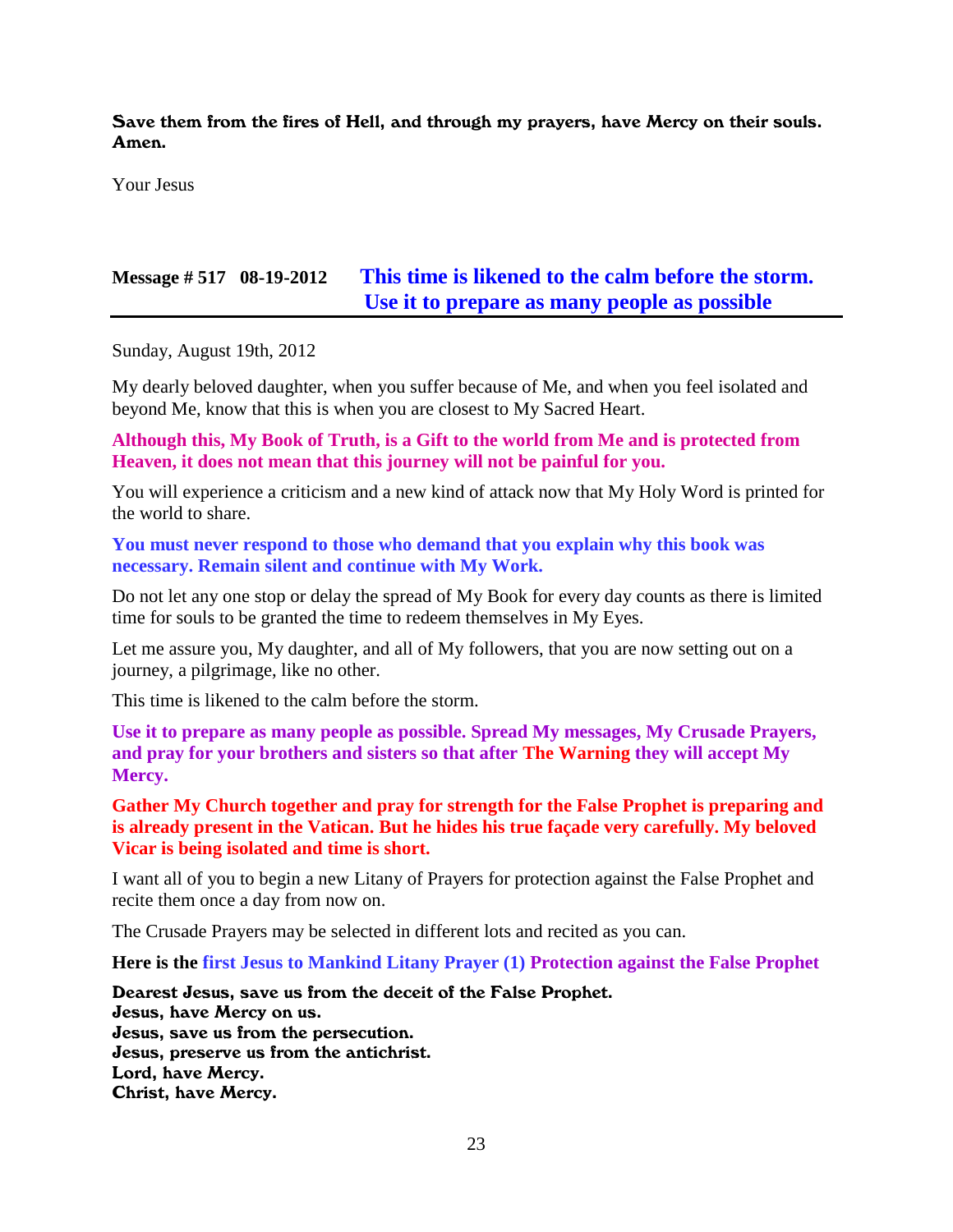Dearest Jesus, cover us with Your Precious Blood. Dearest Jesus, open our eyes to the lies of the False Prophet. Dearest Jesus unite Your Church. Jesus, protect our Sacraments. Jesus, don't let the False Prophet divide Your Church. Dearest Jesus, help us to reject lies presented to us as the truth. Jesus, give us strength. Jesus, give us hope. Jesus, flood our souls with the Holy Spirit. Jesus, protect us from the Beast. Jesus, give us the gift of discernment so we can follow the path of Your True Church at all times forever and ever. Amen.

My daughter, please do not feel overwhelmed with this Mission for I will send you help soon. You must accept all that I ask of you and remain strong in the confidence that all is well.

The conversion is already obtained through these Messages and amounts to hundreds of thousands of souls already. So do not feel helpless or worried. I am pleased with the loyalty and dedication of those who love Me without condition.

I am sending you those of Mine with pure hearts to offer you protection.

They will lift you and help you to lead My followers on the entire journey to the Gates of the New Paradise.

I love you My beloved followers. Persevere with Me on this thorny path. Accept the ridicule you will have to face as you continue to spread My Holy Word.

Know that I am always with each one of you. I know My own and they know Me. Nothing can separate us.

Your Jesus

## **Message # 518 08-20-2012 [I am like a storm which is brewing. My Voice is](http://www.thewarningsecondcoming.com/i-am-like-a-storm-which-is-brewing-my-voice-is-like-thunder-in-the-distance/)  [like thunder in the distance](http://www.thewarningsecondcoming.com/i-am-like-a-storm-which-is-brewing-my-voice-is-like-thunder-in-the-distance/)**

Monday, August 20th, 2012

My dearly beloved daughter, you must never forget, through the agony which you endure in My Name, **that the Power of God cannot be surpassed.**

I am like a storm which is brewing. My Voice is like thunder in the distance.

**As My Holy Word will now cover the earth, like a blanket, a rumbling sound will be heard in the distance.**

As My Word spreads from man to man, the storm will begin to get stronger and the rumbling of thunder will increase.

**Soon the thunder will roar and few will fail to hear the Voice of God.**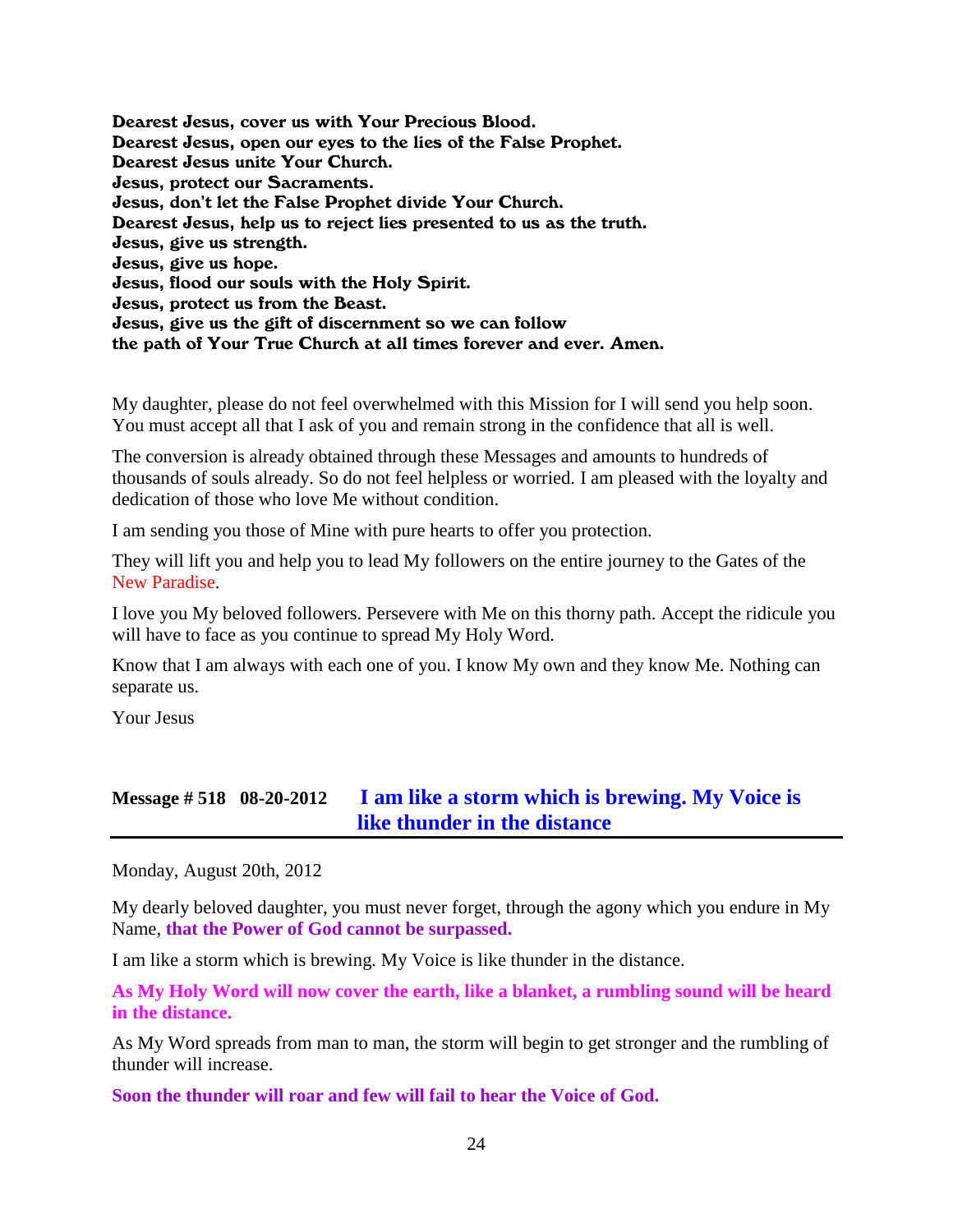As the storm increases in strength, many souls who try to baton down the hatches will be unable to prevent the storm of My Voice or the strength of My Mercy from touching their souls.

**The time has begun for the intervention from Heaven to pour out over a pagan world full of darkness.**

My Light will lift the hearts of even the most hardened of hearts as the Truth will begin to sink in.

To all of God's children reading this message, please remember My Promise to you now.

**I Am** making Myself known to you in these Messages through My Holy Word.

**My Spirit will invade your souls during The Warning.**

**Then I, your Jesus, will descend from the clouds at the Second Coming.**

**Then I will raise the New Jerusalem so that peace can, at last, be achieved in the New Era, the New World without end.**

## **My Power is almighty.**

Satan may have certain powers but they are nothing. His power can be frightening but he cowers in fear before Me in terror.

You must not give him more power by giving into this temptation. Nor should you allow fear of him to block your love for Me.

When you fear Satan, you are feeding his power and he can control your senses.

**Only prayer, and much of it, can weaken his power and his grip over you.**

Now that My Word is in print, Satan will raise his army to prepare for a terrible battle.

All of you, My followers, must surrender your will and trust in Me completely as I lead you through this bloody battlefield.

Make no mistake, Satan and his demons, are furious because of this plan, the final Plan of Salvation.

He will cause havoc with this work.

**He will create debate, cast aspersions on this work and will do everything he can to stop My Book of Truth, My Holy Messages from being spread.**

**You may also expect disapproval from elements within My Church on earth and a raging argument among Christians as to the authenticity of My Holy Word.**

When the storm ahead gathers speed, as My Word is multiplied in every tongue and in every language, the sound of My Voice will be deafening.

**The Power of God must never be underestimated, for I am the King of Mankind.**

I now come, on behalf of My Eternal Father, to gather all of His children in the final battle when I will banish Satan into the lake of fire.

**It will be a terrible battle and many souls will reject Me.**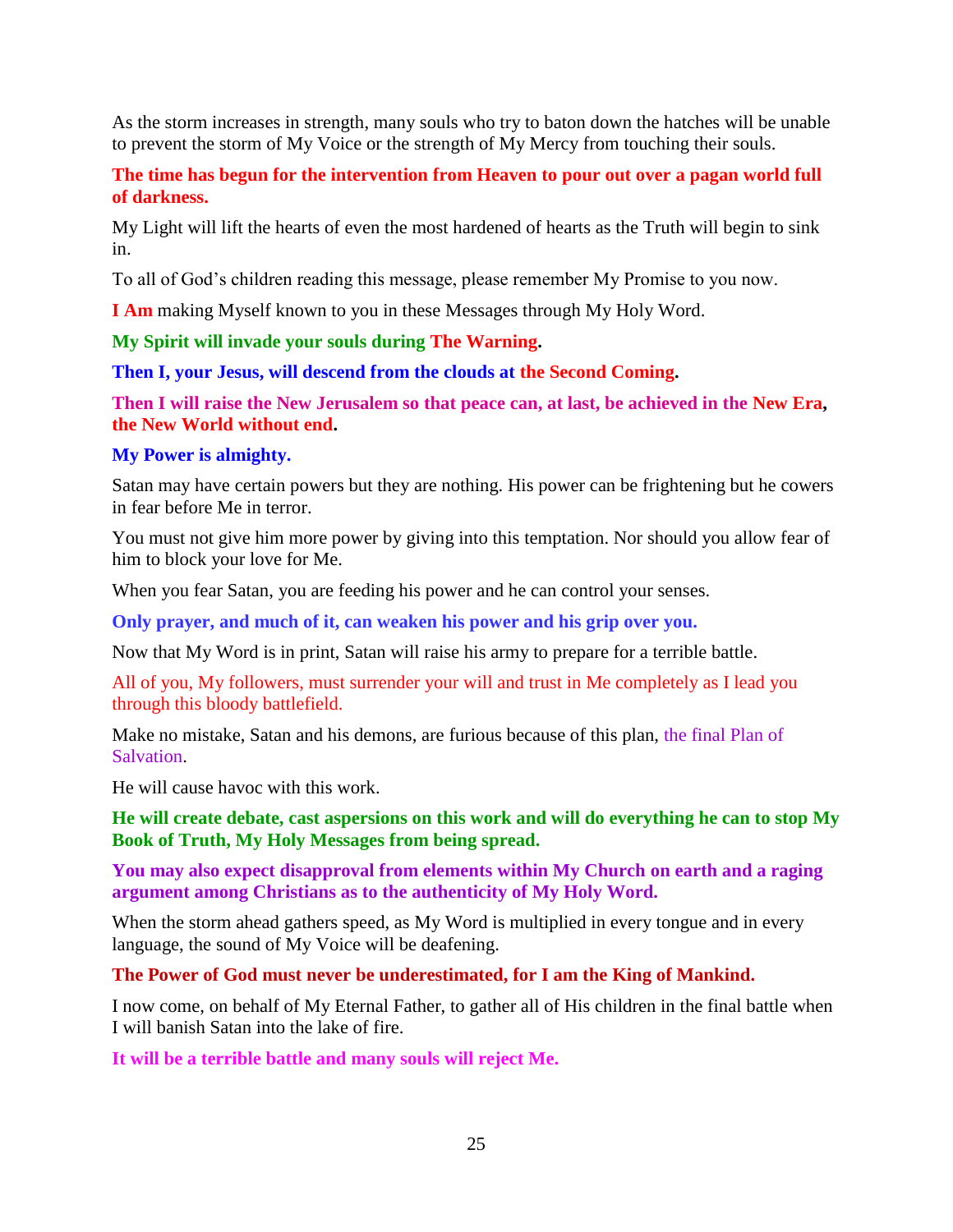No matter how hard I will try, and despite My Power, it will be by their own free that they will choose the Evil One.

Trust in Me and allow Me now to purify your souls, so that you will be worthy of My New Paradise on earth.

Link arms, My followers, in union to protect My Holy Word, so that those who do not know Me can come to Me.

I love you.

I bless all of you.

Your beloved Savior

Jesus Christ

## **Message # 519 08-20-2012 [The Book of Life foretold contains the names of all](http://www.thewarningsecondcoming.com/the-book-of-life-foretold-contains-the-names-of-all-those-who-will-be-saved/)  [those who will be saved](http://www.thewarningsecondcoming.com/the-book-of-life-foretold-contains-the-names-of-all-those-who-will-be-saved/)**

Monday, August 20th, 2012

My dearly beloved daughter, the Book of Life foretold contains the names of all those who will be saved.

However, because of My Great Mercy, more souls will be saved because of The Warning.

**Even more souls can also be saved because of your suffering and that of all chosen souls alive in the world today.**

The prayers of My followers, including the recital of My Crusade Prayers to save souls, will be a powerful means of salvaging even the most hardened of souls.

**Souls who will refuse My Mercy can now be saved because of the generous intercession of those amongst you who offer sacrifice, including prayer, fasting, and the acceptance of suffering, in My Holy Name.**

This is My promise, such is My Great Mercy.

**I bring many gifts at this time because of your love for Me.**

### **Accept them with love and thanksgiving.**

I bless you. My Promise to bestow more Gifts, because of your response to this Mission, My beloved disciples, will and can now be fulfilled because of your loyalty to Me.

Your Beloved Jesus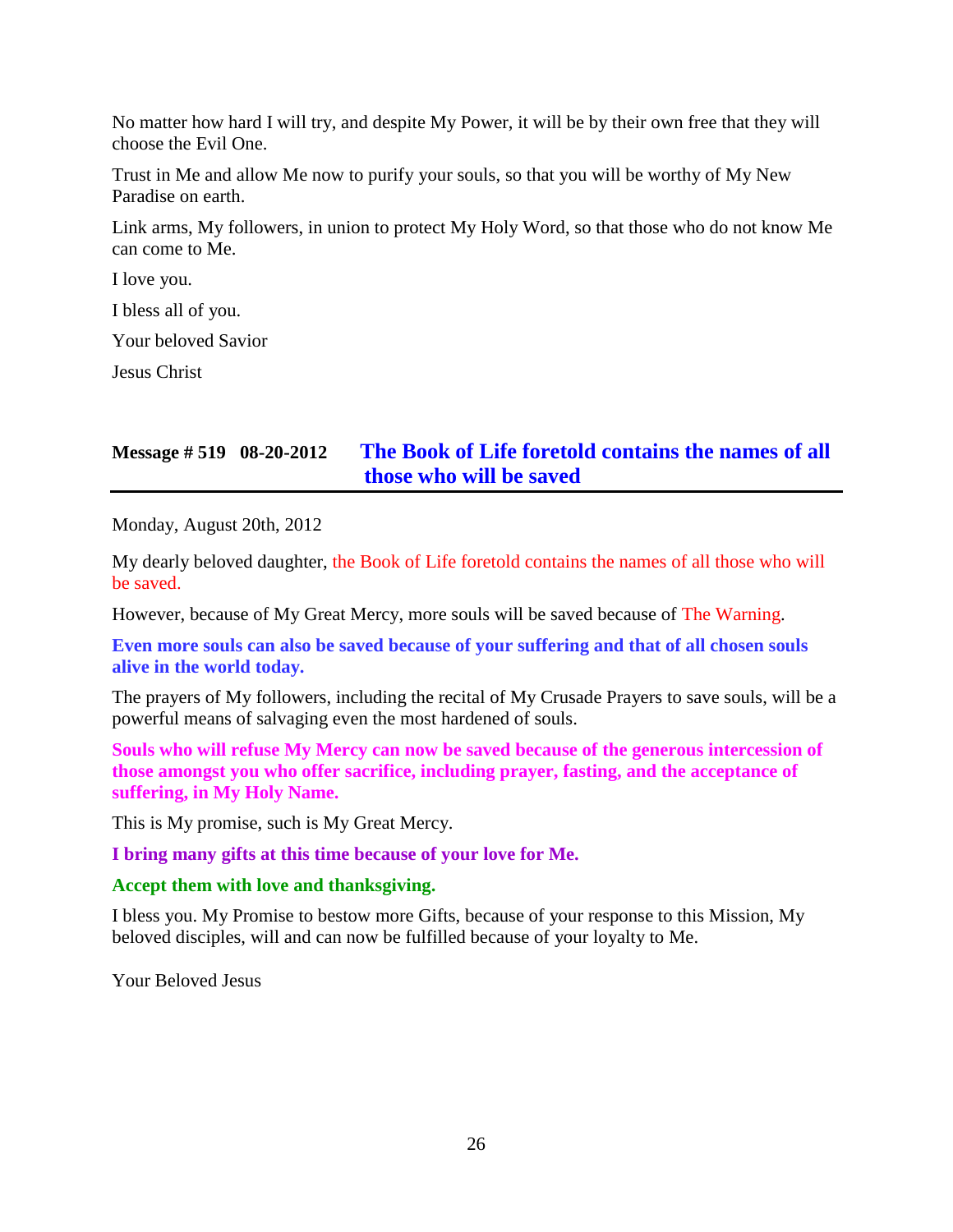## **Message # 520 08-21-2012 [God the Father: Only when I am satisfied will I](http://www.thewarningsecondcoming.com/god-the-father-only-when-i-am-satisfied-will-i-bequeath-the-most-spectacular-miracles-for-the-world-to-witness/)  [bequeath the most spectacular miracles for the](http://www.thewarningsecondcoming.com/god-the-father-only-when-i-am-satisfied-will-i-bequeath-the-most-spectacular-miracles-for-the-world-to-witness/)  [world to witness](http://www.thewarningsecondcoming.com/god-the-father-only-when-i-am-satisfied-will-i-bequeath-the-most-spectacular-miracles-for-the-world-to-witness/)**

Tuesday, August 21st, 2012

My dearest daughter, let no man underestimate the Force of My Anger as humanity succumbs further into the depths of sin.

**I have sent you the Prophets. Then I sent My Beloved Son, whom I sacrificed to save you and then I sent more Messengers, all to little avail.**

Few souls even looked at such Messages from the Prophets or accepted the signs given to the world by the Blessed Mother of My Beloved Son.

Because of My great love for you, as a Father, I am giving all of My children the Gift of Salvation yet again. You must not ignore My Prophets, for this could lose you your place in the inheritance, which I have planned for you.

**Children, many of you who believe in Me, your Eternal Father, fail to understand the secret of salvation.**

This pathway to spiritual perfection lies in your ability to accept the purification needed to ensure that you are fit to stand before Me.

Many souls must be stripped bare of all worldly attractions, distractions, and corruption of soul.

**For those of you fortunate enough to have endured such a purification, you will know that until you become as a baby, little in My Eyes, you will be unable to surrender to My Holy Will.**

Struggle against such purification and you will find it difficult to redeem yourself in My Eyes.

When you are free of all the world has to offer and focus on My Son, you will realize that the only real love and joy that exists comes from God. Nothing else, once you experience this, can satisfy you again.

You may slip from time to time but this is to be expected. For you cannot be freed from sin until the New World begins and you align your will to Mine.

My Plan of Salvation, which can only be achieved on earth by your allegiance to My Precious Son, has already commenced. It will not take long for the global conversion. This will be achieved through My End-Time Prophet and as a result of The Great Warning.

Feel My Holy Spirit, children, invade your soul as it spreads very quickly across the earth.

I pluck My children from their spiritual darkness in every part of the world.

I need your sacrifice and prayers to help in the salvation of souls.

Only when I am satisfied will I bequeath the most spectacular miracles for the world to witness. **When these miracles are presented they will multiply the conversion I need to take My children to safety and into the New Paradise.**

**Only then can we become a real family again.**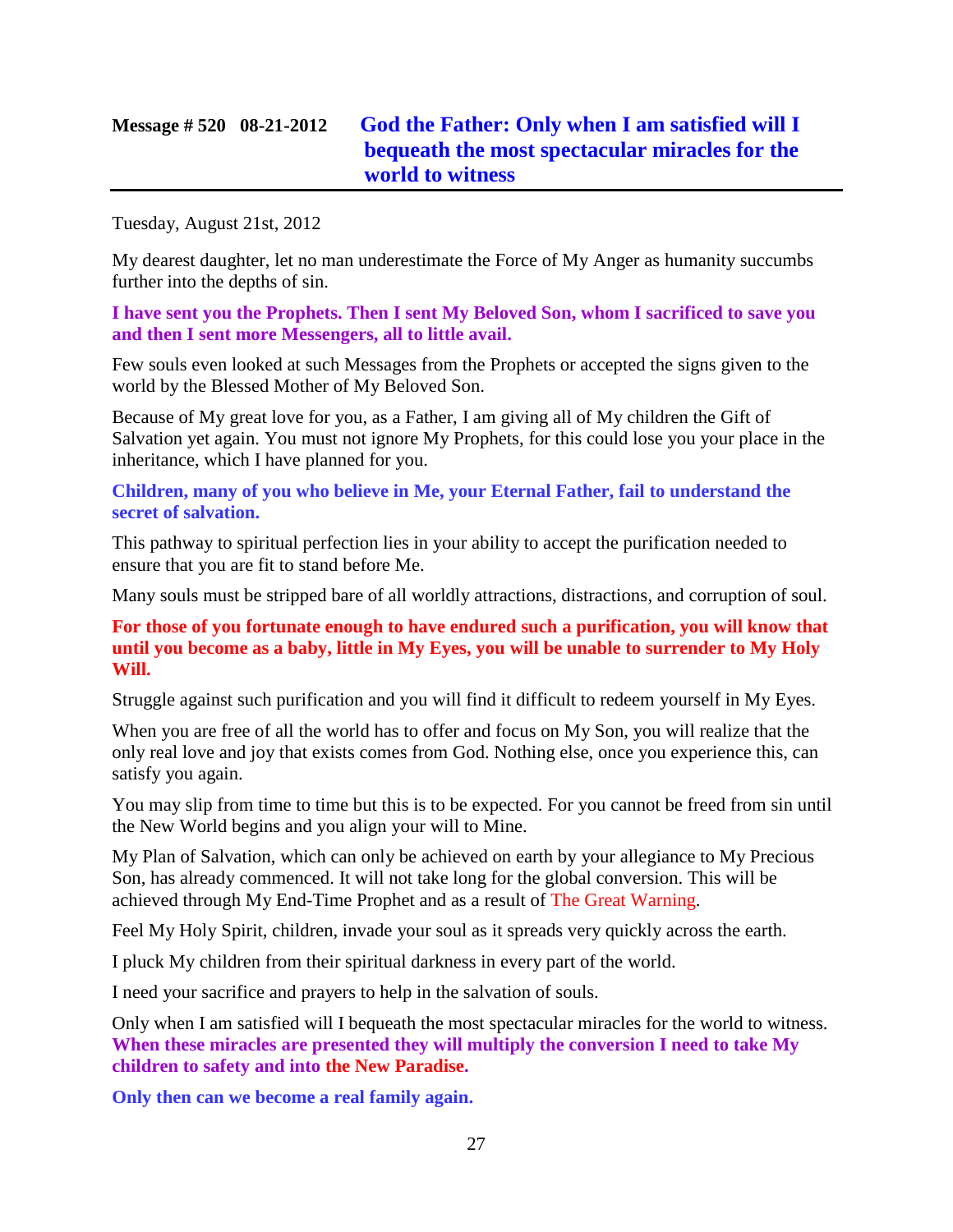I love you children.

I am pleased with those of you, generous of heart and pure of soul who recognize this Divine Call from Heaven.

I bless you all.

God the Most High

## **Message # 521 08-22-2012 [Virgin Mary: When I waited with the Apostles in](http://www.thewarningsecondcoming.com/virgin-mary-when-i-waited-with-the-apostles-in-the-cenacle-for-the-descent-of-the-holy-spirit-it-took-ten-days-of-preparation/)  [the Cenacle for the Descent of the Holy Spirit, it](http://www.thewarningsecondcoming.com/virgin-mary-when-i-waited-with-the-apostles-in-the-cenacle-for-the-descent-of-the-holy-spirit-it-took-ten-days-of-preparation/)  [took ten days of preparation](http://www.thewarningsecondcoming.com/virgin-mary-when-i-waited-with-the-apostles-in-the-cenacle-for-the-descent-of-the-holy-spirit-it-took-ten-days-of-preparation/)**

Wednesday, August 22nd, 2012

My child, the wilderness in which My children find themselves in the world today is because they do not know how to be given the Gift of the Holy Spirit.

**Just as I taught you, it takes a long time to be given the Gift.**

It consists of a very tough journey before any of God's children can be made worthy to receive this special Gift.

## **When I waited with the Apostles in the Cenacle for the descent of the Holy Spirit, it took ten days of preparation.**

Although these holy, devout and loyal servants of my beloved Son were promised the Gift **they were not fully prepared spiritually to be given the Gift.**

I, their beloved Mother, had to help them prepare their souls.

It meant teaching them the importance of full surrender of their free will. To become worthy they had to understand the depth of humility, to which they had to succumb, before they were ready.

Some of them thought that they had learned everything from my Son.

**However, this was a sign of pride and when pride exists in you, you cannot receive the Holy Gift of the Holy Spirit.**

To receive the Gift of the Holy Spirit you must become little before my Son, like a small child.

There can be no room for pride or arrogance. Yet, people today who claim to speak with authority about the way in which my Son speaks fall into a trap.

They, when claiming to be knowledgeable about spiritual matters, speak with an arrogance which does not reflect the graces which are given to those who genuinely possess this great Gift from Heaven.

Those who have been bestowed with the Gift of the Holy Spirit are submissive to the wishes of my Son.

They are not boastful. They are not aggressive.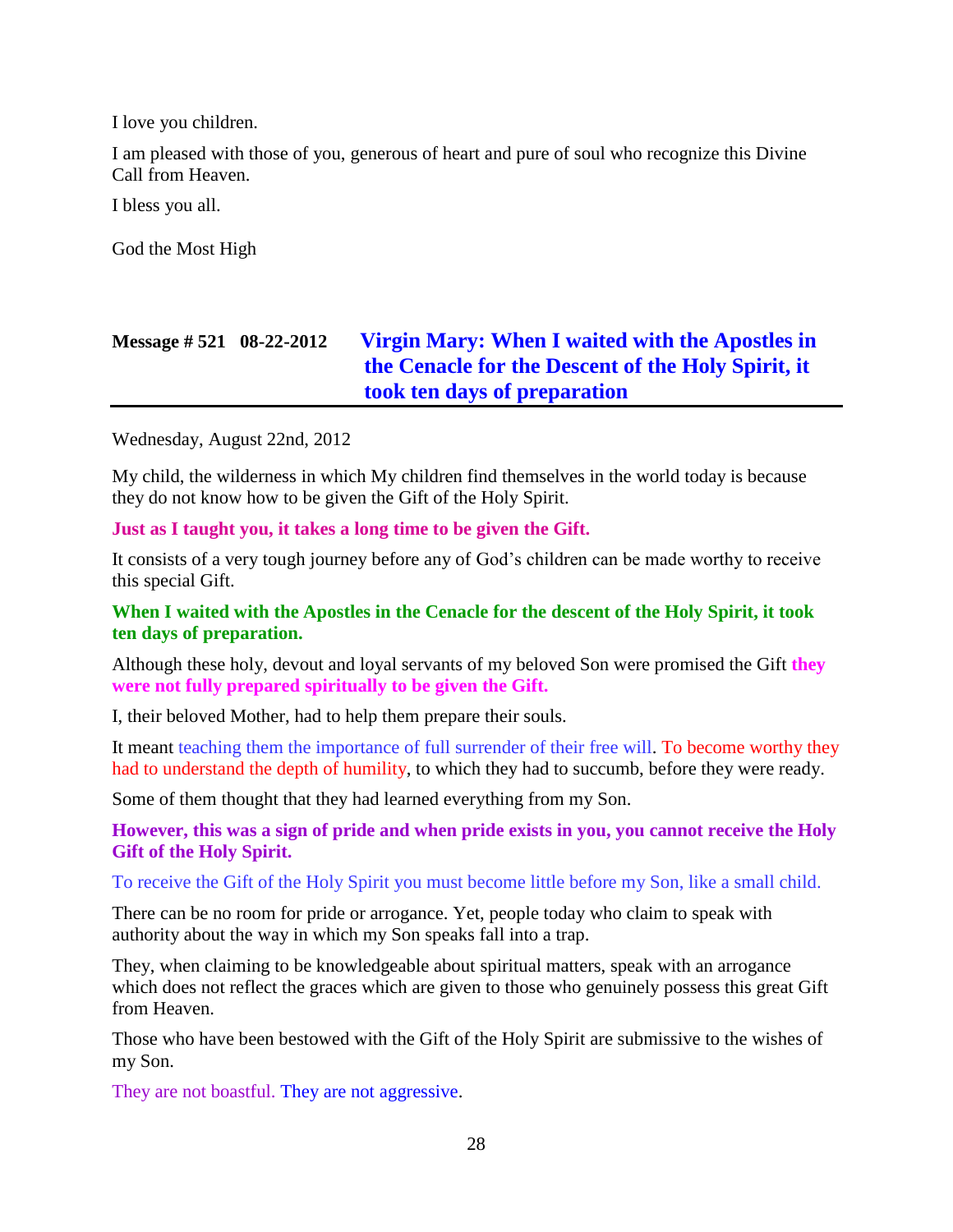They do not criticize another using the Name of my Son to do so. They do not mock others, when proclaiming their interpretation of His Holy Word.

They do not preach hatred.

## **When my Son's disciples were prepared by me, many arguments took place.**

It took some time before they finally accepted what was expected of them.

Only then, when they understood how only humility of soul can allow the Holy Spirit to enter, were they finally prepared.

I urge all of God's children, especially those who believe in my Son, to ask me, their Mother, to allow me to prepare them for this great Gift.

My child, it took me a full year to prepare you and this was no easy feat. Do you remember how hard you found it to say my Holy Rosary? How hard you found it to surrender your will and to prove your humility?

Now that you have received the Gift it does not mean that you can take it for granted.

You must continue to pray, remain humble of heart and seek redemption every single day. For just as it is given, so too, can it be taken away.

I ask all those following these Messages to pray for the Gift of the Holy Spirit.

It is not enough to pray just the once and say that you have received the discernment you asked for and to then cast aspersions on these Divine Messages. If you do this, then you have not been given the Gift.

Please call on me, your Blessed Mother, to help prepare you through this Crusade Prayer.

### **Crusade Prayer (74) for Gift of Discernment**

O Mother of God help me to prepare my soul for the Gift of the Holy Spirit. Take me as a child, by the hand, and lead me on the road Towards the Gift of discernment through the Power of the Holy Spirit. Open my heart and teach me to surrender in body, mind and soul. Rid me of the sin of pride and pray that I will be forgiven for all past sins so that my soul is purified and that I am made whole so that I can receive the Gift of the Holy Spirit. I thank you Mother of Salvation for your intercession and I await with love in my heart for this Gift for which I yearn with joy. Amen.

Remember, children, come to me, your Mother, to help you to open your soul to receive this wonderful Gift.

When you receive this Gift, I will take you before my Son.

For only then will you be truly ready for the next step on the stairway to spiritual perfection.

Mother of Salvation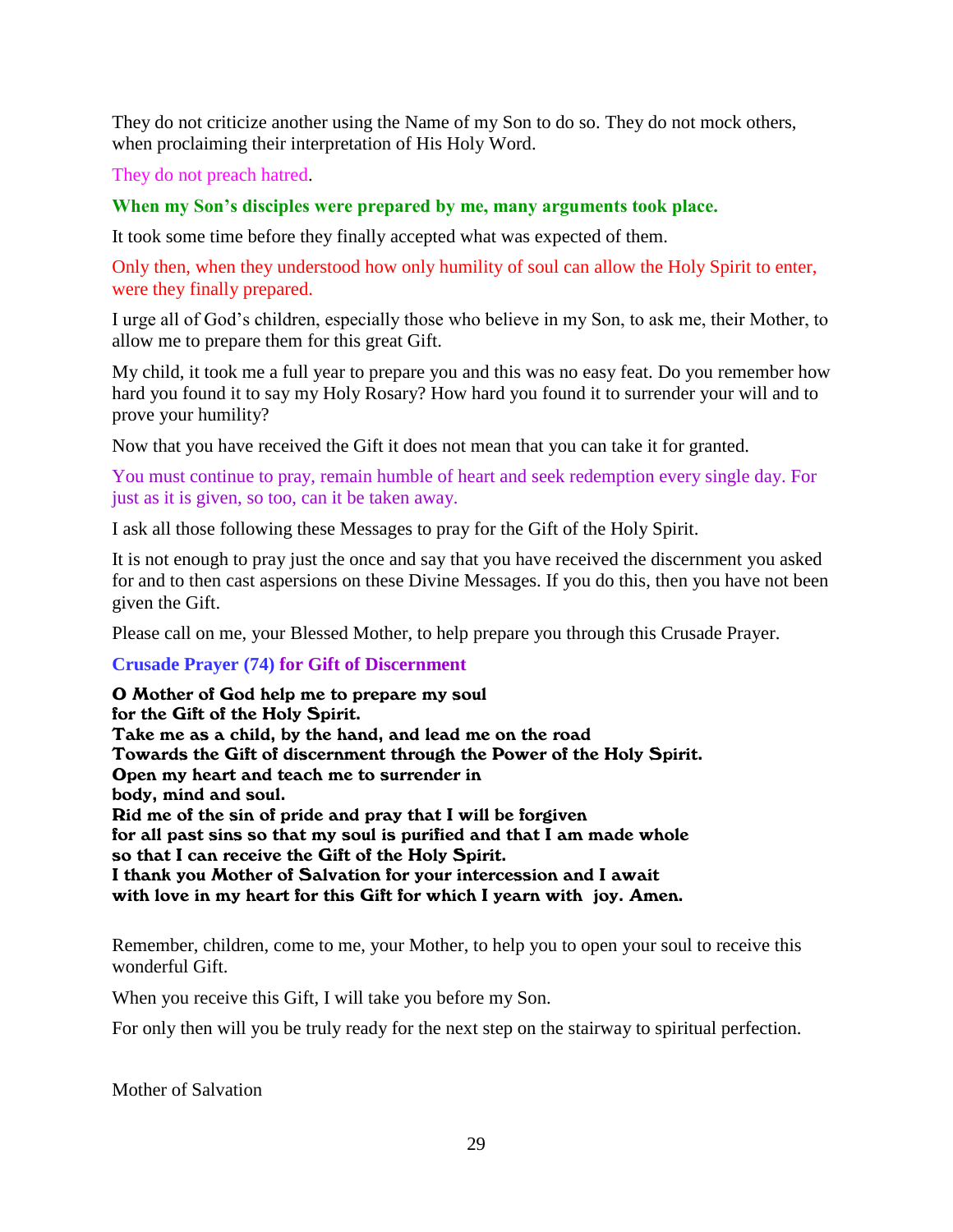## **Message # 522 08-22-2012 [Just as the soldier who pierced My Side was](http://www.thewarningsecondcoming.com/just-as-the-soldier-who-pierced-my-side-was-instantly-converted-so-too-will-millions-of-souls/)  [instantly converted so, too, will millions of souls](http://www.thewarningsecondcoming.com/just-as-the-soldier-who-pierced-my-side-was-instantly-converted-so-too-will-millions-of-souls/)**

Wednesday, August 22nd, 2012

My dearly beloved daughter, you must not feel isolated from Me because of the enormity of this work.

For although it may seem to be of such magnitude, that you feel you will not be able to cope, know that I only ask of you that which you are capable of.

Rejoice that My Word is being sought out all over the world for this is My Heart's desire.

I desire that all of My disciples respond immediately to My Call, for I need them to help Me in My Mission to save humanity.

This is only the beginning of a rapid conversion when the Blood and Water will gush forth over every human soul.

**My Blood and Water will convert even blackened souls. Just as the soldier who pierced My Side was instantly converted so, too, will millions of souls who, at this time, do not believe I exist.**

Have not I told you that My Mercy is endless?

Have I not promised that miracles, sanctioned by My Father, will take place to bring the world together and all souls to their rightful inheritance?

So many souls are now responding to My Call. Their prayers alone will be multiplied and millions more will be saved. All souls are to be included in your efforts to salvage the whole of humanity.

Your goal, My dearly beloved disciples, must be not to allow any single soul to slip through the net. **This net will be thrown out and cast into the waters to catch souls and save them. You, My disciples, are the fishermen. I give you the net through the graces I now bestow upon you.**

You will help Me to save every living soul and not one single effort will be left undone – not one stone unturned – as I venture forth to save humanity once again.

So, instead of cowering in fear, worried about the huge response to My call, My daughter, you must rejoice. For at last My Holy Will is being fulfilled. Yet we still have a long way to go.

Your Jesus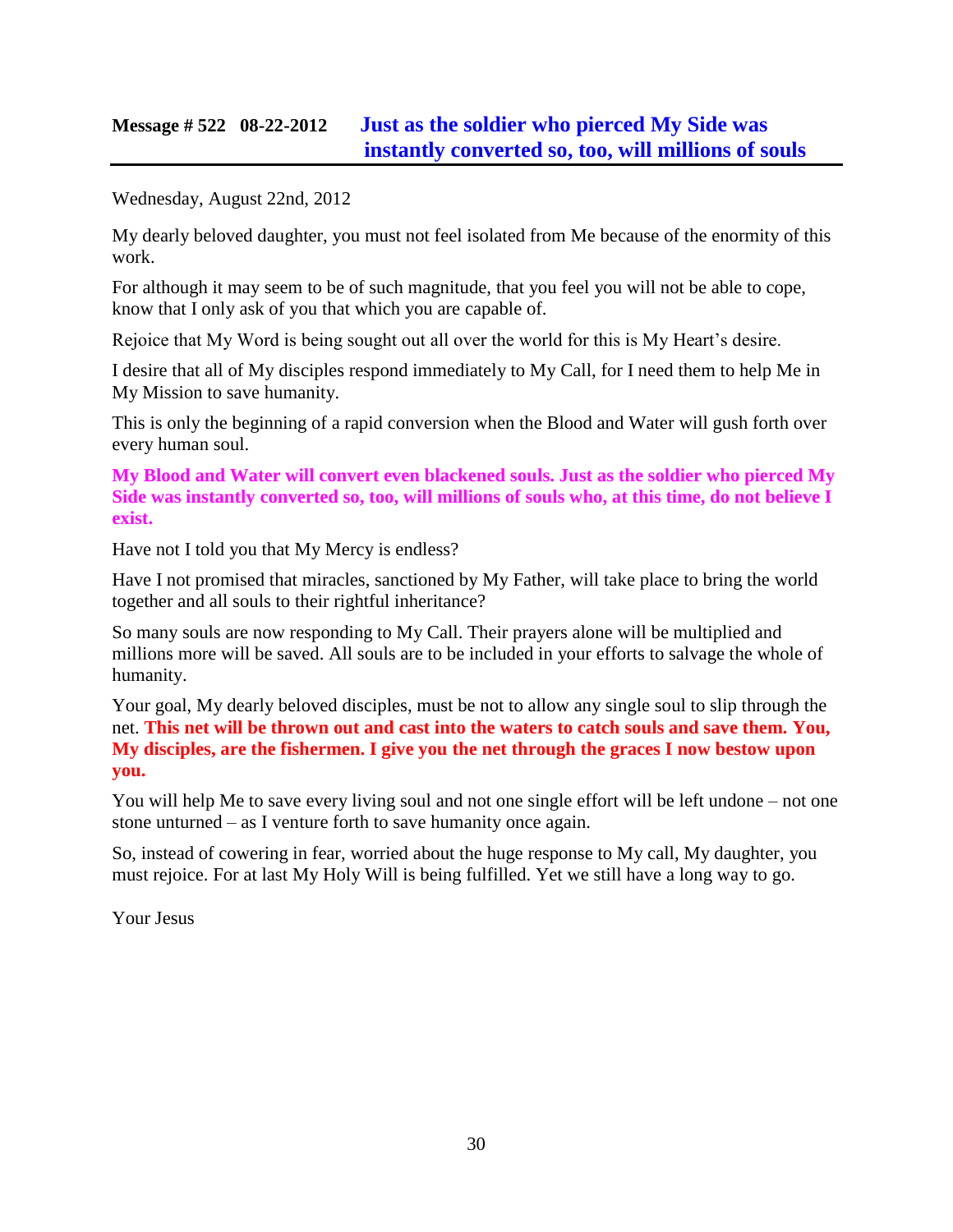## **Message # 523 08-23-2012 [Virgin Mary: Conversion can weaken the impact of](http://www.thewarningsecondcoming.com/virgin-mary-conversion-can-weaken-the-impact-of-the-antichrist/)  [the Antichrist](http://www.thewarningsecondcoming.com/virgin-mary-conversion-can-weaken-the-impact-of-the-antichrist/)**

Thursday, August 23rd, 2012

My child, let all God's children know that the more opposition that there is to the Holy Word of my Son, at this time, the more will be the graces poured out upon the disciples of my Beloved Son.

**All the prophecies foretold can be mitigated in many ways were all God's children to accept the grace of conversion.**

Conversion can weaken the impact of the Antichrist. Your daily prayers, including the recital of the Crusade Prayers will help bring this about.

**To those who oppose my Son's Mission on earth, I ask that you pray for their souls.**

This battle for souls is intense and you must rise above the torment and the scourging to ask me to pray for poor misguided souls **who believe that they speak in the Name of my Son but who are, instead, being deceived by the Evil One.**

My Son will never give up His quest for souls especially those who reject Him, mock His Holy Word and whose souls are blackened by sin.

You must stay strong, children, all of you and remain firm in your resolution to do the Holy Will of my Son.

This will not be easy, but to gain entry to the New Paradise is not easy.

It requires much patience, much prayer, much love for one another, and the ability to forgive all those who cause you grief and who desecrate the Word of my Son.

Thank you for responding to my call.

Mother of Salvation

## **Message # 524 08-23-2012 [Important Message God the Father: I will grant](http://www.thewarningsecondcoming.com/important-message-god-the-father-i-will-grant-immunity-from-the-gates-of-hell-to-those-souls-for-whom-you-pray/)  [immunity from the Gates of Hell to those souls for](http://www.thewarningsecondcoming.com/important-message-god-the-father-i-will-grant-immunity-from-the-gates-of-hell-to-those-souls-for-whom-you-pray/)  [whom you pray](http://www.thewarningsecondcoming.com/important-message-god-the-father-i-will-grant-immunity-from-the-gates-of-hell-to-those-souls-for-whom-you-pray/)**

Thursday, August 23rd, 2012

My dearest daughter, it has been seldom that the Holy Trinity has communicated to mankind in this way and the first time that I, your Father, has sanctioned a Mission of this kind.

My children, many of whom do not realize the significance of this Divine Intervention, will understand soon why it is necessary.

If the Second Coming of My Beloved Son were to occur, without **Warning**, My precious children would never enter the gates of My New Paradise.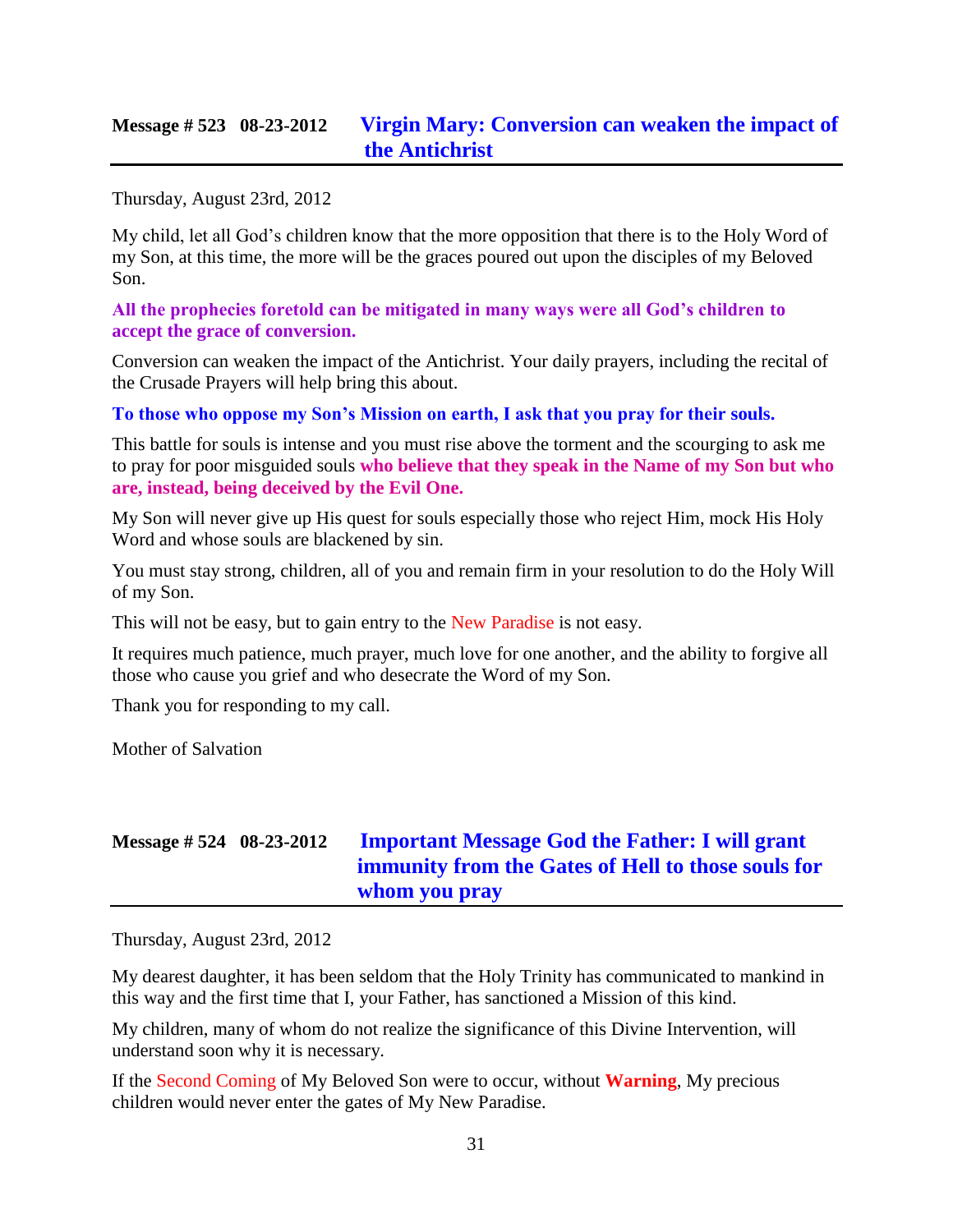### **They would never have been able to prepare their souls and would not be fit to be admitted to the New Era of Peace.**

This is a communication which the world will find difficult to respond to. So dark is the cloud which covers the hearts of man that few souls will be able to see the Light of My Divine Promise. The forces of evil, ever present in the world, prevent My children from reaching out to Me.

**My determination to bring My family close and to unite them to My Bosom is fierce.**

**Let no man fail to understand that I will facilitate the rapid conversion of humanity, whatever the cost.**

Allowing for the free will of all of My children to remain untouched, the miracles I will command, will turn their hearts inside out.

This is My Promise as I call out to each of you dear little children of Mine.

I, your Beloved Father, yearn to take you, gather you and hold you close to My Heart and take you to safety. So few of you know the depths of My Love. Once you experience love for Me, your Eternal Father, you could never sever again your link from Me.

I want to give you comfort.

**I desire to let you know that My Love for you means that, through My Son Jesus Christ, great Mercy will be shown even to those with hearts of stone and to those with souls so black that only a miracle can save them.**

To those who love Me, I say this. Your love for Me, your Father, will be given back to you in abundance. **Your love for My Precious Son will be rewarded in that I will grant immunity from the Gates of Hell to those souls for whom you pray.**

Nothing is impossible.

My Love is endless.

Trust in me. Trust in My Son. When you do, I will grant great graces for the Salvation of mankind.

Your beloved Father

God the Most High

## **Message # 525 08-24-2012 Give My Father [thanks for the Gift of His Grace of](http://www.thewarningsecondcoming.com/give-my-father-thanks-for-the-gift-of-his-grace-of-immunity-from-the-fires-of-hell/)  [Immunity from the Fires of Hell](http://www.thewarningsecondcoming.com/give-my-father-thanks-for-the-gift-of-his-grace-of-immunity-from-the-fires-of-hell/)**

Friday, August 24th, 2012

My dearly beloved daughter, I want you to ask My disciples to begin the recital, daily, of My Jesus to Mankind Litanies as and from now.

**These prayers will bring great Graces and will save all those for whom you place within your special intentions for the salvation of their souls.**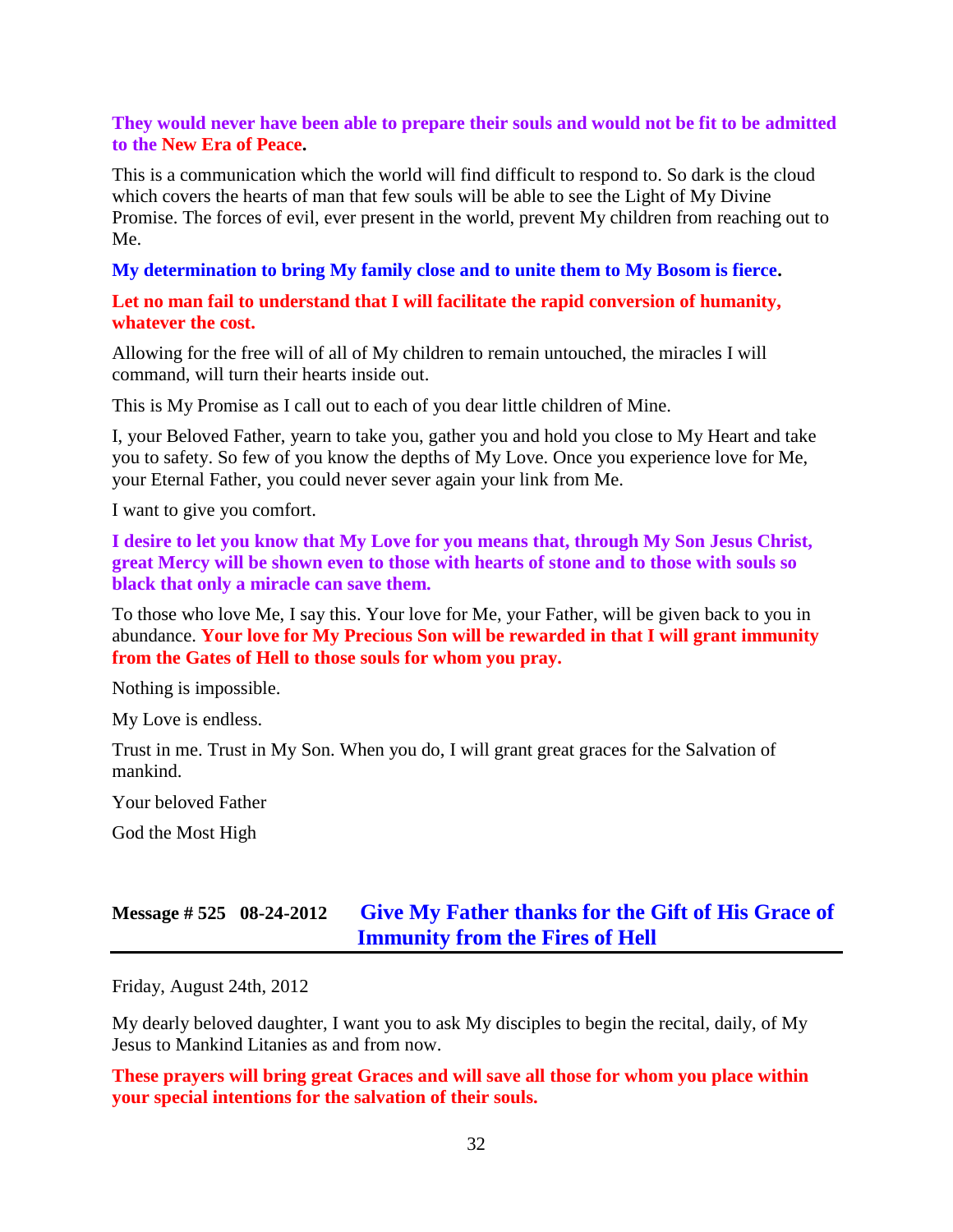This second one, is in honor of My Eternal Father, who loves every one of His cherished children.

I lay My Head on His Shoulder, My Arms wrapped around Him every day, to give Him comfort as He frets for all those poor souls who are lost to Him.

Come to Him, My beloved disciples, and give My Father thanks for the Gift of His **Grace of Immunity** from the Fires of Hell to those who respond to His Call.

### **Jesus to Mankind Litany Prayer (2) For the Grace of Immunity**

O Heavenly Father Most High

I love You. I honor You. Lord, Have Mercy. Lord, forgive us our trespasses. I adore You. I praise You. I give You thanks for all Your special Graces. I beg You for the Grace of Immunity for my beloved (name all those in a list for the salvation of souls)

I offer You my loyalty at all times. You, O Most Heavenly Father, Creator of all things, Creator of the Universe, Creator of humanity, You are the source of all things. You are the source of Love. You are Love.

I love You. I honor You. I lay myself before You. I beg for Mercy for all souls who don't know You, who don't honor You, who reject Your Hand of Mercy. I give myself to You in mind, body, and soul so that You can take them into Your Arms, safe from evil. I ask You to open the Gate of Paradise so that all Your children can unite, at last, in the inheritance You have created for all of us. Amen.

I want all of you to know this.

The love My Eternal Father has for each of His children is beyond the capacity of your knowing.

**It is one hundred times, or more, stronger than that which a parent holds in their hearts for their own child on earth.**

So strong is the love that My Father has for His children that He has made many sacrifices which you are not aware of.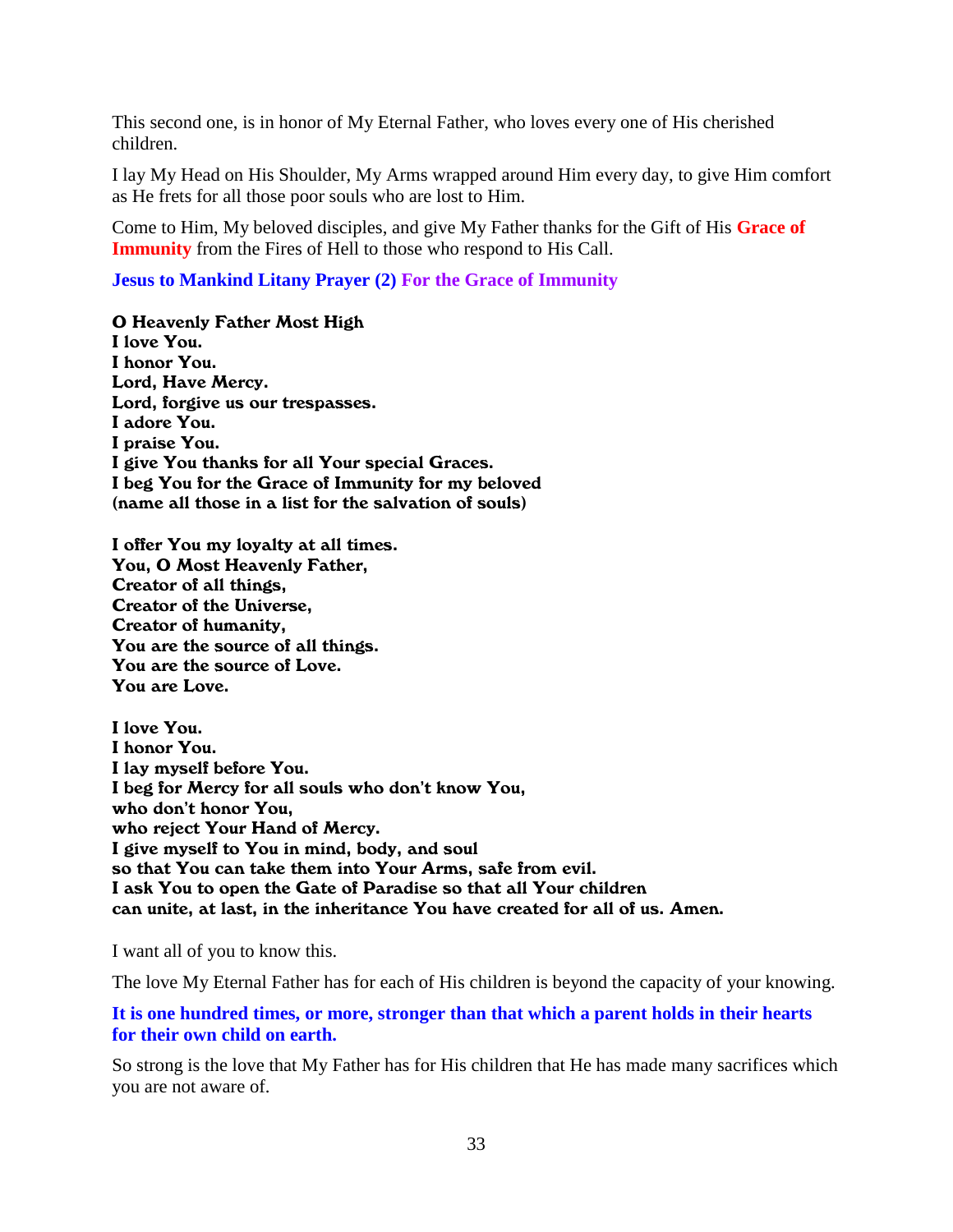**His Hand has been pulled back from inflicting many chastisements which He planned in order to punish His children.**

**His patience has been tried beyond endurance.**

The insults thrown at Him have been ignored by Him.

**Instead He wants to bring His children back to Him, not through fear, but through the love of those children of His who love Him the most.**

He relies on those of you with a deep abiding love for Him and me, His Son, to help gather His lost children so He can take them to Him.

Bring all those souls close to your heart and place them now before the Throne of My Father and, in His Mercy, He will give you the greatest Gift of all. **He will grant their salvation.**

Bring the names of dark souls, including a list of those not known to you, and beg for mercy for their souls.

My Father awaits with love in His Heart for your generous response.

Come. Do not hesitate, for this is the most extraordinary Gift of its kind from Heaven.

You of this generation are, indeed, blessed.

Your Jesus

## **Message # 526 08-25-2012 [Virgin Mary: Embrace the Gift of the Grace of](http://www.thewarningsecondcoming.com/virgin-mary-embrace-the-gift-of-the-grace-of-immunity-children-cherish-it-for-it-is-a-rare-gift-from-heaven/)  [Immunity children. Cherish it for it is a rare Gift](http://www.thewarningsecondcoming.com/virgin-mary-embrace-the-gift-of-the-grace-of-immunity-children-cherish-it-for-it-is-a-rare-gift-from-heaven/)  [from Heaven](http://www.thewarningsecondcoming.com/virgin-mary-embrace-the-gift-of-the-grace-of-immunity-children-cherish-it-for-it-is-a-rare-gift-from-heaven/)**

Saturday, August 25th, 2012

My child, Heaven rejoices. The Choirs of Angels are singing at the top of their voices in praise of my Father.

His Glorious Mercy, bestowed by Him, through the special **Grace of Immunity**, is being acclaimed with great love and joy by all the Angels and Saints in Heaven.

My children do not, as yet, understand the significance of this great Gift of Mercy by The Father, God the Most High.

You, my children, now have the power to save the others, the lost souls.

## **This means that the power of the evil one can be conquered in a way, which was not possible up to now.**

The lies, the deceit and the hatred which the evil one plants in the minds of God's children can be rendered useless if the prayers given to those who love my Son are presented before the Throne of my Father.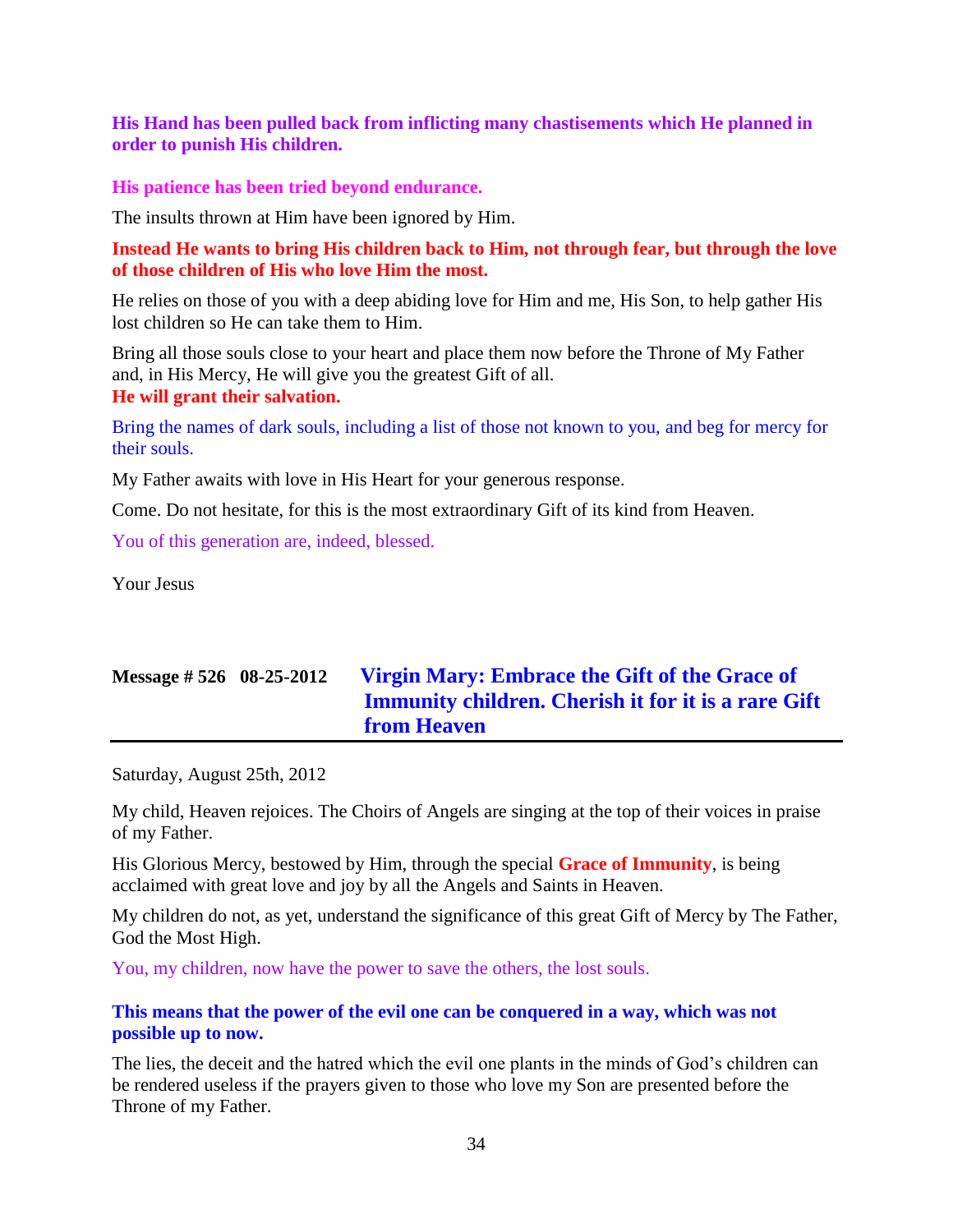Embrace the Gift of the **Grace of Immunity,** children.

Cherish it for it is a rare Gift from Heaven.

It proves to you the Love of your Father for each of His beloved children.

**It is one of the great miracles, presented to all of God's children in the End Times.**

Thank you for responding to my call.

Mary, Queen of Heaven. Mother of Salvation

## **Message # 527 08-26-2012 [Hatred is the cause of all evil in the world and it](http://www.thewarningsecondcoming.com/hatred-is-the-cause-of-all-evil-in-the-world-and-it-takes-many-forms/)  [takes many forms](http://www.thewarningsecondcoming.com/hatred-is-the-cause-of-all-evil-in-the-world-and-it-takes-many-forms/)**

Sunday, August 26th, 2012

My dearly beloved daughter, hatred is the cause of all evil in the world and it takes many forms.

Hostility towards another person springs from fear, the fear that this person may hurt you in some way.

Disagreements with another person can come about because of the sin of pride. This is when you feel that you must prove your worth, at all costs, even if you are wrong.

Jealousy very soon turns to hatred, although it can be mild to begin with.

## **Dislike of oneself begins because you compare your life with others whom you feel have better fortune than you.**

Very soon this dislike develops into hatred of oneself and one's body. This then leads into sins of the flesh.

Hatred may also develop because of the sin of coveting another's possessions.

#### **This can lead to war when one country covets the riches of another.**

Or it can mean allowing greed to consume your soul when you crave the same worldly riches as your neighbor.

Envy also turns into a form of hatred, especially when, no matter how hard you try to emulate another, you fail to achieve what you set out to do.

All sins, if allowed to fester, can lead you towards hatred.

When you feel hatred, you must know that Satan has managed to invade your spirit.

When this happens he will hold you in a vice-like grip and will not leave you alone.

No matter how much you try to release his grip, he will hold onto you for dear life. Your only weapon is prayer.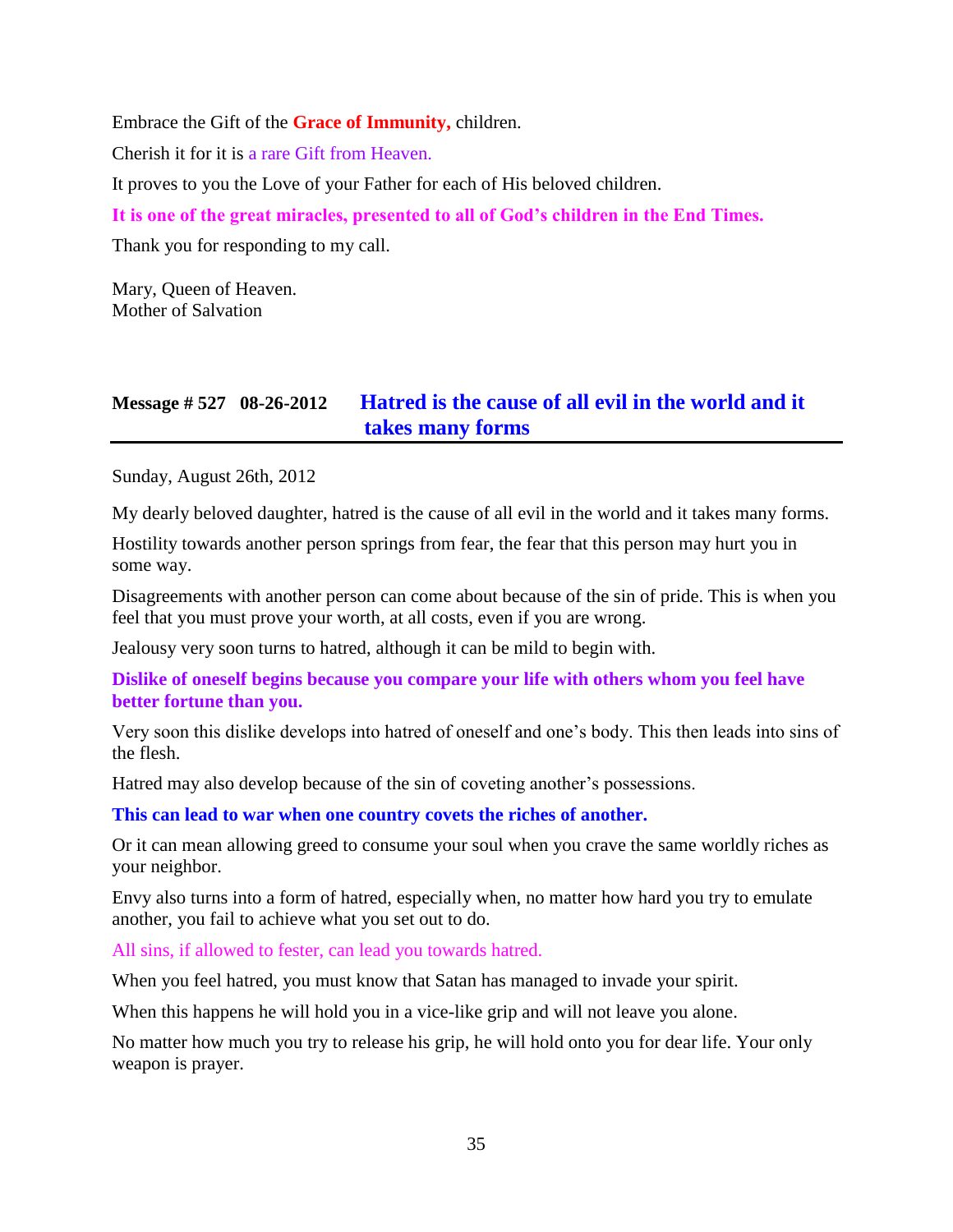Pray, pray, pray when hatred surges through you. For until it leaves you, you can never feel peace, love, or joy again.

When hatred takes hold of your heart and soul, you become one step further removed from Me, your Jesus.

You suffer terribly and feel an anger and a helplessness which you cannot control.

Never believe the final lie which Satan will plant in your soul, when he has cast a cloak of hatred over you.

## **The lie is this. Your hatred can only be dissipated when you seek final revenge on the target of your hatred.**

**What to do when hatred envelops you? The power of love can evaporate hatred, instantly.**

When you pray and ask me to help you, My answer will be this.

Forgive your adversaries and those whom you believe are the cause of your hatred.

But to forgive you must humble yourself before Me and ask Me to forgive you first.

Once you forgive those you hate, you must then atone for your sin.

Show your adversaries love. Fight hatred, a wicked and dangerous disease of the soul, with love.

Love is the cure to rid your soul of this infestation.

When you can do this, you will have defeated Satan and he will leave you be.

Never be afraid to fight hatred in your soul even though you will find it very difficult.

If hatred could be diluted in this way, through the humility of the sinner, peace would reign in the world.

Your Jesus

## **Message # 528 08-27-2012 [This is the responsibility I give you,](http://www.thewarningsecondcoming.com/this-is-the-responsibility-i-give-you-my-disciples-to-convert-the-souls-for-whom-i-yearn-the-most/) My Disciples, [to convert the souls for whom I yearn the most](http://www.thewarningsecondcoming.com/this-is-the-responsibility-i-give-you-my-disciples-to-convert-the-souls-for-whom-i-yearn-the-most/)**

Monday, August 27th, 2012

My dearly beloved daughter, My Love for My disciples, who have responded to My Messages, has swelled My Sacred Heart to such proportions that it will now burst forth with an abundance of Graces.

My Graces pour over you, My beloved followers, at this time. They are being given to you to strengthen your resolve to spread My Holy Word.

My Messages from Heaven will nourish souls, including the most blackened, with the oxygen they need to survive the darkness poured out over the world by Satan.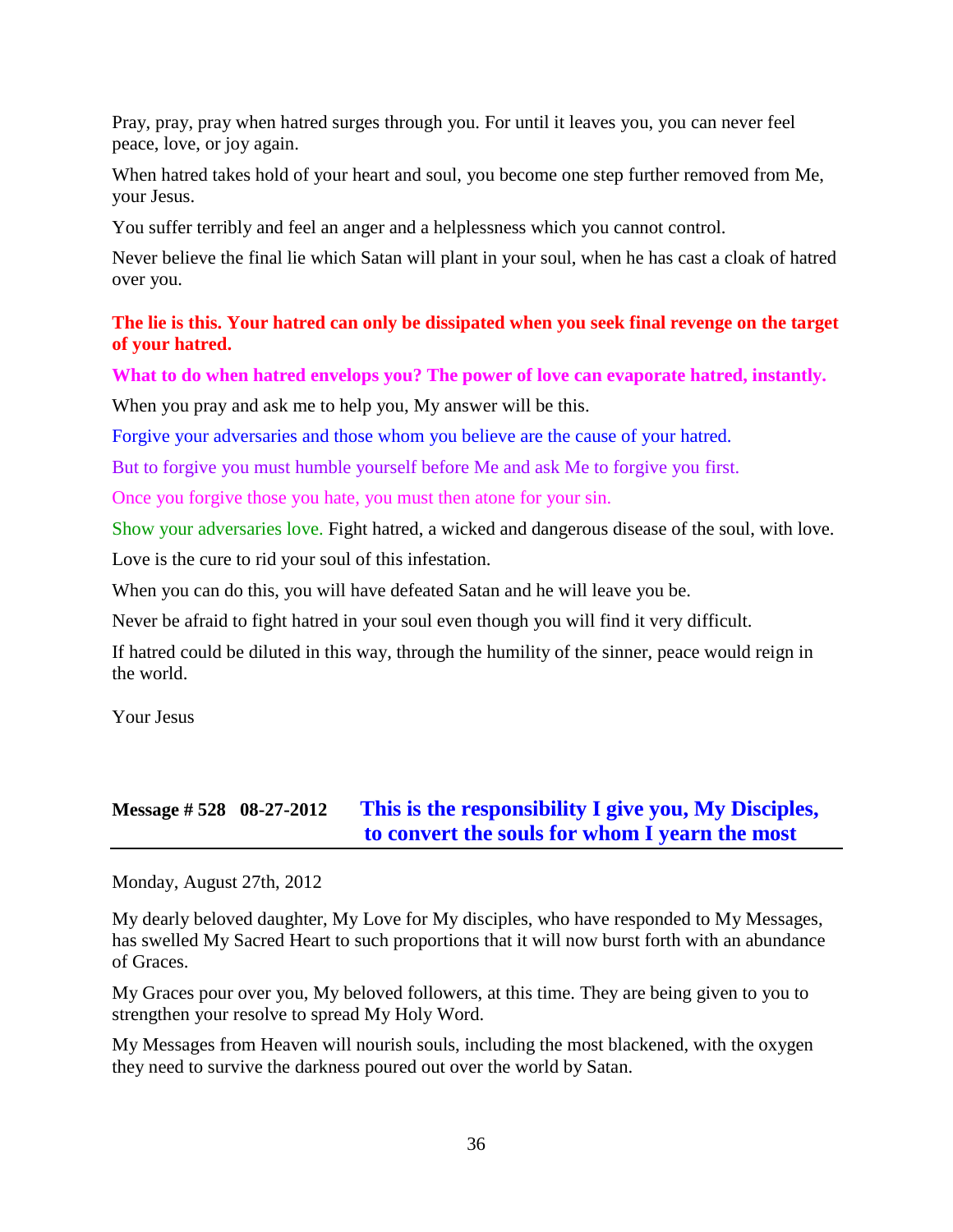His invisible, but powerful, influence, weakens even the strongest of believers who begin to doubt their faith.

#### **When I give you these Graces, I do so for a reason.**

You, My disciples, are the anchor from which all souls who wander aimlessly in confusion, will draw towards. Even if they will not listen to you in the beginning you must persevere.

Give them copies of My Messages and My Crusade Prayers and walk away silently.

They will be touched in some way by My Holy Spirit. If they do not accept them, they will find it difficult to simply walk away and just forget them. No, they will come back for Me.

Some will come back reluctantly. Curiosity will get the better of them. Some will come back with a view to try to dismiss these Messages and try to convince you to do the same.

Others will come back to argue with you, sneer at you, and challenge you. Others will tell you that these Words do not come from Me and this will break your hearts.

But then there will be the converts. Those who will come running to you with pure joy in their hearts begging for more. It will be these souls who will make it all worthwhile.

However, **it is the dark souls for whom you must pray the most**, and it is because of them that I pour out My Graces upon you, so that you will help salvage their souls. **For without your help, there is no hope for them.**

This is the responsibility I give you, My Disciples, to convert the souls for whom I yearn the most.

Your Jesus

# **Message # 529 08-28-2012 [If you praise false gods and ask for great wealth,](http://www.thewarningsecondcoming.com/if-you-praise-false-gods-and-ask-for-great-wealth-riches-and-other-gifts-purely-to-satisfy-your-lusts-you-will-attract-the-prince-of-darkness/)  [riches and other gifts, purely to satisfy your lusts,](http://www.thewarningsecondcoming.com/if-you-praise-false-gods-and-ask-for-great-wealth-riches-and-other-gifts-purely-to-satisfy-your-lusts-you-will-attract-the-prince-of-darkness/) [you will attract the Prince of Darkness](http://www.thewarningsecondcoming.com/if-you-praise-false-gods-and-ask-for-great-wealth-riches-and-other-gifts-purely-to-satisfy-your-lusts-you-will-attract-the-prince-of-darkness/)**

Tuesday, August 28th, 2012

My dearly beloved daughter, the world and the people who live in it are in denial.

They do not believe in the True God, My Eternal Father.

They, in their billions, run around in confusion and chase down blind alleys seeking a god they can pay allegiance to.

The problem about the gods, the false gods they put on a pedestal, is that these idols are of their own making. Their own creation made to suit their interpretation of who God should be.

These gods, and, My daughter, they have created hundreds of them, are formed out of their own imaginations.

These same gods only serve one purpose, and that is to massage the expectations, borne out of self-love, as to what their ideal god should be. The gods they create are elaborate. They appeal to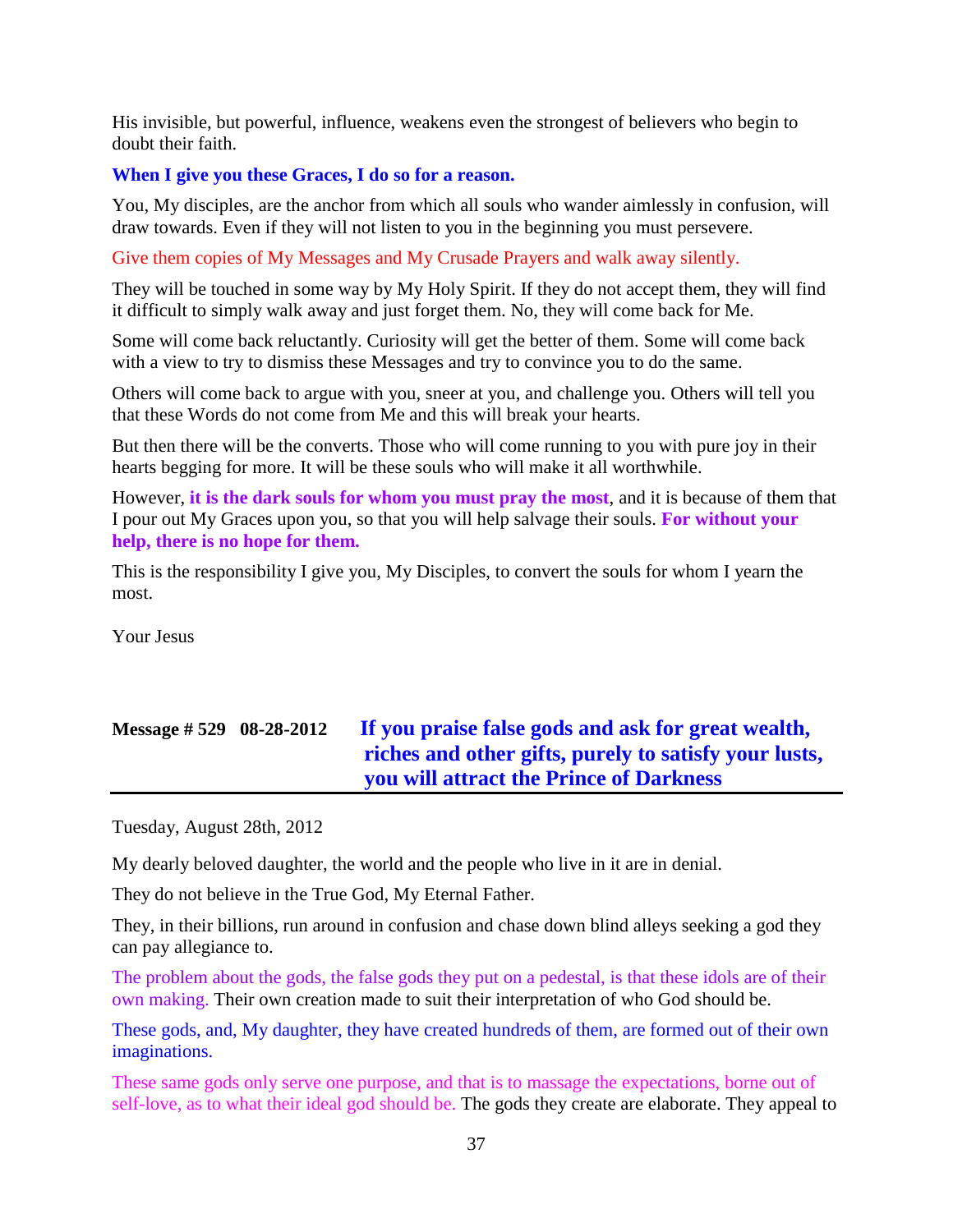their sense of the divine right of their souls. These souls believe that their self-made gods promote their rights to wondrous things.

To those of you who do not accept the Truth, the Existence of the one True God, know this.

Only the True Creator of humanity can give you free will. My Father will never force you or command you to do anything, for this is impossible.

When you ask false gods to give you riches, make you successful, or when you seek favors, you are being selfish.

#### **Only when you ask God to grant you gifts, according to His Holy Will, can you really communicate with the one True God.**

If you praise false gods and ask for great wealth, riches and other gifts, purely to satisfy your lusts, you will attract the Prince of Darkness.

He is waiting for the moment when he will grant you such favors. Do not open the door to the King of Lies for it will come at a great price.

He will exchange such worldly gifts in return for your soul.

Your Jesus

## **Message # 530 08-29-2012 [Good versus evil is a battle between God, My](http://www.thewarningsecondcoming.com/good-versus-evil-is-a-battle-between-god-my-eternal-father-and-satan-it-is-that-simple/)  Eternal Father, [and Satan. It is that simple](http://www.thewarningsecondcoming.com/good-versus-evil-is-a-battle-between-god-my-eternal-father-and-satan-it-is-that-simple/)**

Wednesday, August 29th, 2012

My dearly beloved daughter, the battle begins now.

For every grievous law passed by nations, which oppose the Laws of God, **the forces of punishment will lash down upon them by the Hand of My Father.**

**Every evil offense, carried out in defiance of the Laws of God, will be attacked and nations will suffer for their sins.**

Just as the Mercy of God is great and will cover the widest possible breadth in order to salvage souls, so, too, will the punishment of God be unleashed to stop the spread of evil.

Good versus evil is a battle between God, My Eternal Father, and Satan. It is that simple.

Those who follow the Laws of God will be upheld.

#### **Those, for whom they pray and offer personal sacrifice in atonement for their sins, will be dealt with leniently.**

Those who refuse to follow God, despite knowing the Truth, and who infest other souls through the wicked laws they lay down amongst their nations, will be punished.

There will be many **storms, floods, and earthquake**s ahead.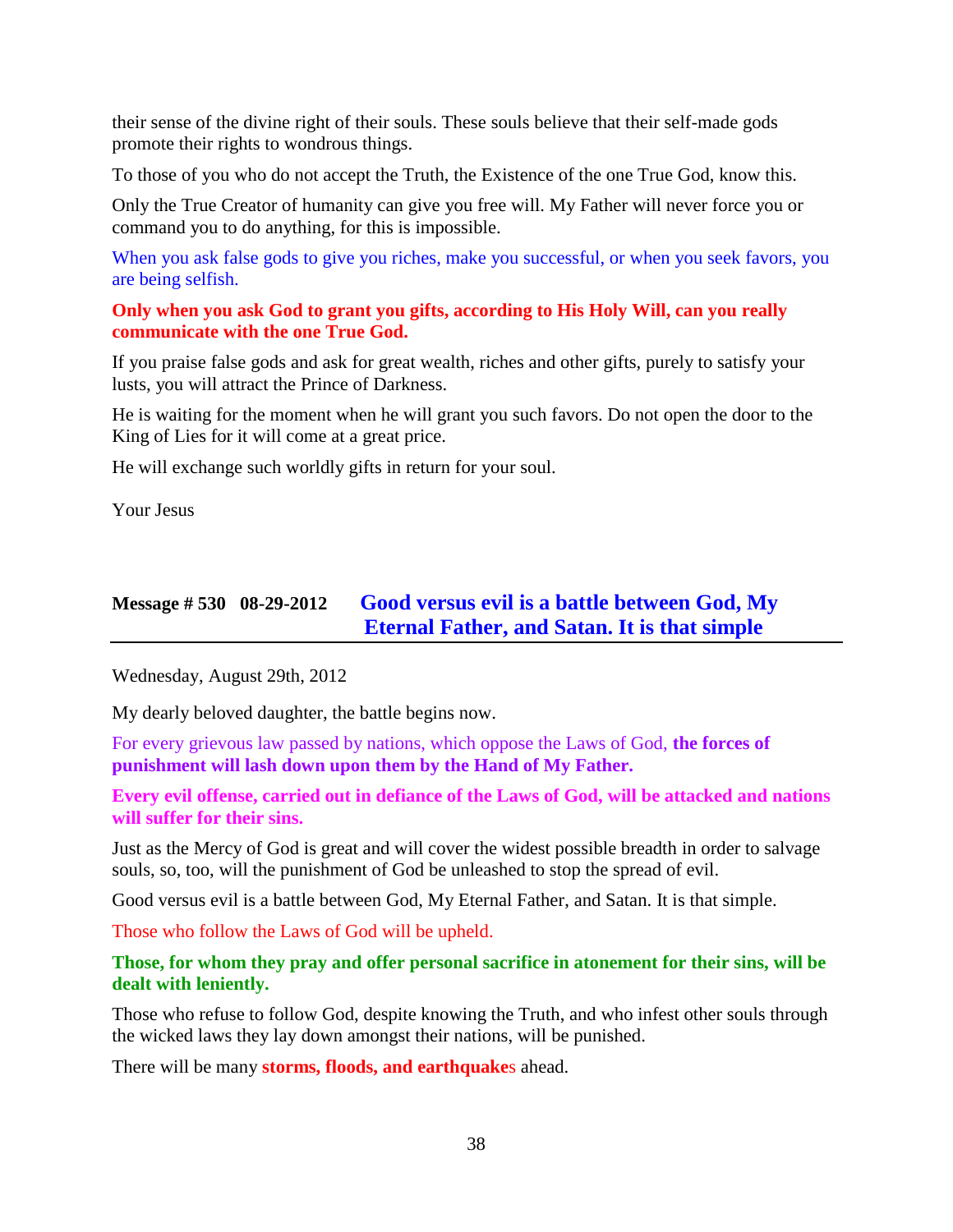#### **For each insult against God will be met with fierce resistance, so that, in time, the purification will be and can be fulfilled.**

Never forget love for God must come from the heart.

Deny the Word of God and you will suffer for this.

Love for God must be pure. Fear of God is a natural part of the affinity for the Majesty of the Creator of all things and is part of this love.

Respect for God's Laws must be shown.

When the respect is absent and when man flouts the Laws of God which corrupt humanity, the Anger of My Father will be unleashed.

Your Jesus

### **Message # 531 08-30-2012 [Virgin Mary: The awakening is coming soon](http://www.thewarningsecondcoming.com/virgin-mary-the-awakening-is-coming-soon/)**

Thursday, August 30th, 2012

My child, the renewal of souls has already begun and the Era of Peace is not too far away.

As all of God's children are being blessed by the Gift of the Word of my beloved and precious Son, the spread of the Holy Spirit continues to spread across all nations.

There will be no stopping the Word of my Son, for this is by the command of My Father.

Conversion will ignite the hearts of humanity and many will feel the Love of God, their natural Father, grip them in such a way that it will surprise and shock them.

Once this Divine Love surges through them they will feel an urge to shout for joy, for it is like no other love known to man.

The awakening is coming soon.

As the Spirit of God continues to fan out in Flames of Glory, evil will be diluted, and Satan's army will be left bereft of its soldiers. It will be left defenseless because many of his followers will be won over by God's Mercy, leaving Satan with only half an army.

Disillusioned with his empty promises, they will respond to the Light of my Son's Divine Mercy.

The battle has not only begun, but souls are now following my Son in their multitudes as they seek out the Truth of Eternal Life.

I bless you, my child.

Heaven rejoices because of the conversion of souls and the salvation of dark souls, which is being achieved through the prayers of those who love my Son.

Your beloved Mother Mother of Salvation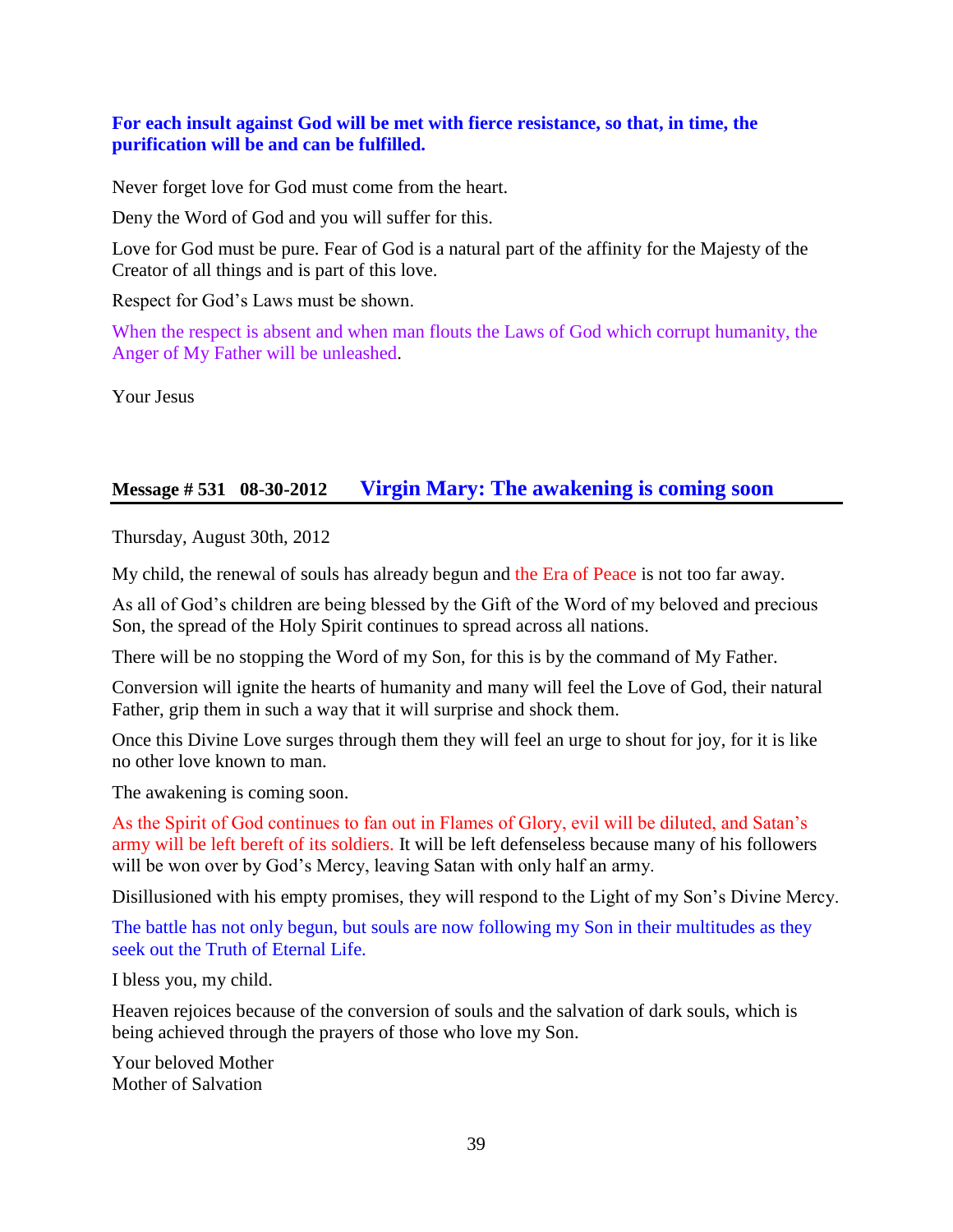### **Message # 532 08-31-2012 [No man knows the Truth of the real contents of the](http://www.thewarningsecondcoming.com/no-man-knows-the-truth-of-the-real-contents-of-the-book-of-revelation-only-god-knows/)  [Book of Revelation. Only God knows](http://www.thewarningsecondcoming.com/no-man-knows-the-truth-of-the-real-contents-of-the-book-of-revelation-only-god-knows/)**

Friday, August 31st, 2012

My dearly beloved daughter, you are at the cusp of an explosion, which will see My Mercy pour out over the world in an event, which will change the face of the earth.

This Mission has been quick.

You were called suddenly and with haste as I moved to ensure that the world was given the Truth.

So few people understand that this is how God calls on the Prophets, unawares, leaving no time for preparation on the part of the Prophet.

This means that the words flow without hesitation.

No man has the ability to write such Messages as these. To say that this is the case is an insult to My Father and the Holy Spirit.

No man could, through human words, ignite the Flame of God's Love in the souls of His children like these Messages can.

Only God could produce such a result.

**No man knows the Truth of the real contents of the Book of Revelation. Only God knows.**

Only I, the Lamb of God, have the authority to reveal what they contain. **I do this now through My Messenger Maria Divine Mercy who will convey My Words, not hers, to a disbelieving world.**

Heed My Word now, for it is being given to you to save you. To warn you. To prepare you. And to purify you.

Be ready when the time comes.

I come, through the Messages, to prepare you. You do not know the day or the hour; so therefore, you must prepare your soul as if the time for Me to come is in the next day.

Always be ready. I ask that you keep a clear and open mind when reading My Messages for the first time, for this will probably be the only time you will witness My Voice from Heaven until the day you have all been waiting for arrives.

I bless you all.

I beckon you to come to Me.

When I ask you to pray, I simply ask you to confide in Me, in your own simple words.

In your own way. In your private thoughts. I hear everything. I see all. I feel what you feel. I am with each of you standing beside you, just waiting for the day when you will finally surrender to My Call.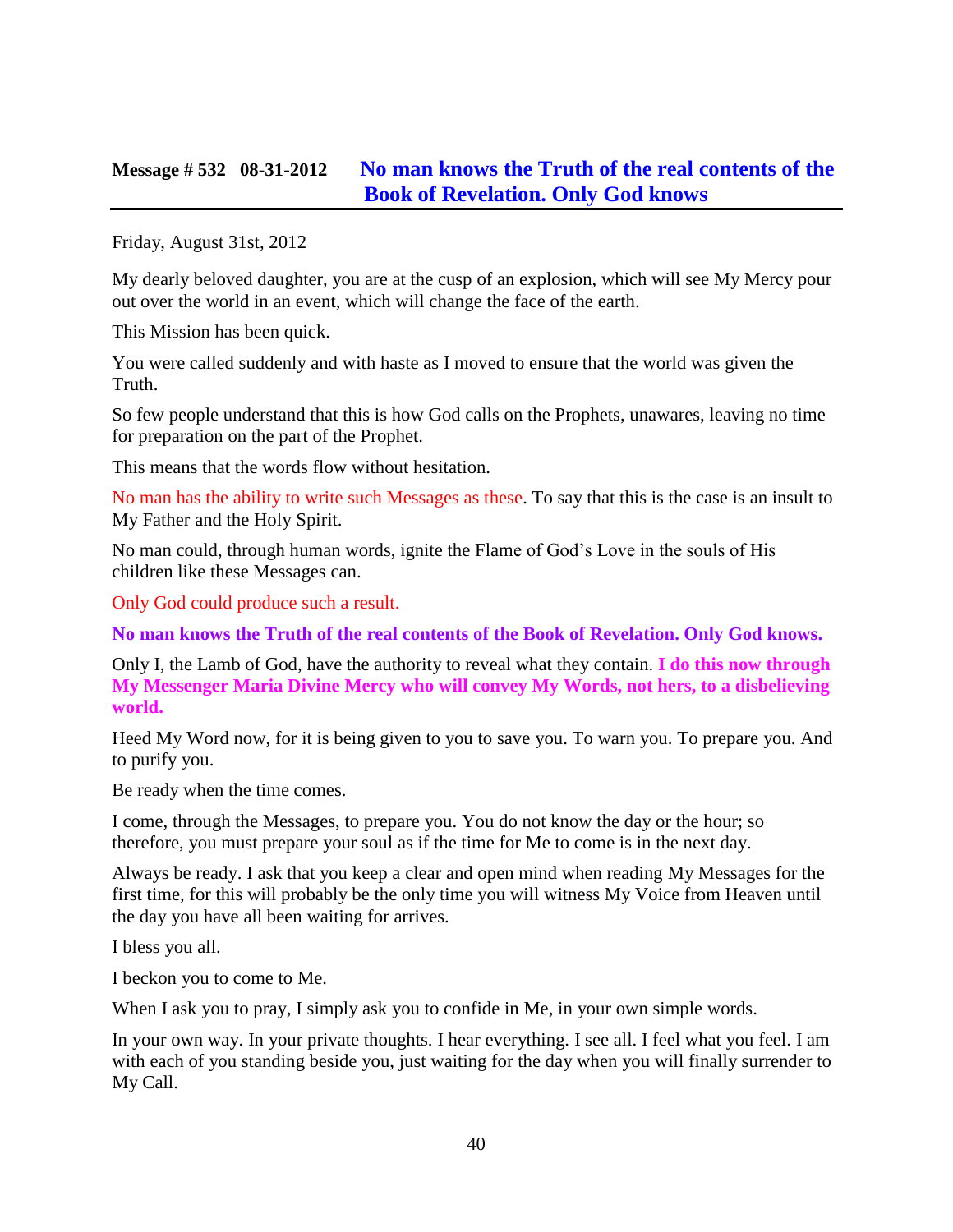You have nothing to fear from Me, for My Love for you will overcome any darkness, which keeps you distant from Me.

Turn to Me and I will pour My Light over you.

Then I will give you the peace you crave. I am waiting. I am patient.

Come to Me when you are ready.

I love you. I bless you.

Your Savior

Jesus Christ

# **Message # 533 09-01-2012 [This Mission is the last Gift of Prophecy sanctioned](http://www.thewarningsecondcoming.com/this-mission-is-the-last-gift-of-prophecy-sanctioned-by-my-father-to-save-souls/)  [by My Father to save souls](http://www.thewarningsecondcoming.com/this-mission-is-the-last-gift-of-prophecy-sanctioned-by-my-father-to-save-souls/)**

Saturday, September 1st, 2012

My dearly beloved daughter, the speed at which My Messages are being given to humanity is indicative of the urgency of this Mission.

So many people in the world are lost.

So many poor souls do not know who God, My Father, is.

So many do not accept Me, His beloved Son, as the True Messiah.

**This Mission is the last Gift of Prophecy sanctioned by My Father to save souls**.

These Messages are for Christians, Jews, Muslims, atheists, agnostic and all those who seek solace in man-made religions.

All people, all souls, have the same desire to find meaning in their lives.

For most it is heart-breaking if they do not believe in God, for they believe that all ends when their life on earth expires.

Oh if only they could see what happens when their souls come before Me. They see Me and are speechless for they cannot believe that  $I$  Am real. The joy in many such souls is matched only by relief if they die in a State of Grace.

However, the joy of those souls in darkness, when they see Me, is cut short, and they drift away from Me, into the depths of Hell in a state of shock and despair.

Those souls who know of God's Teachings, through His Prophets and as a result of My own Mission on earth, and who reject Me, know this.

You have chosen to turn your back on the Truth. Because of My Love for you, I will do all I can to open your eyes.

I will bring gifts, and because of My Great Mercy, I will save you. I call on all of you, irrespective as to which religion you follow, to listen to these Words now.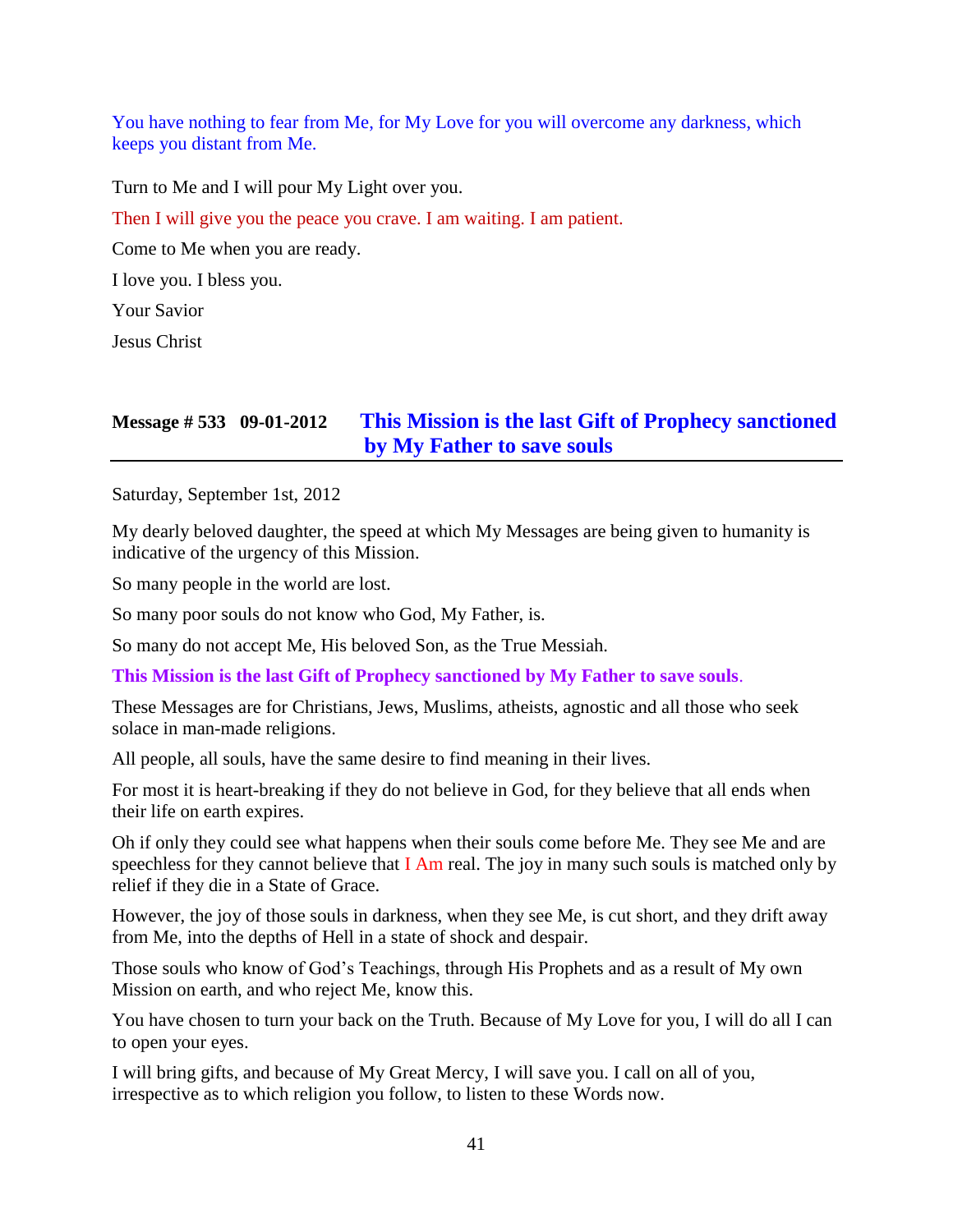You all know what it is like to be part of a family.

Some of you are fortunate enough to have been born into a family full of love.

Others are not so blessed and may have suffered through difficulties and darkness within the family unit. Others are lost, bruised, angry, and cannot feel true love for their families.

Some are cast out into the wilderness to fend for themselves with no one to turn to.

Many simply need a crutch of some sort to lean on in order to feel hope. This is why many poor souls try to find religions which provide that missing link.

Sadly, this simply leads them into further despair. **For these religions are based on a lie.**

Lies hurt you, children. They give you a false sense of security. **These religions have no substance because they do not follow the Truth, the path of the Lord.**

Just know that We, the Holy Trinity, are your family. The New Heaven and Earth will be your true home.

Follow Me on the path of Truth so I can take you to your rightful home.

A home so full of love and joy that it is all you need strive for.

Please open your eyes because the time has come for the world to be finally present with the Covenant of Truth.

My Death on the Cross was a Covenant to bring you salvation.

My Second Coming is also a Covenant, the final Covenant, to bring you home to God, the Creator of all things.

My Father, God the Most High, is now sending Me soon to bring Salvation to all of His children.

I can only do this and fulfill My Father's Promise if I can save every soul.

Do not block My Path because of doubts.

Do not reject My attempts to bring salvation to every soul.

Do not forfeit the chance to live a fulfilled life full of love, joy, and wonder, in peace and harmony, in the New Era of Peace.

Your Jesus

## **Message # 534 09-03-2012 [I call on all of you to set up centers where you can](http://www.thewarningsecondcoming.com/i-call-on-all-of-you-to-set-up-centres-where-you-can-ensure-that-my-messages-are-spread/)  [ensure that My Messages are spread](http://www.thewarningsecondcoming.com/i-call-on-all-of-you-to-set-up-centres-where-you-can-ensure-that-my-messages-are-spread/)**

Monday, September 3rd, 2012

My dearly beloved daughter, the Army has been formed and its ranks will spread across Christian countries as well as those run by Communists.

No country will be left untouched by My Army, My Remnant Army.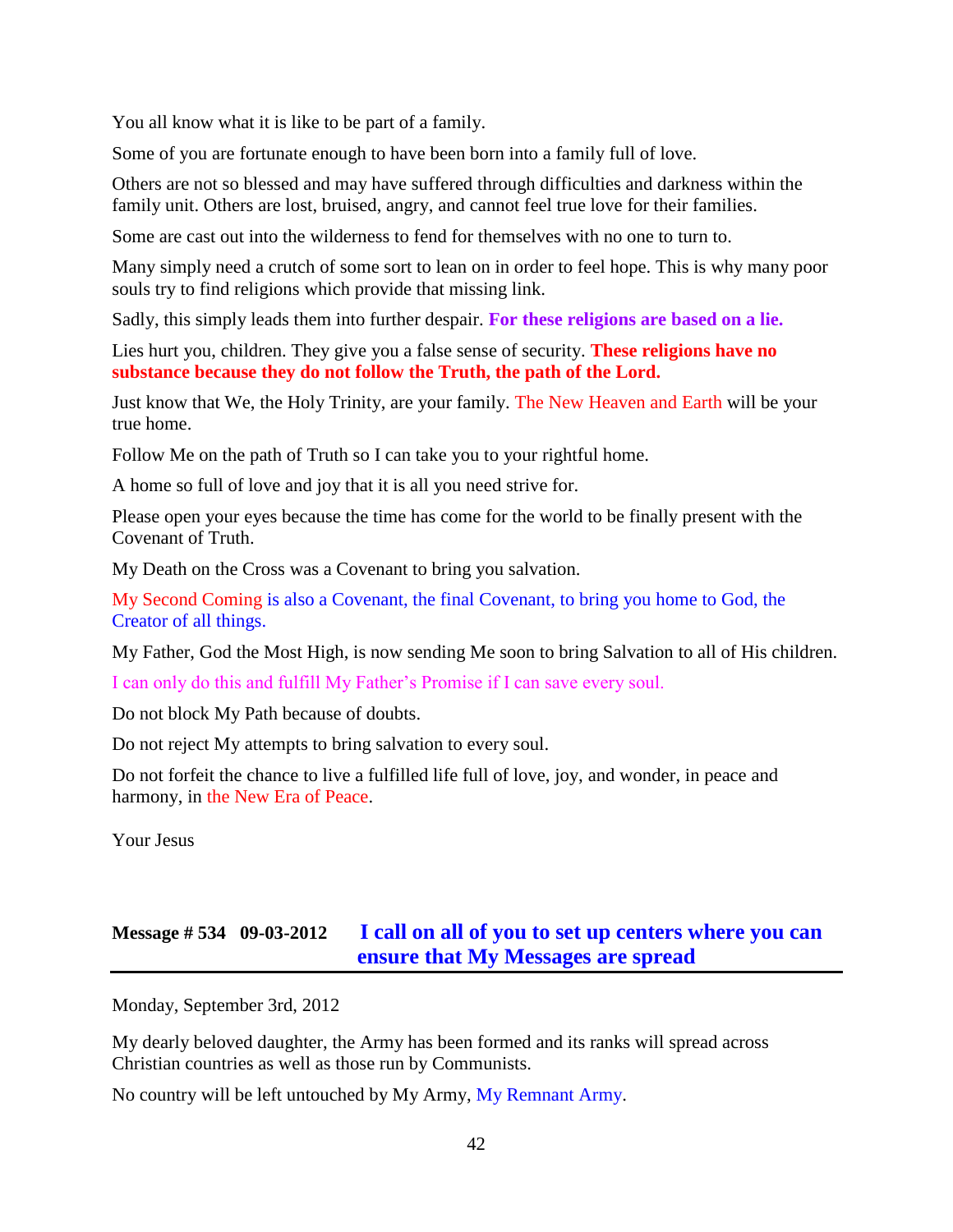There will be tiers within My Army with ranks of every kind designed to ensure that My Mission to convert souls succeeds.

All those in My Army, irrespective of the role they play, will have this in common with each other.

They will serve Me in humble servitude and their love for Me, their Jesus, will stay alight throughout the Mission.

The Torch of Flames, ignited by the Holy Spirit, will not flicker for this is a special Gift to strengthen My soldiers.

Remember this will be a war, a war to save the human race. A war, which My Father will ensure is won in the Name of God.

I call on all of you to set up centers where you can to ensure that My Messages are spread in whatever way you can.

Prayer is an important part of such centers because when you set up prayer groups you will strengthen the power of My Army.

I will increase conversion as more prayer groups are established in My Holy Name.

Call these prayer groups *Jesus to Mankind* and leave the rest to Me.

My Holy Spirit will cover you in such groups and guide you every step of the way. I will give you further instructions soon.

Be at peace. I am happy that you, My beloved disciples have responded to My Call with such love and trust.

Your Jesus

### **Message # 535 09-04-2012 [My Name is no longer revered. My Name is cursed](http://www.thewarningsecondcoming.com/my-name-is-no-longer-revered-my-name-is-cursed/)**

Tuesday, September 4th, 2012

My dearly beloved daughter, the pain of rejection and the hatred of humanity is felt by Me every moment of each day.

It never eases. My Crucifixion was only the beginning.

It may have heralded the salvation of mankind, but My pain will continue until Satan is banished.

While he is present and reigns over the earth, which he does still at this time, My pain and torment is never ending.

The only relief is the joy I feel when I see real love present in the world of pure souls towards each other.

It is this love, which keeps the Light between night and day possible. For without My Light, darkness would prevail twenty-four hours a day.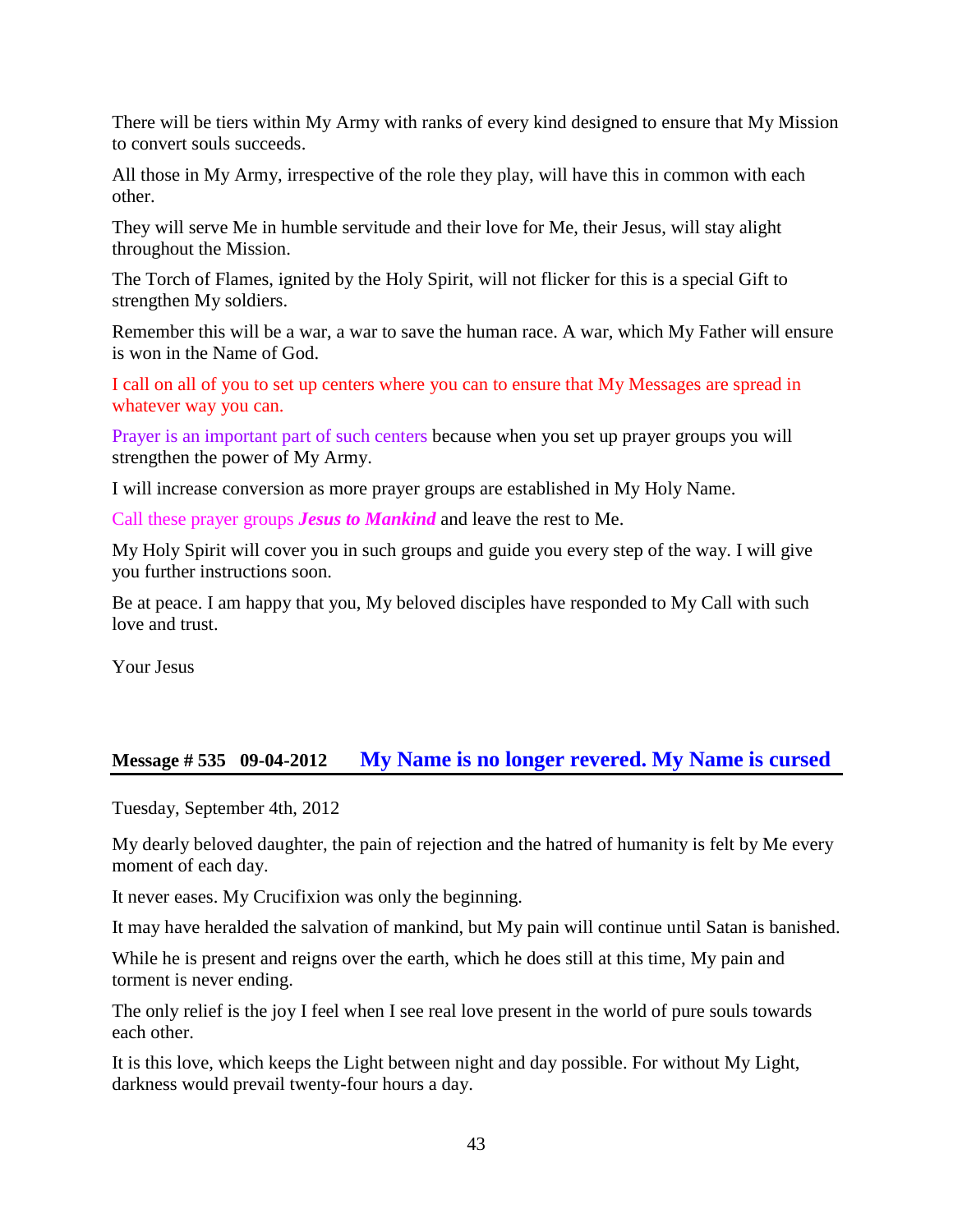Imagine if you will, My pain.

For those among you, who suffer pain and hurt by the hands of those you love, you will know exactly what My pain is like.

When you are tormented cruelly, both mentally and physically, by some one you love, the pain is harder to bear.

Even if you know that the person who persecutes you is in terrible darkness, it does not ease your pain. If anything, it increases the intensity and severity of your suffering. This is because you still care about your tormentors, but you know that they suffer and cannot help their behavior.

So much darkness are they in, when you try to explain to them what they have to do in order to get rid of their darkness, they will not listen. They don't want to listen.

Nor do they want to rejuvenate their spirit in order to see the light, the love and the joy they would feel if only they would listen to you, the one person who truly loves them despite their faults, their one chance to reject this dangerous dark cloud, which covers their whole spirit, to set them free.

The pain of rejection is hard for Me, your Savior, the Son of Man.

I suffered a terrible physical suffering, much of which was not given to the world in every detail; so horrible was the torture, for I did not want this kind of sympathy.

No, I just sought your loyalty, your faith as well as the joy and relief of your knowing that you were saved from eternal damnation.

But does humanity really know of the Gift I have given them really?

Many go to Mass, or receive the wine at other Christian Churches to honor My Gift, but they do not understand what this means.

#### **I gave Myself completely in Body, Mind, and Soul. When you receive Communion you must consume My Body fully and not just say you honor Me**.

For without My Body, My Real Presence, I cannot capture your souls. Don't you know this?

#### **Why do you reject My genuine Gift in the way it was explained to My Apostles? That The Eucharist is indeed My Body?**

You cannot imagine the graces, which have been lost to you, your families and generations because of your dismissal of the Power of such a Gift.

My pain never goes away. I weep. I suffer. I cry when I witness sin so rampant in the world that My Name is no longer revered. My Name is cursed. I feel intense pain.

You, My daughter, have been given this same pain for the last few months. I allowed this assault on you by the evil one to infiltrate you. This sacrifice, offered by you for Me, as a victim soul, was difficult but you learned one simple lesson through it.

When you are the victim of such cruel suffering at the hands of others, in My Name, you feel the very pain I am feeling at the same time.

Our pain is entwined My daughter in this mystical union. You accepted My Call to become a victim soul willingly, knowing the consequences, frightening though it was, in order to save souls.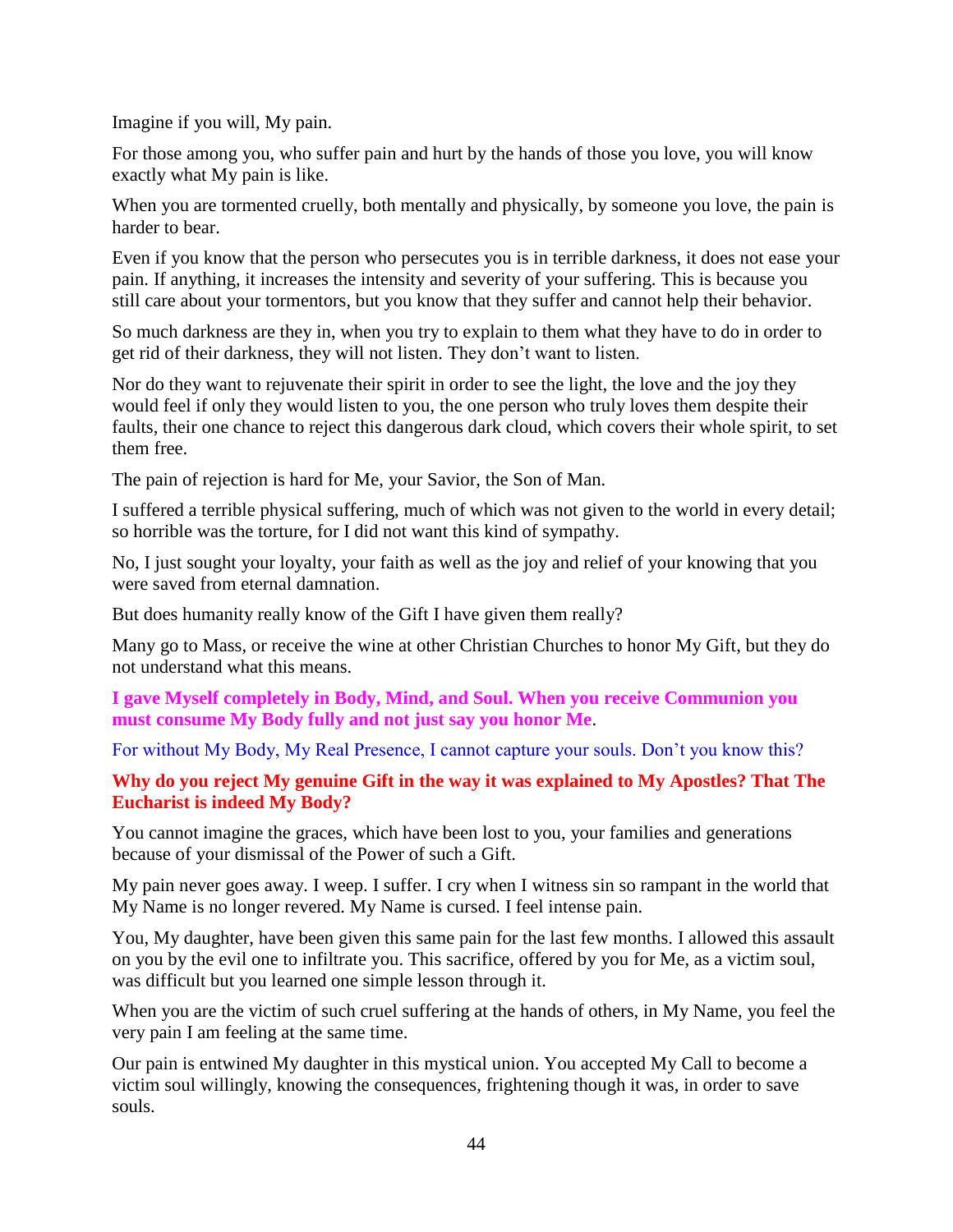Now that you bring conversion, you know that when suffering is required, it is to match My own suffering, which is and can be very traumatic and hurtful.

Because of your human nature, you will, from time to time, tend to struggle and fight against the horror being inflicted upon you, especially when even the pain of nails, being hammered into your wrists, would be preferable to the torment you have been asked to endure in My Name.

My Graces helped you in your submission to these requests of suffering. They granted you a strength, which allowed you to rise, stand high and praise God. For these are graces to help you accept suffering as Gift to God to save souls in mortal sin.

The next time someone torments you, treats you cruelly and mentally abuses you children if you could remember this then you will overcome your pain.

Say to Me this **Crusade Prayer (75) I assign My Pain to You dear Jesus**

Jesus, I assign my pain and suffering to that which You suffered during Your Agony on Calvary.

For every abuse and verbal onslaught I suffer, I offer it in honor of Your Crowning of Thorns.

For every unfair criticism of me, I offer it in honor of Your humiliation in front of Pilate.

For every physical torment I endure at the hands of others, I offer it in honor of Your Scourging at the Pillar.

For every insult I endure, I offer it up in honor of the terrible physical torture You endured during the Crowning of Thorns when they tore out Your Eye.

For every time I imitate You, impart Your Teachings and when I am sneered at in Your Name let me help You on the road to Calvary.

Help me to be rid of pride and never to be afraid to admit that I love You, dear Jesus. Then when all seems hopeless in my life, dear Jesus, help me to be brave by remembering how You willingly allowed Yourself to be Crucified in such a vile and

cruel way. Help me to stand up and be counted as a true Christian, a true soldier in Your army,

humble and contrite in my heart, in remembrance of the Sacrifice You made for me. Hold my hand, dear Jesus, and show me how my own suffering can inspire others to join Your army with like-minded souls who love You.

Help me to accept suffering and to offer it up to You as a gift to save souls in the final battle against the tyranny of the Evil One. Amen.

Suffering, My daughter, difficult as it is, is a Gift, which I use by handing it over to those I trust in My Heart so that I can save souls.

You, My daughter, have eased My suffering greatly by your response. It will take some time, however, before I Am free of the Cross.

This can only come about when I save every possible soul alive on the earth today.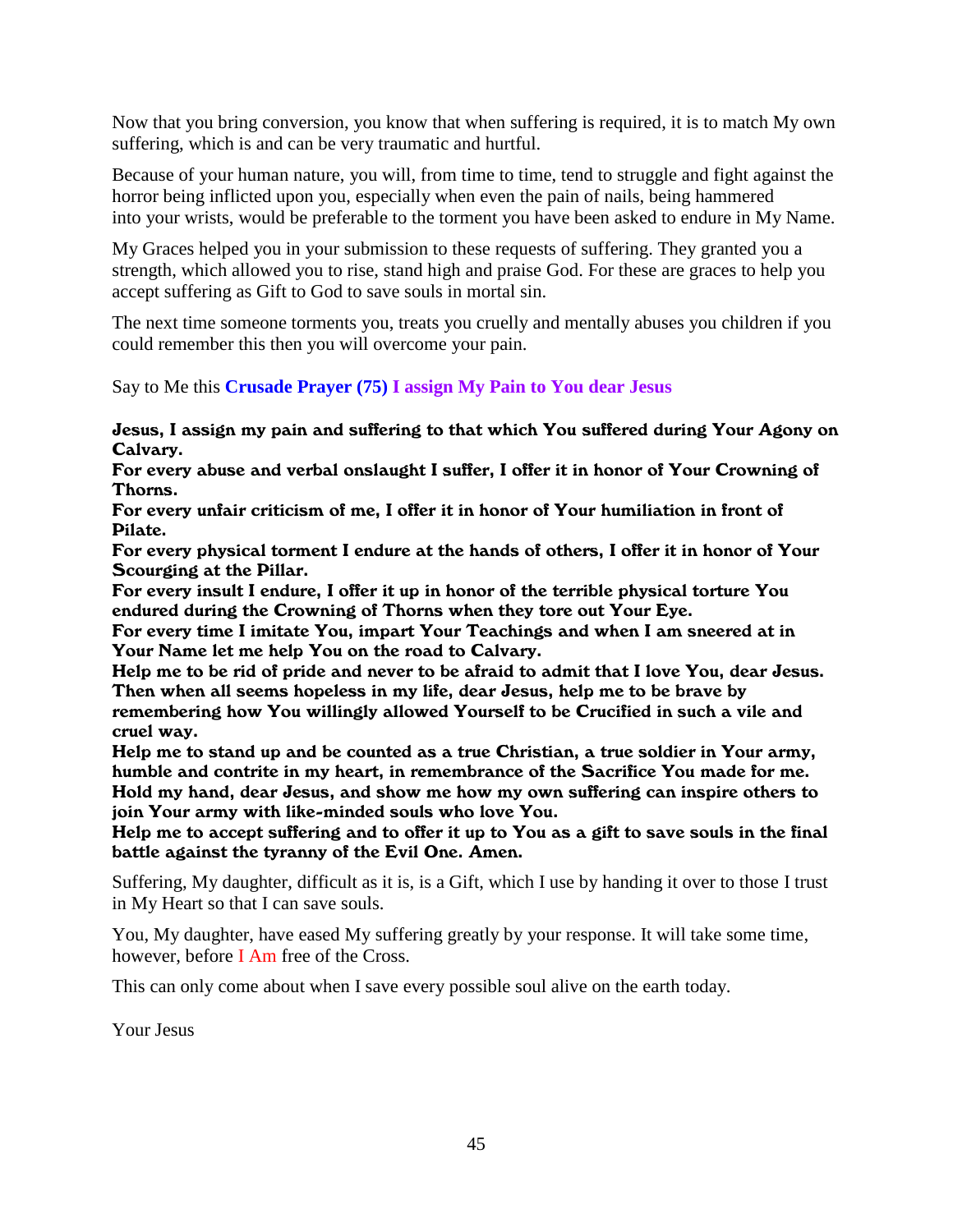## **Message # 536 09-05-2012 [A great clash will become apparent and man will](http://www.thewarningsecondcoming.com/a-great-clash-will-become-apparent-and-man-will-separate-from-man-brother-against-brother/)  [separate from man. Brother against brother](http://www.thewarningsecondcoming.com/a-great-clash-will-become-apparent-and-man-will-separate-from-man-brother-against-brother/)**

Wednesday, September 5th, 2012

My dearly beloved daughter, nation after nation is going through a transition right now.

Not one nation can fail to understand that much change is in the air.

Not only do the laws, which govern their countries, begin to change, but the faith they once had seems to have evaporated.

Fewer priests, fewer servants in My Christian Church, are coming forward to defend the Laws of God.

Nor do they shout their allegiance to Me. Instead their voices are but whispers amidst the noise of voices, which rant and promote self-love.

**The Word of God is being devoured by the voices of the atheists who disguise their voices behind the cloak of government laws, which are being amended in the name of so-called justice, tolerance, for the good of all.**

The lies being presented before you are designed to destroy not only the Word of My Father, but Christianity throughout the world.

The apostasy has spread like wildfire and has almost reached breaking point.

#### **This is the time for the intervention of God. Enough lies.**

The King of Lies deceives God's children everywhere. Do not follow your governments who proclaim the Word of God to be a lie.

Do not accept new laws, which condone mortal sin. Fight, all of you. Stand up for what is right.

Do not allow laws, promoted by the King of Lies, to grasp you and your families into a bottomless pit.

Should you allow laws, which ban the practice of your faith, you will suffer. Your souls will lack nourishment and you will become distant from Me.

But should you accept murder and abortion and not stand up against such evil, then your country will be punished by the Hand of God.

While the apostasy continues to spread everywhere, conversion is on the other hand growing and soon the two will collide head on.

A great clash will become apparent and man will separate from man. Brother against brother. Neighbor against neighbor.

There will be two camps. Those who love God and those who don't.

I will give every soul the chance to decide which camp they wish to become part of, in the hope that they will choose Me, their beloved Savior.

You, My disciples, through your prayers, especially the recital of the Litany of the Grace of Immunity, can bring more souls to Me.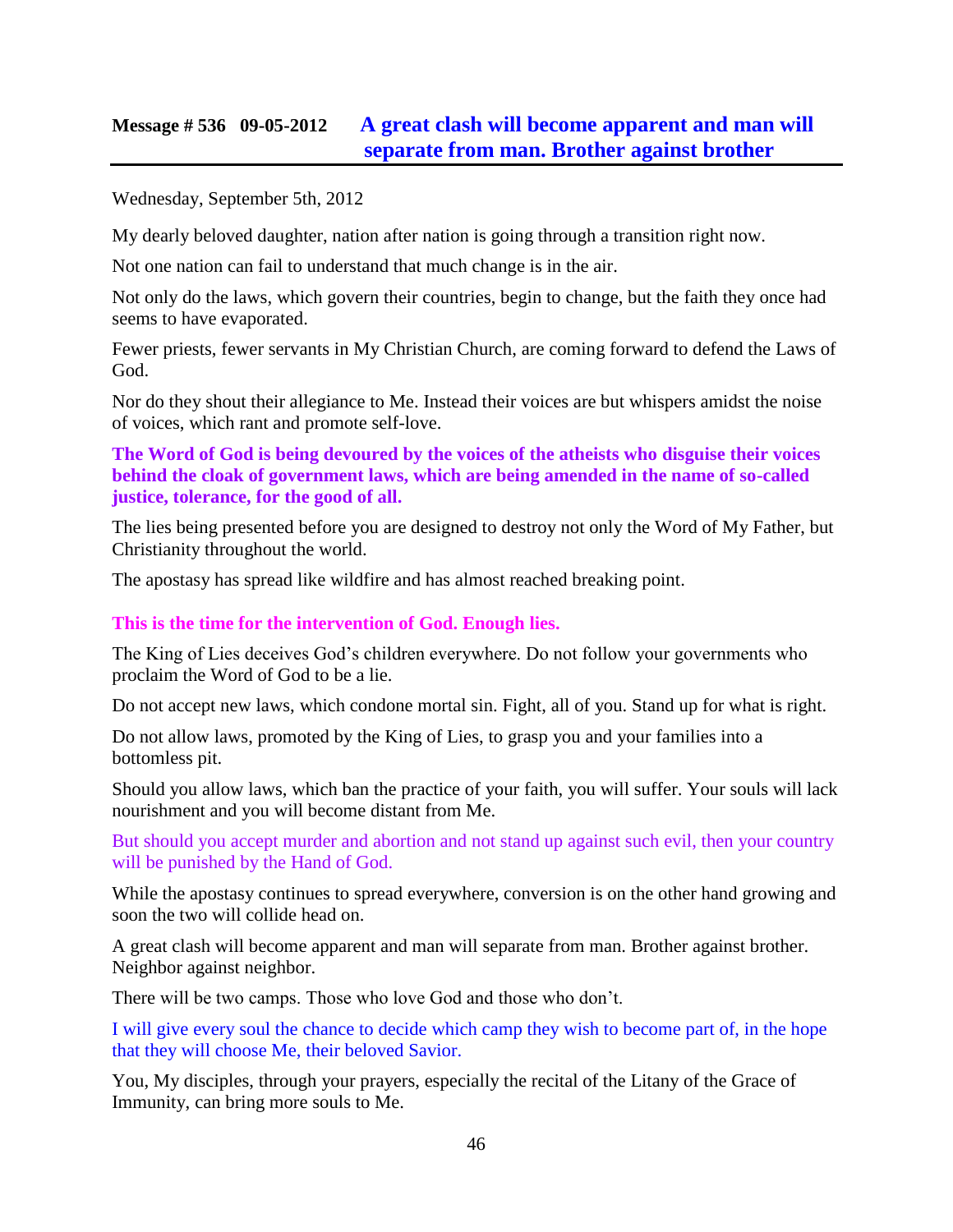Then I will snatch the good into My Bosom as foretold, and in the blink of an eye, they will be taken to safety.

My Promise is to save mankind.

But the final choice will be down to each soul through their own free will.

Your Jesus

## **Message # 537 09-06-2012 [My Word is being digested quietly by My leading](http://www.thewarningsecondcoming.com/my-word-is-being-digested-quietly-by-my-leading-servants/)  [servants](http://www.thewarningsecondcoming.com/my-word-is-being-digested-quietly-by-my-leading-servants/)**

Thursday, September 6th, 2012

My dearly beloved daughter, My Church on Earth is, at last, recognizing that I now communicate to the world through you, the seventh Messenger.

My Word is being digested quietly by My leading servants who will not, however, publicly proclaim that these Words come from My Holy Lips.

They know that they come from Me and I have touched their hearts and lifted their souls so that they will now follow My lead.

So many sacred servants of Mine have now sought My Words to humanity at this time.

They need My special graces now, as without these, they would be unable to lead My flock with real confidence.

My Holy Spirit is being poured over My local sacred servants, so that they will find the strength to lead My Church through the thorny thick jungle, which lies ahead.

Never fear, My beloved clergy, for I will never desert you.

You will feel My Presence in the times you face ahead when My Body, My Church, will be persecuted.

This Holy Presence will be your mainstay, as you will need all My help to sustain you in leading God's children towards their rightful inheritance.

I accept that many of you will not speak out. I understand how difficult it will be for you to openly proclaim My Word given to you through My End-Time Prophet. But know this.

You have a responsibility to God's children to lead and direct them to the Truth.

You must never accept lies in lieu of the Truth.

You know that the Truth of My Teachings is cast in stone.

My Teachings have, and never will, change.

My New Revelations, which are contained in the Seals in the Book of Revelation, will be made known to you shortly.

Trust in Me.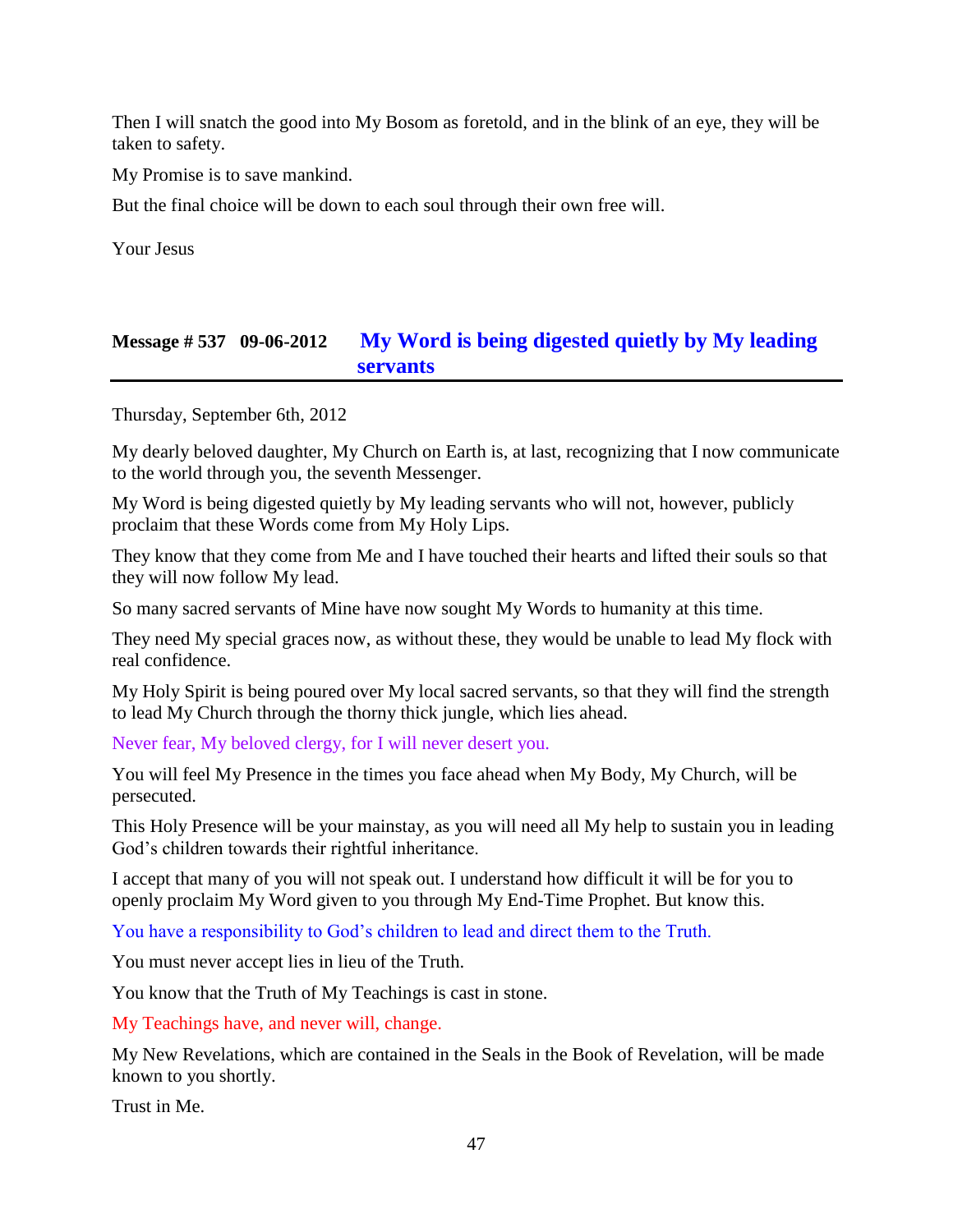Accept that I speak with you now, for I would never forsake you at this time.

My duty to My Father is to ensure that the world is prepared adequately for My Return to salvage every single child of God.

Your Jesus

## **Message # 538 09-07-2012 [This Mission can be likened to the rescue of a](http://www.thewarningsecondcoming.com/this-mission-can-be-likened-to-the-rescue-of-a-gigantic-ocean-liner/)  [gigantic ocean liner](http://www.thewarningsecondcoming.com/this-mission-can-be-likened-to-the-rescue-of-a-gigantic-ocean-liner/)**

Friday, September 7th, 2012

My dearly beloved daughter, you must never feel that you work alone in this Mission even though it feels like this.

You must know that many people the world over are listening to My Holy Word and that My Messages are saving souls.

This Mission can be likened to the rescue of a gigantic ocean liner.

Many souls are being warned of danger and told, in advance, of the rescue plan.

If they listen, they will not only save themselves but the lives of their families and friends.

Many will not listen and say: "What danger?" They will not accept the life rafts, because they do not believe the ship will sink.

No, they say, this is a false warning, a false alarm. As the time will draw close and the final days become apparent, they will scramble everywhere looking for a place of safety.

They will run and hide from the explosion, when the mountains will sink into the seas and when the sky will turn like blood but they will not escape.

Those sinners who commit terrible grievances against My Father and who know how black their souls are will be lost.

They, who sided with the Beast, will at that stage try to escape his clutches. For it will only be then that the Truth will finally dawn on them and the Light will not be their right.

Only the darkness will ease their pain and, yet, it will also bring them relentless terror and suffering.

Never reject the help you need to prepare your souls. You must accept that the wickedness in the world has to be eradicated.

Those sinners, who refuse to change, even after they have been given the Truth of the Word of God, will not survive the final battle.

They will be thrown into the lake of fire with the Beast and that will not be the end of their suffering. It will only be the beginning.

To those who sneer at My attempts to prepare your souls you will be given every chance to turn to Me.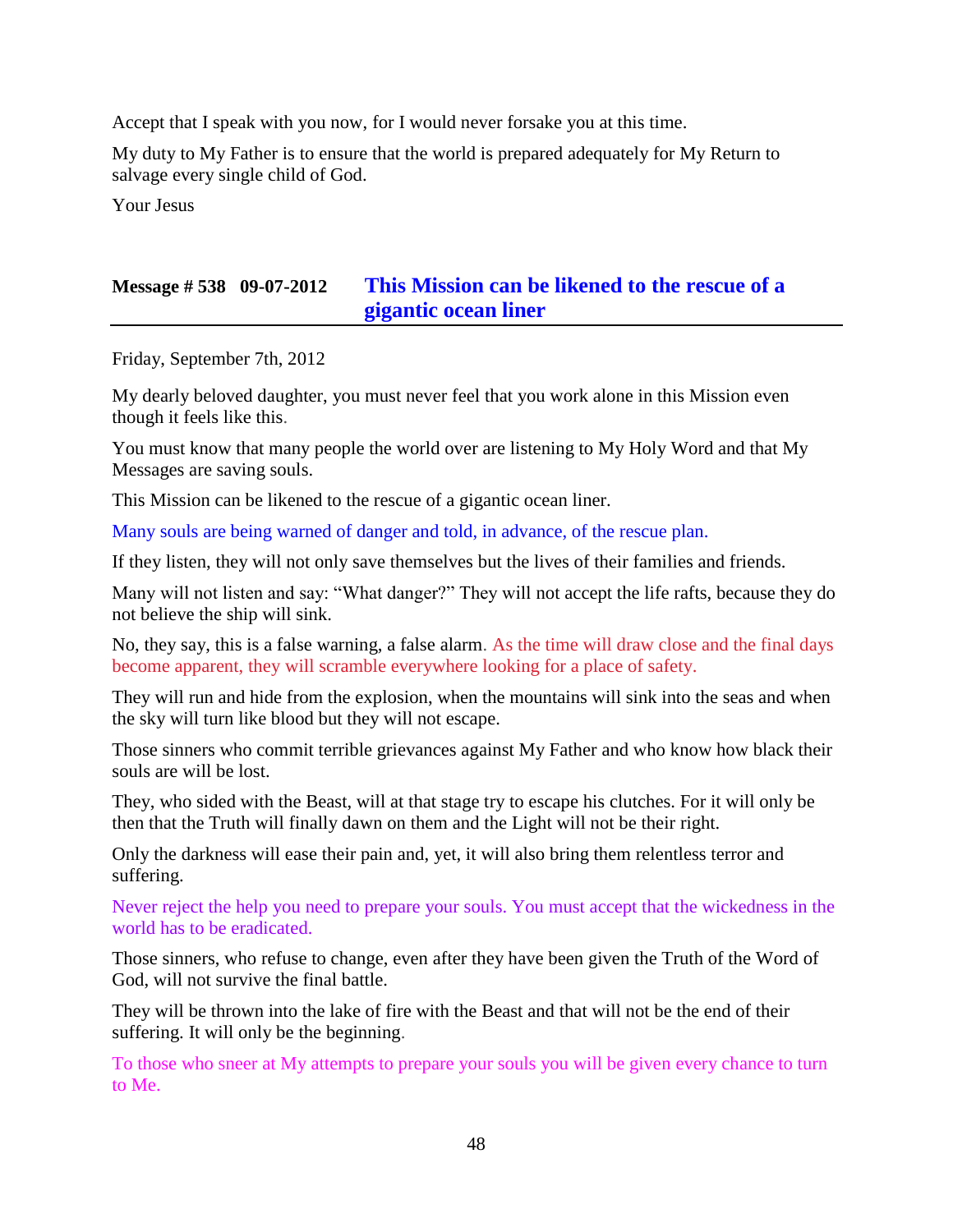Every attempt will be made to save you. If you do not accept My Hand, the life raft you need to keep you afloat, you will drown in sorrow.

Only the prayers of others can save you.

The earth looks like it has done for centuries.

The skies look the same.

The sun shines like it has always done.

The moon looms on a clear night and man still gasps in wonder at the Creation of God.

But changes have already begun and to those who are alert I say this.

You know and you sense the change. Do your duty and use prayer so that the eyes of mankind will be opened to the Truth and that the hearts of all will be opened up to the Love of God.

It will be the Love of God for all His children and the response of His children to His Call that the human race can be saved.

Your Jesus

# **Message # 539 09-08-2012 [Virgin Mary: There is a wonderful future ahead](http://www.thewarningsecondcoming.com/virgin-mary-there-is-a-wonderful-future-ahead-for-all-of-gods-children/)  [for all of God's children](http://www.thewarningsecondcoming.com/virgin-mary-there-is-a-wonderful-future-ahead-for-all-of-gods-children/)**

Saturday, September 8th, 2012

My child, let all of God's children sit down quietly and allow His Light to shine through their souls.

It is important to put time aside in perfect silence in order to ponder on the Love of God and the plan of my Son to save humanity.

There is a wonderful future ahead for all of God's children and this New Era of Peace will be welcomed by all those fortunate enough to enter the gates.

Until that day comes, every effort will be made by the Evil One to cause disruption and hatred in the world.

He and his demons are creating division amongst God's children.

They encourage murder, abortion, hatred, violence, persecution, and war in every part of the world.

They will not rest until they ensnare every weak soul, who succumbs to the temptation they place before such souls, to sin against the Lord God, God the Most High.

So many souls have allowed themselves to be taken, unawares, into their dark prison from which there is little escape once there.

Once the Evil One wins over a soul, he does not stop until he completely infests the poor soul.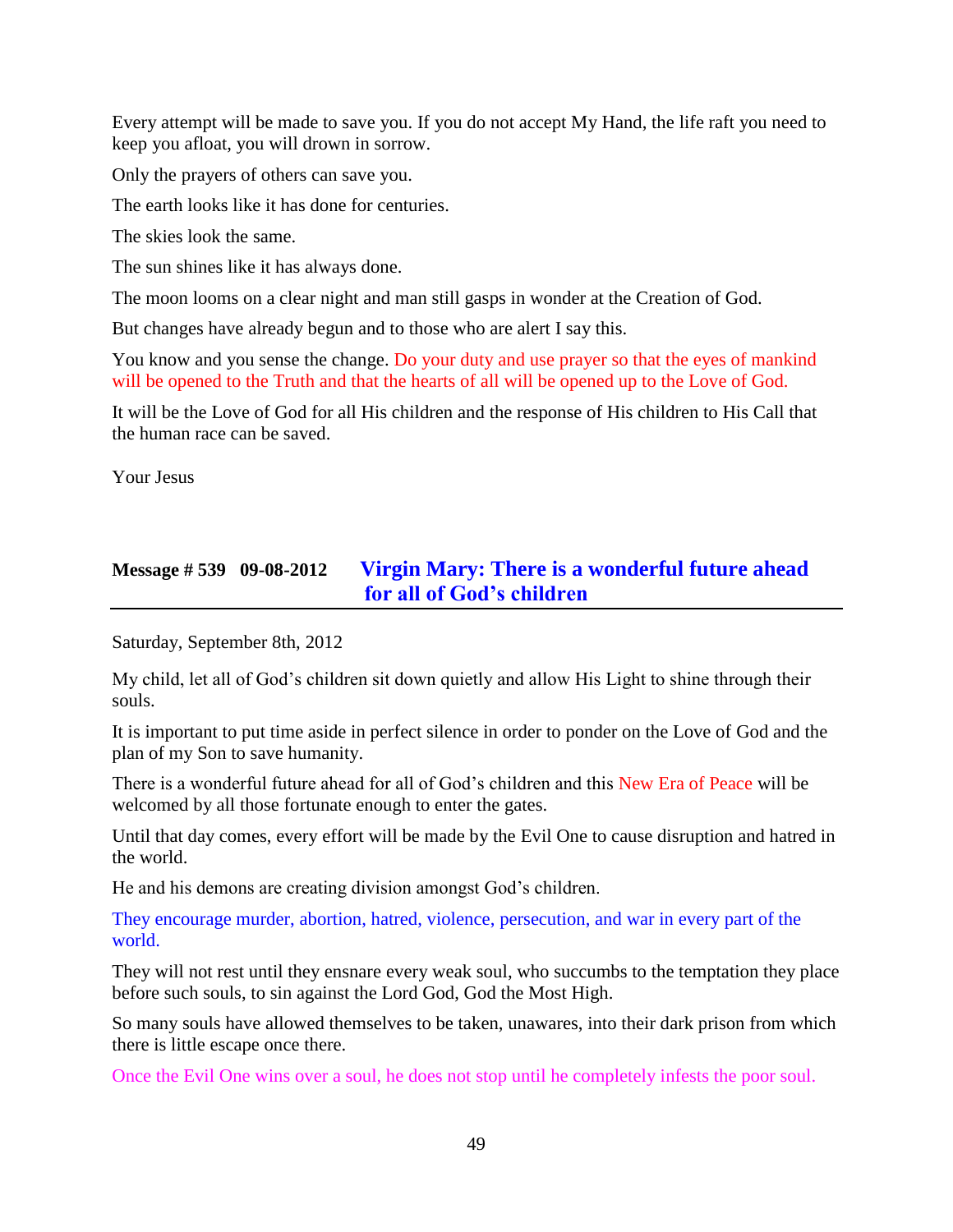Sin, therefore, is to be avoided, for no sin is of little consequence. All it takes is one temptation and the soul becomes weak and defenseless.

Pray, pray, pray against the war which is being waged by the Evil One against God's children.

When someone sins against you, even though you are an innocent victim, you must not allow yourself to be forced to retaliate through sin, for this is what the Evil One wants.

He pits one soul against another in the hope that hatred will fester between the two.

Be on your guard every day, and never forget the protection that my Holy Rosary offers against Satan.

I encourage all souls, all religions, to recite my Holy Rosary every day. When you do this, the Evil One will avoid you and leave you for he cannot withstand the pain he endures when My Rosary is recited, especially when said aloud.

Go in peace. Remember I am the Mother of all humanity.

I am the Mother of Salvation. My protection must be sought out by God's children.

By asking for my help, and prayers, many graces will be accorded to you.

Mother of God

Mother of Salvation

#### **Message # 540 09-09-2012 [True love comes from God](http://www.thewarningsecondcoming.com/true-love-comes-from-god-when-a-person-does-not-love-god-enough-they-are-incapable-of-loving-another-human-being-in-the-fullness-of-true-love/)**

Sunday, September 9th, 2012

My dearly beloved daughter, when you doubt the Love of God, you doubt the existence of true love. All you are left with is a flawed love.

True love comes from God. When a person does not love God enough, they are incapable of loving another human being in the fullness of true love.

Only those with the fire of God's Love in their souls can truly convey the true meaning of love in another person.

The same is true for those in a marriage that is blessed in My Church.

The Love of God, which will shine down upon the marriage of a man and a woman, who love each other, will infiltrate their souls if they love God with an abandonment, which is necessary to feel peace.

True love means peace. Without love, there is no peace, no matter how much you try to find it. Peace can only come about through the love of one person for another.

When love is missing in your life, nothing is balanced and, in its place is a feeling of numbness.

To find love, you must find room in your heart for God.

To find God, you must accept Me, your Jesus, as His Beloved Son.

For, if you will allow Me, I will take you to Him.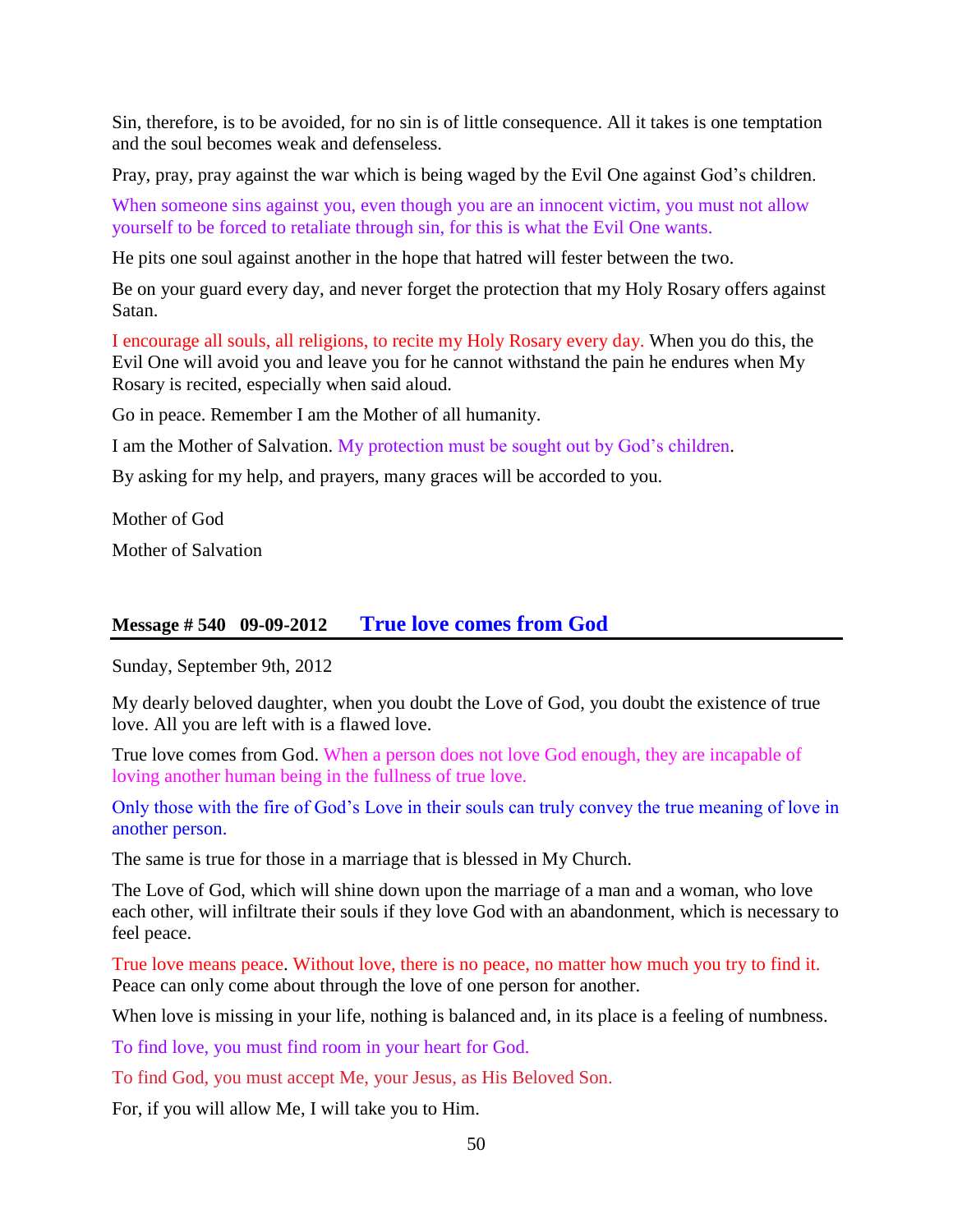When I do and when His Light invades your soul, you will find it easy to love another person.

The Love of God, present in a soul, will open the heart of another.

Love shines through heartbreak, unrest, and disruption in the world. It is the only way to achieve peace, not only in your personal lives, but in the world around you.

Love brings peace, but it must stem from a real love for God, your Creator.

Peace brings harmony.

Love is the lifeline of the human race and, without it, you are lost, lonely, hungry, and you will never find peace.

Your Jesus

### **Message # 541 09-10-2012 [How you suffer behind your badge of Atheism](http://www.thewarningsecondcoming.com/how-you-suffer-behind-your-badge-of-atheism/)**

Monday, September 10th, 2012

My dearly beloved daughter, the time for the world to finally realize that God does exist is close.

**To all those who boast of their atheism, which they wear like a proud badge of honor, I say this.**

When the time comes and when you can see the Truth, as I give it to you, you will still be fuelled with doubts.

Know that your doubts, which are at this time not present because you think you know the Truth, are a curse.

#### **It is Satan who seduces you first and then curses you.**

You are a child of God and you have been blinded to the Truth in order to prevent you from entering the New Paradise on earth, promised to humanity by My Father.

When you are presented with the Truth and when the doubts still torment you, please ask Me to help you. Just one word, just one call is all that you need.

Here is what I want you to say to Me.

#### **Crusade Prayer (76) The Atheist Prayer**

Jesus help me to accept the Love of God as it is being shown to me. Open my eyes, my mind, my heart and my soul so that I can be saved. Help me to believe by filling my heart with Your Love. Then hold me and save me from the torment of doubt. Amen.

My poor souls how you suffer behind your badge of atheism.

How you constantly strive to harden your hearts to the Truth, the Truth of the Existence of God. How you constantly try to recruit other souls to accept your beliefs. Why do you think this is?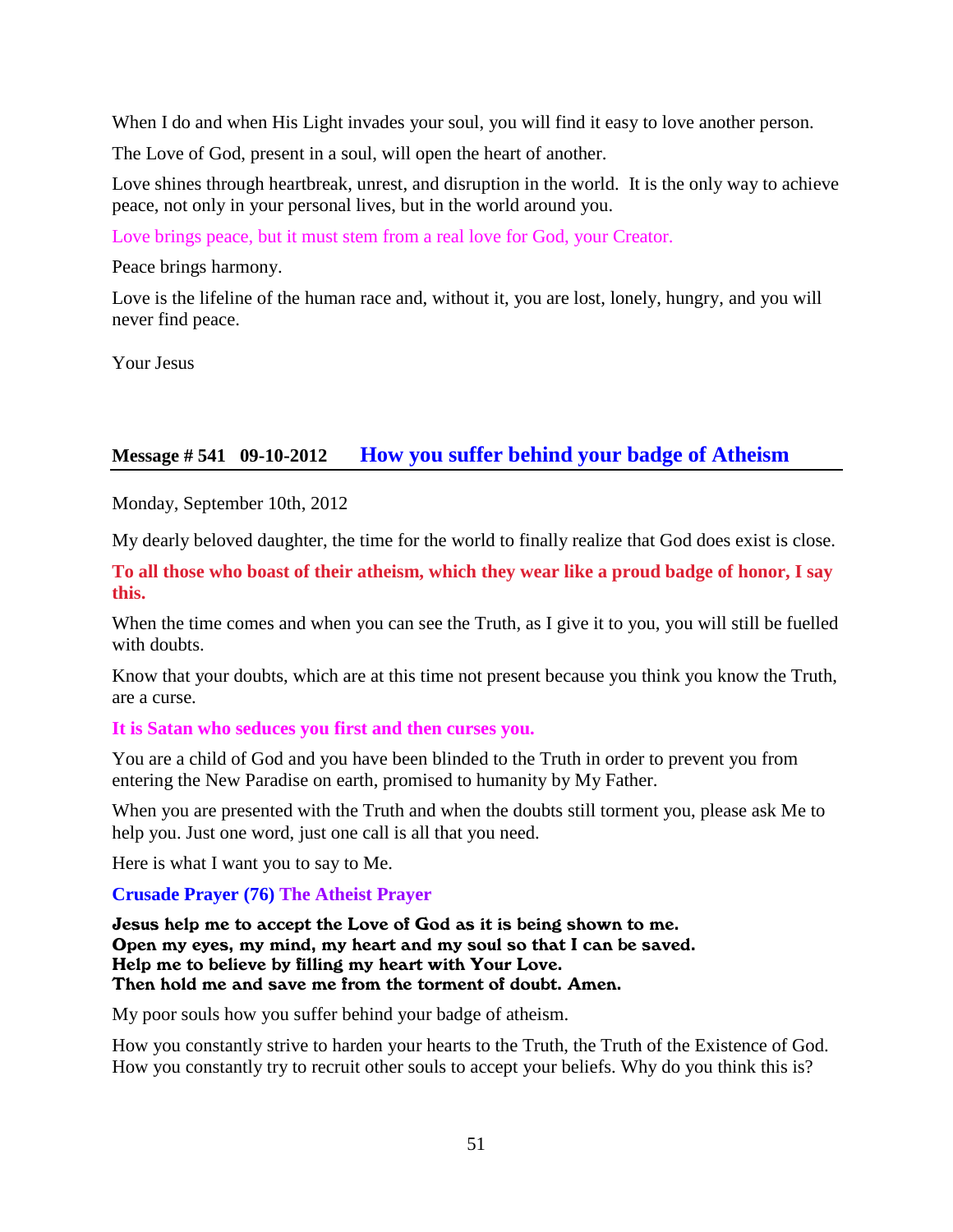Why do you think you put so much energy and effort into shouting your beliefs? It is to prove that the Existence of God is false.

Don't you know that when you do this your efforts are full of passion? Why is it that such passion can amount to such hatred of God?

**If God does not exist then why do you hate Him?**

**How can you hate someone who, in your eyes, does not exist?**

Satan is your god, yet you probably do not believe that he exists anyway.

What you do not know is that he controls your mind as he fills it with a lie.

How I weep for you.

How I still love you.

How I yearn to save you before it is too late.

Your Jesus

# **Message # 542 09-11-2012 [The New Era will be heralded by My Second](http://www.thewarningsecondcoming.com/the-new-era-will-be-heralded-by-my-second-coming-the-time-is-short/)  [Coming. The time is short](http://www.thewarningsecondcoming.com/the-new-era-will-be-heralded-by-my-second-coming-the-time-is-short/)**

Tuesday, September 11th, 2012

My dearly beloved daughter, you have, at last, understood the joy of suffering when it is offered with courage and free will.

The souls saved bring you tears of joy just as they, too, are filled with tears when they are saved from plunging into the fires of Hell.

Know that My Mission is to save all souls.

**Never forget that My Father has given humanity the armor it needs to salvage souls with the Grace of Immunity.**

Grasp it, for through it all souls can be saved. Just think of the wonderful world, which lies ahead.

**No one will mourn any member of their family lost to the fires of Hell.**

You, My followers, have the power to close the Gates of Hell through your prayers to save souls.

Let no man dismiss My Words.

Do not discourage people from accepting the Grace of Immunity for **I know that some of My sacred servants are trying to do this.**

**Some are doing this from a misguided sense of duty, but they are wrong. This Grace of Immunity is a Gift from God the Father.**

You have a duty, My sacred servants, to give it to God's children in order to help save souls.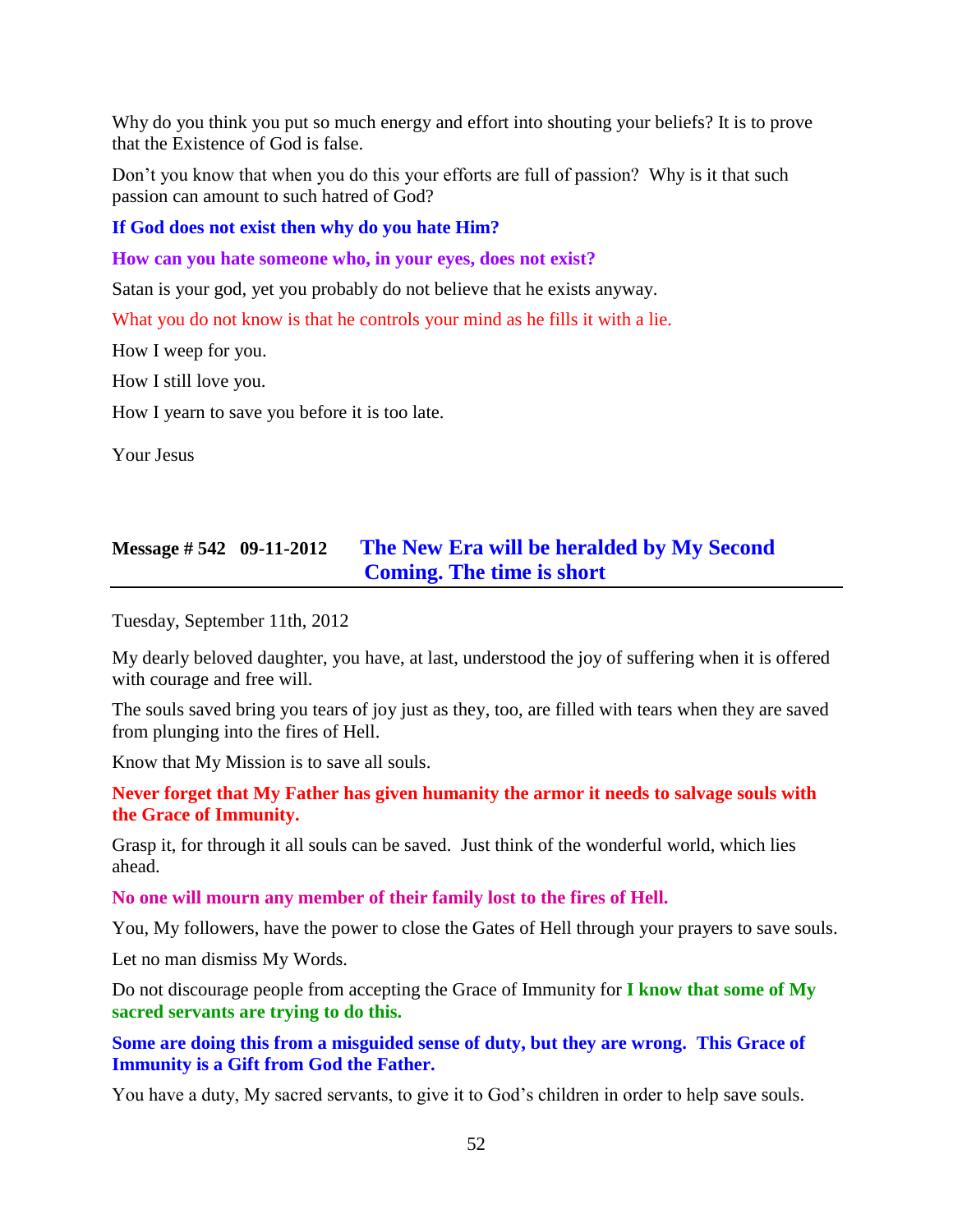There is so much work to be done to spread My Word but without enough time.

Go make it your mission, My disciples, to spread My Litanies, especially the Grace of Immunity prayer.

Go, also, and tell people about the Seal of the Living God and the Plenary Indulgence for the forgiveness of sin.

You have been prepared now take up your arms in the Name of God and help Me, your Jesus, to save humanity.

#### **The New Era will be heralded by My Second Coming. The time is short.**

Remember, trust in Me completely and I will set you free from worry and fear.

All you must do is to surrender in prayer.

Offer your prayers for souls and all will be well.

Your Jesus

# **Message # 543 09-12-2012 [Communism, for so long feared in the western](http://www.thewarningsecondcoming.com/communism-for-so-long-feared-in-the-western-world-is-now-being-secretly-formed-through-a-global-alliance/)  [world, is now being secretly formed through a](http://www.thewarningsecondcoming.com/communism-for-so-long-feared-in-the-western-world-is-now-being-secretly-formed-through-a-global-alliance/)  [global alliance](http://www.thewarningsecondcoming.com/communism-for-so-long-feared-in-the-western-world-is-now-being-secretly-formed-through-a-global-alliance/)**

Wednesday, September 12th, 2012

My dearly beloved daughter, it is My intention to take Christian countries who are suffering, because of the pressures upon them to deny Me, into My Sacred Arms in order to give them strength.

**Their Christianity will be challenged fiercely in a way that no other religion has to endure.**

Other religions will not be persecuted in the way in which My followers will have to suffer.

The Truth of Christianity may be questioned. It may be attacked and it will be censored, but one thing will never change.

**There is only one path to My Father's House. That path is Me, Jesus Christ, the Savior of mankind.**

#### **You cannot go to My Father without accepting My Existence.**

The Truth cannot be changed, no matter how you try to deny it.

Lies will be seen for what they are very soon. All religions will become one when they witness the Truth.

The Covenant of My Father to send Me, His only Son, once again to bring all of humanity into My Father's Kingdom will now be fulfilled.

Just when the Truth will become apparent, all those who are still in doubt will be tempted to turn their backs.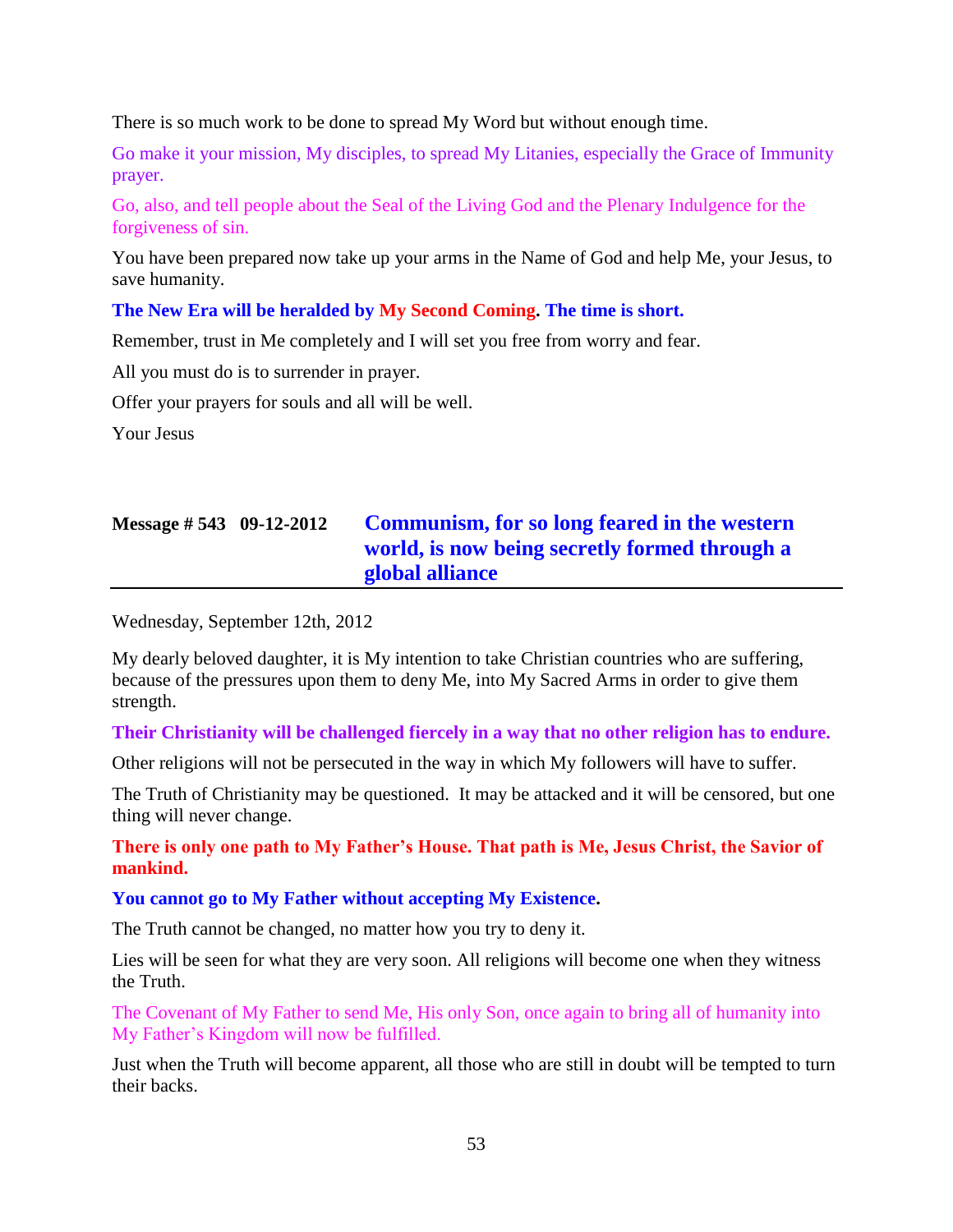I beg you, My disciples, tell them the Truth now.

They may not listen, but after The Warning, they will.

The battle is now beginning to rage against Christianity.

I call on all Christians to defend your right to show allegiance to Me, your Jesus. **If you don't, you will be suffocated and forced to swallow the lie of communism.**

Communism, for so long feared in the western world, is now being secretly formed through a global alliance amongst governments everywhere.

They, who, amongst your nations, shouted their opposition to what they called an evil regime, will now embrace communism.

#### **By then, they will control everything you do, what you eat, what you earn, whether or not you have a house to dwell in, and whether or not you can practice your religion.**

Never give in. Never give up hope. Your strength will be important during this period of oppression. Prayer will be your armor and will help you persevere.

My disciples must trust in Me. I will not let you suffer for long. I will hold you and the difficult period will be swift.

Your Jesus

# **Message # 544 09-13-2012 [The Gift from My Eternal Father is to give each](http://www.thewarningsecondcoming.com/the-gift-from-my-eternal-father-is-to-give-each-child-of-his-the-most-perfect-life-in-the-most-perfect-world/)  [child of His the most perfect life in the most perfect](http://www.thewarningsecondcoming.com/the-gift-from-my-eternal-father-is-to-give-each-child-of-his-the-most-perfect-life-in-the-most-perfect-world/)  [world](http://www.thewarningsecondcoming.com/the-gift-from-my-eternal-father-is-to-give-each-child-of-his-the-most-perfect-life-in-the-most-perfect-world/)**

Thursday, September 13th, 2012

My dearly beloved daughter, a milestone has been overcome in My Mission to spread My Holy Word quickly because of the prayers of others.

Those prayers, recited diligently by My precious and much loved followers, are so powerful, because they are said from the heart.

I grant great Graces upon all My disciples to enable them to forge ahead knock down any obstacles, which they may confront in their drive to salvage souls through this Mission.

My dearly beloved disciples, know that the Angels in Heaven guide you, protect you, and lead you towards My goal, the goal to convert the world.

Many of you who are new to My Messages will wonder if these Words are simply to guide or to convert people.

**They are being given to do both but, more importantly, to save all, so that everyone can live in the New Era of Peace in the world. For this is My Promise. This is the great Gift.**

The Gift from My Eternal Father is to give each child of His the most perfect life in the most perfect world in the way it was meant to be from the Beginning.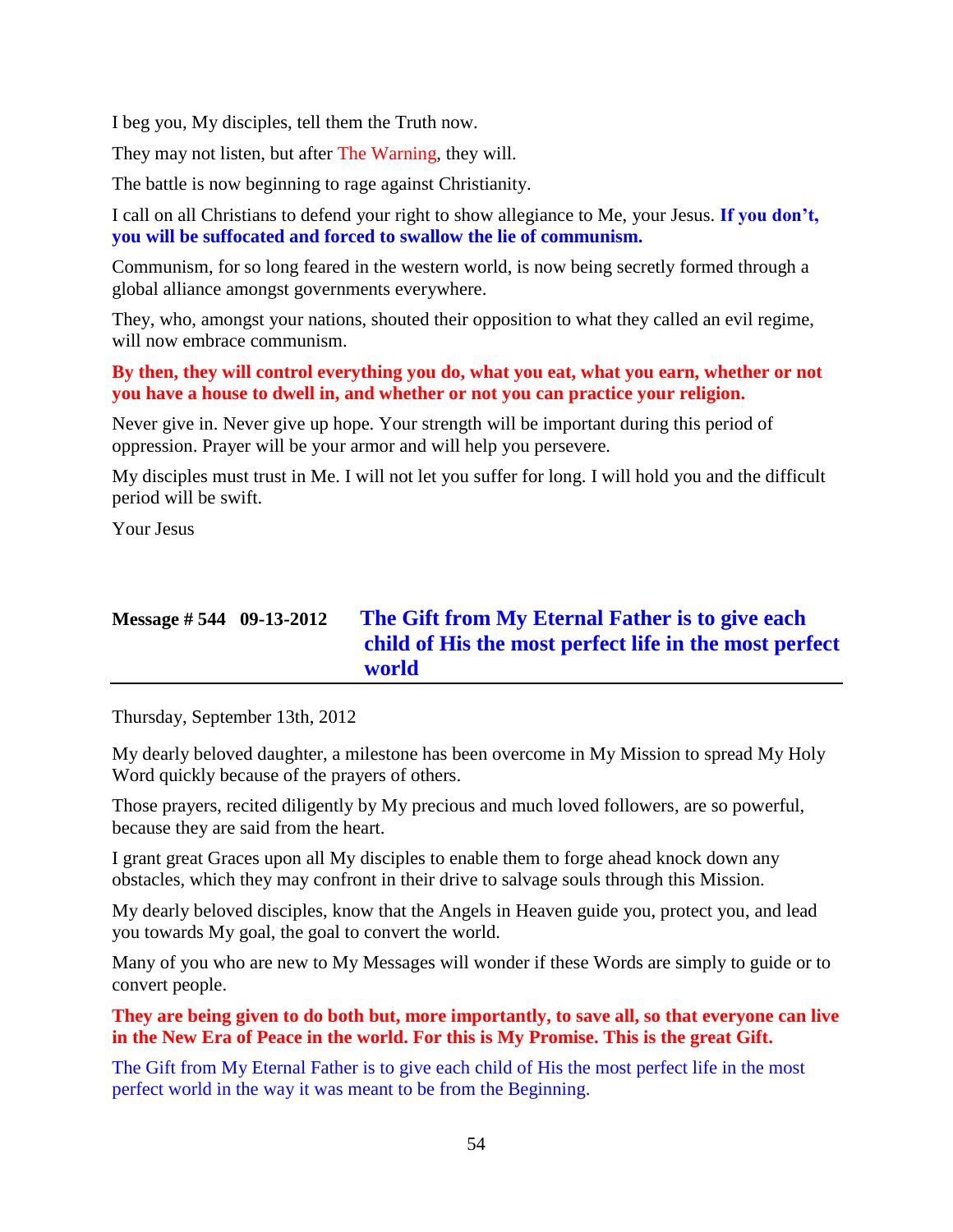Nothing can, nor will, prevent this New Paradise on earth from emerging.

It will rise from the grey drab world you live in, which has been sullied by a rottenness created by Satan. So rotten is the infestation that not many people know the Truth.

They do not know the difference between good or evil. Many confuse the two.

When people accept evil as part of their lives and justify its presence, they deny the Word of God. Yet, it is only by accepting the Truth of the Word of God that the Covenant, the final Covenant, can be fulfilled.

The plan of the final salvation of humanity is succeeding, but there is still a while to go before I can salvage all those souls who are still beyond My reach.

Only the Truth will open their eyes.

Only the Truth, if accepted by them, will set them free, so that they can enter the gates of the New Paradise.

Your Jesus

## **Message # 545 09-26-2012 [Global hatred erupts between nations at this time](http://www.thewarningsecondcoming.com/global-hatred-erupts-between-nations-at-this-time-and-all-in-the-name-of-god/)  [and all in the Name of God](http://www.thewarningsecondcoming.com/global-hatred-erupts-between-nations-at-this-time-and-all-in-the-name-of-god/)**

Sunday, September 16th, 2012

My dearly beloved daughter, the global hatred erupts between nations at this time and all in the Name of God.

How little humanity knows of the ways of God, which are so far removed from hatred.

Hatred cannot come from God. Hatred is used by Satan to insult the Word of God.

Satan uses religion as a means to condone hatred.

Hatred takes many forms and is presented in a number of ways, cunningly devised by Satan and placed within the minds of humanity.

Hatred can be used to convince others to accept lies about another person in order to encourage hatred and tension.

Hatred can be used to create religious division and ignite violence by blaspheming against the Word of God.

When humanity used hatred to justify one's faith in God, they sin against God in the most evil way.

To hate another person in the Name of God is a contradiction for only love can come from God.

Hatred comes only from Satan.

The choice is simple. You either choose God and live your life according to His Rules, or you choose Satan and the lies he uses to corrupt humanity and steal souls.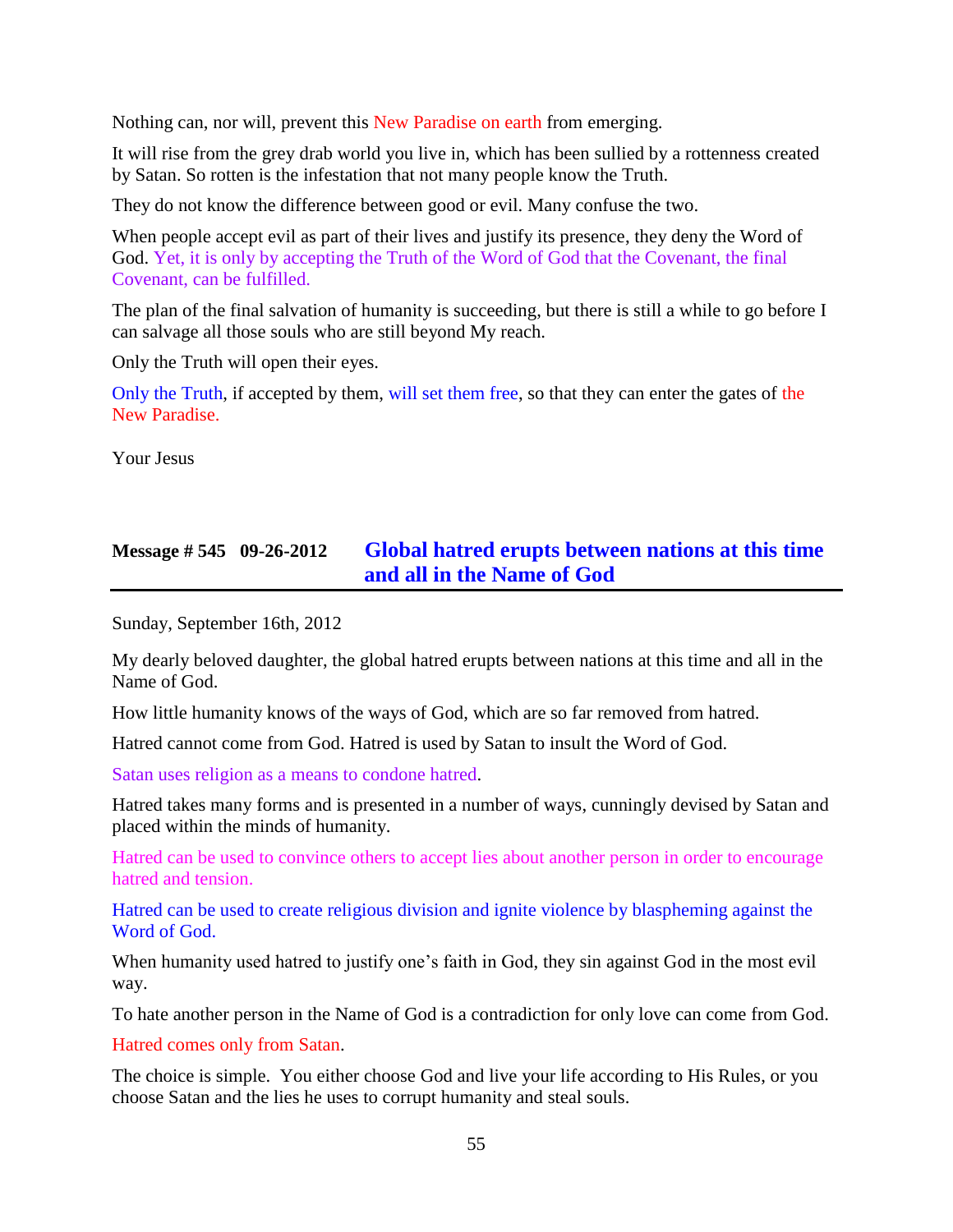Your Jesus

## **Message # 546 09-16-2012 [Warning to those elite global groups who, through](http://www.thewarningsecondcoming.com/warning-to-those-elite-global-groups-who-through-their-powerful-alliance-plot-to-control-all-nations/)  [their powerful alliance, plot to control all nations](http://www.thewarningsecondcoming.com/warning-to-those-elite-global-groups-who-through-their-powerful-alliance-plot-to-control-all-nations/)**

Sunday, September 16th, 2012

My dearly beloved daughter, this is a warning to those elite global groups who, through their powerful alliance, plot to control all nations.

You, whose god is Satan, know that your souls are blackened with the cloud of evil, which is infested in you by the Evil One.

You are in great danger, yet you choose to worship the Devil who wants to steal your souls and torment you for eternity.

#### **Your plans to dictate, rule, control, and mastermind genocide against God's children will not only be thwarted by the Hand of My Father, but this evil will be turned upon you.**

You will be severely punished for your wickedness.

The sins you are guilty of are abhorrent to Me, and your hatred and contempt for those people, those whom you claim to serve in your governments, will destroy you for eternity.

The brief spell you will enjoy, when you seize the reins of power over nations, and introduce a wicked dictatorship regime, will bring you an eternal life of Hell.

You will be given many chances to turn your back on the evil group of elite powers. But be careful, for you will only be given so much time.

**Never underestimate the Power of God**. Do not underestimate His Anger. For while a God of great Mercy, He, God, My Eternal Father, is also One to be feared.

**His power is almighty. His power over Satan will culminate shortly, and He will cast out the Beast and his cohorts into the lakes of fire.**

You, too, will be cast into Hell should you continue to destroy God's Creation, God's children.

My Father will never forgive you if you step beyond the boundaries of His Great Mercy.

On the day I come to judge, you will tremble with the deepest fear unknown to humanity.

On that day you will be accorded the punishment as in the way you treated your brothers and sisters, children of God.

Be warned. For the Anger of God is to be feared.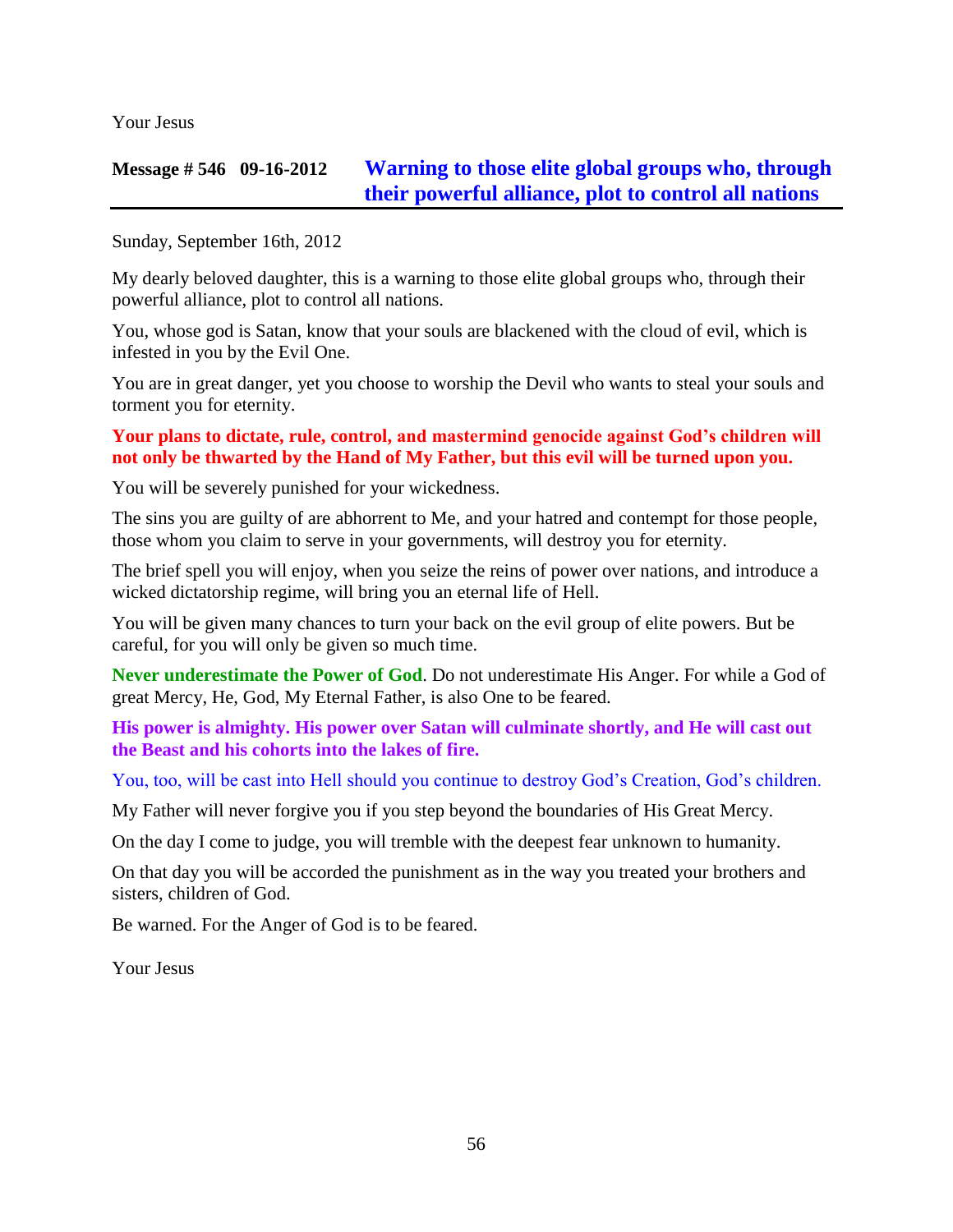## **Message # 547 09-17-2012 [A Protestant nation, Great Britain, will convert](http://www.thewarningsecondcoming.com/a-protestant-nation-great-britain-will-convert-soon-to-my-ways/)  [soon to My Ways](http://www.thewarningsecondcoming.com/a-protestant-nation-great-britain-will-convert-soon-to-my-ways/)**

Monday, September 17th, 2012

My dearly beloved daughter, I wish to reveal to you a miracle I have planned.

A Protestant nation, Great Britain, will convert soon to My Ways, My Teachings, and the Truth.

For so long this Christian country has adapted and amended the Laws of God to suit their proud ways.

Once a great Christian country, they sinned throughout the centuries against the Laws of God and convinced themselves that they followed the Laws laid down by My Church on earth.

The prayers of the faithful among them, and the love and loyalty shown by Christian leaders in Great Britain, in the face of adversity, has brought them closer to My Sacred Heart.

This country will be converted, and the Truth will save millions.

The Antichrist and his many followers have influenced many in power in this country, but they will fail to steal God's children.

My followers will unite through all Churches throughout Britain, and I will envelop them in My Holy Arms.

They will become a powerful force in My Army and the plan to unite them has commenced.

Here is a special Crusade Prayer for God's children in Britain

#### **Crusade Prayer (77) For Great Britain**

O Most Heavenly Father, God the Creator of man please hear my prayer. I beg You to save Britain from the clutches of evil and dictatorship. I ask that You unite all of us, of all religions, creed and color as one family in Your Eyes.

Give us the strength to unite in defiance of any laws introduced to outlaw Your Teachings.

Give us the strength and the courage to never forsake You and to help save all of Your children through our prayers.

Bring all of my brothers and sisters together in unity to pay homage to Your promise to bring us eternal life and entrance to Your Paradise. Amen.

To the children of Great Britain, know that, soon, the conversion, which will envelop your country, will bring you great graces.

Then you will help lead My Army along with other nations towards My Glorious Kingdom.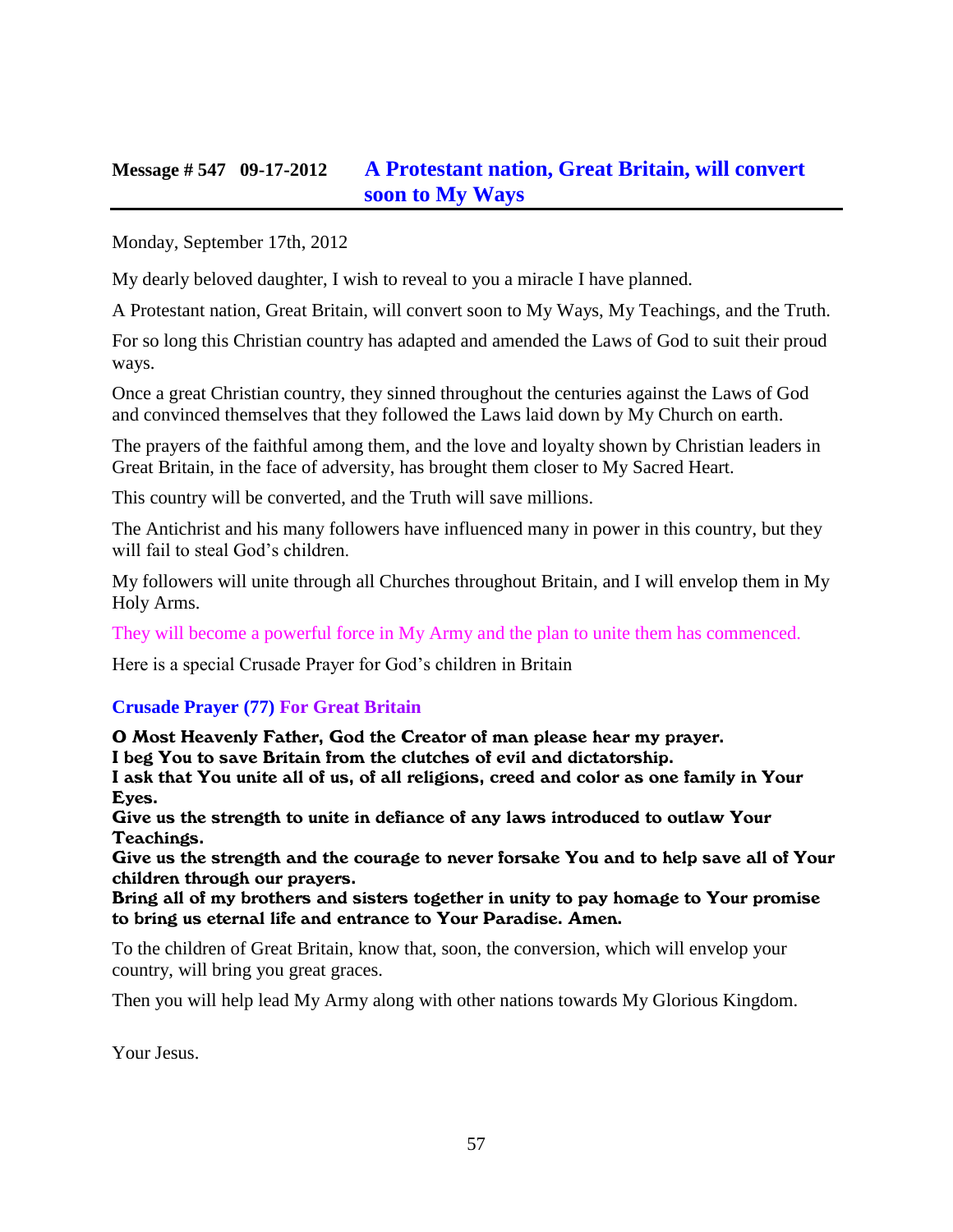## **Message # 548 09-18-2012 [I am not the Son of Man people expect Me to](http://www.thewarningsecondcoming.com/i-am-not-the-son-of-man-people-expect-me-to-be-i-am-unconventional/) be. I [am unconventional](http://www.thewarningsecondcoming.com/i-am-not-the-son-of-man-people-expect-me-to-be-i-am-unconventional/)**

Tuesday, September 18th, 2012

My dearly beloved daughter, it has been a very tough journey for those followers of mine who follow this mission.

They are ridiculed by those whose opinions they value.

**They are mocked by those who claim to be spiritually mature, and they are spat upon by those who deny Me, Jesus Christ.**

They must accept the Crown of Thorns and the humility which is needed to bear the pain of suffering in My Holy Name.

Let no man underestimate the thorny path towards eternal salvation.

If you endure the agony you will be purified quickly and then you will be able to help the others whose purification will not take place until after The Warning.

#### **There will be times, My beloved disciples, when lies will be planted in your minds by others who want you to abandon My Mission.**

You must simply remain firm, courteous, and then stay silent when you face this persecution.

Never argue or try to prove the authenticity of My Holy Word for you will trip up and then you will fall. It will be then that you will be kicked and you will find it difficult to move on to promote My Holy Word. In, other words, you will become stuck. Then confusion will set in and, in some cases, you will turn your back on Me.

Many of My followers, who took up their cross to follow Me in this Mission, to save souls, could not continue on their arduous journey.

Some allowed others to plant the seeds of doubt in their minds.

Others believed the lies they were told to deny this, **My last holy Mission on earth to prepare humanity for My Second Coming.**

Only those with a simple love for Me, with a deep loyalty, and who understand the role of suffering in the salvation of souls, had the stamina to continue.

It is not easy to follow Me, your Jesus. While following My Teachings may bring you closer to My Sacred Heart, it is only when you surrender to the reality that is the Cross, can you really call yourself a disciple of Mine.

**Many poor souls believe that they will receive great power, great glory, and recognition in the world when your respond to My Call. This is not the case.**

#### **I am a suffering victim and therein lies My power over Satan.**

I am not the Son of Man people expect Me to be. I am unconventional. I chose unworthy souls to deliver My Messages.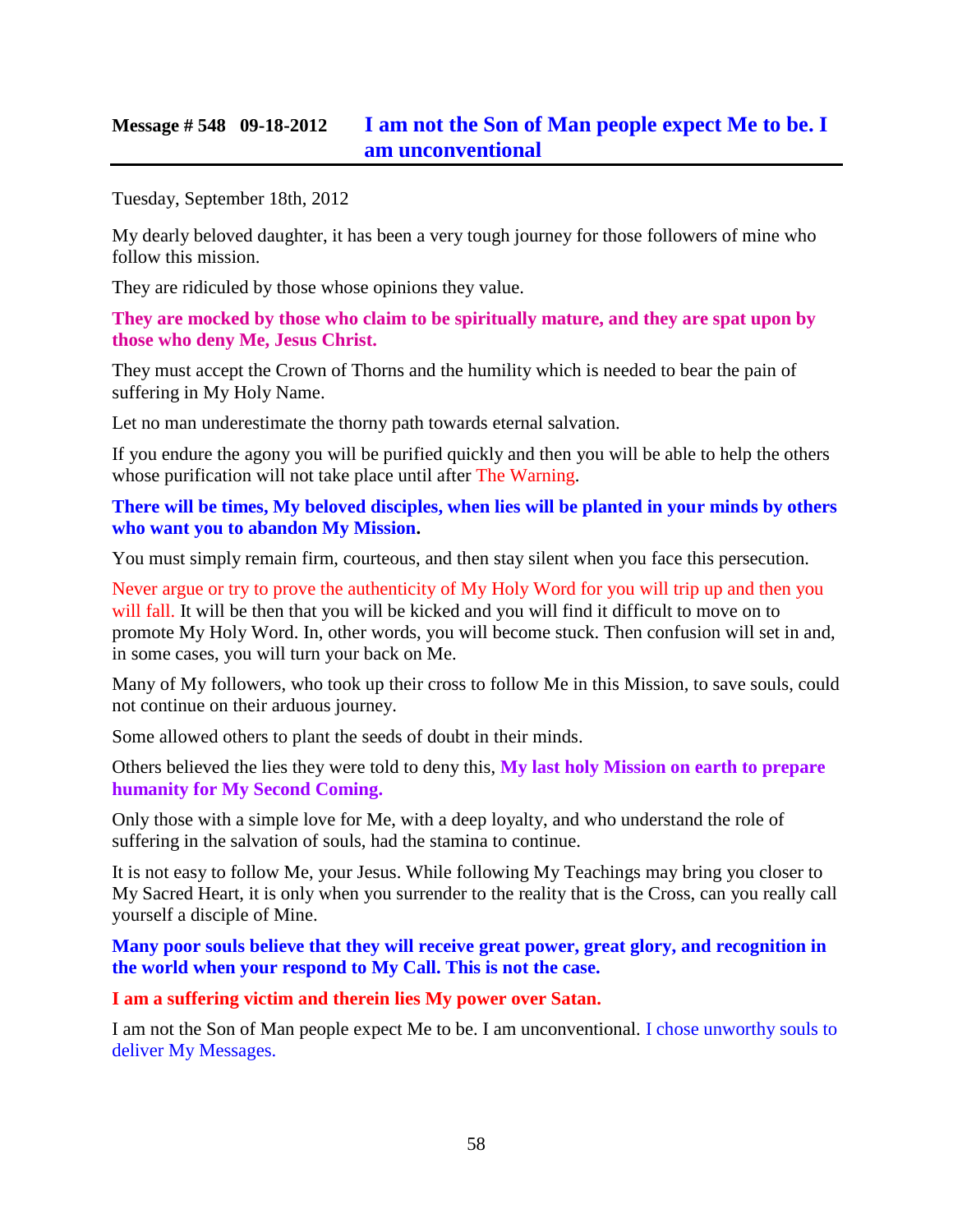I call the poorest, the meekest and the greatest of sinners because I need to show you that you are all equal in My Eyes. But it will only be those who accept that only those humble of mind and soul can be embraced by Me and who will walk quickly towards spiritual perfection.

Suffer in My Name and I will raise you up in glory in the New Paradise.

Accept the Truth of My Divinity in that  $\overline{I}$  will never exalt Myself through My genuine Prophets, nor will they seek glory in My Name.

Now, come to Me with a trust and abandonment so I can make you Mine.

Your Jesus

## **Message # 549 09-19-2012 [Conversion takes place first. Then the persecution.](http://www.thewarningsecondcoming.com/conversion-takes-place-first-then-the-persecution-then-the-salvation-in-that-order/)  [Then the Salvation. In that order](http://www.thewarningsecondcoming.com/conversion-takes-place-first-then-the-persecution-then-the-salvation-in-that-order/)**

Wednesday, September 19th, 2012

My dearly beloved daughter, a great shift is now taking place in the world, and the Light of My Mercy is approaching.

Let no man believe that what I say will come to pass will not take place.

I speak only the Truth, so you must trust in Me.

#### **My Holy Spirit is descending rapidly on humanity now to prepare them for My Great Mercy.**

Let no man fail to prepare or spread My Word so that souls can be saved.

All is good now, My daughter, in that all is in place for **My Word to spread like a wild flower which will take root in every nation.**

The sweet fragrance of My Gift of love is being felt even by those with little faith. For they are aware of a change and a shift but do not understand what is happening.

**Tell them that the Lord God, King of Mercy, is preparing to return for the second time to save them.**

My Covenant is nearing the stage when conversion takes place first. Then the persecution. Then the Salvation. In that order.

**Trust in Me and prepare yourselves, for the time of the conversion of much of humanity is close.**

Many obstacles are being placed before you My disciples. This is what you must do.

Walk straight. Head towards Me on the path and remain dignified no matter what insults are hurled at you. By doing so, and not engaging with the Beast who works through others to make you doubt your faith, you defeat him.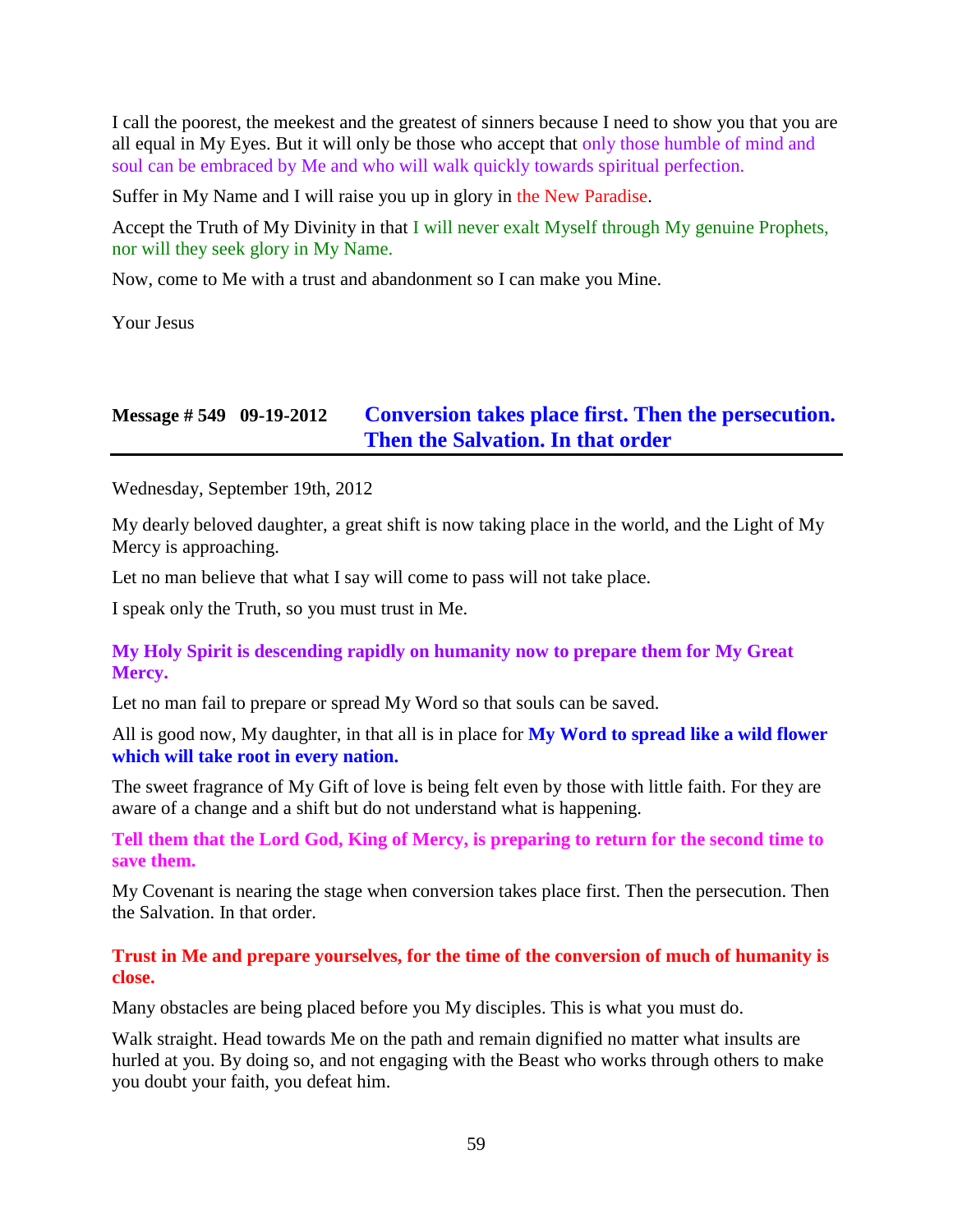This is why I remained silent and barely responded to My accusers, My executioners. For to do so would have given power to Satan.

My death destroyed the power he had over God's children. He then lost his power to steal all souls. Now that I come again, very soon he will lose all power. But until then he will continue to steal souls.

Be strong. Be calm. Be brave. I am with you. When you surrender your will and trust in Me completely, you will be safe.

Your Jesus

## **Message # 550 09-20-2012 [They will say that I was married. They will say](http://www.thewarningsecondcoming.com/they-will-say-that-i-was-married-they-will-say-that-i-was-simply-a-prophet/)  [that I was simply a prophet](http://www.thewarningsecondcoming.com/they-will-say-that-i-was-married-they-will-say-that-i-was-simply-a-prophet/)**

Thursday, September 20th, 2012

I am your Mystical Spouse and, as such, you will continue to suffer to save souls.

My dearly beloved daughter, the time for the lies about Me to be spread all over the world has begun.

As I told you before, they will invent lies and create falsities about Me, Jesus Christ, so that they can deny My Divinity.

My Divinity is Almighty.

I came in the flesh and humbled Myself in a way in which people did not expect.

**I did not come dressed as a king.**

**I did not shout or boast like a king so that others would fall down at My Feet.**

#### **I did not command others to wait on Me.**

#### **Instead, I came to serve.**

I came to beg for your salvation. To do this I had to humble Myself by becoming a Man, a poor Man, of humble origins.

While I came as a Man this did not mean that My Divinity was compromised in any way. I was born without sin. It was impossible for Me to sin. I may have had the same desires of the flesh as man, but I never committed sin for this could not be. I was pure in mind, body, and spirit.

I was like man in so many ways. But I rose from the dead.

The lies, which will emerge, where they will deny the Truth of My Existence through a series of untruths, will begin to flood the earth.

They will say that My Body can still be found. They will say that I was married. They will say that I was simply a prophet. They will then try to prove, once again, that I was a heretic. That I blasphemed against God. They will ridicule My Words as they are being given to the world now and then dismiss Me.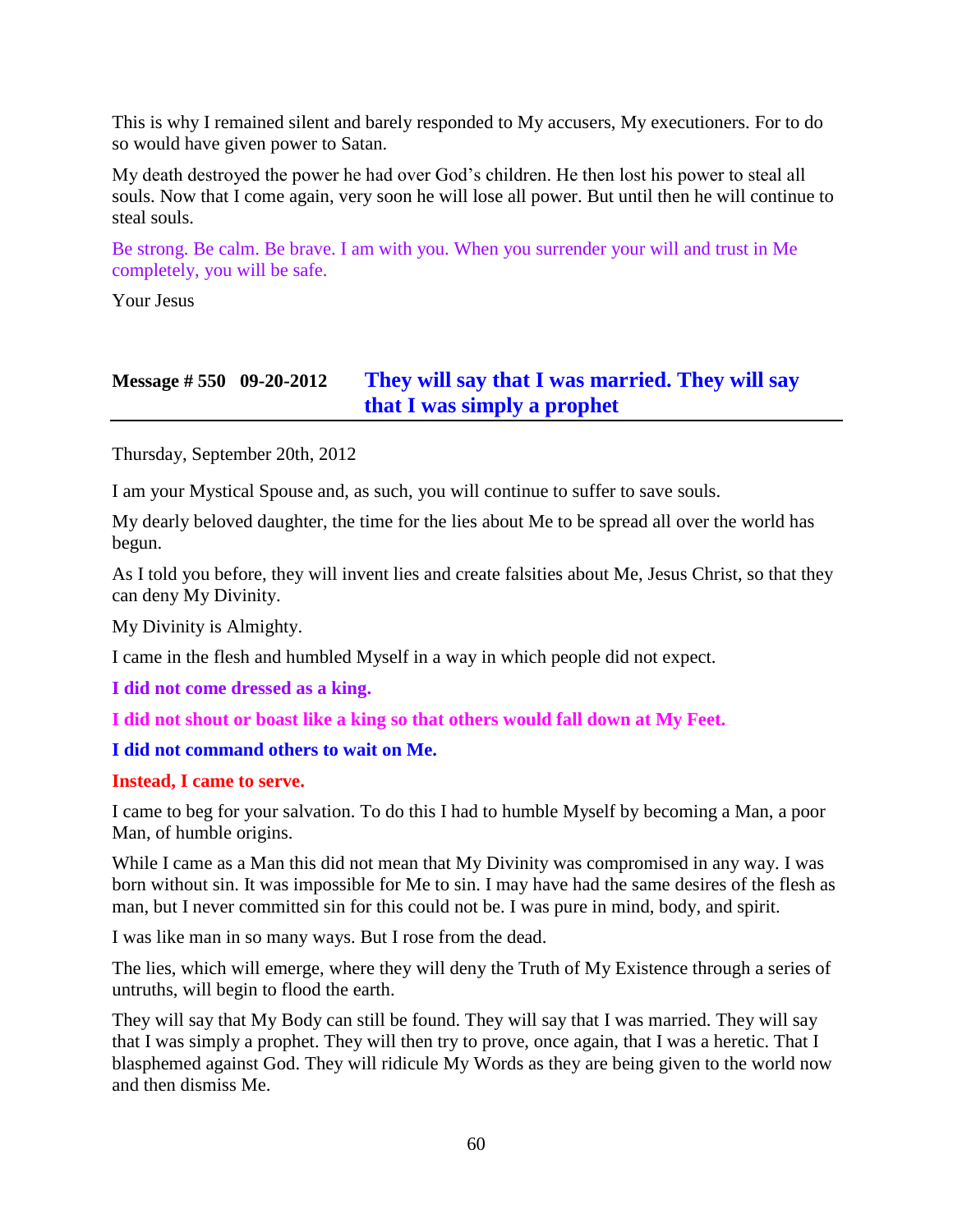They do this for two reasons. The first is to defile My Divinity and to present Me as a mere man. The second is to create doubt as to My role as the Messiah.

How they insult My Name.

How they confuse My followers.

Do not listen to lies. Do not listen when they try to convince you that God did not create the universe. For all of these distractions are designed to weaken your faith and steal your souls.

Block your ears to such wickedness. Close your eyes to untruths as every effort will be made to convince you that I was not the Messiah, the Savior and Redeemer of mankind.

How blind they are. How little they have learned.

Your Jesus

# **Message # 551 09-20-2012 [God the Father: The time](http://www.thewarningsecondcoming.com/god-the-father-the-time-of-my-son-is-being-merged-with-your-time-children-and-soon-all-will-become-one-2/) of My Son is being [merged with your time, children, and soon all will](http://www.thewarningsecondcoming.com/god-the-father-the-time-of-my-son-is-being-merged-with-your-time-children-and-soon-all-will-become-one-2/)  [become one](http://www.thewarningsecondcoming.com/god-the-father-the-time-of-my-son-is-being-merged-with-your-time-children-and-soon-all-will-become-one-2/)**

Thursday, September 20th, 2012

My dearest daughter, how I long to hold My dear children close to Me so I can show them how much they are loved.

So many children are there of Mine, scattered throughout the world, yet so few know their Father. Their Creator.

For those who do not know Me, they must be told that I will not forsake them.

I will rise against the evil forces and the King of Lies, the Beast, and wipe this terrible scourge out of existence.

Only when the scales of wickedness have been pulled back can My children see the Truth.

Children, do not worry because your prayers are touching My Heart, and through your requests, I will salvage many of My children who are in the dark.

My Mission to send My Beloved Son, to claim My Kingdom, is well established now, although many may not be aware of this.

**The time of My Son is being merged with your time, children, and soon all will become one.**

The time for the New Paradise has been fixed, and all has been laid down for My children's new home, the new world.

I call to you from Heaven to urge you to trust in My Son, His great Mercy and His promise to fulfil this covenant.

Surrender any doubts which may linger as they are blocking you from seeking true peace. They block My Graces which I want to pour over you to protect you from the last remaining period when Satan controls the earth. His time is about to end. Then the new beginning will evolve.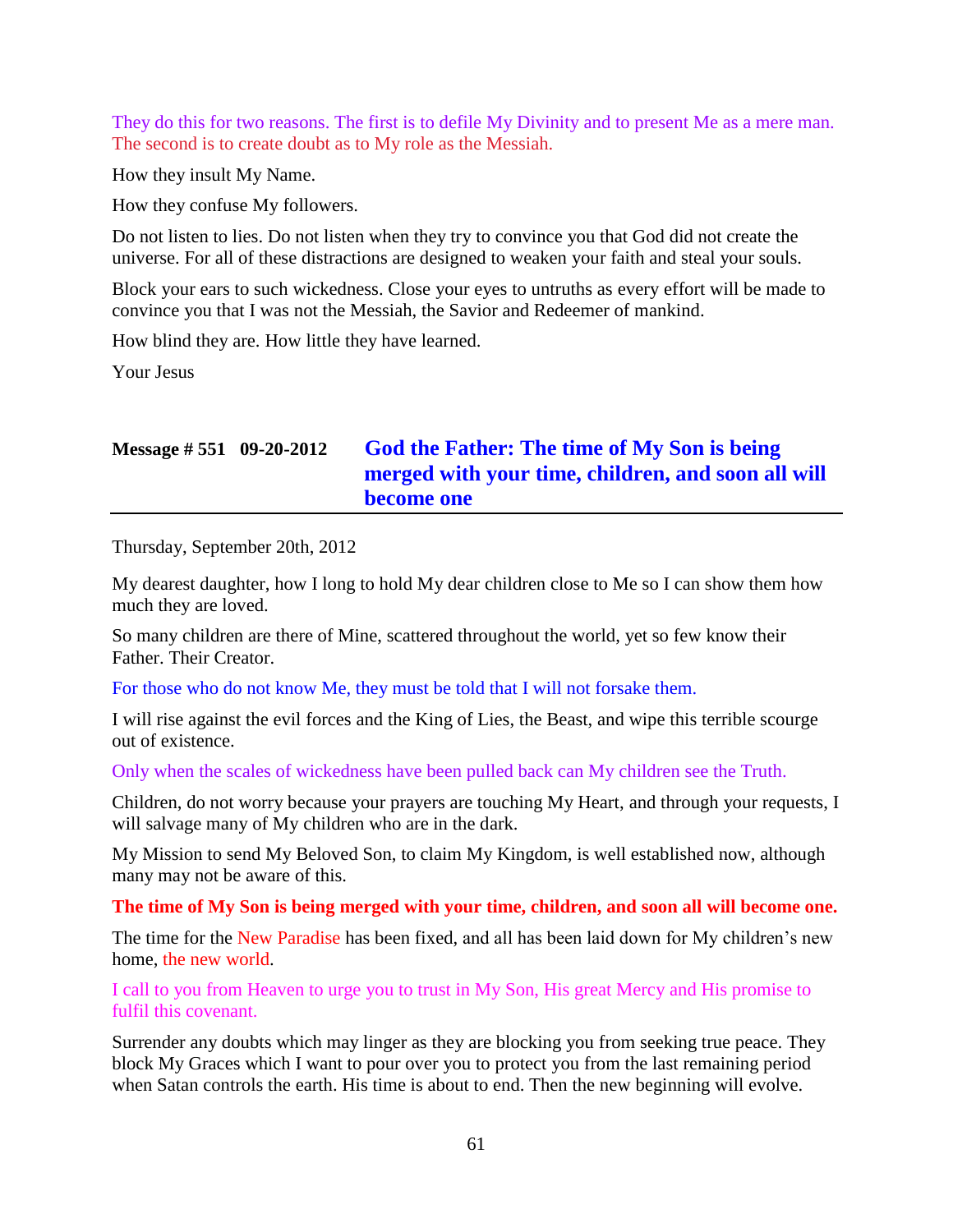I await, with love, the return of My children into My Kingdom, the Kingdom of the New Paradise. It is what was meant to be.

I love you. Trust in My Son and await My Call.

Your Father God the Most High

# **Message # 552 09-21-2012 [Mother of God: It has been foretold, my child, that](http://www.thewarningsecondcoming.com/mother-of-god-it-has-been-foretold-my-child-that-in-these-times-you-live-now-that-the-hearts-of-mankind-will-be-hardened/)  [in these times you live now,](http://www.thewarningsecondcoming.com/mother-of-god-it-has-been-foretold-my-child-that-in-these-times-you-live-now-that-the-hearts-of-mankind-will-be-hardened/) that the hearts of [mankind will be hardened](http://www.thewarningsecondcoming.com/mother-of-god-it-has-been-foretold-my-child-that-in-these-times-you-live-now-that-the-hearts-of-mankind-will-be-hardened/)**

Friday, September 21st, 2012

My child, how quick mankind is to idolize false kings, false gods.

#### **Many people in the world today think nothing of embracing false idols and then have no guilt in their hearts when the reject the One True God.**

It has been foretold, my child, that in these times you live now that the hearts of mankind will be hardened.

They will reject even their own family in pursuit of pleasure.

They will reject those in poverty and those who starve as they practice every kind of self-interest and commit the sin of gluttony.

These days are upon you, children. As the human race wanders helplessly, in confusion, where nothing satisfies, they will grasp at anything which they believe will fill the void. This void exists because they do not follow the Truth or pay allegiance to my beloved Son.

**Not only do they idolize false gods, they pay allegiance to those poor souls who promote sin as if it is of no consequence.**

Then, when they are presented with lies about my Son in the world today, they are quick to accept such untruths.

It is accepted to ridicule my Son yet, when other doctrines which do not contain the Truth, are criticized people cower in fear. They do not fear my Son.

**They do not fear the one True God because they do not love Him. Their hearts are closed.**

They continue following a path which brings them no comfort. Instead, this path leaves them dissatisfied and empty.

How I weep when I see their confusion. How I weep for my Son whom they hurt so much with their contempt. He who suffered so much for them and who died in the most agonizing way. Yet they do not still understand the significance of His Death on the Cross.

It is only when a person accepts Jesus, the Christ, the True Messiah will they find peace.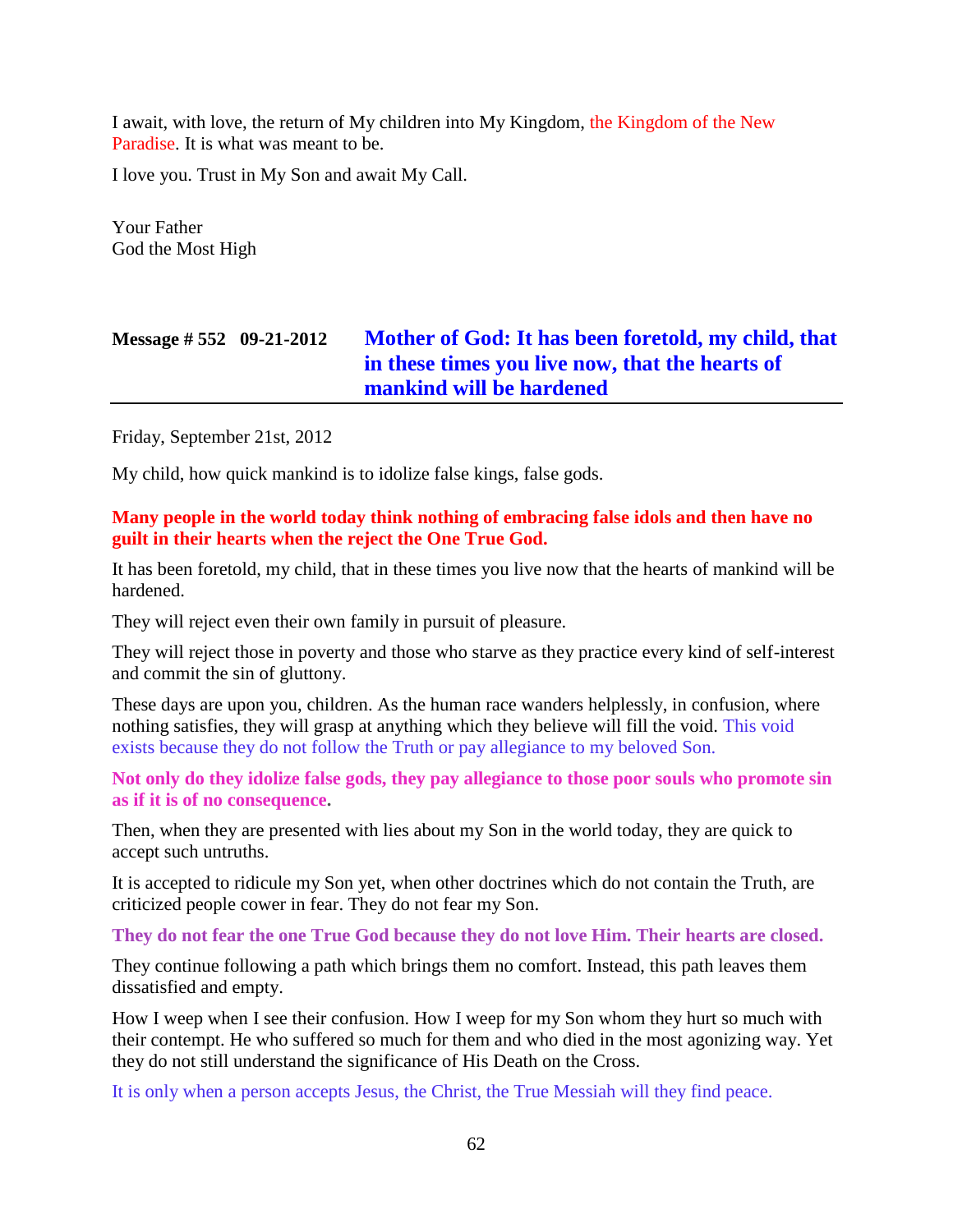#### **Soon my Son will present to them the proof they demand. When they are shown the proof they will have to make the final choice.**

They will either choose my Son and the Truth or they will accept the lies fed to them by the Deceiver.

Pray, children, that hearts will be opened and that love of my Son will enable all of God's children to accept His Hand of Mercy.

Your beloved Mother

Mother of Salvation

## **Message # 553 09-22-2012 [The false prophets are poised](http://www.thewarningsecondcoming.com/the-false-prophets-are-poised-now-and-will-pounce-on-this-mission/) now and will pounce [on this Mission](http://www.thewarningsecondcoming.com/the-false-prophets-are-poised-now-and-will-pounce-on-this-mission/)**

Saturday, September 22nd, 2012

My dearly beloved daughter, I must warn you about false prophets who try to interfere with this Mission.

So many poor deluded souls, who believe that they are receiving divine messages, are being led astray by the Evil One.

**He does this by preying on their love for me and targets, especially, holy devout souls.**

Any person who tells you that they have a message from Heaven which instructs you to change or amend a message from Me is a liar.

This is not the way in which I authorize communications from Heaven. The only messages I allow to be communicated from one Visionary to another is one of support and love, but only when this is necessary.

Messages received by genuine Prophets or Chosen Souls are either true or false. There is no in between. **Heaven would never send a message to contradict another message received by a Chosen Soul from Heaven.**

Beware of false prophets. Those who do not realize that they are false can cause terrible harm when they interfere with My Holy Word. You, My daughter, must not engage with those who say they come in My Name unless I instruct you otherwise.

The false prophets are poised now and will pounce on this Mission. You must not engage with them.

Be alert to these dangers for the most dangerous of all will be the man who will come and claim to be Me.

**Allow yourselves, My disciples, to be drawn to the false prophets and you will be easy prey to the Antichrist and his False Prophet.**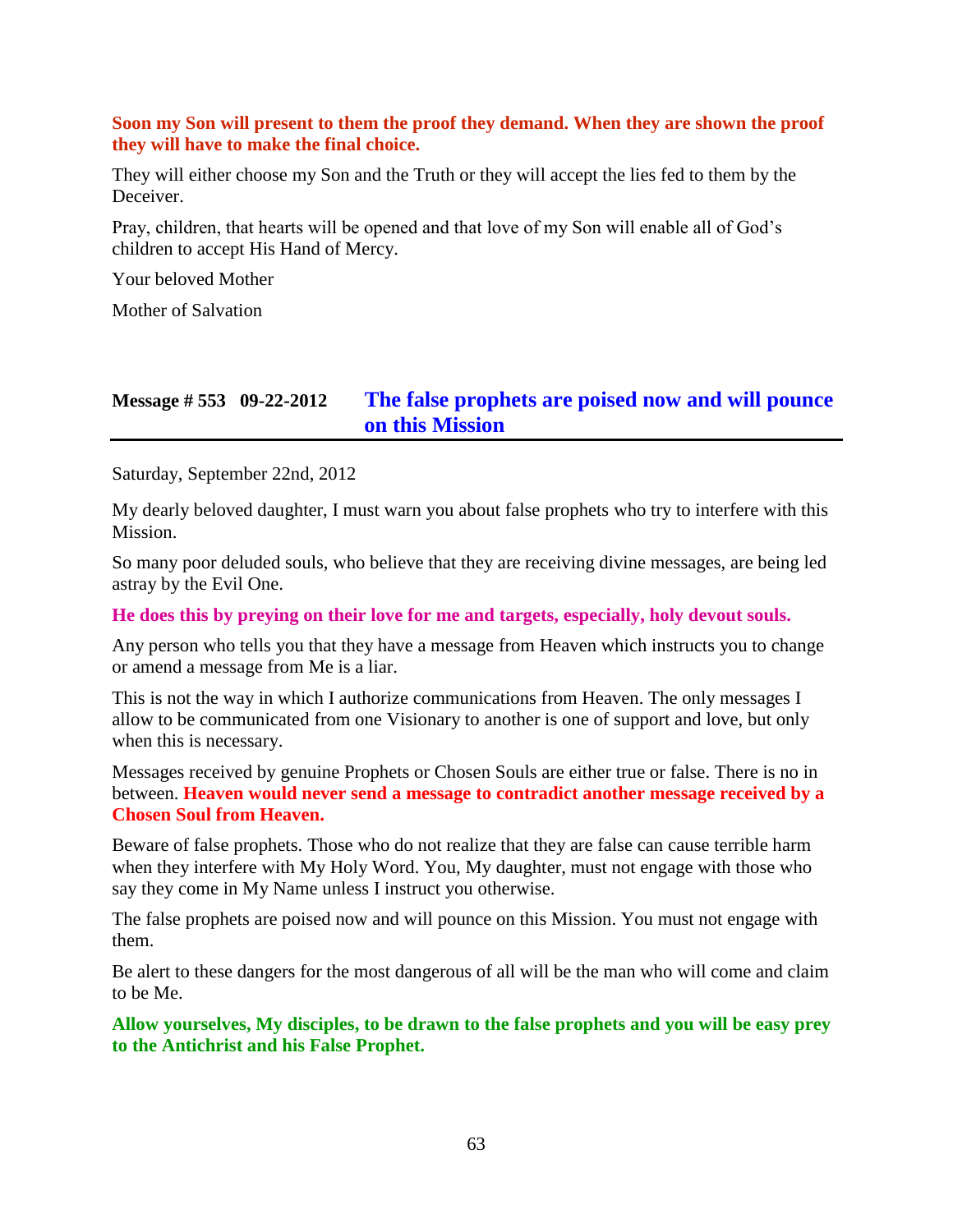Trust in My Holy Word. Many of you cannot, still, accept the Truth and you will argue with Me but it will be of no use. For the biggest criticism you have of Me, is that I love all of God's children, especially sinners.

I love all equally. To those of you who accuse Me of favoring sinners know this.

Never try to confuse others by saying that Jesus condones sin. You know this is a lie. I detest the sin but love the sinner.

Your Jesus

# **Message # 554 09-23-2012 [So many people are searching for the Truth and](http://www.thewarningsecondcoming.com/so-many-people-are-searching-for-the-truth-and-cannot-find-it/)  [cannot find it](http://www.thewarningsecondcoming.com/so-many-people-are-searching-for-the-truth-and-cannot-find-it/)**

Sunday, September 23rd, 2012

My dearly beloved daughter, there comes a time when a man must ask himself – who am I and why do I live?

#### The only answer, which brings him peace, is when he understands that he is a child of God.

Rather than deny the Truth, because of the pressures exerted by those who sneer at those who believe in God, he must be honest with himself.

He knows that the love he feels comes from God. He knows, in his heart, that the wretchedness he feels when in darkness, and despair comes from the other side. The dark side.

So many people are searching for the Truth and cannot find it.

Although the Truth has been recorded in the Holy Book, many cannot accept that Holy Scripture contains all the answers they seek.

#### **You must embrace the Truth and hold onto it for dear life, for it is your path to salvation.**

Many people will do everything that is possible to deny the Truth. Mainly they will use human intelligence to tear the Truth apart and have you believe a lie.

Every argument will be made to deny the Truth of God. So convincing will these arguments be that many believers will find it difficult to defend the Truth.

Your faith will stand the test of time but only if you allow Me to guide you day and night. **For Me to guide you, you must never take your eyes off Me and lean on Me for support.**

**Speak with Me. Communicate with Me at any time of the day, in the car, at work, at school or in your church. It does not matter where for you can call on Me at any moment and I will respond.**

This path, the route to Calvary is the lot of My followers. It is a very difficult hill to mount. You must endure the setbacks and the pain of rejection of those who will not accept your right to practice your religion. The top of the hill should be your goal. Only when you reach the top will you find peace.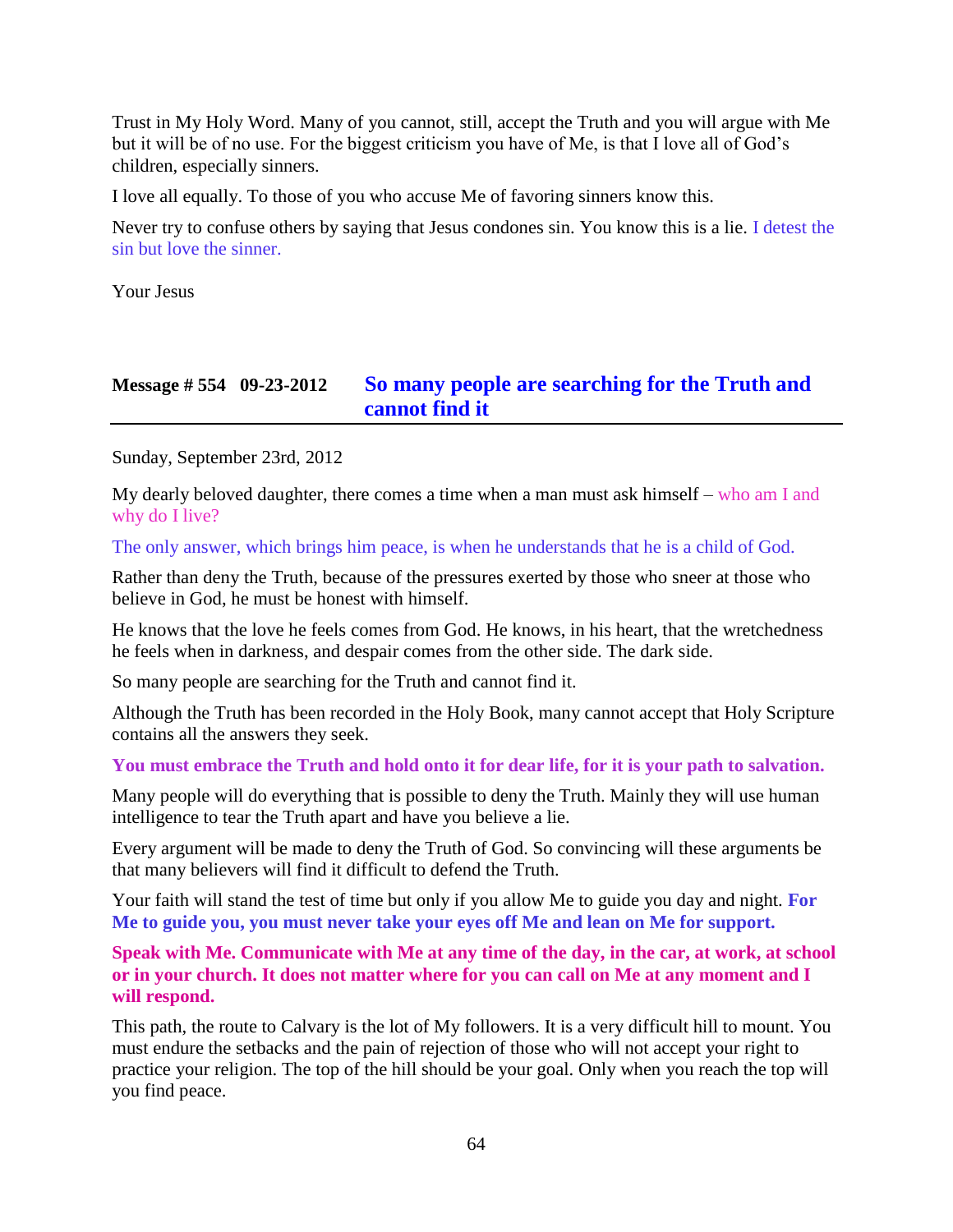Persevere, My beloved followers, and My Love will be felt by you in such a way that it will give you a strength you would not believe possible.

I love you. I walk with you. I will never leave you. I bless you all.

Your Jesus

### **Message # 555 09-23-2012 [Prepare to witness signs soon to be revealed from](http://www.thewarningsecondcoming.com/prepare-to-witness-signs-soon-to-be-revealed-from-heaven/)  [Heaven](http://www.thewarningsecondcoming.com/prepare-to-witness-signs-soon-to-be-revealed-from-heaven/)**

Sunday, September 23rd, 2012

My dearly beloved daughter, it is with love that I ask all of God's children to prepare to witness signs soon to be revealed from Heaven.

Signs will be presented to the world in different ways in order to awaken God's children. Many will try to deny these signs and dismiss them as superstitious and in the imagination of believers.

For those who will witness the signs you must know that they will help you to prepare your souls. For when you have nurtured your souls and have asked for the forgiveness of your sins, your suffering, after The Warning, will be minimal.

Accept these signs, these miracles, as a Gift from Heaven.

Do not fight them or ignore them for they are proof of My Promise to prepare you all before My Second Coming.

Go now and have faith.

Trust is the most important act of loyalty for Me, your Jesus.

Trust in Me and all will be well.

Your Jesus

### **Message # 556 09-24-2012 [Any man who hates another,](http://www.thewarningsecondcoming.com/any-man-who-hates-another-because-of-their-religion-does-not-truly-love-god/) because of their [religion, does not truly love God](http://www.thewarningsecondcoming.com/any-man-who-hates-another-because-of-their-religion-does-not-truly-love-god/)**

Monday, September 24th, 2012

My dearly beloved daughter, any man who hates another, because of their religion does not truly love God.

How it disgusts Me to witness the hypocrisy by those who claim to be devout followers of God.

These people threaten to kill those who disagree with them and murder those who insult their gods.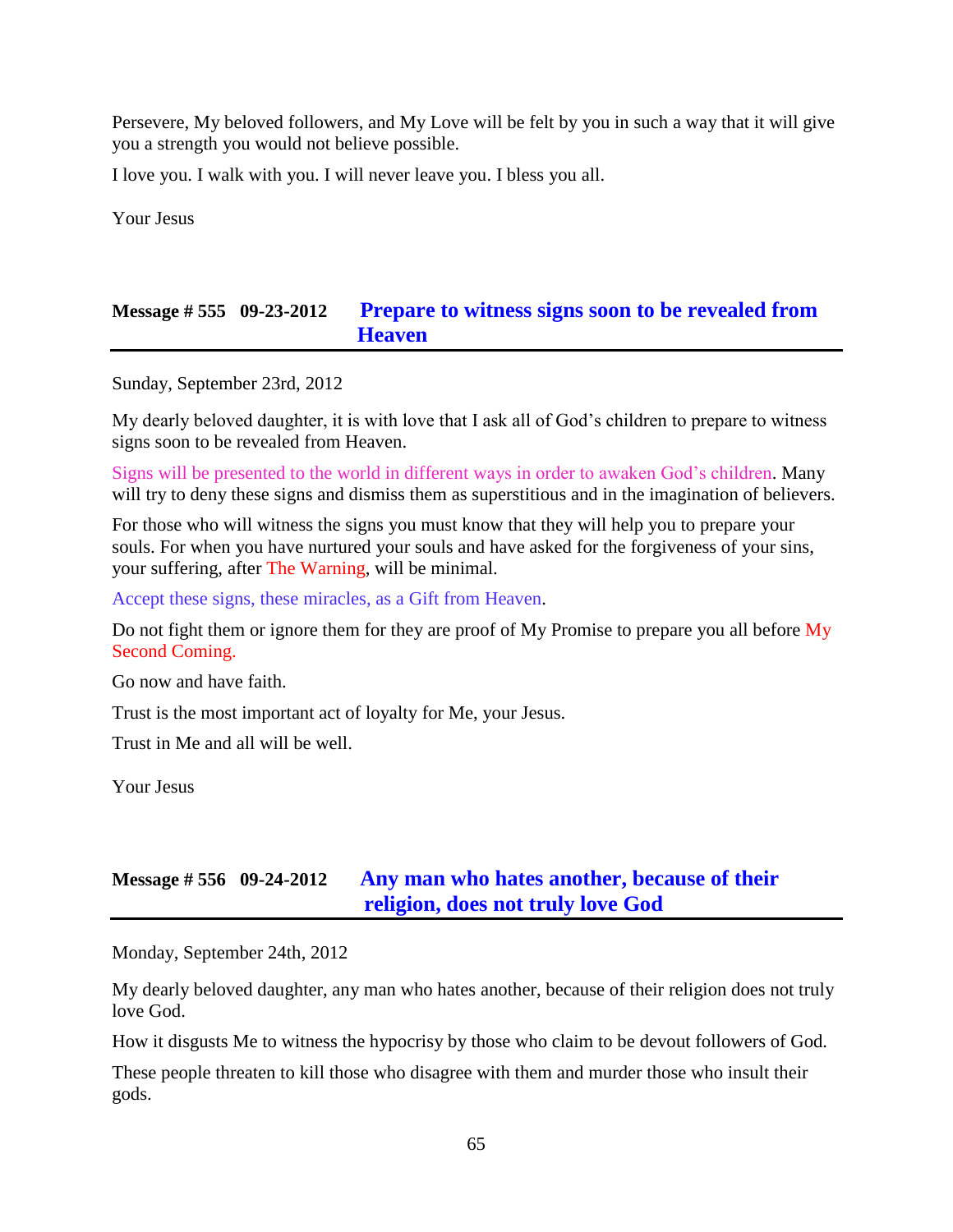It is a sin to hate another. It is a mortal sin when you murder another or try to mortally wound another soul in the name of religion.

Don't you know that if you are quick to condemn another to death because they insult God that you are not following the Laws of God?

I call out to all religions and all creeds who say they believe in God. If you believe in God then you must show love to others, even when they torment you or insult you.

Many paths lead to My Father but there is only one God. The True God is the Creator of the world and you can only be accepted into His Kingdom when you love your neighbor and this includes your enemies.

It is very easy to hate another for evil spirits infest and torment God's children every second. How the Evil One rejoices when a religious man, who openly professes to love God, incites hatred and who does not think twice about murdering those he believes are his enemies.

No man will escape chastisement if he kills another. No man will be accepted into the New Paradise if he murders another in My Father's Name.

It may be difficult and it may hurt you when a man insults your faith, but you must pray for him and you must never forget the Commandment "Thou shalt not kill."

My Father's Commandments are very simply. They are clear. They do not need to be defined but woe to the man who breaks My Father's Laws.

Your Jesus

## **Message # 557 09-25-2012 [There are only three ways to protect yourselves](http://www.thewarningsecondcoming.com/there-are-only-three-ways-to-protect-yourselves-from-the-evil-one/)  from the [Evil One](http://www.thewarningsecondcoming.com/there-are-only-three-ways-to-protect-yourselves-from-the-evil-one/)**

Tuesday, September 25th, 2012

My dearly beloved daughter, you must never become complacent and feel that this work, when it seems to be going well, will for one moment escape the scourge of the Evil One. He is furious. He picks at every task you undertake, creates problems and obstacles, which leave you frustrated and helpless.

So many people are blind to the scourge he inflicts on humanity. Because they cannot see him, they do not believe that he exists. Those who open the way to him, through sin, and allow him into their souls will find it impossible to rid themselves of the terrible hurt and discontent he will bring into their lives.

There are **only three ways to protect yourselves from the Evil One**.

**The first is, the Sacrament of Confession** cleanses your soul, if you are genuine in your remorse. For non-Catholics please accept the Gift of the Plenary Indulgence in **Crusade Prayer (24),** given to the world through this Mission.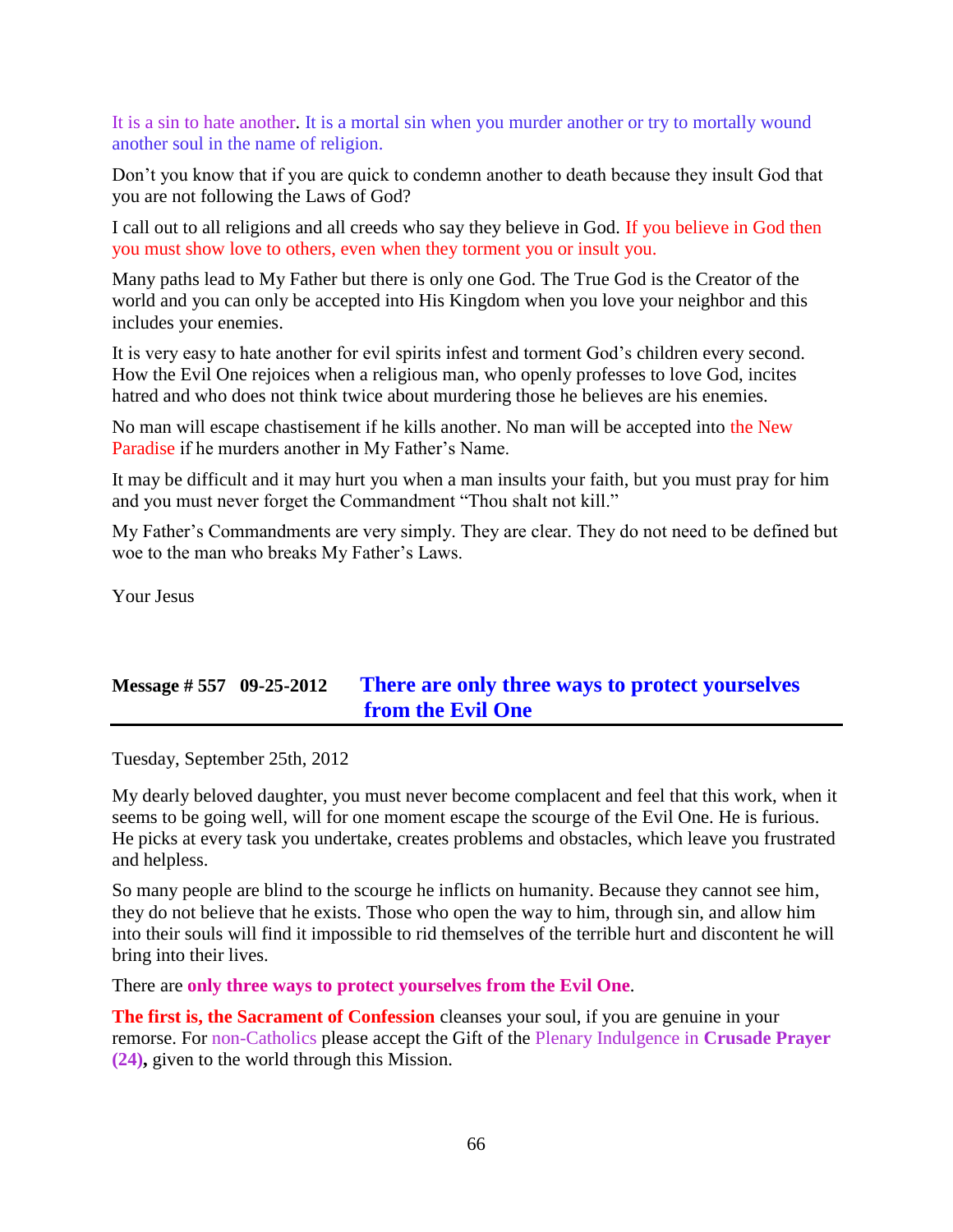**The second way is through the daily devotion to My Mother** who has been given the power to crush Satan. Her Holy Rosary is an important shield, which will cover you and your family away from his evil eye.

**The last is through the State of Grace**, which you can achieve through regular communication with Me by receiving Me in the Holy Eucharist.

So many people who want to escape from the clutches of Satan, and who in their hearts know they have been sucked into a vortex of evil, must turn to Me and ask Me to help them through this special

**Crusade Prayer**(**78) Save me from Evil.**

O Jesus protect me from the power of Satan. Take me into Your Heart as I release all my allegiance to him and his wicked ways. I surrender my will and come before You on my knees with a humble and contrite heart. I leave my life in Your Holy Arms.

Save me from evil. Release me and take me to Your safe haven of protection now and forever. Amen.

Your Jesus

# **Message # 558 09-26-2012 [Virgin Mary: Great changes will commence in the](http://www.thewarningsecondcoming.com/virgin-mary-great-changes-will-commence-in-the-world-very-soon/)  [world very soon](http://www.thewarningsecondcoming.com/virgin-mary-great-changes-will-commence-in-the-world-very-soon/)**

Wednesday, September 26th, 2012

My child, great changes will commence in the world very soon.

It is time for the plan of Salvation to be introduced across all nations in the hearts of humanity.

So many people will be shaken with the Truth of where they come from and how they must redeem themselves in the Eyes of God.

**So unprepared are God's children for these great events**. It is because of the Love of God, for all His children that you are being warned.

Ignore these warning signs at your peril. Laugh or sneer at these Divine Interventions, which will take place to bring the hearts of man into the Heart of God and you will suffer.

Children, you must stay alert at all times. The signs from Heaven and the miracle of Divine Intervention are drawing closer by the day.

Pray that you will be given the Graces to open your hearts to the Great Mercy of my beloved Son, Jesus Christ.

All roads are opening to entice God's children back to the refuge of His Sacred Heart.

Your beloved Mother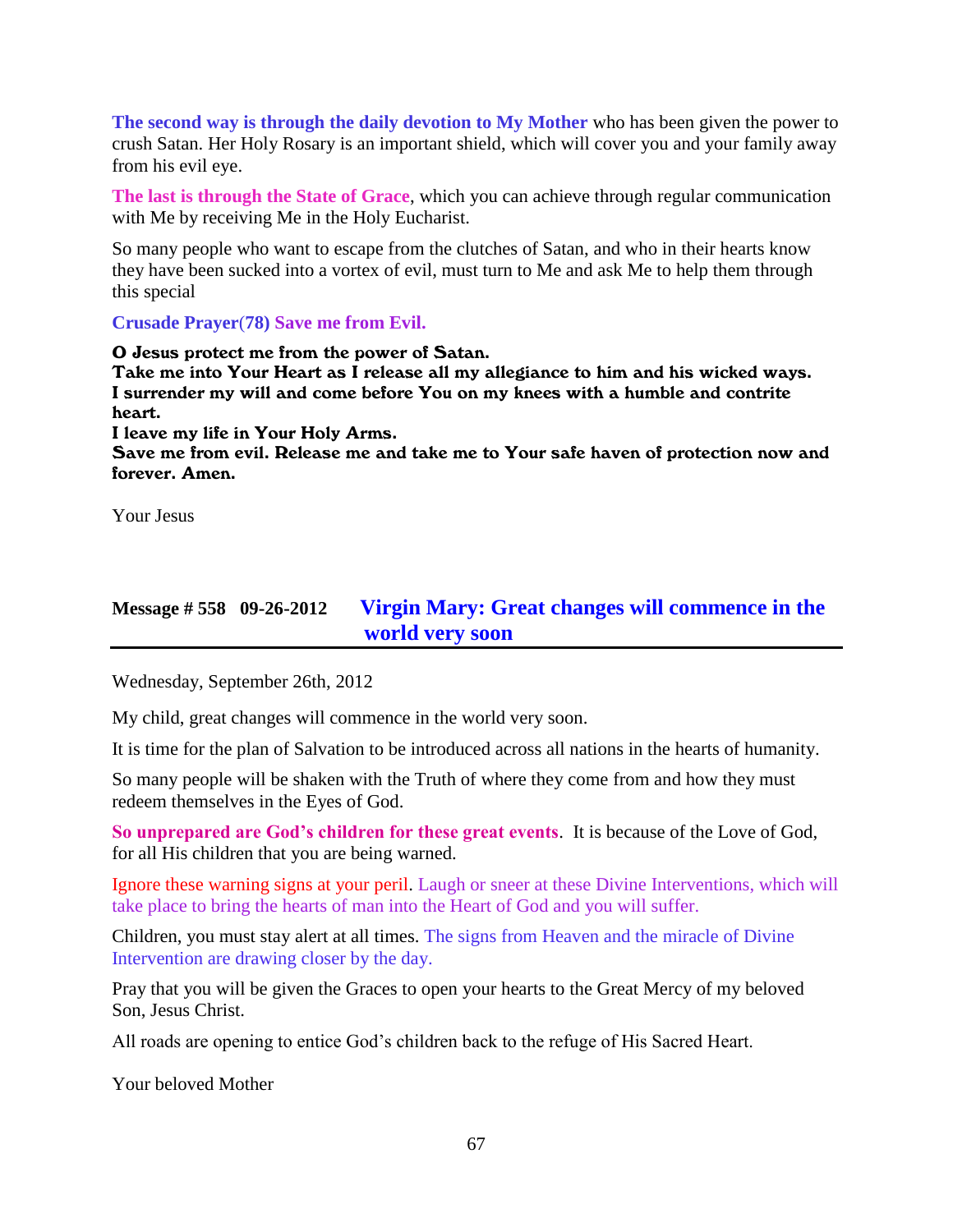### **Message # 559 09-26-12 [Sin can be forgiven when you are alive. Not after](http://www.thewarningsecondcoming.com/sin-can-be-forgiven-when-you-are-alive-not-after-death/)  [death](http://www.thewarningsecondcoming.com/sin-can-be-forgiven-when-you-are-alive-not-after-death/)**

Wednesday, September 26th, 2012

My dearly beloved daughter, I allow you this intense physical suffering to save more souls today. Offer this pain for those selected souls you must help Me salvage. This pain will not last long but when you are relieved, know that many souls were saved from the fires of Hell and are now in Purgatory awaiting purification.

As a victim soul, you must accept that I can allow you moments of suffering to help save the souls of God's children. You will, some day, meet these souls, and then you will understand how much happiness this brings My Father. Know that when you suffer, I suffer with you in order to easy your pain. You are not alone. When you feel you cannot breath, this is the same feeling of suffocation felt by souls who, after death, face the fumes of the fires of Hell.

If only people knew the Truth of life after death. After the soul leaves the body, whether it is in a state of Grace or not, Satan torments through the power of seduction. He tries, even then, to draw souls to him. Prayer for such souls is very important.

I draw souls towards My Light. But **only those who are in a State of Grace can withstand the Power of My Light of Mercy**. If they are not pure of soul then they must be cleansed in Purgatory.

There are, My daughter, many layers in Purgatory and, depending on the sins committed by the soul, they will be filled with the cleansing Fire of the Holy Spirit.

**Purgatory is painful for the soul and those who have to spend time there feel it like a physical pain as though they were still alive.**

Let no man underestimate the sacrifices needed to keep their souls in a state worthy of My Father's Kingdom.

My Father loves all His children but souls must earn the right to be fit to enter My Father's Kingdom. To be worthy they must redeem themselves in My Eyes while they are still alive. They must atone for their sins with a sincere heart.

Even at the point of death, a sinner can avail of My Great Mercy by asking Me to forgive him his sins. I will snatch him and take him into My Arms. I will then pour out My Mercy over him and then take him by the hand to the Gates of Paradise.

Sin can be forgiven when you are alive. Not after death.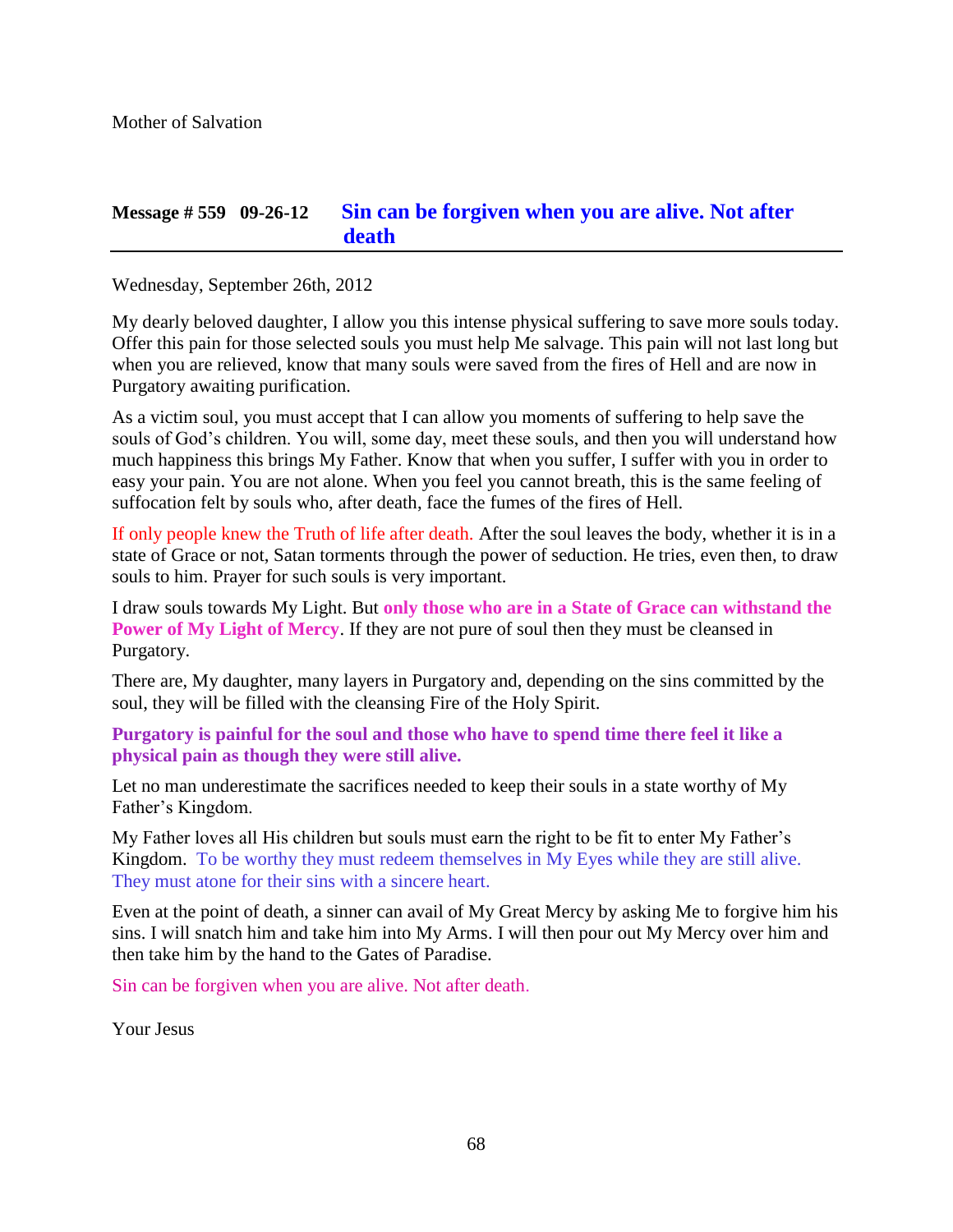## **Message # 560 09-27-2012 [Two billion souls, who will refuse My Hand of](http://www.thewarningsecondcoming.com/two-billion-souls-who-will-refuse-my-hand-of-mercy/)  [Mercy](http://www.thewarningsecondcoming.com/two-billion-souls-who-will-refuse-my-hand-of-mercy/)**

Thursday, September 27th, 2012

My dearly beloved daughter, the Mission to salvage those two billion souls, who will refuse My Hand of Mercy, must form part of daily prayer for all those who call themselves a Crusader of God.

So many miracles will result in much of humanity being given the Gift of Salvation and entry into the New Paradise.

The ache in My Sacred Heart is painful because of these lost souls. This is why My disciples must pray hard so that they can all be united as one family in the New Era, for if My family is disjointed, it will bring Me terrible agony.

I call on you all to save those souls, who will stubbornly reject the acceptance of God, by reciting this

**Crusade Prayer (79) for 2 billion lost souls.**

O Dear Jesus, I beg You to pour Your Mercy over the lost souls.

Forgive them their rejection of You and use my prayer and suffering so You can, through Your Mercy, pour over them the Graces they need to sanctify their souls.

I ask You for the gift of clemency for their souls.

I ask You to open their hearts so they will go to You and ask You to fill them with the Holy Spirit, so they can accept the Truth of Your Love and live with You and all of God's family forever. Amen.

It is difficult for many people to accept God's Mercy. This is because of the power, which Satan holds over them; only they do not know this, in many cases.

In some cases, however, they are in no doubt about the Existence of God, yet they choose Satan in the full knowledge that God exists and that He created them. They turn their backs on God's Kingdom.

The kingdom they choose is the one promised to them by Satan. They believe that this kingdom, at the end of time, offers great wealth, great wonders and that it will be a world which glitters, except that it does not. All they will find will be a great lake of fire where they will suffer by the hand of the Evil One. He will torment them for eternity and they will suffer every second of this pain for it can never end.

Now you know why I suffer such agony, for the very thought of the suffering which lies ahead for such souls, is too much to bear.

Only your prayers, My followers, and My Mercy can offer them any hope.

Help Me to save them.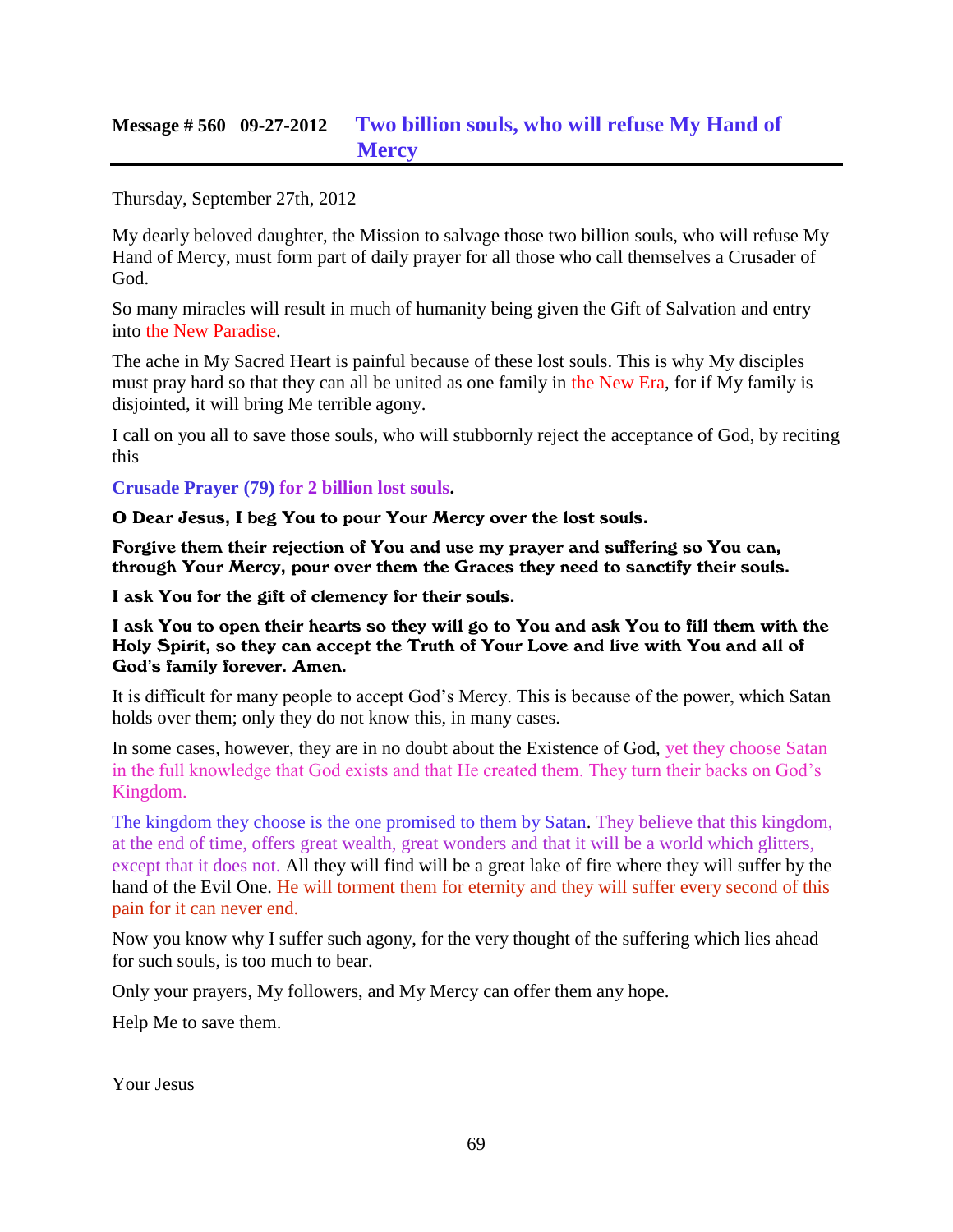# **Message # 561 09-28-2012 [This man will tell the world he is the Messiah and](http://www.thewarningsecondcoming.com/this-man-will-tell-the-world-he-is-the-messiah-and-he-will-be-applauded-by-many-leading-world-figureheads/)  [he will be applauded by many leading world](http://www.thewarningsecondcoming.com/this-man-will-tell-the-world-he-is-the-messiah-and-he-will-be-applauded-by-many-leading-world-figureheads/)  [figureheads](http://www.thewarningsecondcoming.com/this-man-will-tell-the-world-he-is-the-messiah-and-he-will-be-applauded-by-many-leading-world-figureheads/)**

Friday, September 28th, 2012

My dearly beloved daughter, the great changes in the world, foretold in advance of My Second Coming, are about to unfold layer by layer.

The time for the imposters who will claim to come in My Name and to present themselves to the world is very close.

So many people will be fooled into believing these false prophets for they will announce themselves with great pomp.

**But one among them will deceive many for he will present himself as the king, in a humble way, to convince people that he is I, Jesus Christ.**

This man will tell the world he is the Messiah and he will be applauded by many leading world figureheads.

They will present him, first, as an extraordinary and compassionate political leader.

He will be seen as a talented peacemaker as I have told you. His airs and graces will display a mystical image, which will seem to be of divine origin. His handsome good looks and his tantalizing personality will appeal to the masses.

#### **He is to be revealed to the world soon and his appearance will be sudden.**

Those leaders, who will present him as a savior, the man who will bring an end to war in the Middle East, are respected in many parts of the world. This is why this false messiah will be accepted so easily.

#### **After some time, his appeal will spread. The media will praise his diplomatic skills and his following will be large.**

This is the man who will say he is the Messiah. He will tell everyone that he is Jesus Christ, who has come back to announce his second coming.

#### **He is the Antichrist.**

Do not be fooled for one moment. I, Jesus Christ, came in the flesh the first time to save humanity. But know this. **I will not come in the flesh this time**. I will come, as a thief in the night. I will prepare the world, through these Messages, but I will not tell you the day or the hour for I do not know this. **Only My Father knows of the time.**

**I will announce My Second Coming before the sign of My arrival, which will appear in the skies all over the world.**

#### **Any man who claims to be Jesus Christ and who walks the earth as a man is a liar.**

Run, for he will bring untold misery and suffering. His deceit will lull souls into a false love of God. He will twist the Truth. Those who follow him are in great danger.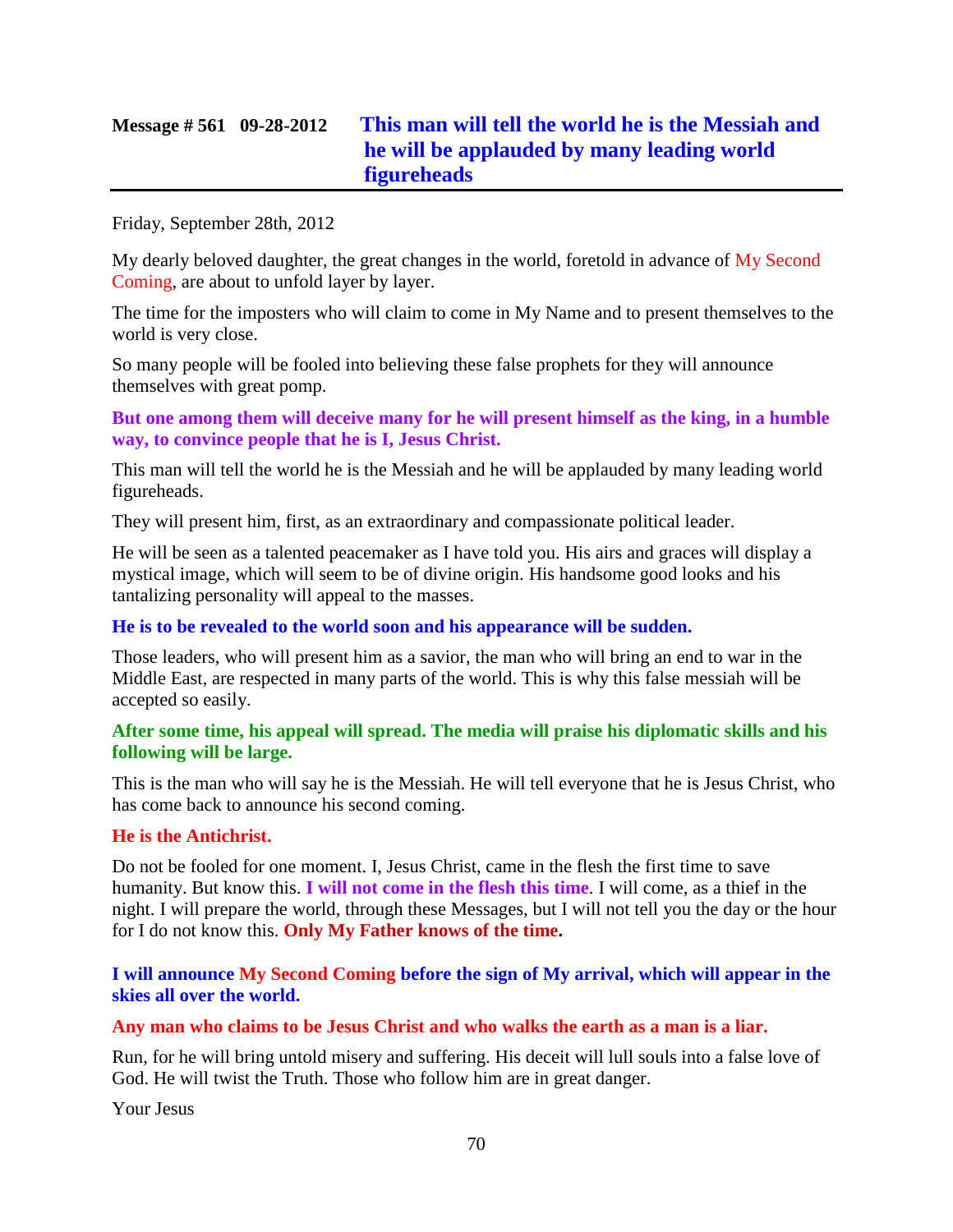### **Message # 562 09-29-2012 [Believers must never feel secure in the knowledge](http://www.thewarningsecondcoming.com/believers-must-never-feel-secure-in-the-knowledge-that-they-know-the-truth/)  [that they know the Truth](http://www.thewarningsecondcoming.com/believers-must-never-feel-secure-in-the-knowledge-that-they-know-the-truth/)**

Saturday, September 29th, 2012

My dearly beloved daughter, I must tell all those who believe in Me, Jesus Christ, to wake up and live their lives in Me now.

These Messages are not only being given to warn those who do not believe in Christ, the Redeemer of Mankind, they are also for believers in God.

Believers must never feel secure in the knowledge that they know the Truth.

To those of you who say you know the Truth of My Teachings, you must never feel complacent. If you do, then this can mean that you will neglect the work needed to sanctify your souls.

Believers can be confused about My Teachings. So many do not understand the meaning of My Second Coming.

Many of My followers think it means that all of humanity will be aware anyway and that, through My Mercy, they will be saved. O how I wish that this were true. How this would bring Me final relief. Sadly many will not be prepared. Many will refuse to listen to My warnings and instructions. As such they will fail to prepare adequately.

My Second Coming will happen. To those believers, who say they believe in the Truth contained in the Holy Bible, know this. It is easy for you to accept what was prophesized therein and which has already happened. It is not so easy to accept the future prophecies still to be witnessed by humanity

#### **Accept also the fact that Divine Messages will be sent to prepare you**. **Accept that this preparation is taking place right now.**

Be vigilant at all times. Do not reject Me at this time, for this is the time of preparations.

Be thankful that you are being given this great gift.

Your beloved Jesus

## **Message # 563 09-29-2012 [So many people today are obsessed with the pursuit](http://www.thewarningsecondcoming.com/so-many-people-today-are-obsessed-with-the-pursuit-of-fame-and-self-glory/)  [of fame and self-glory](http://www.thewarningsecondcoming.com/so-many-people-today-are-obsessed-with-the-pursuit-of-fame-and-self-glory/)**

Saturday, September 29th, 2012

My dearly beloved daughter, why is it so many people in the world believe that their mortality is indefinite?

So many people today are obsessed with the pursuit of fame and self-glory. So many of those who seek and achieve great recognition and success are idolized by those who believe that this is the glory which they must strive for and which will satisfy them.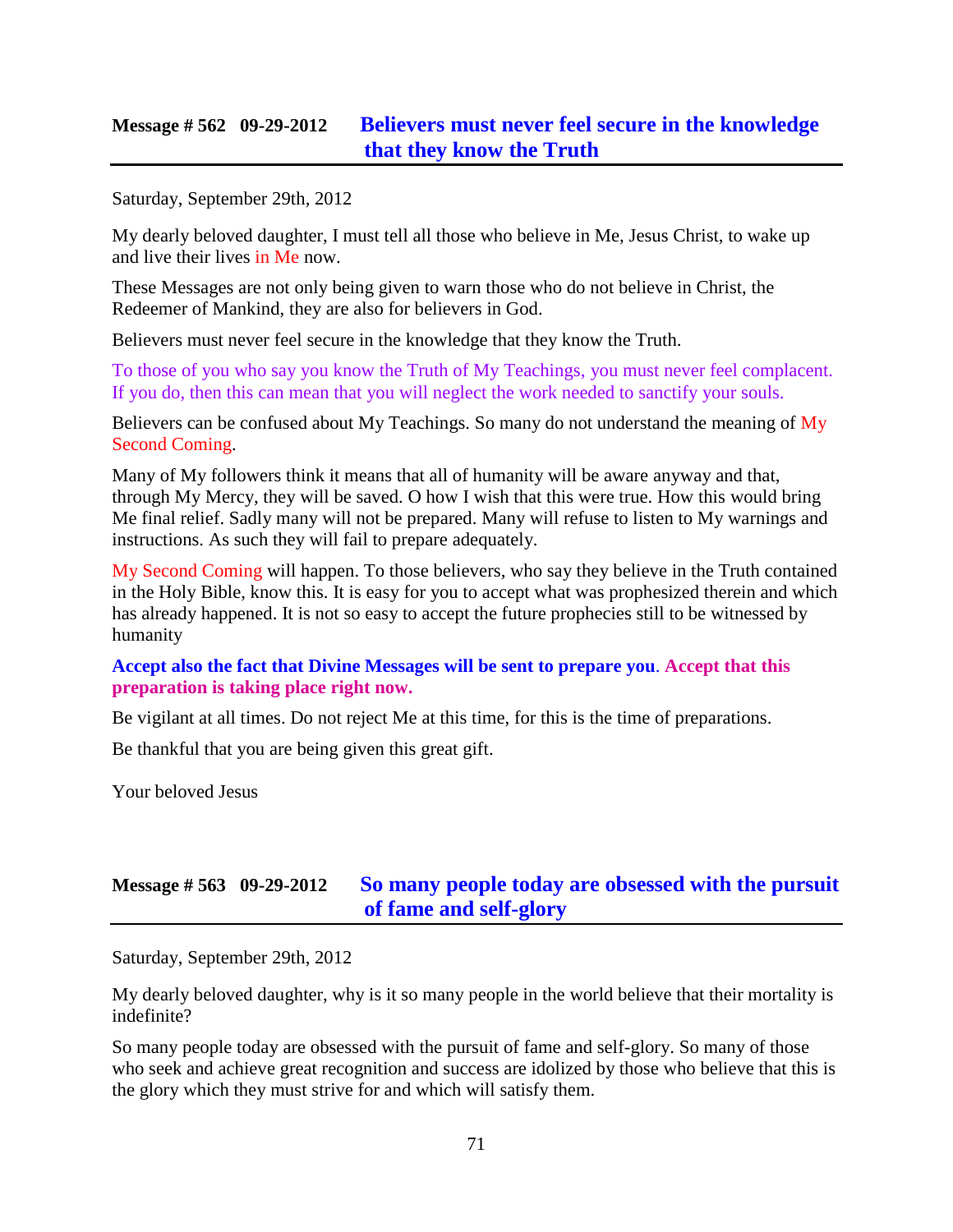Very little of their time is spent on what really matters. They trample on others to get what they want because of their insatiable desire to shine in glory before the world.

Their vanity is fed by the world of entertainment, the media, and their pursuit of self-perfection is applauded.

This is what ordinary people strive for today. They openly admire such ambition and this becomes like a religion. They idolize those who reach such heights and then set about imitating their lives. Not once do they consider that such things are of no real consequence. They never stop to ask themselves: "Is this what my life is to consist of?"

They do not believe in God, in most instances, for if they did, they would know how displeasing it is, in the Eyes of God, to seek adulation in this way.

When a person constantly seeks attention, adulation, and is obsessed with the image they portray to the world, they do not understand how short this road is. It will disappear in time and they will find themselves empty and with no love left to share with others.

They spend so much of their time loving themselves that they will have no room for any other love. They place their own needs before others. They will do anything, including committing acts, which offend God, to achieve self-glory.

This generation has been told so many lies about the way in which to live their lives. They are encouraged by a world, which believes that material gain, celebrity, culture, and an ambition, which will bring great admiration, are the most important things to strive for.

How little they know. **How shocked they will be when they discover how wrong they were.**

People who lead such lives will face disappointment when their lusts will not be satisfied. **Every act to bring them more pleasure, through self-obsessed ambition, will fail to bring them peace.**

Pray that soon people will realize that the pursuit of fame and self-glory only satisfies for a short time. **There is only one goal, which you should strive for, and that is to follow the Teachings of the Lord.**

#### **When you do this you will be at peace.**

You can still enjoy many of the pleasures in the world, but you will understand what really matters.

So many young people place such value on how they appear to others. The pressures on them, to lead their lives by pursuing the same goals as those celebrities they admire is damaging their souls.

It is blocking out the reality of what is pleasing to God. It is blocking out the Truth. Only the Truth will make them feel content and bring them peace, love, joy, and happiness.

**I Am the Life they seek.** In Me they will find a life of Glory. **This is the Glory they must seek.**

For, they will live a life of Great Glory in the New Paradise if they turn to Me.

This is the only glory, which will bring them untold joy.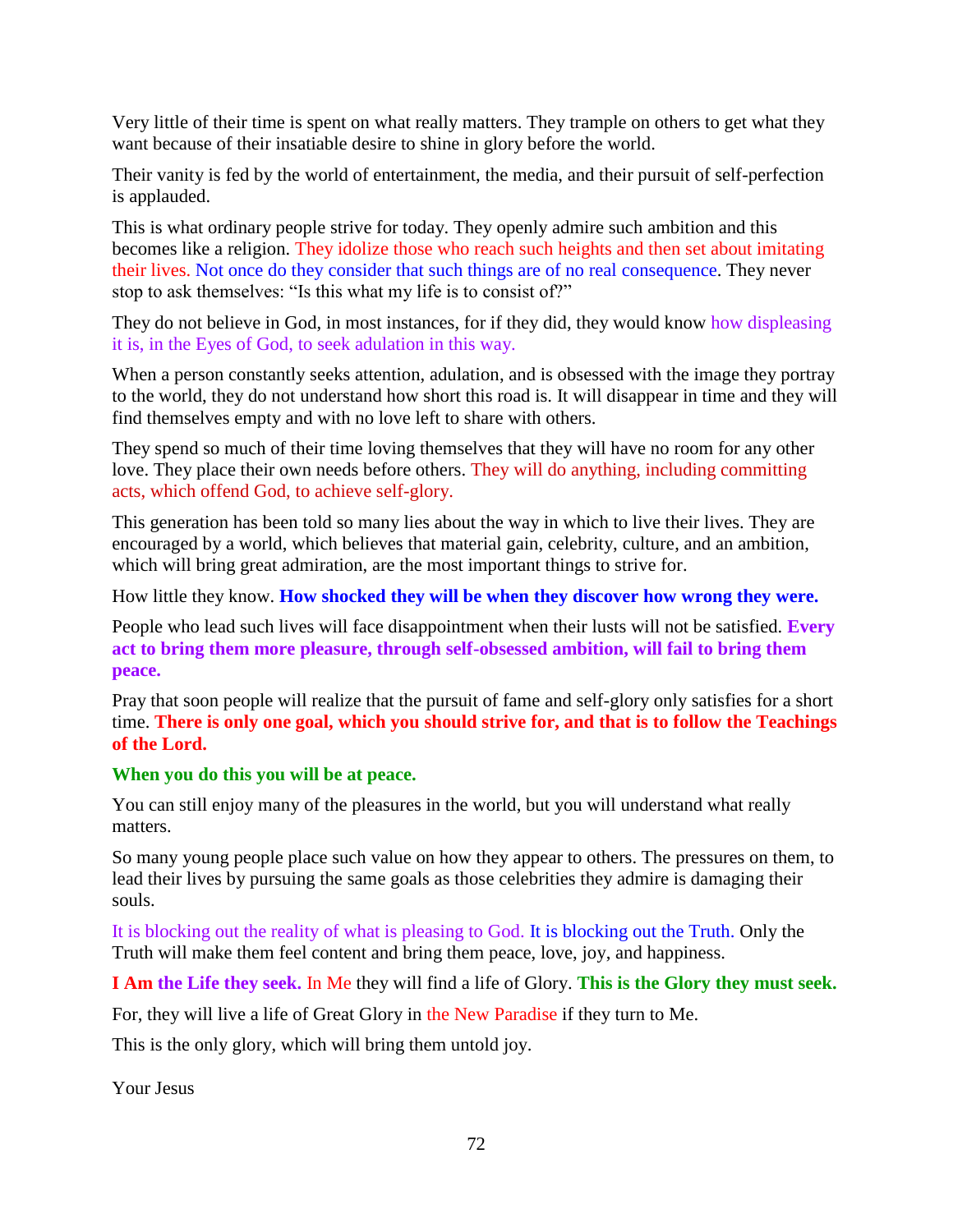### **Message # 564 10-01-2012 [God's Love, once felt by man, is something no man](http://www.thewarningsecondcoming.com/gods-love-once-felt-by-man-is-something-no-man-can-live-without/)  [can live without](http://www.thewarningsecondcoming.com/gods-love-once-felt-by-man-is-something-no-man-can-live-without/)**

Monday, October 1st, 2012

My dearly beloved daughter, you must accept that when My followers believe in these Messages, it will bring them a torment of the soul from time to time.

Many will rejoice when they read My Holy Word and will accept it as a miracle.

Others will also accept My Messages, but on certain days they will be torn in two by the doubts, which will assail them. These doubts are natural.

For some they will question and question whether they are truly coming from Heaven. Then they will be full of anguish because they know that their lives are about to change and that the Second Coming will be witnessed by them. This means that the lives they have led, up to now, will change beyond recognition.

This is frightening for many because they want to cling to their old complacent lives however unhappy they were.

Fear of the future, fear of the Hand of God, and fear of Satan's army, torment them. Yet, while My Messages can strike fear within their hearts, at times, they also bring comfort.

For one thing is certain. **They will feel My Holy Spirit in their souls and once this happens they will become familiar with God's Love.**

**God's Love, once felt by man, is something no man can live without. It brings peace**. So, no matter how fearful you, My followers, may be, you must remember that I, your Jesus, will never forsake you.

### **You are Mine.**

**I Am the Life in your souls. Through Me, you will be saved.** I am full of Mercy for souls who turn to Me for help. I will not let you suffer at the hand of Satan's followers. I will cover you with My Precious Blood. You have nothing to fear.

Instead, you are being given the graces to prepare yourselves. Now you must be brave, do not allow doubts to cloud your love for Me or blind you to the Truth of these Messages.

They are My Gift to you. They are being given to you so that you will be protected and kept safe from harm.

Always ask Me to allay your fears, for they are planted as seeds of discontent in your mind, by the Evil One in order to distract you.

I bless you. I give you peace. I give you My Protection. Trust in Me always.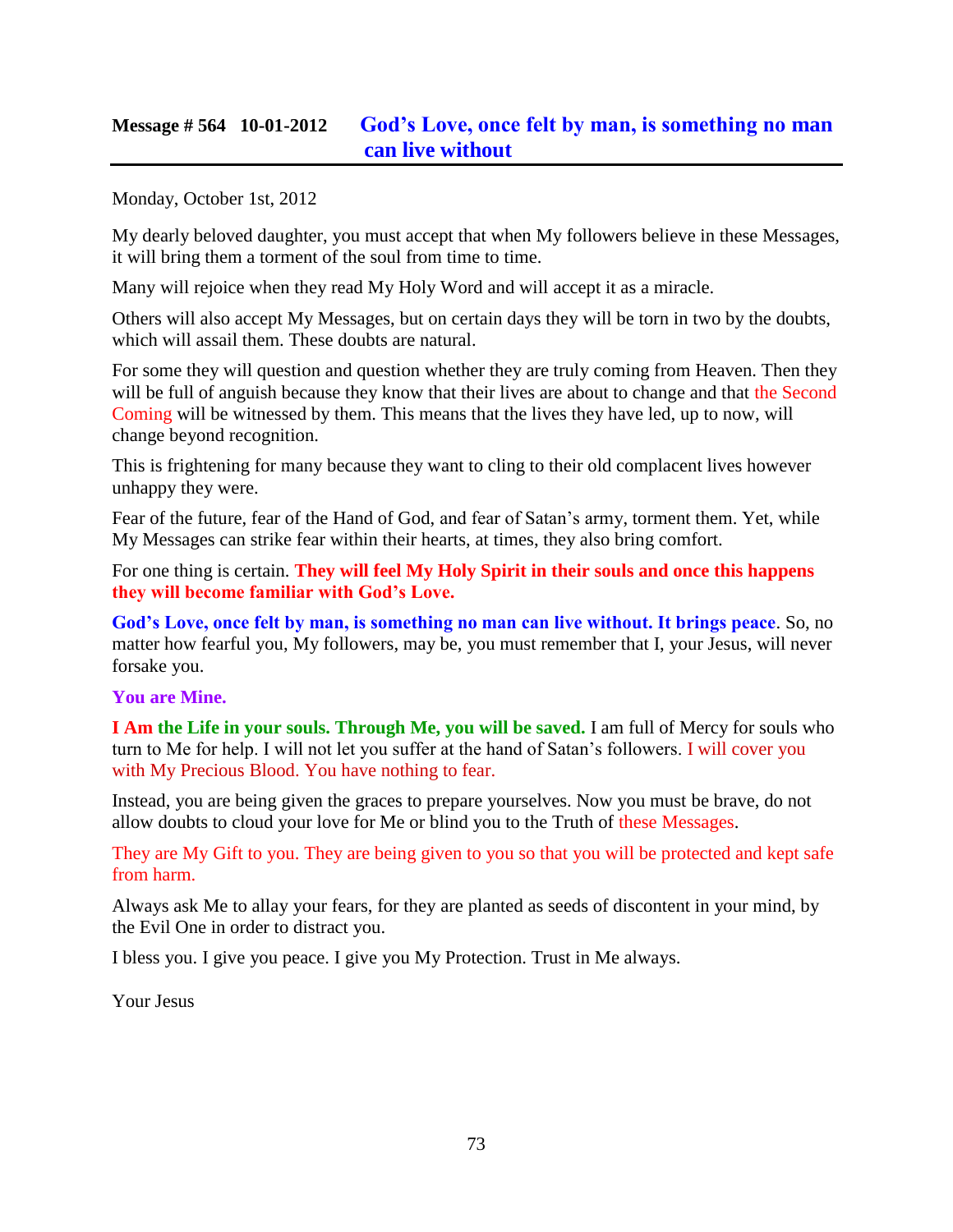# **Message # 565 10-02-2012 [Virgin Mary: Many of my Son's Church leaders](http://www.thewarningsecondcoming.com/virgin-mary-many-of-my-sons-church-leaders-say-nothing-they-no-longer-defend-publicly-the-holy-name-of-my-son/)  [say nothing. They no longer defend, publicly, the](http://www.thewarningsecondcoming.com/virgin-mary-many-of-my-sons-church-leaders-say-nothing-they-no-longer-defend-publicly-the-holy-name-of-my-son/)  [Holy Name of my Son](http://www.thewarningsecondcoming.com/virgin-mary-many-of-my-sons-church-leaders-say-nothing-they-no-longer-defend-publicly-the-holy-name-of-my-son/)**

Tuesday, October 2nd, 2012

My child, the moves to insult the Name of my beloved Son, Jesus Christ, are increasing.

Not enough is it that they deny Him, many want to insult His image in the minds of those who believe in Him.

#### **The Crucifixion of the Body of my Son, the Crucifixion of His Church, is escalating.**

Many of my Son's Church leaders say nothing. They no longer defend, publicly, the Holy Name of my Son. They lack the courage to defend the Body of my Son, His Church on earth.

Many do not want to draw unwanted attention because of the sins of priests in the past. Many, simply, do not have the strong faith required to be a true witness to the Truth of my Son's Teachings.

So many in the world do not believe in the Existence of my Son and this makes Him weep.

So many, who do know the Truth, think it is acceptable to show disrespect by listening to blasphemy and still they remain silent.

You must, children, acknowledge the Truth of my Son's Crucifixion openly and without fear. People will listen. You will be heard. If every servant of my Son were to remain silent, then who will speak of my Son?

Who will spread His Holy Word at this time when so many of God's children deny the Existence of God?

Very soon they will have no excuse. When they see the state of their souls, they will understand that they have a soul for the first time.

Pray that they become stronger after this and that they become true soldiers of Christ.

Your beloved Mother

Mother of Salvation

### **Message # 566 10-03-2012 [Christianity is being attacked for one main reason](http://www.thewarningsecondcoming.com/christianity-is-being-attacked-for-one-main-reason/)**

Wednesday, October 3rd, 2012

**I Am** your beloved mystical spouse, the Son of Man, born of the Immaculate Virgin Mary.

My dearly beloved daughter, every horror I witnessed in the Garden of Gethsemane, when I was taunted, by the Evil One, is unfolding in the world now, right before My Eyes.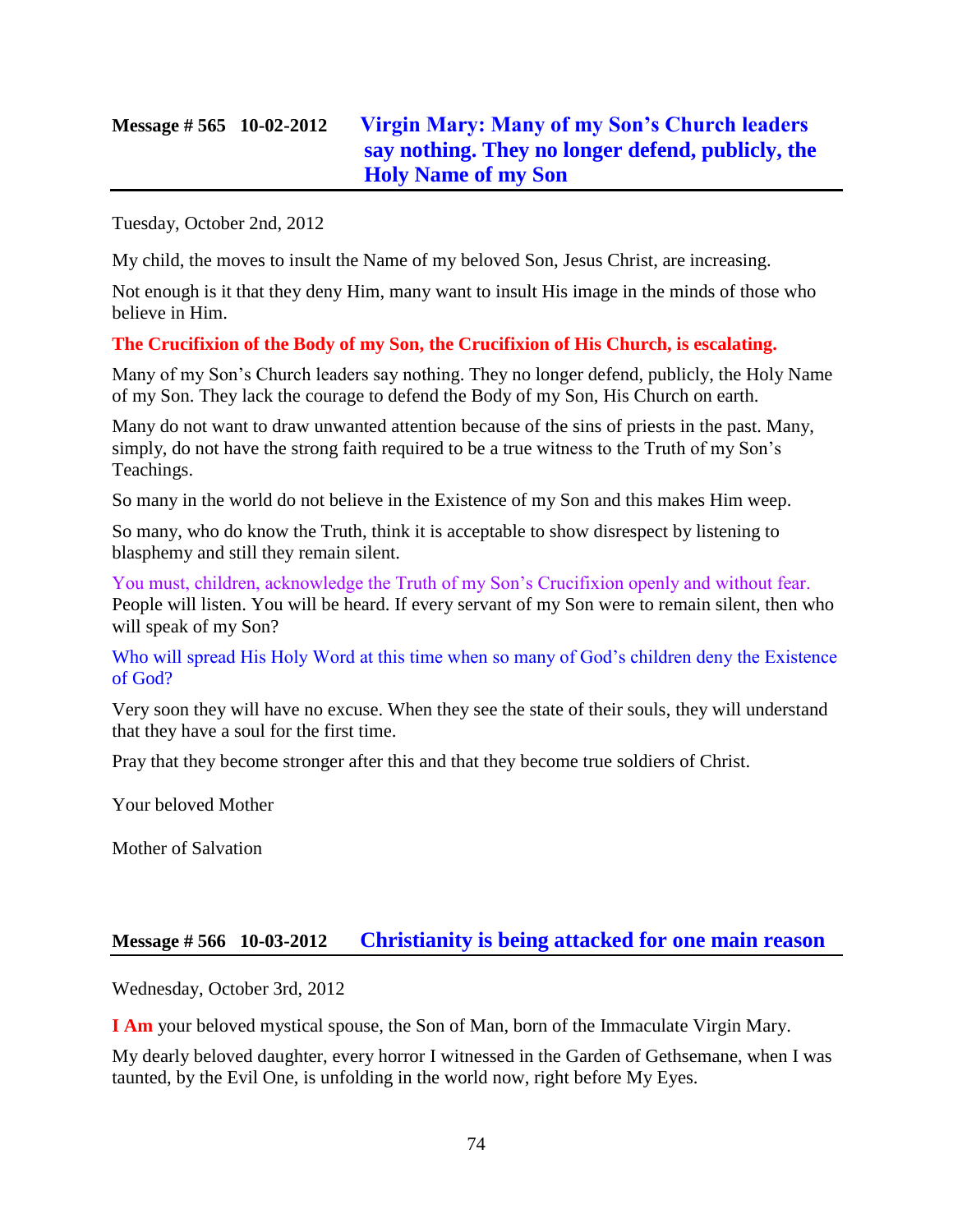People, everywhere, have lost their faith. They wander in a sea of confusion, and in a state of apostasy, not witnessed in the world on such a large scale before.

Love for one another has died.

Respect of other's needs is no longer deemed to be an admirable trait.

Greed, lus,t and envy control the minds of many in the world today. Cold in their hearts, they no longer value life itself, and think nothing of murder. It is taken for granted.

Christianity is being attacked for one main reason. **It is to allow the laws, which condone sin, to be introduced, with ease, into your countries.**

The obsession with false religions and false idols is rampant.

**My Church is collapsing, and My sacred servants are not, for the most part, emphasizing the danger of sin and the truth of eternal life**.

Hatred, war, greed, lust, envy, and self-love are all bound up in one false state, a state which bears no resemblance to the Truth of My Teachings.

I knew then, in the Garden of Gethsemane, that My Death on the Cross would not be seen for what it was by this generation today. This was the pain, which tore through My Heart like a sword.

The Sacrifice I made for man, to redeem him in the Eyes of My Father, is not recognized today. How much they have forgotten. How much they have not been told. All of this has to do with the sin of tolerance, presented to the world as a good thing.

The wars and hatred spread like a virus, as they are planned by the Evil One. The pain of My followers will unite with My pain to witness the obscenities, which will be spewed out by those leaders of Governments, who follow the lies embedded in their souls by Satan.

Satan and his demons are very powerful. **Never believe for one minute that it is easy to loosen the grip they have on a person who has allowed them to infiltrate their souls**. They will not give up easily and will prevent souls, who want to turn to Me, their Jesus, for help, by rendering them helpless.

### **These souls will find it torturous to pray. The words won't come out of their mouths. They will feel a total aversion to thoughts of Me. Try as they may, it will be an arduous task.**

To those who say that they are good people, who do no harm to others, but, who do not accept Me, Jesus, in their lives, know this. You are not a follower of Christ. If you do not come to Me, you cannot be accepted into My Father's Kingdom.

To enter My Father's Kingdom requires preparation. Satan can move so quickly to distract souls that many are taken unaware.

These times of great unrest in the world, and lack of awareness of My Father, God the Creator of all things, can only result in one thing.

**Catastrophe. Chastisements will be poured out over the world in order to save humanity, to purify humanity.**

If people refuse to listen, they will not hear the Truth.

The Truth will save, not only their lives on earth, but will give them Eternal Life.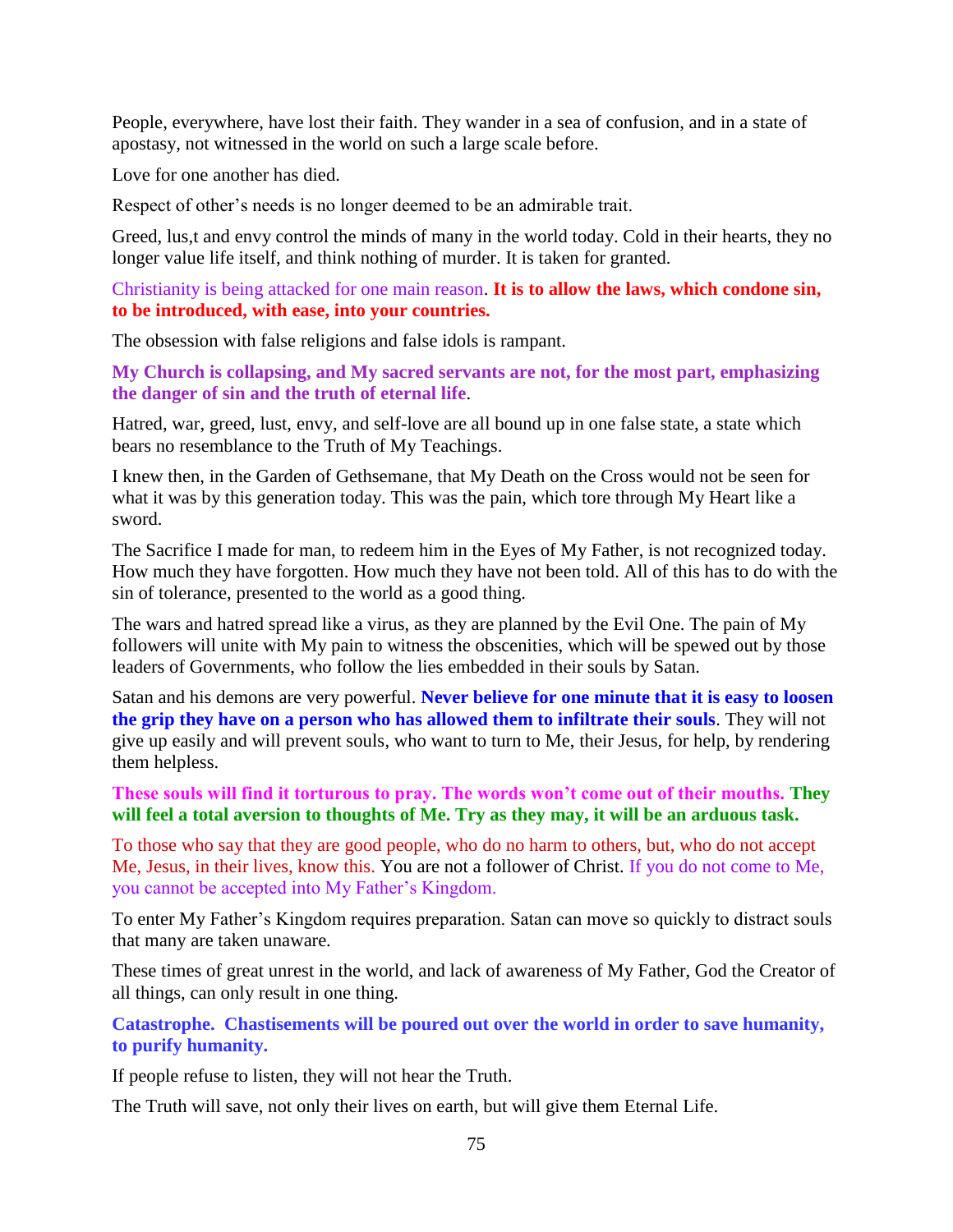Failure to accept the Truth results in death, both of the body and the soul.

The time has come for humanity to make a choice. I cannot force them to follow Me. For all the gifts, the graces, and the miracles, which will be given to them, they will still turn their backs.

For all My Great Mercy, some will still choose death, over life.

Your Jesus

# **Message # 567 10-04-2012 [God the Father: My Hand of Justice is waiting to](http://www.thewarningsecondcoming.com/god-the-father-my-hand-of-justice-is-waiting-to-chastise-those-governments-who-plot-to-hurt-my-children/)  [chastise those governments who plot to hurt My](http://www.thewarningsecondcoming.com/god-the-father-my-hand-of-justice-is-waiting-to-chastise-those-governments-who-plot-to-hurt-my-children/)  [children](http://www.thewarningsecondcoming.com/god-the-father-my-hand-of-justice-is-waiting-to-chastise-those-governments-who-plot-to-hurt-my-children/)**

Thursday, October 4th, 2012

My dearest daughter, I wish you to know that, while the world may have to endure a great cleansing, which may not be pleasant, My Mercy is great.

**I Am** an ocean of Mercy and will implement great changes to ensure that all of My children will be saved from catastrophe. The catastrophe I speak to you about involves the work of a secretive evil force in the world, who are trying to control every nation, for their own wicked gain.

So many such souls reject the Mercy of My beloved Son. So many will not acknowledge Him. They continue to inflict heedless suffering over those they control and fail to accept that their sins will not go unnoticed. **They may fight against the Power of My Hand, but My Hand will swoop down upon them and destroy them.**

They will recognize the Power of God, in time, but for many of them it will be too late.

Every Act of Mine, including great miracles, will be witnessed by the whole of humanity shortly. I will do all I can, in My Great Mercy, which will devour humanity like a great ocean, to save humanity. No man will be left untouched by My Gifts.

When that happens, I will pursue those people who will push Me away, although they will know who **I Am**.

**Then, those leaders in the world who fail to implement My Divine Laws and who scourge the earth with their cruelty to My children, will be struck down**. **By then, I will not allow them escape from My Divine Justice.**

They are being warned, in this Message, to stop now. They must pray for guidance, if they feel uncomfortable or under pressure, to introduce laws upon nations, which will cause hardship.

I give them this time now to stop what they are doing and to beg Me to help them stand up to the wicked regimes, which are being planned against their fellow countrymen.

They know what I am talking about.

I am the Creator of the human race. I know each child of Mine. What they see. What they feel. How they think. I also know, those among them, who have sworn allegiance to acts which cause tremendous suffering to people all over the world.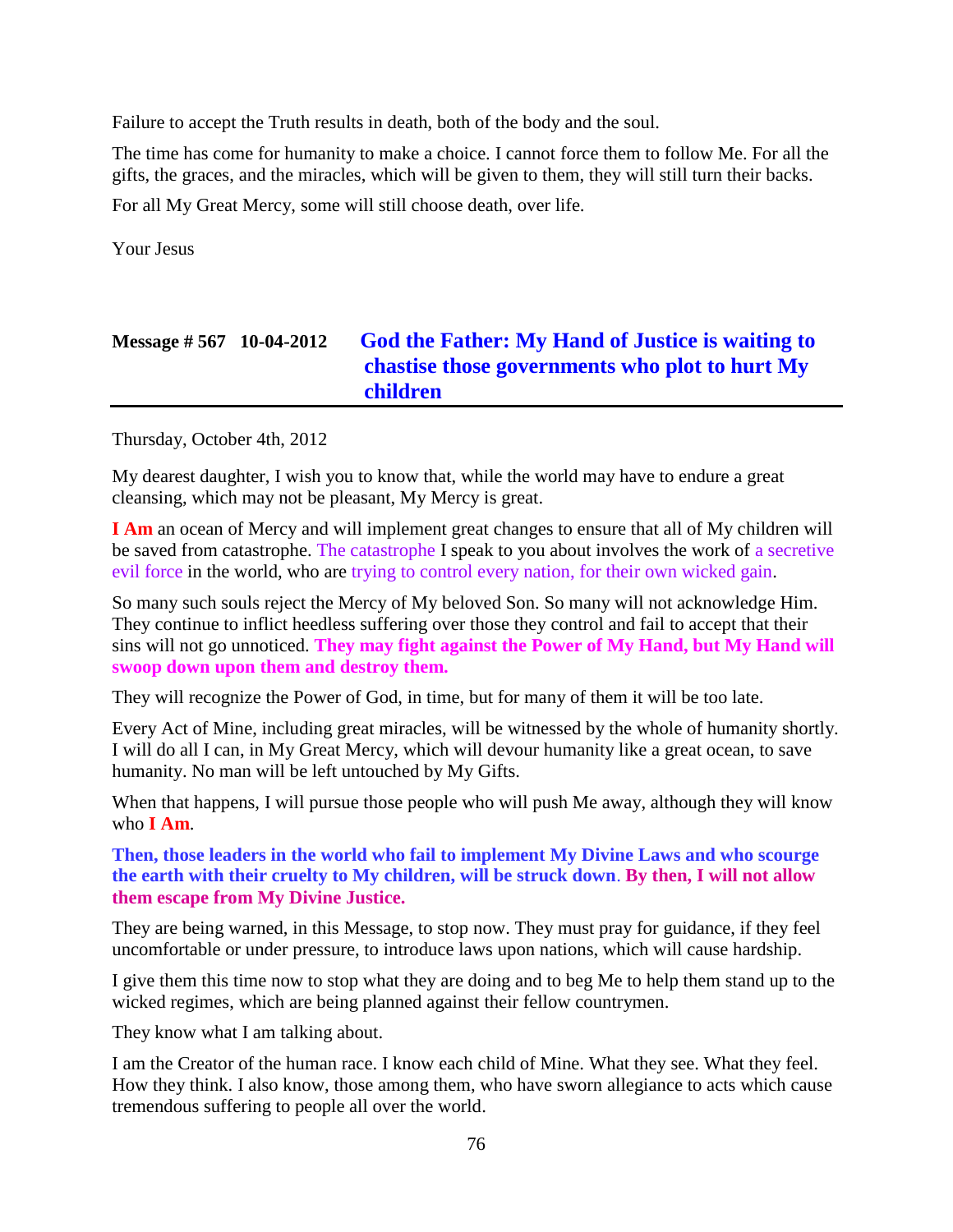My Hand of Mercy is waiting to bring you back into the refuge of My Kingdom.

**My Hand of Justice is waiting to chastise those governments who plot to hurt My children. You will not be permitted to cause this suffering**.

For as soon as you introduce laws, designed to control those whom you serve, which are abhorrent to Me, I will send such a chastisement, that no man will be left in any doubt as to what has caused such a punishment.

You are children of Mine and it is to Me you must turn for protection. **Without My protection you will be at the mercy of Satan.**

Lest you forget, he, Satan, hates all of you. Yet, because of his powerful and subtle seductive ways, you follow his pursuit of power like slaves.

Choose power on this earth, which may exalt you and bring your recognition over the ways of the Lord, and you will be cast away.

This warning is being given to ensure that you understand that there is only One Creator. Only One, which created humanity. Only One who has the power to bring to an end all that exists on earth.

God the Most High

Creator of all that is seen and unseen

# **Message # 568 10-06-2012 [The Light of God is present in each and every one](http://www.thewarningsecondcoming.com/the-light-of-god-is-present-in-each-and-every-one-of-you/)  [of you](http://www.thewarningsecondcoming.com/the-light-of-god-is-present-in-each-and-every-one-of-you/)**

Saturday, October 6th, 2012

My dearly beloved daughter, **in order to love Me truly, you must see others through My Eyes.**

When you look at another person, look carefully and try to see My Presence, for **I Am** present in all souls, even blackened ones.

**I Am** there. Look and you will see Me. This is one of the most extraordinary graces given by My Eternal Father to each of His children

The Light of God is present in each and every one of you.

This is love and every soul has the capacity for love.

When you see others, through My Eyes, you will feel love and this will touch your soul in a way in which you cannot deny. This love is real, yet you cannot see it or touch it. You will also find it difficult to explain to others. Yet it is there.

If all of God's children could honor My Father's Divine Presence in the world, in His children, then peace would reign on earth. Seek love and you will find it.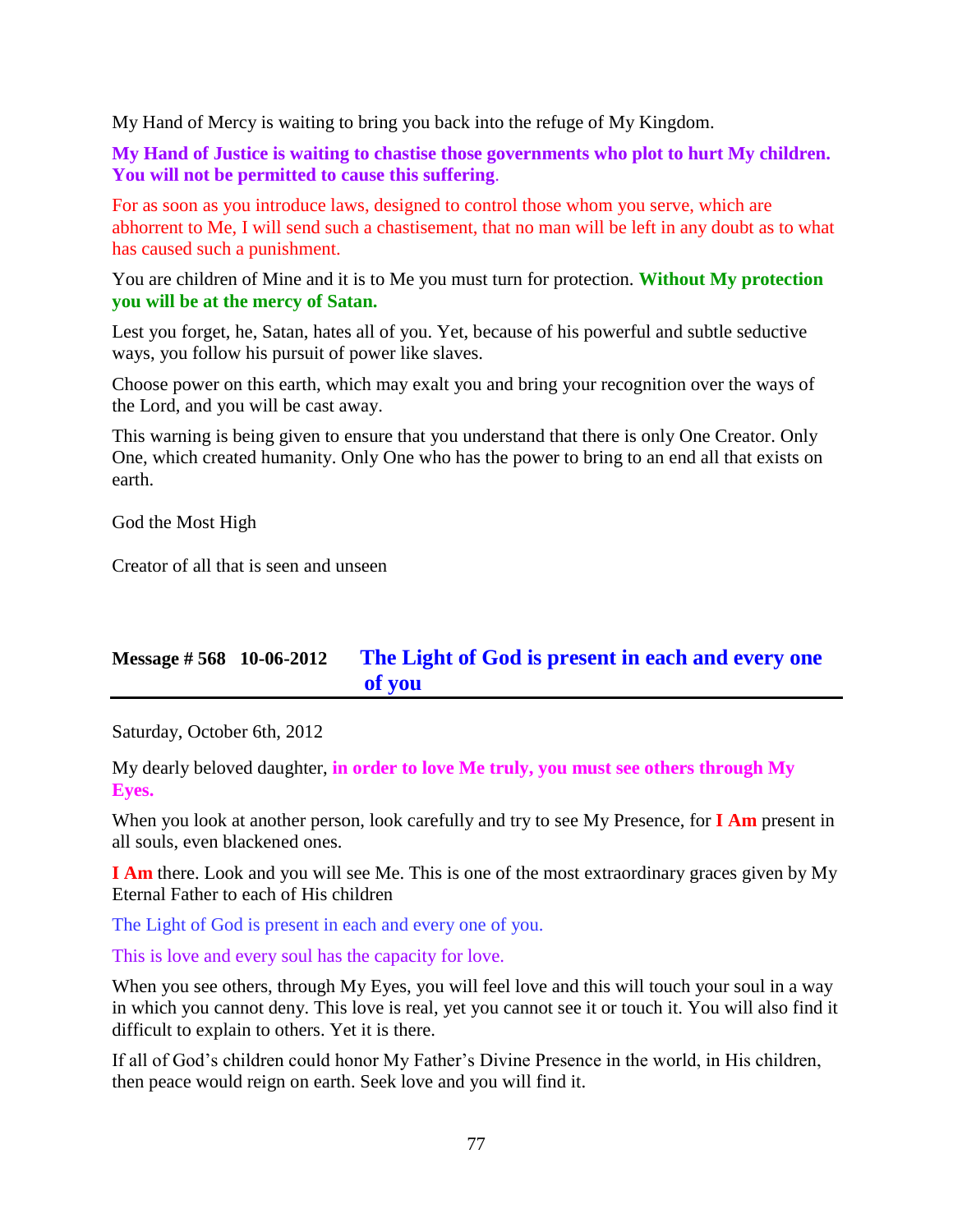Take time to reflect on what I tell you now. The Light of God's Love is like a shining star present in each soul. In some, it shines brightly and you can feel the love from that person envelope you. In others, it is, but a dim glimmer, hard to find, yet it is there nonetheless.

When you look at each other, think of it like this. God created each of you. You are brothers and sisters in His Eyes. It gives Him so much joy when He sees His children show love and respect for each other.

When they fight amongst each other, cause hardship and suffering to others, He feels a terrible pain. Like any parent, it hurts Him when His children do not share His Love, the Love through which they were created.

#### **Remember also when you hurt each other, you hurt My Father. He feels the pain you inflict on His children.**

Think twice the next time you judge another harshly, or show hatred, towards another. When you do these things, they are displeasing to My Father.

If someone hurts you, pray for them. For when there is tension and lack of love present between two people, it is caused by evil spirits.

Rise above this temptation. Love others. Treat them with respect. Look at them, as through the Eyes of God. When you do this you will find love. You will find it easier to live with each other and accept each other's faults.

Your Jesus

# **Message # 569 10-07-2012 [Virgin Mary: I cry tears of blood for them and my](http://www.thewarningsecondcoming.com/virgin-mary-i-cry-tears-of-blood-for-them-and-my-heart-is-heavy/)  [Heart is heavy](http://www.thewarningsecondcoming.com/virgin-mary-i-cry-tears-of-blood-for-them-and-my-heart-is-heavy/)**

Sunday, October 7th, 2012

My child, please pray for my lost children who increase in numbers every day. They do not, nor cannot, believe in my Son and turn the other way.

I cry tears of blood for them and my Heart is heavy. How lost they are and how empty they feel.

I pray that God, in His Mercy, will open their hardened hearts soon.

The Warning is close, my child. My children need to prepare. Those who shun these Holy Messages, from my Son and my Eternal Father, will have to answer to God.

Many have damaged this Mission and have encouraged souls to turn away. Many such souls have died since, in mortal sin. Were they to have accepted the prayers given to humanity, through the Crusade Prayers, they could have been saved.

Those who will not accept these Messages must not work with the Evil One to undermine the Word of God. You must pray for the help needed to find peace within you.

It has been prophesized, that the End-Time Prophet would not be accepted, although, much conversion will be achieved, through the spread of the Word of God.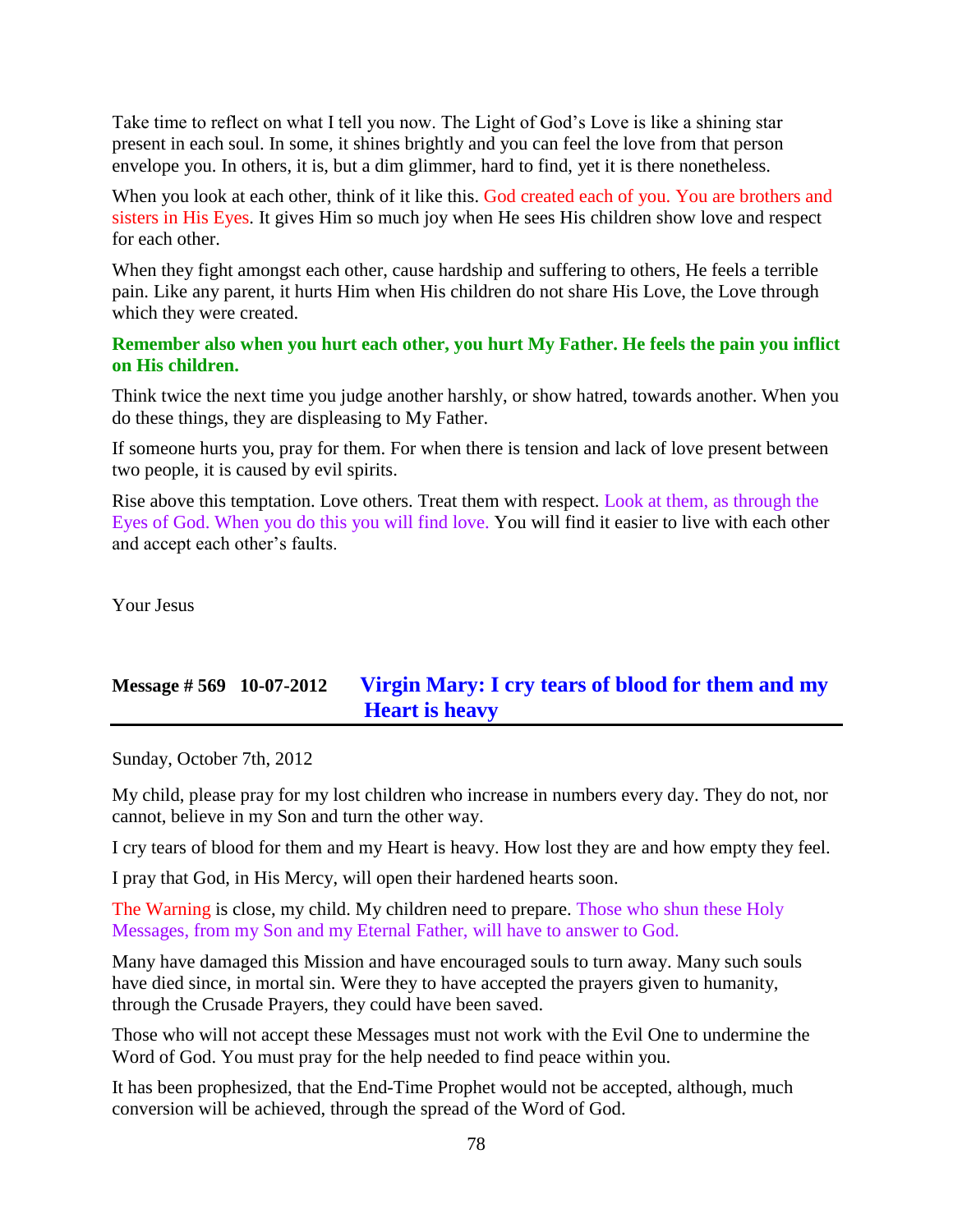It will be at your peril to reject the help, which is being sent from Heaven, at this time, to help you save your souls.

Do not insult my Son, by failing to listen. You may turn a deaf ear when you have read these Messages from Heaven, but you must listen first. Your free will means that you can choose which path you wish to walk. Your free will does not mean you have the right to deliberately blaspheme against the Holy Spirit.

When the Warning takes place, you will be filled with the Light of Truth. Your soul will be illuminated, and you will see what good deeds, and bad deeds, you conducted throughout your lives. At that stage, many of you will embrace the Love of God. Sadly, many will be too stubborn to accept their wrongdoing. They will be cast away and will suffer terribly.

Be prepared at all times. Time is short.

Your beloved Mother

Mother of God Mother of Salvation

### **Message # 570 10-08-2012 [The announcement to herald My Second Coming,](http://www.thewarningsecondcoming.com/the-announcement-to-herald-my-second-coming-will-be-sudden/)  [will be sudden](http://www.thewarningsecondcoming.com/the-announcement-to-herald-my-second-coming-will-be-sudden/)**

Monday, October 8th, 2012

My dearly beloved daughter, I urge all of My followers to be strong at this time.

My Holy Word, My Gift to humanity, given to you through these Messages, will be the subject of much criticism.

You must stay strong when My Word is torn apart and belittled. This will be very difficult, but you must endure this torment, for it is only the beginning.

The enemy will rise and tear down My Messages, given to each of you so that souls can be saved.

He counts every soul he seduces and then takes them away from My Messages. He does this by tempting believers, first, so that they will not work with Me to salvage your brothers and sisters. He does not want you to pray to save their souls.

Any servant of My Church who forbids you to pray My Crusade Prayers needs your prayers. They cannot stop My prayers from being spread. When they do this, they need your help. Sadly, many souls will be led away from My Mission, the last of its kind on earth.

These times will see the division in My Church getting bigger; one side suffering to protect My Gospel, the other trying to reinvent My Church, modernize My Teachings and bring obscene laws into My Church.

Stand up with courage and unite for this time is almost upon you, and you will hear of these new practices, none of which adhere to My true Gospel, My Teachings or the Truth.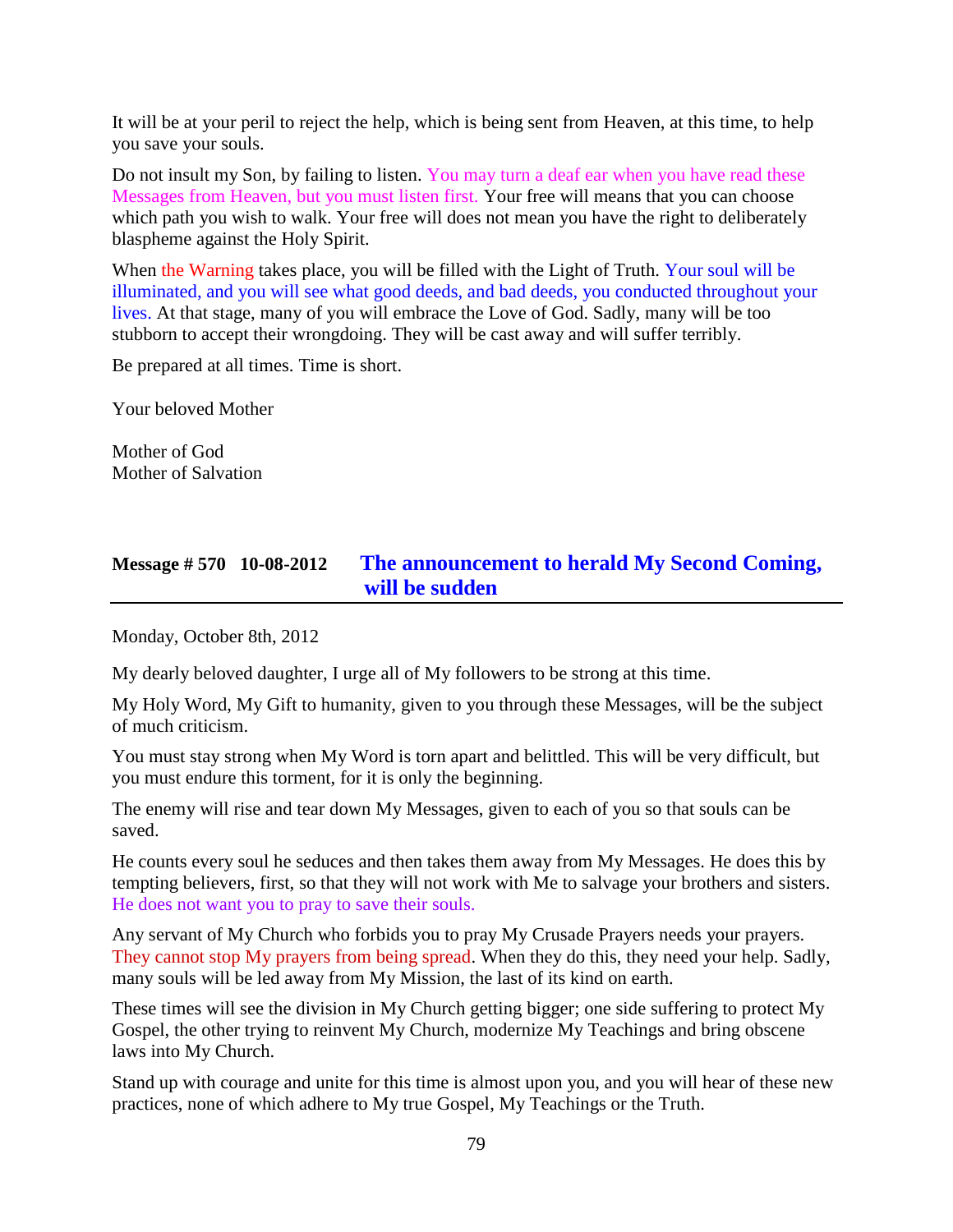These trials will loom like great barricades. You, My disciples, will feel trapped. You will feel helpless and your tears will flow. Your weakness will be your strength. It is through your suffering, when you witness this terrible scourging, that you will become strong.

For every trial you endure in My Name, I will make you even stronger. Persevere and I will bless you with the grace of strength, courage, and conviction.

You are My army, My ray of light, in the world. Every attempt will be made to extinguish this light, but it will be useless. The ray of your light, your love for Me, will be illuminated so that it will become like a beacon of light and then a great fire. This Fire of the Holy Spirit, which will grip each one of you, will spread its flames to every corner of the world.

It will be you, My precious Army, who will do this. You will be guided by Heaven. You will march forward. You will trample over the evil army of poor souls who are being dictated to by Satan and they will be powerless against you.

Soon afterwards the Glory of My great announcement will manifest in the world.

The announcement to herald My Second Coming will be sudden. It will also be unexpected, although you have been well prepared. By then you will be bequeathed with the great Gift of Eternal Life.

Your Jesus

### **Message # 571 10-09-2012 [This new One-World Religion will pay homage to](http://www.thewarningsecondcoming.com/this-new-one-world-religion-will-pay-homage-to-the-beast/)  [the Beast](http://www.thewarningsecondcoming.com/this-new-one-world-religion-will-pay-homage-to-the-beast/)**

Tuesday, October 9th, 2012

My dearly beloved daughter, many souls are watchful at this time, as they witness the rapid changes in My Catholic Church, now starting to manifest.

The signs are beginning to show all that I prophesized through you. **The lack of available Masses can be seen**. The Holy Eucharist is no longer easily accessible. The Sacrament of Confession is limited in many of My churches.

Many of My churches have no priests to manage them. There are so many deserting My churches, at this time of tribulation, that soon, these churches will be given over to commercial owners.

As the faith of Christians is being tested, it is important, therefore, to continue to pray My Crusade Prayers. Soon, new servants will be introduced into the Catholic and other Christian Churches.

**Religious differences will be blurred around the edges at first. Then, within a short time, you will not recognize My Teachings,** for they will have subtly disappeared. In their place will be a series of vague, but poetic, utterances, which promote the tolerance of sin.

The lies, presented to unsuspecting churchgoers, will not be noticed in the beginning. Then, a deep unsettling sense that something is not right will haunt My followers.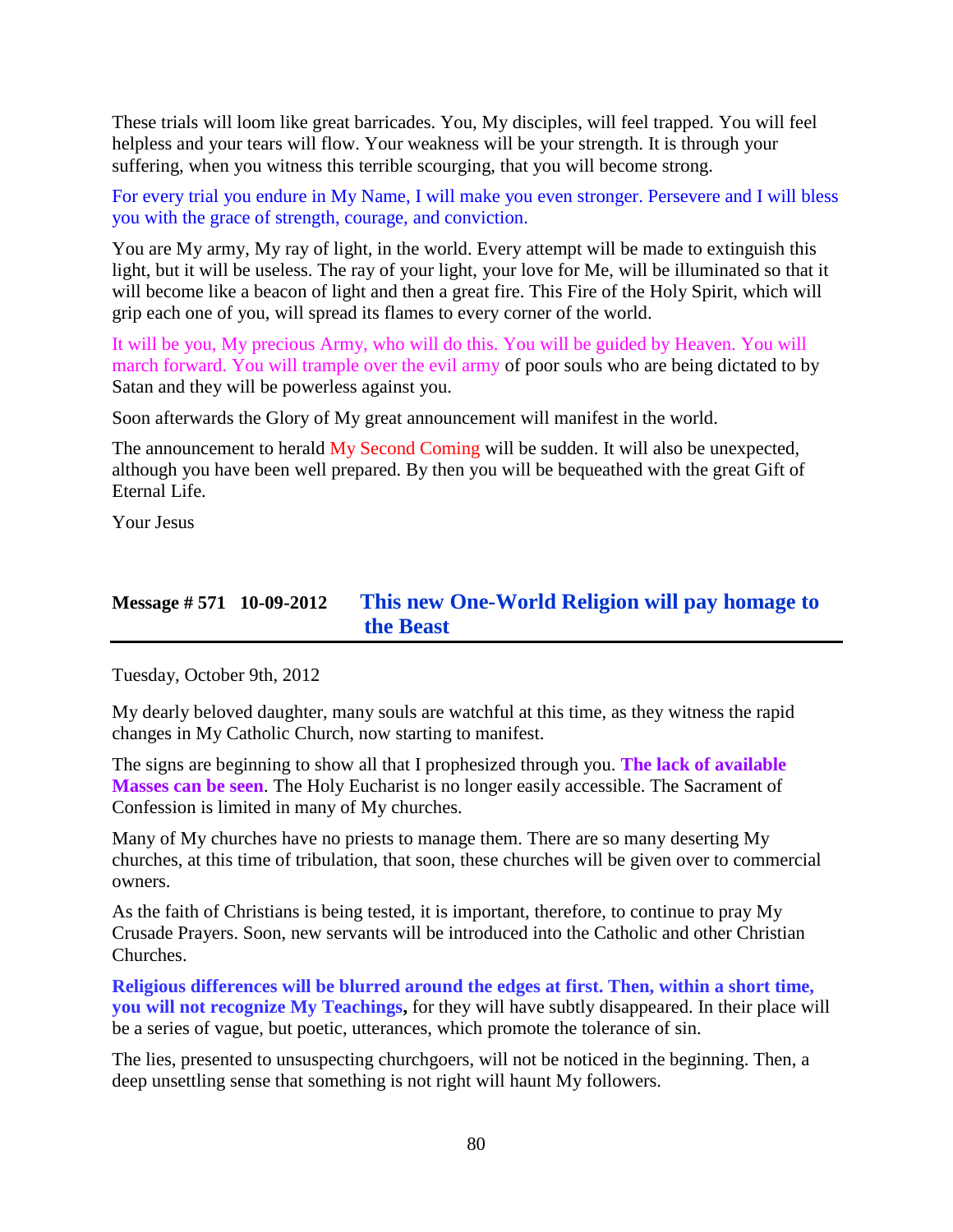#### **The final deceit will be when the Holy Sacraments have been replaced by pagan substitutes.**

All will be presided over by the False Prophet, who will claim to be the high priest over all religions, combined into one. This new, One-World Religion will pay homage to the Beast.

All those who follow blindly will be devoured by the Beast and be lost to Me forever.

**The speed at which this will happen will astonish My followers. The plan is being carefully managed. The campaign, to convert the hostility of Christians into the acceptance of secular laws, is being professionally masterminded.**

It is being planned among many nations, by one group, who use personalities, celebrities and figureheads, all of whom are respected by the majority, to endorse their evil lies. Be warned. Do not accept lies. Do not become involved with the plan to desecrate My Holy Name.

Your Jesus King and Redeemer of all of mankind

### **Message # 572 10-10-2012 [Paganism will be enforced on all of God's](http://www.thewarningsecondcoming.com/paganism-will-be-enforced-on-all-of-gods-churches/)  [Churches](http://www.thewarningsecondcoming.com/paganism-will-be-enforced-on-all-of-gods-churches/)**

Wednesday, October 10th, 2012

My dearly beloved daughter, tell the world that they must awaken from their slumber. If they don't, they will fail to see the wicked plans, I foretold some time ago, unfold.

#### **I speak about global domination, which is being orchestrated to destroy Christianity.**

My Church is being decimated, brick by brick. My sacred servants are being pushed beyond their endurance, deliberately.

#### **My Church is also being desecrated by those who practice adoration of the Beast.**

These false imposters are not Christian. They practice in the occult and infiltrate all organizations, including different Churches and different religions. They target, in particular, the Catholic Church.

This is the Church they hate the most. Their lies have meant that Catholics are embarrassed to stand up and defend their Church. Their lies have made it very difficult, for all Christian Churches, to defend the Holy Sacraments, as dictated by God.

Paganism will be enforced on all of God's Churches and woe to the man who stands up to defend the Truth of God.

**The time has come for the division of humanity. I will come and divide the earth.**

Those loyal to My Teachings will be taken into My Bosom. Those who defy God, and blaspheme against the Truth, will be cast away.

The battle has already begun. The evidence is being presented.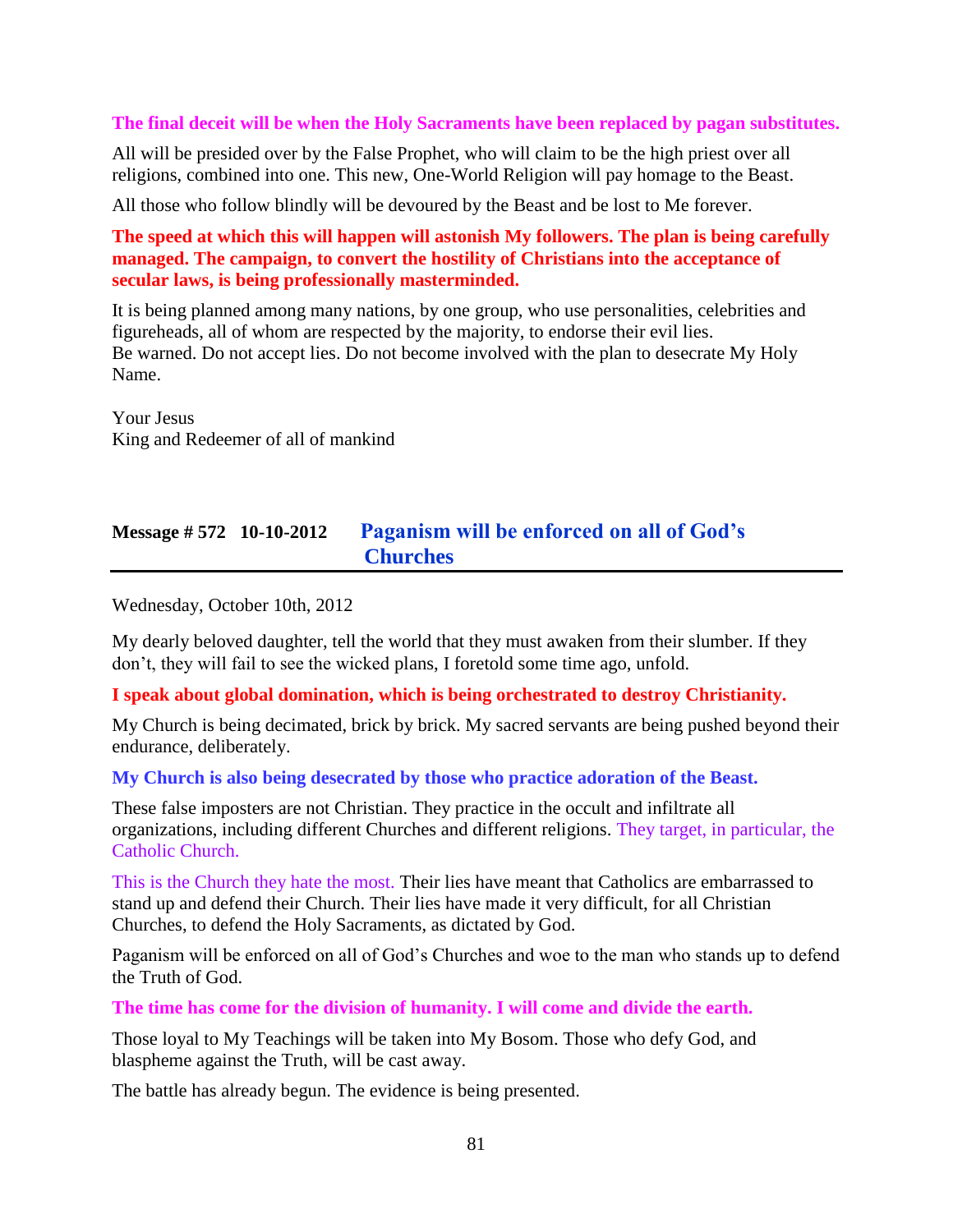There is still time to choose between the lies of this satanic group, who comes dressed as lambs, or the truth, which you will be told, is a lie.

You must be alert at all times. Keep your eyes open. Turn your back when My Name, My Body, My Word is blasphemed against.

Your Jesus

### **Message # 573 10-11-2012 [Many of you will deny Me by accepting these](http://www.thewarningsecondcoming.com/many-of-you-will-deny-me-by-accepting-these-wicked-new-laws/)  [wicked new laws](http://www.thewarningsecondcoming.com/many-of-you-will-deny-me-by-accepting-these-wicked-new-laws/)**

Thursday, October 11th, 2012

My dearly beloved daughter, the difficulties facing My disciples, at this time, are twofold.

Firstly, they have to witness the lies, which are being paraded before them, by secular governments, which are being force-fed. These lies, in the form of new proposed laws, new ideas and new rules, do just one thing. They break the Laws of God. They are the laws of tolerance, which permit freely, the acts of sin to be enshrined in your constitutions and churches.

The second torment will be due to the pressures, placed upon you, for daring to speak the Truth, the Word of God. Dare to speak the Truth, My daughter, and you will be fiercely challenged. Then you will be accused of being unchristian, and lacking in tolerance.

You see how Satan works? He deceives those weak souls into believing lies and accepting sin, by denouncing it, as if it does not exist at all.

These people, joined at the hip, across all nations, are increasing pressure, in order to destroy My Christian Churches, and to make sin acceptable. They aim to silence My followers, and their ability to openly voice the Truth of My Holy Word.

You will suffer because of these abominations. When you do, know that I unite Myself closely to your hearts.

Please be strong, for My sake. You must pray for these poor deluded souls, for they are pawns, in a wicked game, plotted by those who honor Satan.

Do not be deceived, for just as you think their wickedness, disguised as tolerance and love for the rights of others, has overcome humanity, the battle will intensify.

The Hand of My Father will strike with such force, that they, the perpetrators, will be swept away. You must never despair and think that this group will overpower My disciples. They will never be able to do this, although, it may seem like this, at times.

Wake up, My sacred servants. You must not allow yourselves to be bullied or sucked into this cunning plan, designed to desecrate the Word of God.

You must uphold the Teachings of Me, your Savior, and never deny Me. Yet, you will be tempted to do so. Many of you will deny Me, by accepting these wicked new laws. If you do, I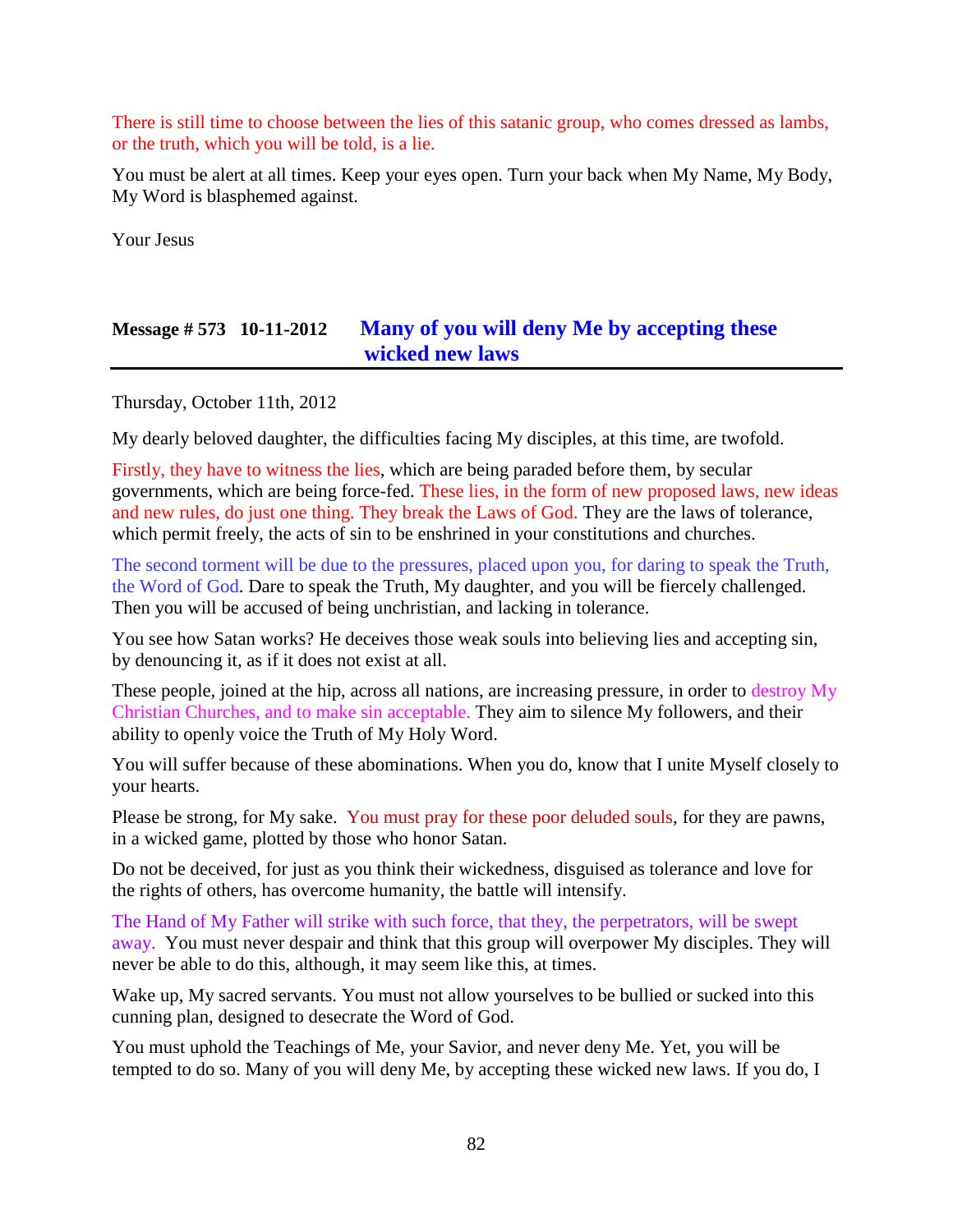will be awaiting, because if you call on Me, I will hold you up. With My Divine Intervention, I will sustain you.

Please recite this **Litany (3) Defend the Word of God**

O dear Jesus, protect us from the lies, which offend God. Protect us from Satan and his army. Help us to love You more. Sustain us in our battle. Defend us in our faith. Lead us to Your refuge of safety. Help us stand up and defend Your Holy Will. Strengthen our resolve to be Your true disciples. Give us courage. Give us confidence. Guide us on the path of Truth. Defend us against the enemy. Pour Your Graces of Protection over us. Help us to avoid temptation. Bring us closer to Your Sacred Heart. Help us to remain loyal to You at all times. Amen.

Go, My Army, with calm and peace, in the knowledge that I Am close to your hearts, in these frightening times. When you are lonely, feel lost or abandoned, know this. That is when I will be closest to you. This is when your weakness will turn to great strength, just as your enemy's, perceived strength, will dwindle into nothing.

Your Jesus

# **Message # 574 10-12-2012 [There will be different levels in the New Paradise of](http://www.thewarningsecondcoming.com/there-will-be-different-levels-in-the-new-paradise-of-12-nations/)  [12 nations](http://www.thewarningsecondcoming.com/there-will-be-different-levels-in-the-new-paradise-of-12-nations/)**

Friday, October 12th, 2012

My dearly beloved daughter, My Love is so powerful, that it is now being felt by those who do not know God.

Despite the evil present in the world, man now feels a love in their hearts for others, which is at odds with the corruption, which is present in souls, and which will surprise them.

So unexpectedly will this love surge through their souls, that many will be reduced to tears. These tears of love, so pure in their hearts, will tear them in two. They won't know why they feel like this towards their brothers and sisters. They will also feel this real and unique love for their Creator, God the Father. Yet, they will not acknowledge that He exists. Instead, many will wander and ask themselves.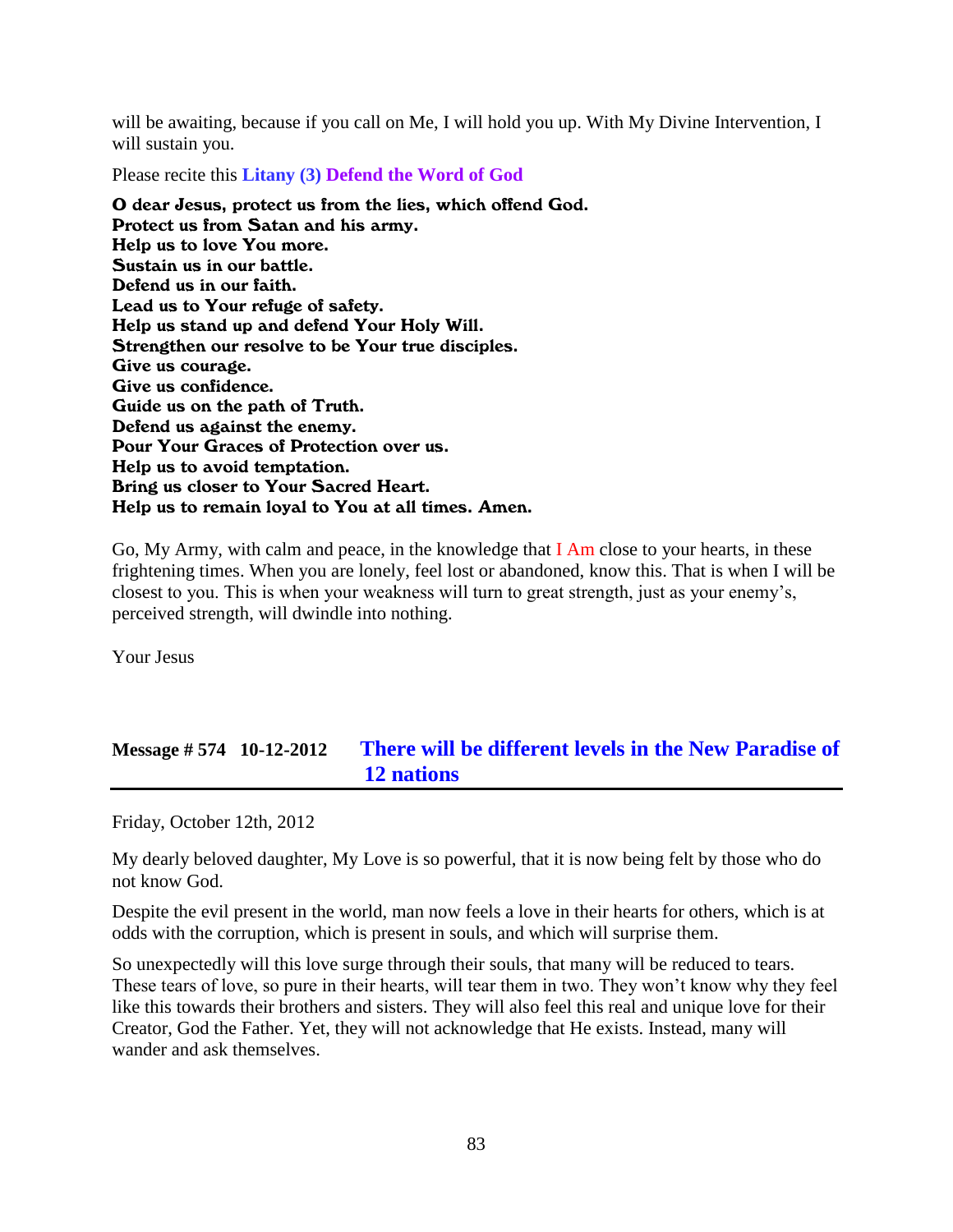What is this incredible, but powerful, love that I feel in my heart? How can this be, if there is no God? How can I feel this love, if I am merely a product of evolution; a product of particles made up of the earth?

The Truth, My children, is this. **You are not a particle of the earth, a remnant of time. You are a living being, a living soul, who has the capacity for eternal life, without end.**

**You suffer because of the sins of Adam and Eve, your original parents**. You may smile, ridicule, or make fun of what you believe to be a story of fiction, but the Truth is that you are living a life of imperfection. This life of suffering is because of the sins of your original parents. Tainted with their sin, you are blinded to the Truth of God, by the same Serpent, who deceived them.

You believe that you live in a real world, a world of matter, which has limited durability. Your life on earth is short. Your bodies age. Your health deteriorates. In time your body dies. Neglect your spirit, your soul, and you are nothing.

#### **Accept that you are a child of God, and your life on earth will become more important, when you live a life according to the Laws of God. Your life will be extended, and you will be given a great Gift, Eternal Life.**

Were you to be shown a glimpse of this life, for just one hour, you would never offend My Father. You must know that you will receive these Gifts.

You will live with your entire family, those who have died in a state of grace, and those who will form My remnant army on earth. Your body will be purified and re-created into a state of perfection, based on the age in which you accepted the Love of God.

You will live in love and peace with your loved ones and your neighbors. None of you will want for anything.

There will be different levels in the New Paradise of 12 nations. At the bottom level there will be towns and villages, all working in a well of peace, love, happiness and contentment. No one will want for anything. I will be their King, their Master, and I will reign among them, in Mystical Union.

Then there will be the higher levels. They will keep all nations together, in union with My Teachings, and all men will mingle in complete harmony with each other, and with the beasts of the earth, both large and small.

All will survive by eating from the Tree of Life. No one will lack nourishment.

Then there will be the governments of the nations. They will ensure that all will be in accordance with My Teachings. My governments will be ruled by My saints and apostles.

This will continue until the very end, when **the second resurrection of the dead** will take place, for the final confrontation.

**Satan will be released, along with his demons, for a short period**. Then all evil will be destroyed. My Mercy will, finally, be presented to the world, in the New Heavens and the New Earth combined.

Then all will be revealed, as the mystery of God will be shown to all, in its full and final Glory.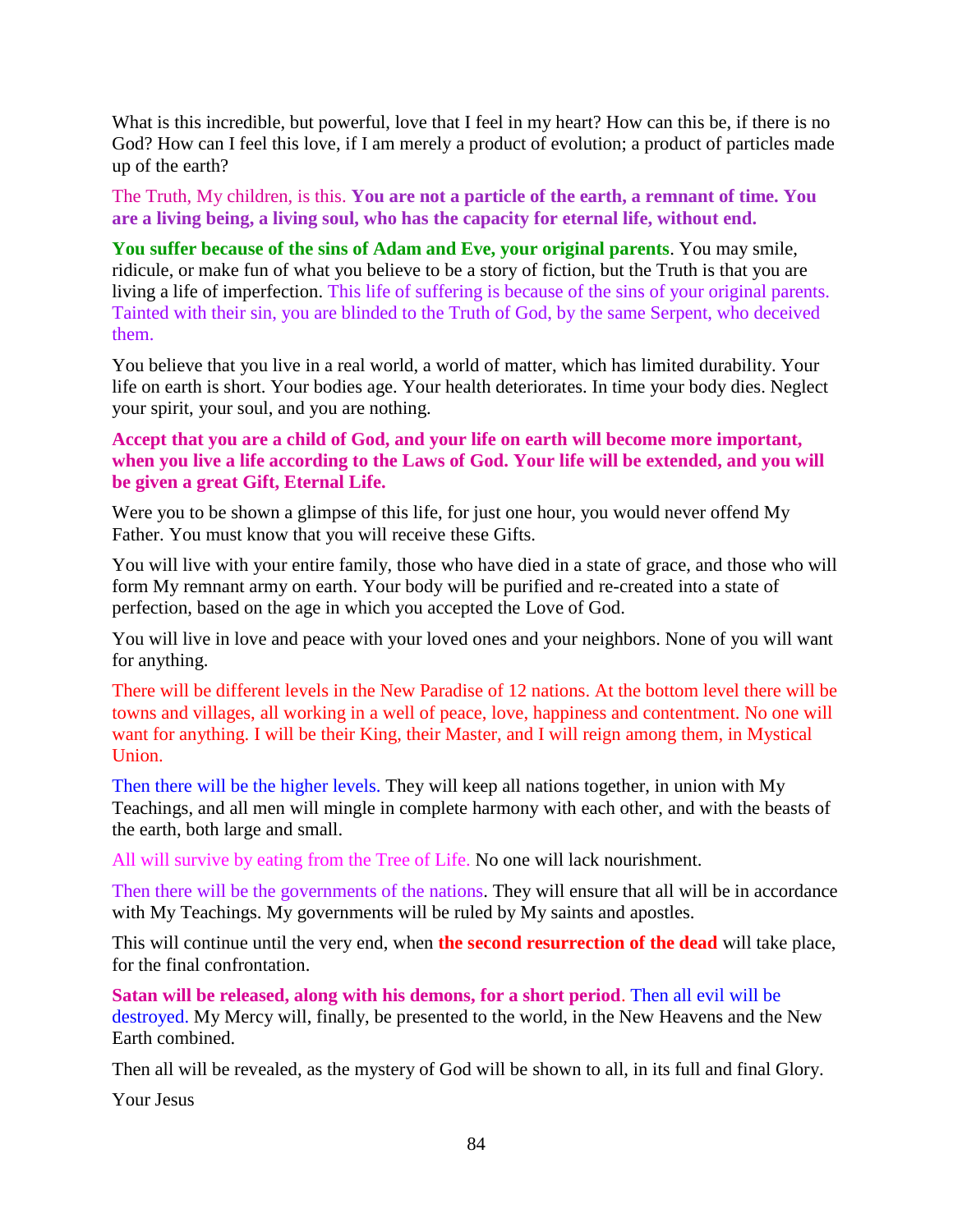### **Message # 575 10-13-2012 [Then there will be the introduction of a global](http://www.thewarningsecondcoming.com/then-there-will-be-the-introduction-of-a-global-vaccination-which-will-kill-you-if-you-accept-it/)  [vaccination, which will kill you, if you accept it](http://www.thewarningsecondcoming.com/then-there-will-be-the-introduction-of-a-global-vaccination-which-will-kill-you-if-you-accept-it/)**

Saturday, October 13th, 2012

My dearly beloved daughter, the prophecies foretold at Fatima, now begin to manifest in the world.

The one-world governments, created in those nations who are working tirelessly together, have almost completed their work, which is soon to be presented to the world.

In its wake, there will be the new One-World Religion, an abomination in My Father's Eyes.

My Church has been infested by the enemies within it, who are wolves in sheep's clothing. They deceive all with whom they come into contact.

**Then there will be the introduction of a global vaccination, which will kill you, if you accept it.**

This is a time when only prayer, and much of it, can soften the impact of this terrible wickedness, created by an elite group of people in power.

They are working in every part of your governments; and those who work, side by side with them every day, know what they are doing.

So cunning are they, that they will present every wicked deed, as being a great thing, a great service to humanity. They will do everything they can to desecrate everything to do with God.

### **They will spread and promote paganism. God's children, who accept their laws, and their teachings, will become infested with their evil ways.**

You must pray for protection, but above all, you must pray for these souls. For My Father intends to punish them. He will single out each and every one of them, and destroy them. Without your prayers, they will be lost, and they will be cast into the lake of fire.

Your Jesus

# **Message # 576 10-14-2012 [Those who carry out cold-blooded murder, can be](http://www.thewarningsecondcoming.com/those-who-carry-out-cold-blooded-murder-can-be-saved-through-your-prayers/)  [saved through your prayers](http://www.thewarningsecondcoming.com/those-who-carry-out-cold-blooded-murder-can-be-saved-through-your-prayers/)**

Sunday, October 14th, 2012

My dearly beloved daughter, never believe, for one moment, that those who commit terrible sins, and whose evil deeds cause atrocities in the world, cannot be saved.

Those who carry out cold-blooded murder, execute their fellow countrymen, or kill their own children, who are still in the womb, can be saved through your prayers.

Many such souls will not seek redemption in My Eyes, for they see no wrong in what they are doing. Their salvation relies on your prayers.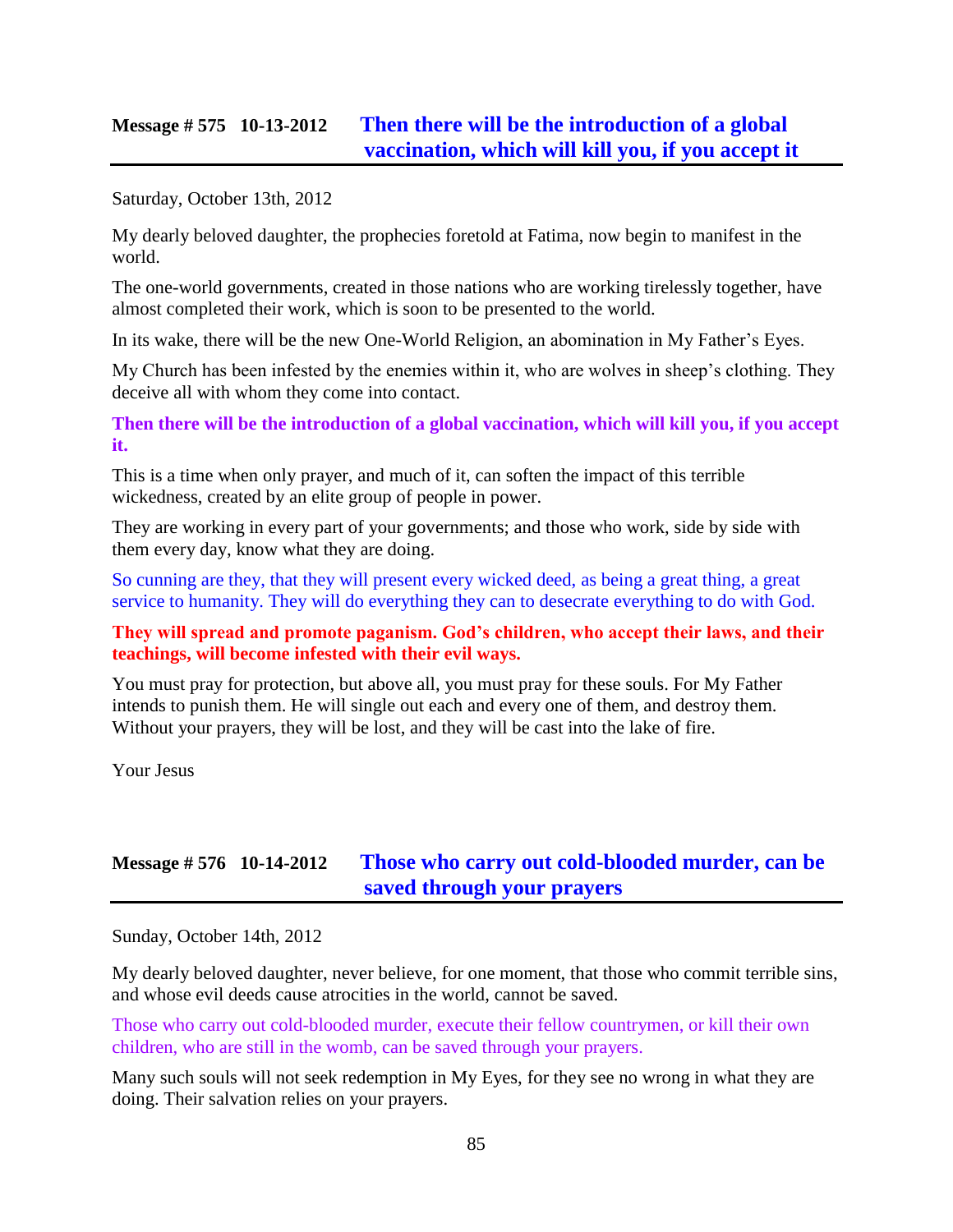These are the souls, which I crave for the most.

These lost souls are so far removed from Me, that, it will only be by the suffering of victim souls, and the prayers of My disciples, that they can be saved.

Even those who, knowingly worship Satan, and who know that I exist, but who continue to mock Me, can also be saved from eternal damnation.

I urge you all to call on Me, through this Crusade Prayer, to seek redemption for those souls, in mortal sin, who commit murder.

**Crusade Prayer (80) For the souls of those who commit murder**

#### O dear Jesus,

I beg for Mercy for those who commit murder. I urge for clemency for those in mortal sin. I offer my own suffering and difficulties over to You, so that You can open Your Heart, and forgive them their sins. I ask that You cover all those with evil intent in their souls with Your Precious Blood, so that they can be washed clean of their iniquities. Amen.

Remember that even though their sins may sicken you, My followers, these souls need your help. They have been infested by the evil one, and many of them do not know the difference between good and evil. **These are the souls, which cause Me the greatest anguish and pain. My suffering is being extended so that every one of them can be redeemed.**

Go, My disciples, and allow My Love and Humility to flood your hearts so that you can, through your generosity of suffering, help to salvage these poor lost children of God.

Your Jesus

# **Message # 577 10-15-2012 [Those who survive at the End Time will not die a](http://www.thewarningsecondcoming.com/those-who-survive-at-the-end-time-will-not-die-a-physical-death/)  [physical death](http://www.thewarningsecondcoming.com/those-who-survive-at-the-end-time-will-not-die-a-physical-death/)**

Monday, October 15th, 2012

My dearly beloved daughter, the secret regarding the raising of the dead is important to understand.

When I died, as a man in the flesh, I destroyed your mortality. My death, not just freed you from death, but from sin, after death. My Death on the Cross gave you the gift of immortality, in My New Kingdom.

**Because I died as a man, I died a mortal death. When someone dies they will become immortal, if they are in a state of grace.**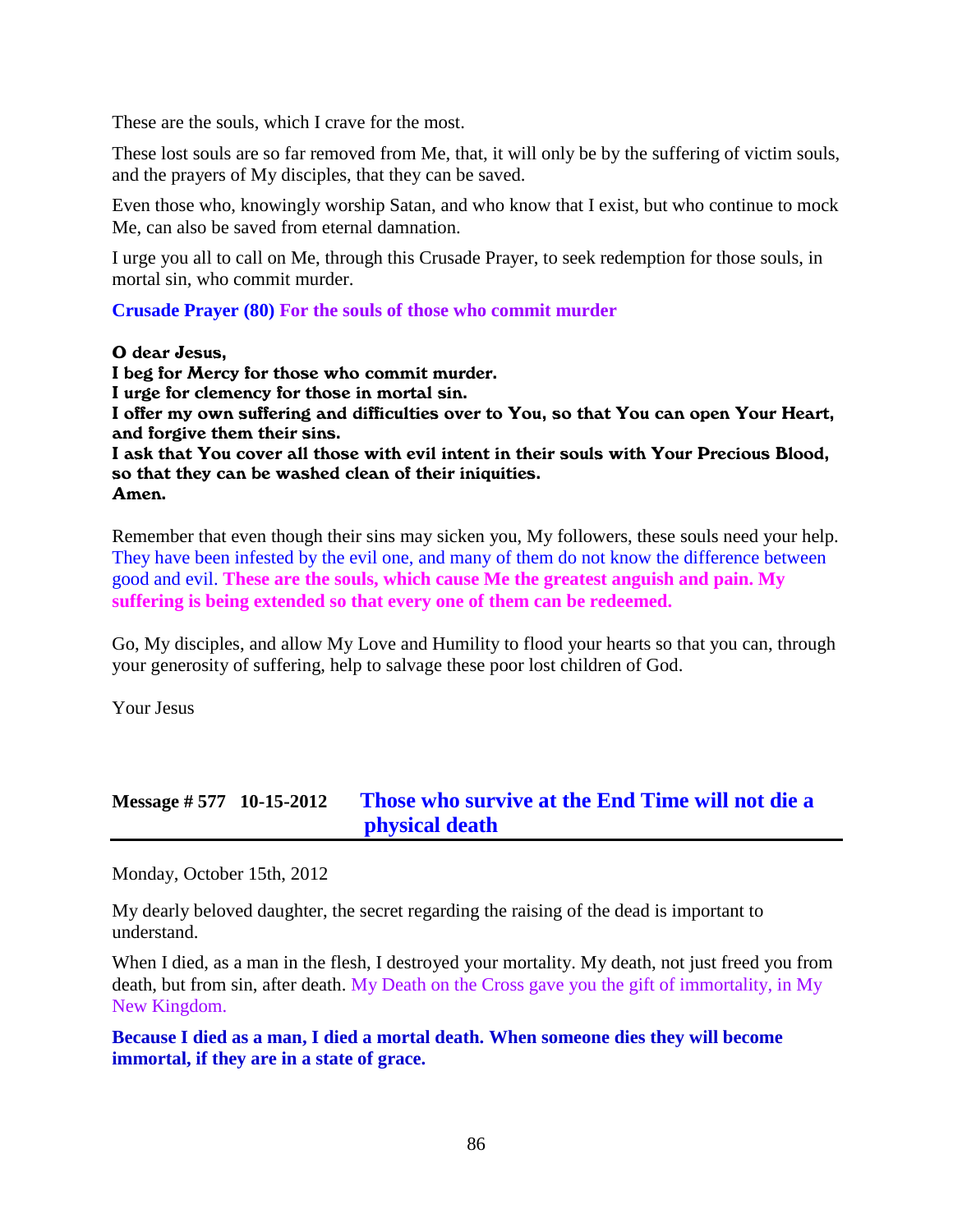When I rose from the dead I bequeathed this Gift to those who are now in Heaven, who died in a state of grace. **In my New Paradise they will become perfect immortal bodies. Those on the earth will become immortal at the Second Coming in the blink of an eye.**

As the trumpet of My Messenger rings out, the dead will be raised, as well as, those whose names are in the Book of the Living, to enjoy Eternal Life in the 1,000 years of My New Kingdom, promised to Me by My Father. It is called the New Paradise and everything that is mortal up to the end will no longer be.

You will be united with Me, your Jesus.

**Death will no longer matter, for it will not exist.**

Now that I am bringing you the Gift of My final salvation, you must listen to Me.

Take heed, and encourage those, who today, just as they were in the days of Noah, are caught up in their fun-filled aspiring lives, that they would be foolish to ignore the signs. Just as in the days of Noah, they were swept away in terror when the floods came. Do not let that happen this time.

My followers have been given exhaustive warnings, but it is no use. The problem is that those who accept the Truth, mingle with those who do not accept the Truth, and this influences them.

You must keep away from those who are pagans and pray for them. If you do not keep away, you will be seduced, by lies and unclean spirits.

Those, who resist Me will pull away from My protection. They will soon find that their lives of corruption will take them over, slowly at first. Then they will block Me out, and become a slave to lies. When you keep in their company, you, too will be attacked.

Then you will find yourself apologizing for speaking the Truth, the Word of God. It will be at that stage, that you will see clearly the divide in your world. The Gift that you have received from the Holy Spirit, will mean that you will know, instantly, the danger they are in.

If they only knew the Truth, they would run to you. For all the false gods they idolize, made from material things, created by God, they make the same classic mistake. They adore the wonder of material things, but ignore their Creator.

In the New Era of Peace, they will have so much more, so much perfection. Yet they turn their backs.

I will always love them, but their lack of love for Me, means that they won't enter the new life, which I have created for them. This new life was created and made possible for two reasons.

When I died in the flesh, I destroyed death. When I was raised from the dead, I gave you Eternal Life, when the body has no power over you anymore.

This is My Promise to all of God's children. Those who survive at the End Time, will not die a physical death. They are blessed. They will be turned, instantly, into perfect physical bodies, in mystical union with My Glorious Body.

It will be then, that they will meet those who died in My favor, who will be raised from the dead. They will all live in My New Paradise.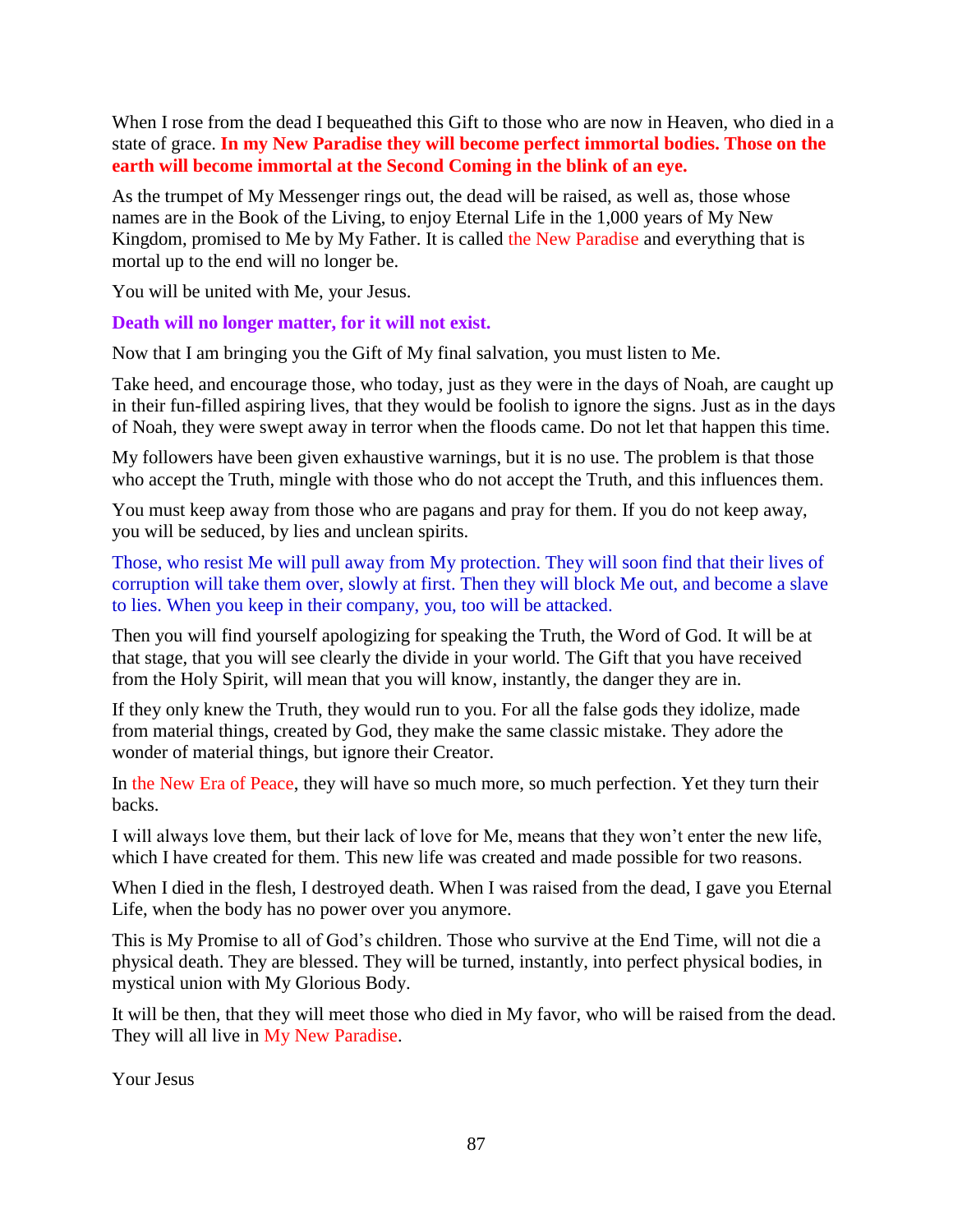### **Message# 578 10-16-2012 [It is a difficult and lonely time for the numerous](http://www.thewarningsecondcoming.com/it-is-a-difficult-and-lonely-time-for-the-numerous-seers-and-prophets-because-each-one-works-alone/)  [Seers and Prophets because each one works alone](http://www.thewarningsecondcoming.com/it-is-a-difficult-and-lonely-time-for-the-numerous-seers-and-prophets-because-each-one-works-alone/)**

Tuesday, October 16th, 2012

My dearly beloved daughter, when I say that I have sent My Prophets into the world, this means that each one has been given a specific mission. No two missions cross over.

It is a difficult and lonely time for the numerous Seers and Prophets, because each one works alone. **You**, My daughter, as I have told you**, are the last Prophet**. Anyone who comes forth now, and claims to proclaim My Word, since you received your Messages, has not been given this authority by Me.

Many poor souls have decided to seek attention, and in some cases, to detract from these Holy Messages, given to the world to help save My souls.

I come to plead with God's children to listen to what I have to say, but I cannot force them to hear Me.

**I can never command God's children to do something, for this is not possible, for they have been given the Gift of free will.**

All I ask is that you open your hearts, and allow My Love to fill your souls. I want all of you, including those who commit evil acts, to know that I love you. As such, your salvation is My priority. Either way, the prophecies foretold in the Book of Revelation have commenced.

Those who listen to My instructions and respond to My call can salvage many souls.

#### **My desire is that every one of you comes to Me and shares in the Kingdom of the New Paradise.**

I do not condemn hardened sinners, nor do I ask you to condemn them, for this is not your right. If and when you condemn another, you do not speak in the Name of God. If you encourage others to judge other people, by condemning them, you reject Me, your Jesus.

I call on you all to listen to just one voice at this time. My Voice is all you must focus on, if you wish to save yourselves, your families, friends, and neighbors. All prayers are now being sought to help you and your loved ones to prepare for My Confession, the Warning.

The time is close now.

Your Jesus

### **Message # 579 10-17-2012 [The tide of change is to begin very soon](http://www.thewarningsecondcoming.com/the-tide-of-change-is-to-begin-very-soon/)**

Wednesday, October 17th, 2012

My dearly beloved daughter, the tide of change is to begin very soon.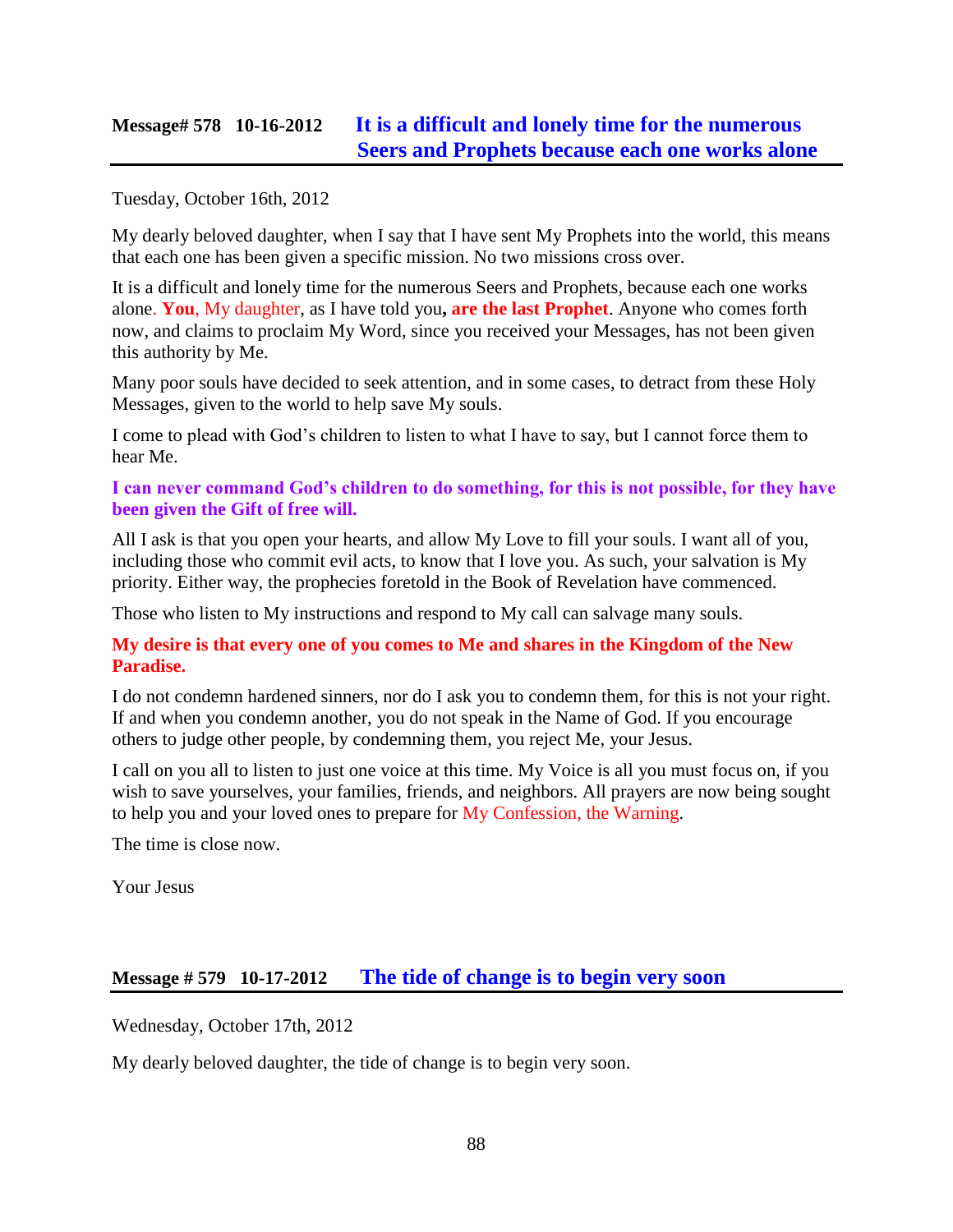So many people in the world will understand, finally, the meaning of their lives and what is important and what is not.

This time ahead must be treated as the period of preparation for the New Paradise on earth. It must not be feared.

For those who know Me, I have told you that you must trust in Me completely. For those who do not know Me, the Truth will be revealed to them for the first time.

My disciples must now begin to recite **My Crusade Prayers** including [number](http://www.thewarningsecondcoming.com/crusade-prayer-43-save-souls-during-the-warning/) **(43)** to save [souls during The Warning,](http://www.thewarningsecondcoming.com/crusade-prayer-43-save-souls-during-the-warning/) so that the renewal of the earth will be achieved according to My Most Holy Will.

As soon as the Truth is revealed, My Holy Messages must be spread everywhere. When this happens, many will be alerted to the deceptions which they will have to face in their countries. They will learn how to recognize the Antichrist and they will be able to arm themselves against his torment.

The time for uniting yourselves to My Sacred Heart is now.

When you are in union with Me, you will be protected at all times.

Your Jesus

# **Message # 580 10-18-2012 [God the Father: Soon, My Son will be sent to unveil](http://www.thewarningsecondcoming.com/god-the-father-soon-my-son-will-be-sent-to-unveil-the-truth-of-the-creation-of-humanity/)  [the Truth of the Creation of humanity](http://www.thewarningsecondcoming.com/god-the-father-soon-my-son-will-be-sent-to-unveil-the-truth-of-the-creation-of-humanity/)**

Thursday, October 18th, 2012

My dearest daughter, the time for Me to send My only Son, Jesus Christ, back, to gather all of My children into My Heart, is close.

**My Heart, the fountain of all Life, will open to gather all of My children as one.**

**My Promise, to salvage all of my little ones, is almost complete.**

My greatest desire is to reveal Myself to every single person, including those who do not understand why or how they were created by My Hand.

### **Soon, My Son will be sent to unveil the Truth of the Creation of humanity.**

This day has been prepared for so many decades. It could not have taken place, up to now, for the loss of so many of My children, would have been too great.

Soon, My children will be shown the Truth of their creation, their existence, and the immortality of their souls.

While this event will create great hope and joy in many souls, for others, it will be a torment, which they will not be able to bear.

My Fountain of Love and Mercy is to be showered upon the whole of humanity through My Son, Jesus Christ.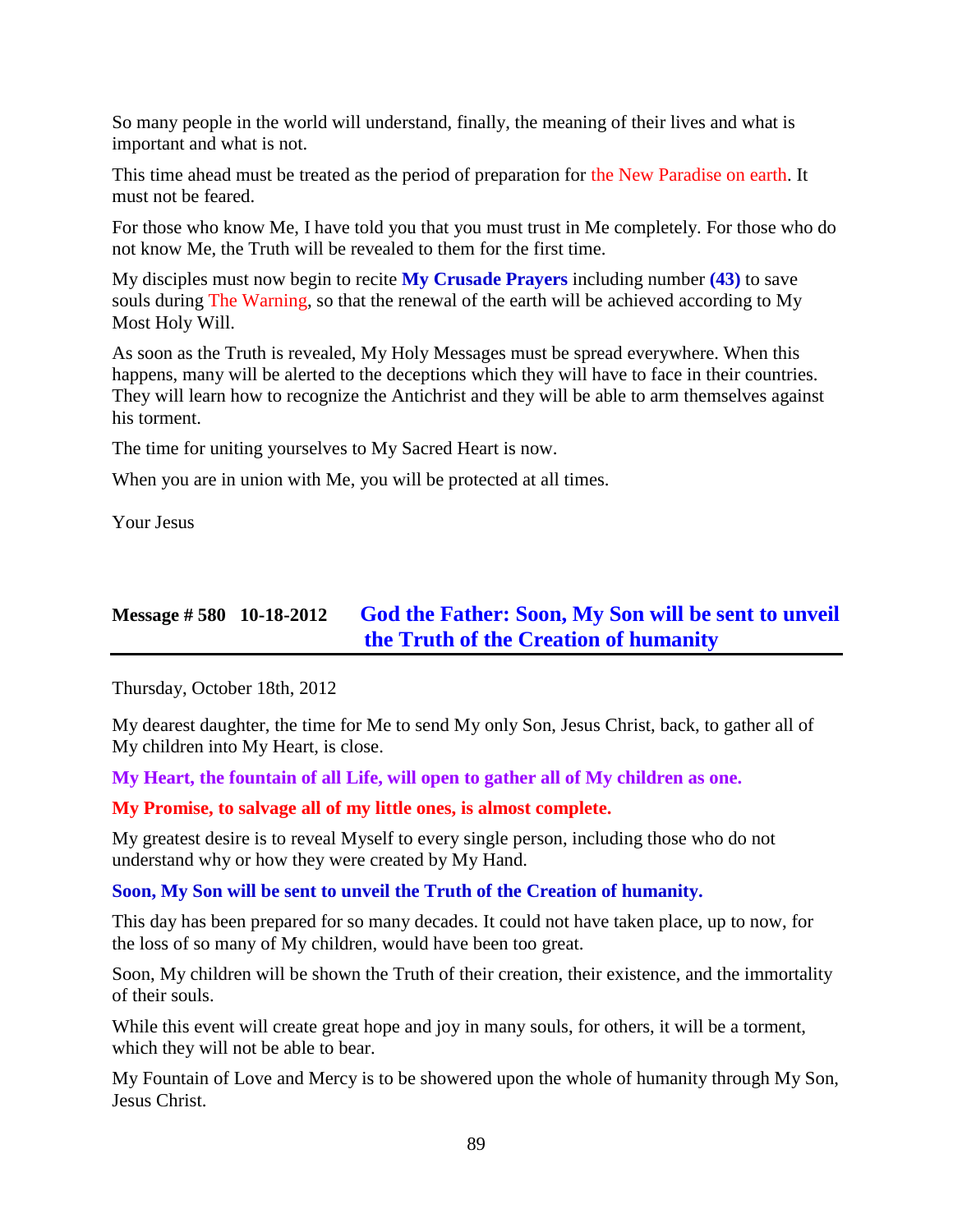#### **After this will come the great divide, when the souls who respond to His Mercy will be taken aside.**

The remaining souls will be given every opportunity to hear My Call from Heaven.

I, their Father, will make Myself known by the power of the climates. My Hand will be witnessed as I reach out to each of My children, to save them from death.

My Call will be heard, but not by all. Those souls will be shown My Love, through My Prophets, in a last attempt to draw them into My Heart.

The skies will unfold and be pulled back. Like a scroll, they will roll over, until the signs of the Heavens are revealed. The sounds of My Angels will entice these poor little souls of Mine, until the very end.

I now pledge that My Fountain of Love will cover the whole earth, as I unite My Heart with the hearts of all of My children.

My Divine Intervention will be witnessed by billions and many will run into My Sacred Arms in relief. The Truth of My Divine Plan, and the mystery of life on earth, will be laid bare for all to see. Only then will man accept the Truth of the existence of Eternal Life.

The end of suffering on earth is near. The final persecution, where the evil one reigns over My children, is completed.

Then, the freedom I have yearned for, My children, since the beginning, will be theirs at last.

Look to Me, children, your beloved Father, for I hold you in My Hands. I am coming, through My Son, to take you into My New Kingdom on earth.

This is the legacy I have promised My Son. This is My promise to all of My children.

The time, for these great miracles, is drawing very close.

I bless each and every one of My children.

I love you.

I cover you and unite you to My Heart.

Your Father God the Most High

# **Message # 581 10-19-2012 [Virgin Mary: The favors granted when you receive](http://www.thewarningsecondcoming.com/irgin-mary-the-favovirgin-mary-favours-granted-to-those-who-receive-his-body-and-blood-include-salvation-from-purgatory-if-received-every-day/)  [the Body of my Son](http://www.thewarningsecondcoming.com/irgin-mary-the-favovirgin-mary-favours-granted-to-those-who-receive-his-body-and-blood-include-salvation-from-purgatory-if-received-every-day/)**

Friday, October 19th, 2012

(Received during an apparition of the Blessed Virgin Mary, which lasted 20 minutes, during which an image of the Holy Eucharist appeared on her forehead)

My child, the Host, which you see on my forehead, is a symbol, to prove to all of God's children, the Real Presence of my Son in the Holy Eucharist.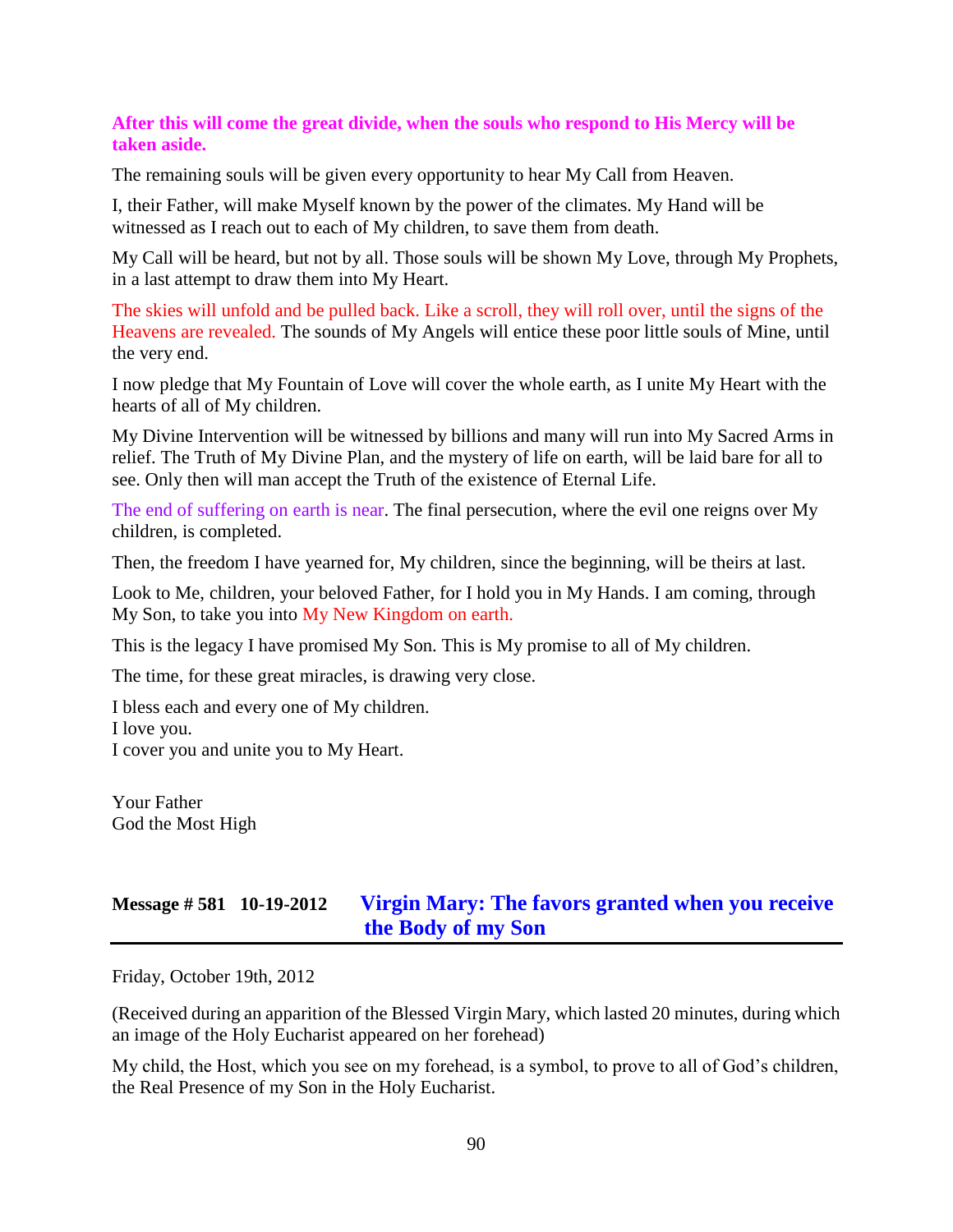My Son is present in the world and stands beside each of God's children every day in the hope that they will feel His Presence.

Children, it is only through receiving the Real Body of My Son, Jesus Christ, the Redeemer of mankind, that you will be blessed with special graces.

When my Son died for your sins, so that every child of God would be able to defy death, He left behind an important legacy.

The Presence of Christ in the Holy Eucharist is Real and when consumed, brings you special protection. It brings you closer in union with Him.

He is the Bread of Life. This Gift to you, children, must never be questioned or rejected.

The favors granted to those who receive His Body and Blood include salvation from Purgatory, if received every day.

**My Son will take you, at the time of death, into His Arms away from the fires of Purgatory.**

The Holy Mass, which offers the Real Body of my Son, in honor of my Father, brings with it, also, great benefits.

### **The more daily Masses you attend and the more you receive the Body and Blood of my Son, in the Holy Eucharist, you will be granted immunity from the purification in the fires of Purgatory.**

Those of you who dismiss the Existence of my Son, in the Holy Eucharist, deny yourselves a great Gift. You will not be condemned for refusing His Body in the Holy Mass, but you will not receive the graces, which He wishes to bestow on all of God's children.

The Holy Communion you receive must be Consecrated properly. When you receive His Body, He will fill you with a deep and humble love, which will strengthen your faith and bring you Eternal Life.

The Holy Eucharist is the Gift, which will grant you Eternal Life. Never forget this.

My Son suffered greatly to give the world this great Gift, the passport to Heaven. Do not reject it. Do not challenge His generosity. Do not underestimate the Power of the Holy Host.

Please recite this **Crusade Prayer (81)** for **the Gift of the Holy Communion**

O Heavenly Host, fill my body with the nourishment it needs.

Fill my soul with the Divine Presence of Jesus Christ.

Give me the graces to fulfill the Holy Will of God.

Fill me with the peace and calm, which comes from Your Holy Presence. Never let me doubt Your Presence.

Help me to accept You in Body and Soul, and that, by the Holy Eucharist, the Graces bestowed upon me, will help me to proclaim the Glory of Our Lord Jesus Christ. Purify my heart.

Open my soul and sanctify me when I receive the great Gift of the Holy Eucharist. Grant me the graces and the favors it bestows upon all God's children, and grant me immunity from the fires of Purgatory. Amen.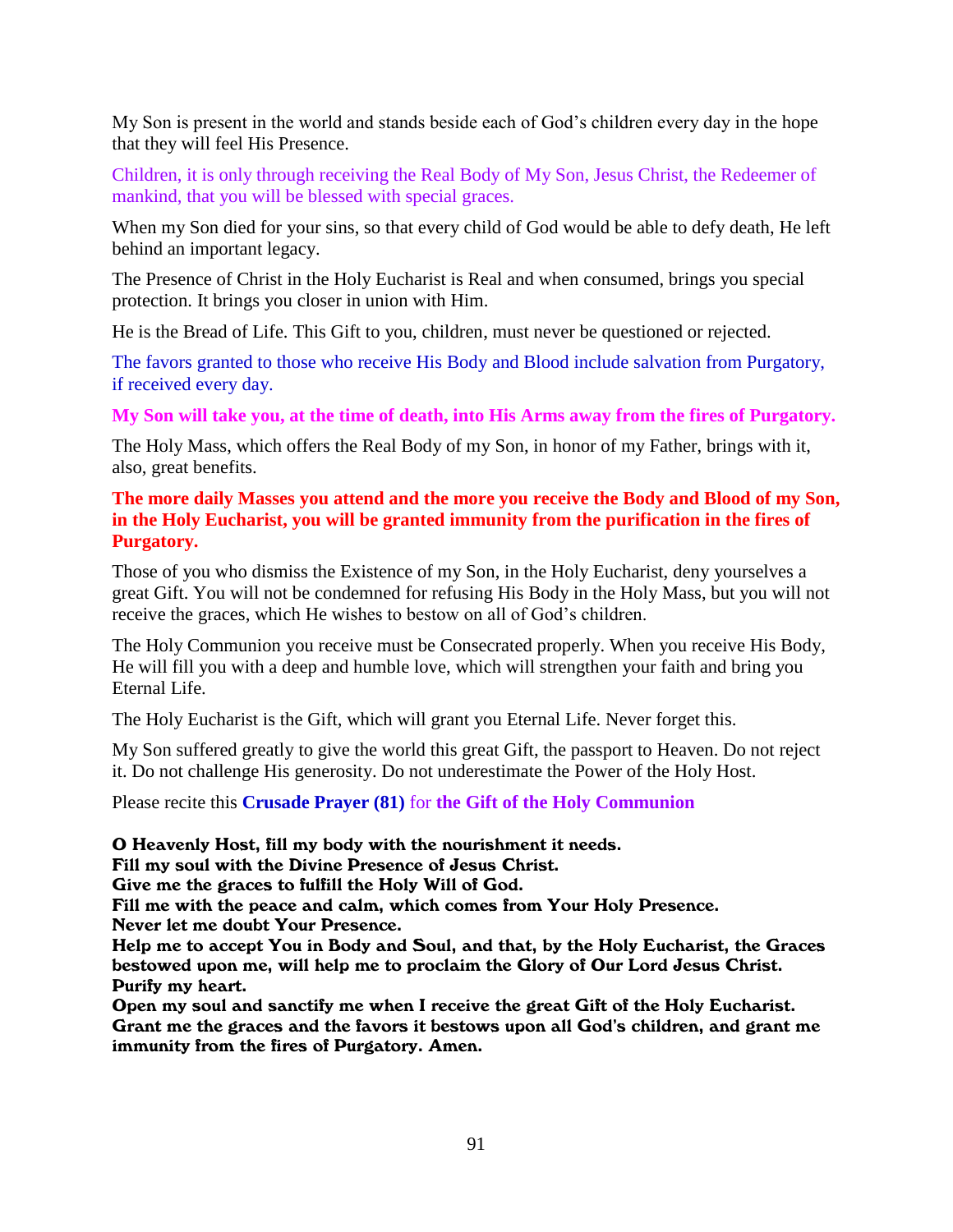My children, you must pray that all Christians will accept and understand the Power of the Holy Eucharist. It is the armor required to salvage the souls of all my children.

Accept it with good grace and generosity of heart.

Your Blessed Mother Mother of Salvation

# **Message # 582 10-20-2012 [For the Jews, they will finally accept that the True](http://www.thewarningsecondcoming.com/for-the-jews-they-will-finally-accept-that-the-true-messiah-has-come/)  [Messiah has come](http://www.thewarningsecondcoming.com/for-the-jews-they-will-finally-accept-that-the-true-messiah-has-come/)**

Saturday, October 20th, 2012

My dearly beloved daughter, My Second Coming will be the final chapter in the fulfillment of My Covenant. This Covenant will see the birth of the New Jerusalem.

This New Jerusalem will signify the unification of all God's children, who accept the Word of the Lord.

For the Jews, they will finally accept that the True Messiah has come to bring them the salvation they crave. I, Jesus Christ, from the House of David, will come as Savior, according to the Holy Will of the one True God. They rejected Me, the Son of God, Who came in the flesh the first time. This time, I will come from the Heavens and will envelope My Chosen People with the gift of My New Kingdom.

They will finally be at peace, for the Truth, will be seen by them, and they will accept the Existence of the Triune God. There is only one God. There can be no more. Yet I Am in union with My Father. I Am God. I came in the flesh to show humanity My Mercy and to salvage them from final damnation. My Holy Spirit is also in union with the one God as It manifests within the souls of the Prophets and inflames the souls of God's children.

So many people will fight fiercely against My Second Coming, including those who believe in the one True God. They will not, as has happened in the past, accept the Word of God, as it is revealed through the Prophets.

Many good and devout Christians will continue to reject My Word, right up to the end. My Word will be challenged and torn apart, by the Catholic Church, in particular. But know this. The time for My Second Coming is close, and those who continue to reject Me, and the promise I made to My Father to Create His Kingdom on earth, will be left to one side.

After My Great Mercy is revealed, and when every opportunity has been given to all those who won't accept the Truth, then My patience will be exhausted.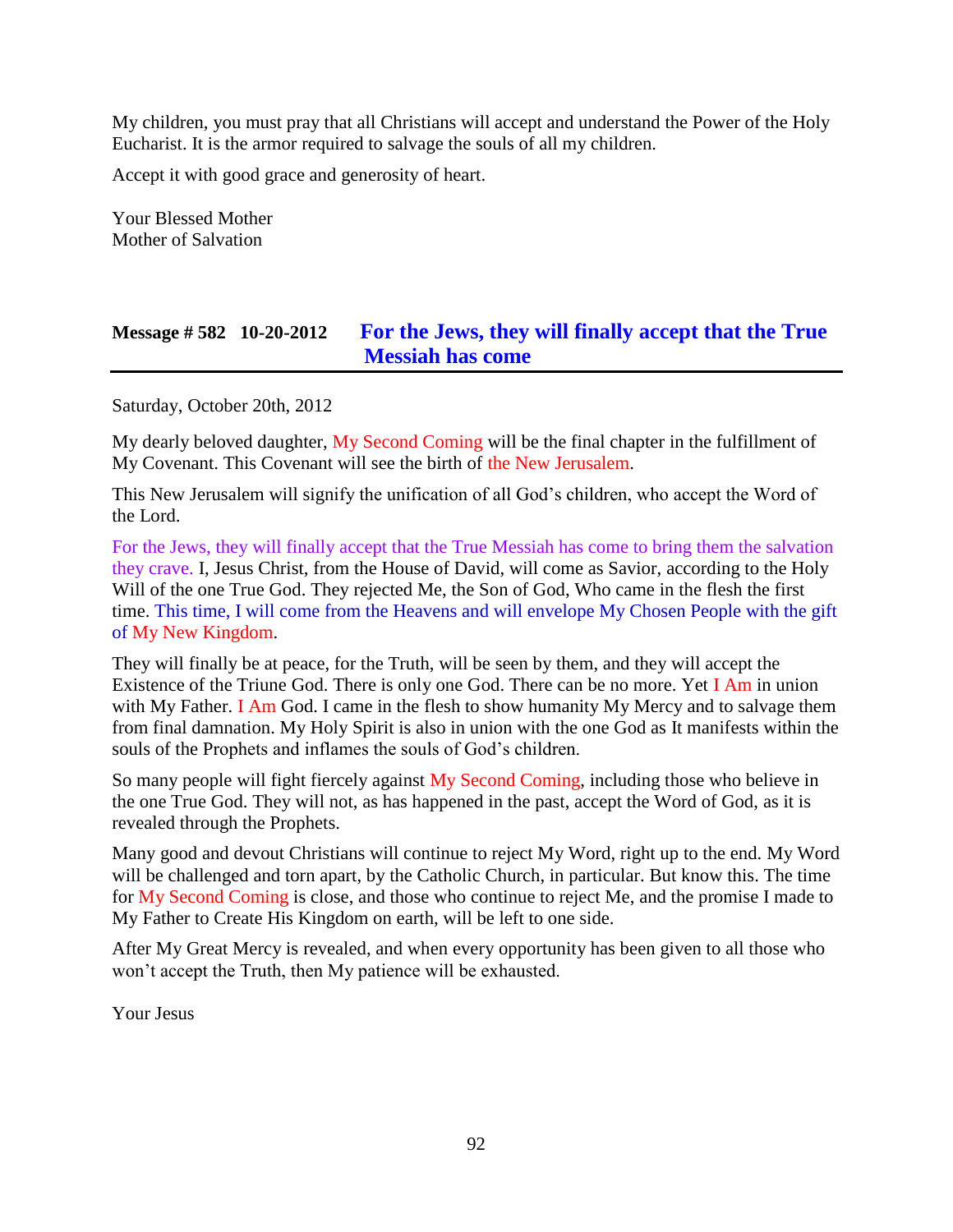### **Message # 583 10-20-2012 [The billions of souls already in Hell are those who](http://www.thewarningsecondcoming.com/the-billions-of-souls-already-in-hell-are-those-who-rejected-me-shamelessly-during-their-life/)  [rejected Me shamelessly during their life](http://www.thewarningsecondcoming.com/the-billions-of-souls-already-in-hell-are-those-who-rejected-me-shamelessly-during-their-life/)**

Saturday, October 20th, 2012

My dearly beloved daughter, the vision I permitted you to witness last night, was to strengthen your spirituality, and to show you the Truth of life after death.

During the first hours after death, Satan sends his demons to tempt souls – even at that stage.

He tempts them to reject the state of Purgatory. He does the same thing to those, who have died in a state of grace, who are destined for Heaven.

I showed you the speed by which souls plunge into Hell and the terrifying persecution they face, in order to warn those who do not believe it exists.

Billions of souls are there already, and there are so many entering every second, that it appeared to you like a shower of fallen stars, like a hailstorm, falling into the lake of fire.

I showed you also the shock and the joy of those souls faces, when they have been plucked, at the last minute, and saved. This is due to the suffering accepted by victim souls, for the salvation of such souls from Hell.

You saw, first, the terror, and then, the fear in their faces, as the Truth of their final resting place dawns on them. Then you were shown the joy on their faces when they realized that they had been spared.

The billions of souls, already in Hell, are those who rejected Me, shamelessly, during their life on earth. Many were smart, intelligent people, in positions of influence in the world, who went to great lengths to ensure that the Word of God was not heard. Many were responsible for ordering the murder of thousands of innocent people. They executed God's children without one ounce of remorse in their hearts. They performed vile acts, involving sexual perversities, which are offensive to God and detested by Him.

Many caused persecution against God's Churches through secular activities, and in some cases, joined the enemy in black masses, where they worshipped the Beast. These are the souls you are saving, My daughter. Those with blackened souls and hearts of stone.

There are ten times more souls in Hell than in Purgatory. The billions of souls in Hell, all in different levels, outnumber those in Heaven by thirty-three for every single soul.

It is not easy to go to Heaven, and it takes much commitment to prepare your souls to enter the gates.

This is the time of the Truth. The Truth is not always pleasant, but it is necessary for all of God's children to understand.

My Mercy is, however, great. When you ask for it, for yourselves, your prayers will be answered. When you ask for another soul to be saved, especially at the time of their death, your call will be heard. If you do not ask for My Mercy, it cannot be given.

At the time of The Warning, My Mercy will be poured all over the earth. Then you must ask Me for My Great Mercy, to protect you.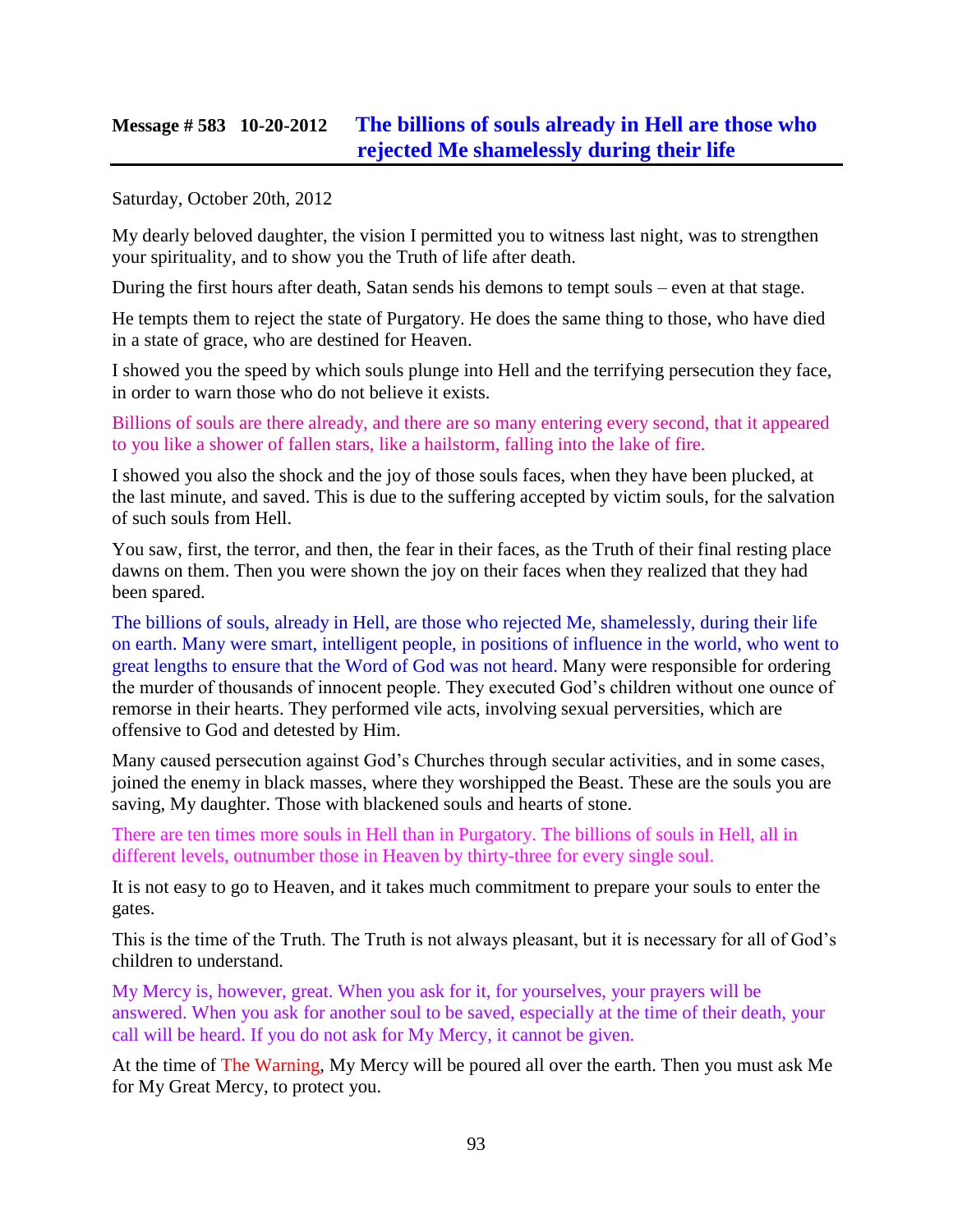To those who reject My Mercy, this will be by their own free will.

My Mercy is plentiful, yet so few ask for it.

Your Jesus

## **Message # 584 10-21-2012 [When they try to create a Sacrament, in My](http://www.thewarningsecondcoming.com/when-they-try-to-create-a-sacrament-in-my-churches-out-of-an-abomination-they-will-say-it-was-because-of-the-rights-of-same-sex-couples/)  [Churches, out of an abomination, they will say it](http://www.thewarningsecondcoming.com/when-they-try-to-create-a-sacrament-in-my-churches-out-of-an-abomination-they-will-say-it-was-because-of-the-rights-of-same-sex-couples/)  [was because of the rights of same sex couples](http://www.thewarningsecondcoming.com/when-they-try-to-create-a-sacrament-in-my-churches-out-of-an-abomination-they-will-say-it-was-because-of-the-rights-of-same-sex-couples/)**

Sunday, October 21st, 2012

My dearly beloved daughter, the visions I allowed you to be shown, of souls plunging into Hell, was not to frighten you. Instead, it was to show you the reality. In this way, you will now understand how I suffer, every day, as I watch souls plunge into the depths of Hell.

Oh if people only knew the terror of Hell, and the way in which the Beast devours such souls, they would avoid sin at all costs.

Those same souls can still be saved, My daughter, through the prayer of the Grace of Immunity. By doing so, you, My disciples, will bring Me relief from this terrible heartbreaking scourge.

Those, who die in mortal sin, are destined for the fires of Hell. Many commit these sins, in the belief that if there really is a God, then, He is merciful. And so, they continue to sin, until they justify their sins, so that they become, eventually, in their eyes, to be of no consequence.

They will say that they had no choice because their sin was necessary in order to benefit others.

With the sin of murder, they will say it was to avenge the death of another.

With the sin of prostitution, they will say it was to help their family put food on the table.

With the sin of abortion, they will say that it was to benefit the life of the mother and to make her life easier. In the case of sexual deviation, they will say that it was just a natural thing.

In the case of those who participate in the practices of the occult, they will say that it is harmless fun, yet they honor the Beast when they do this.

When they persecute others and destroy not only their name, but their livelihoods, they will say that this was a necessary punishment, for the sins of others.

When they destroy another person in mind, body, and soul through dictatorship, they will say it was for their own good.

When they try to create a Sacrament in My Churches, out of an abomination, they will say it was because of the rights of same sex couples who have the same rights as others.

When they destroy My Church, from within, they will say that all Churches are equal. They will use the excuse that there is only one God, so they can introduce a pagan Church.

These sinners are the lost souls I speak of.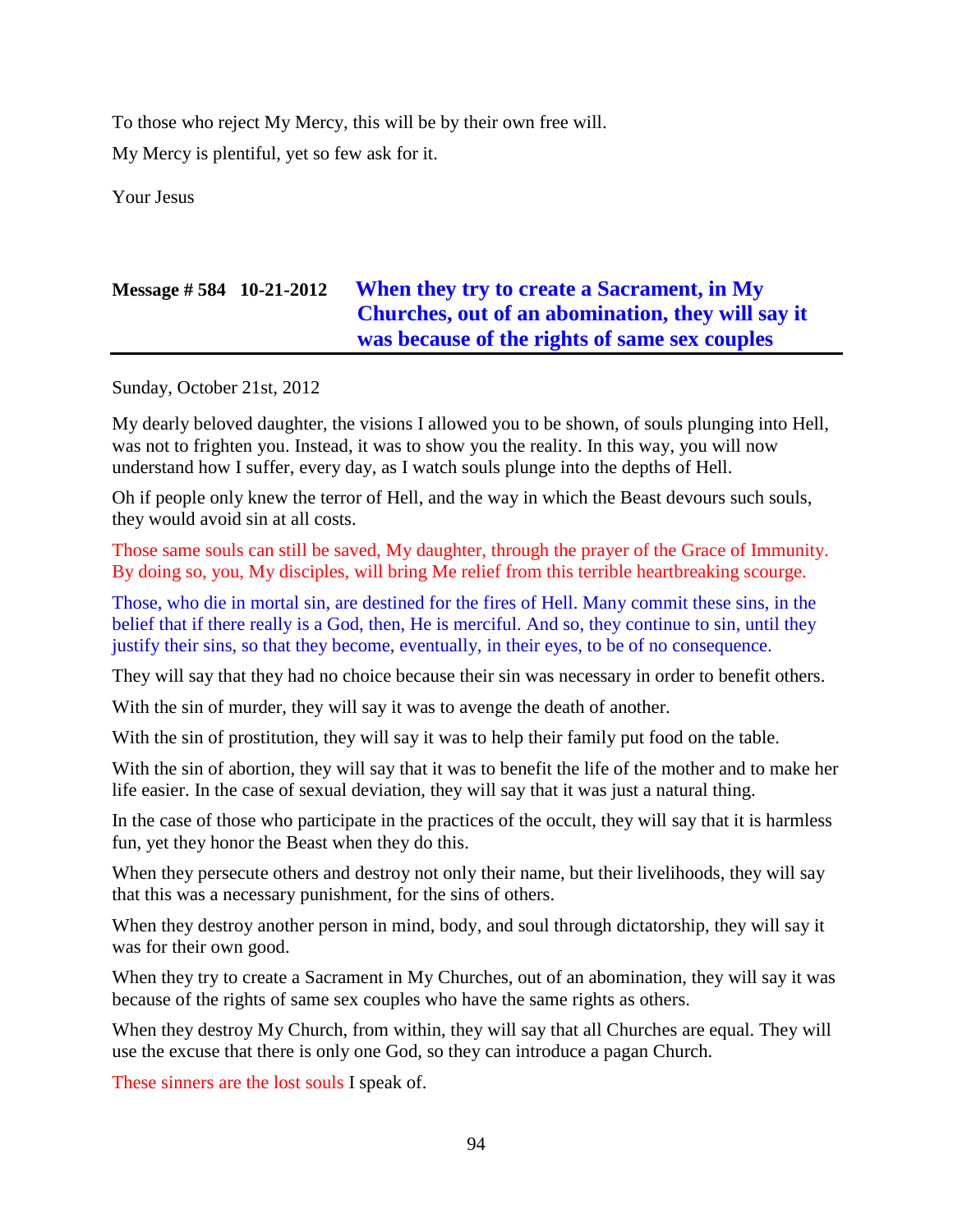To help them, you must first of all look into their eyes. Think of them as your children or your brothers or sisters. See them through the Eyes of God. Then you will feel love. But terror will fill you, because you know in your heart, the terror, which will face them. How you must pray that they will see the Truth, soon.

How you must pray for the salvation of these souls.

Every child of God, including those whose souls are black, is loved.

Their sins must be destroyed, before all God's children can unite, as one family, in My New Kingdom.

You, My daughter, have been given all the graces and the ammunition to destroy sin and to save, not only your own soul, but, the souls of others.

Thank you, My daughter, for having responded to My Call.

You have much work to do.

Your Jesus

# **Message # 585 10-21-2012 [You must not allow fear of the future to overwhelm](http://www.thewarningsecondcoming.com/you-must-not-allow-fear-of-the-future-to-overwhelm-you-for-that-is-not-my-desire/)  [you for that is not My desire](http://www.thewarningsecondcoming.com/you-must-not-allow-fear-of-the-future-to-overwhelm-you-for-that-is-not-my-desire/)**

Sunday, October 21st, 2012

My dearly beloved daughter, so many people who accept My Messages worry unnecessarily about the future of the world. This is understandable.

They must never feel that they must drop everything and ignore their day-to-day lives, neglect their job, their family, or loved ones, in order to save souls.

I, your Jesus, will look after My own, always. You have nothing to fear from Me. All I ask is for your prayers to save souls.

You must not allow fear of the future to overwhelm you, for that is not My desire.

I do, however, expect your time in prayer and sacrifice, as I have instructed you in these Messages. Continue with your daily lives, although, My Holy Word will change the way in which you look at life, forever.

You will never feel the same about worldly goods; in the way you viewed them in the past. While they will continue to be part of your life, they will no longer be the master of your life.

You must remember that you cannot serve two masters, for there is one, and that is God.

I do not expect My disciples to renounce all to follow Me. I do not expect My followers to turn away from their daily responsibilities to follow My Messages. No, all I ask is your love. You must follow the Laws of God. Live out your lives according to My Teachings. Honor the Sacraments. Show love to each other, and pray for the souls of those who will not help themselves.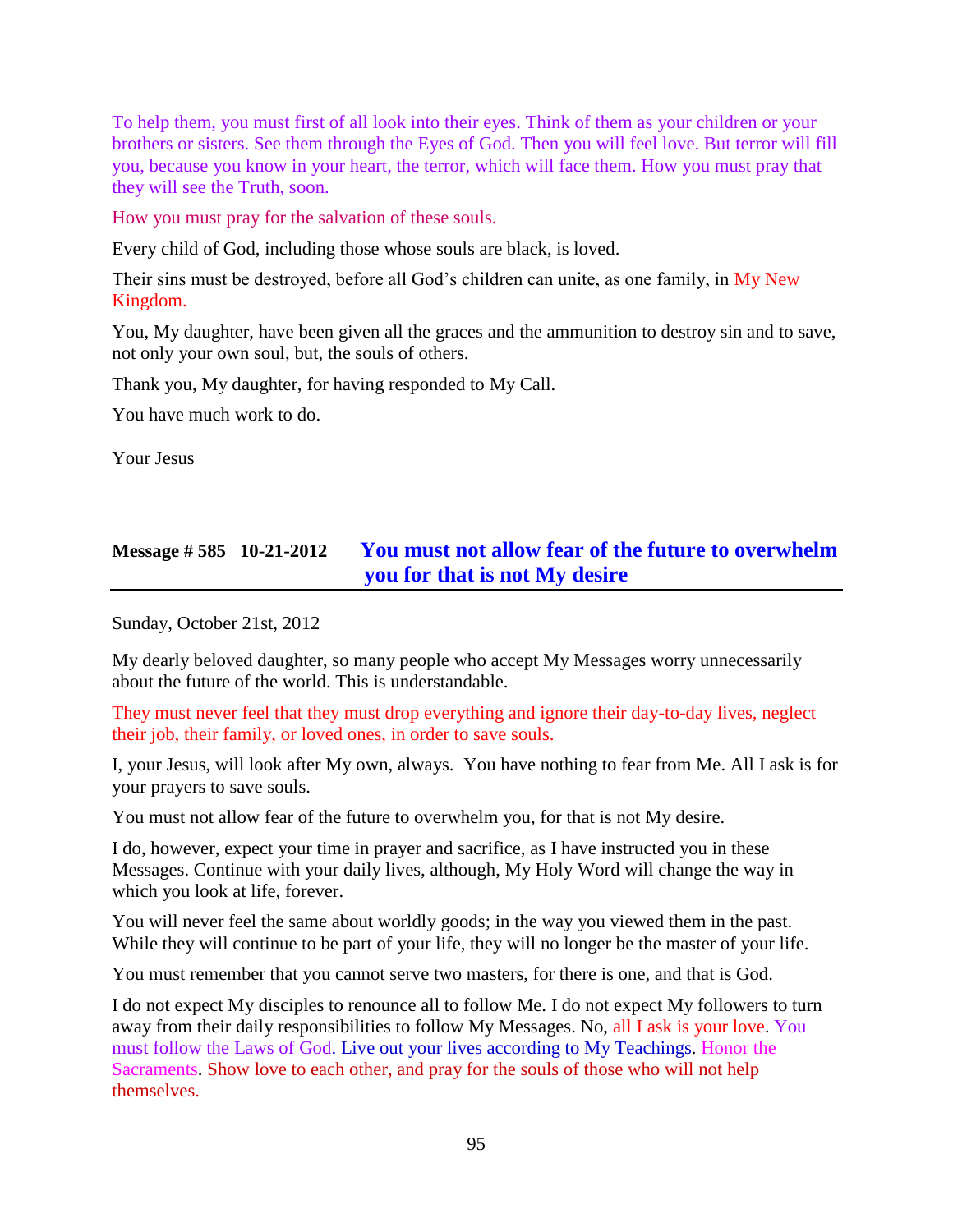Go in peace, in the knowledge that My Mercy is great, and My Love for humanity will overcome the deeds of the Beast, and the terrible suffering he inflicts in this world.

Be at peace. I bless you.

Your Jesus

## **Message # 586 10-23-2012 [I wish to call upon all of God's children in the](http://www.thewarningsecondcoming.com/i-wish-to-call-upon-all-of-gods-children-in-the-united-states-of-america/)  [United States of America](http://www.thewarningsecondcoming.com/i-wish-to-call-upon-all-of-gods-children-in-the-united-states-of-america/)**

Tuesday, October 23rd, 2012

My dearly beloved daughter, I wish to call upon all of God's children in the United States of America to pray for their faith.

Just as it will be in other Christian countries, your faith will be attacked, and every attempt will be made to wipe out all traces of Me, your Jesus.

You must form as many Prayer Groups as you can, so that united through My Sacred Heart, you will be given the graces to withstand such persecution.

The Christian faith will be banned, in time, along with other religions, which honor My Father.

You, My beloved followers, will be protected from the Heavens, but you must pray for strength, for the shift of democracy is about to turn on its head, upside down.

As the greatest nation in the world to proclaim freedom, through democracy, you will soon be denied the right to be a Christian.

This right, although denied to you, will be seen as a democratic move. These new laws, soon to be introduced into your nation, will be seen as inclusive laws, so that everyone is protected, under a One-World Religion.

These laws will desecrate My Holy Name, but I will not forsake you. I will give you all the help you need. All you need to do is ask Me.

I watch and protect you, as the time for the overturn of Christian Churches is close.

They may close down, My children; tamper with My Sacraments, so that they are rendered useless; discourage My sacred servants and bully you, but it will be of no use. Their power will be no match for your simplicity of faith, humility of soul, and love for Me, your Jesus.

Your beloved Savior

Jesus Christ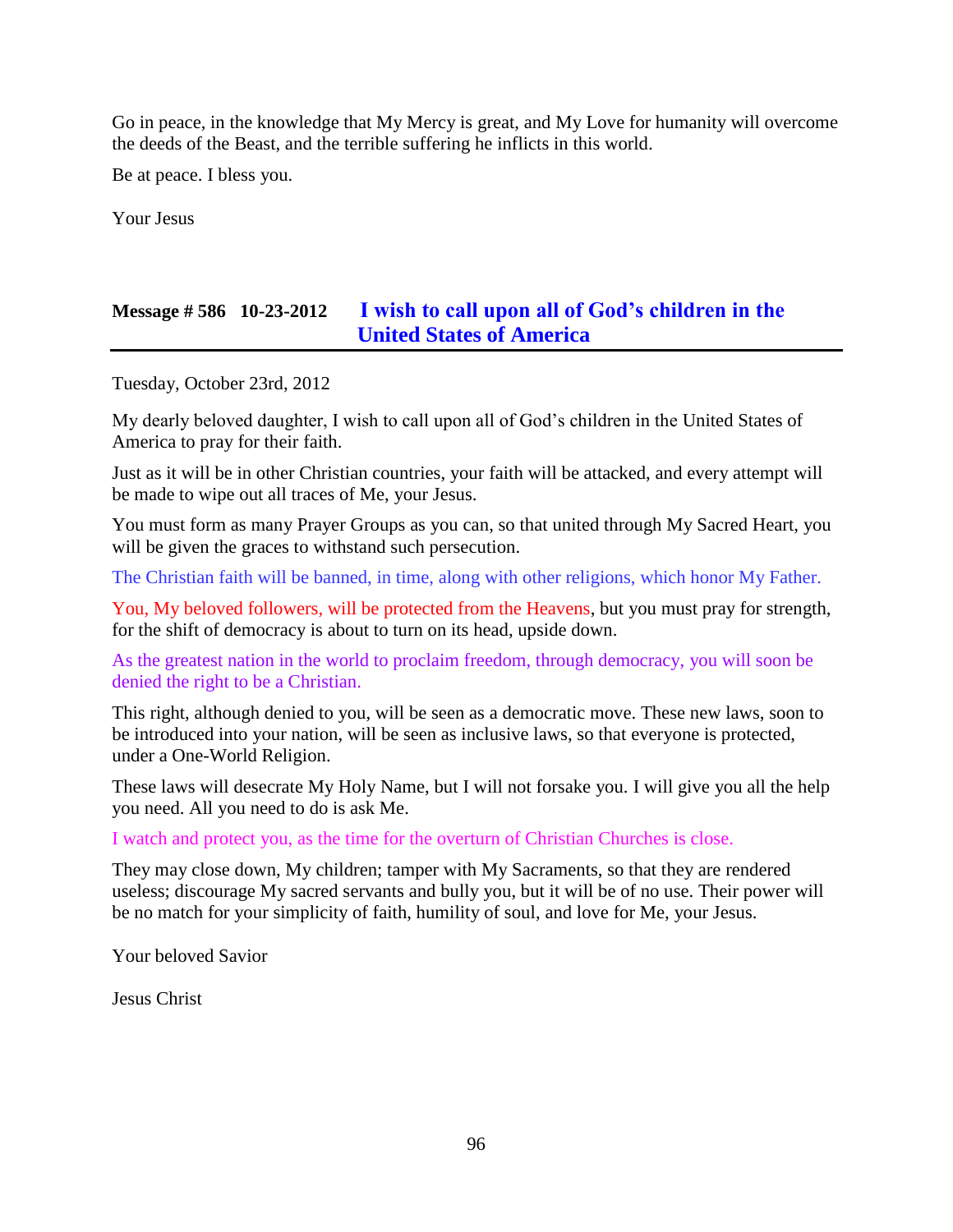### **Message # 587 10-24-2012 [You must never reject private revelations without](http://www.thewarningsecondcoming.com/you-must-never-reject-private-revelations-without-the-qualifications-or-the-humility-required/)  [the qualifications or the humility required](http://www.thewarningsecondcoming.com/you-must-never-reject-private-revelations-without-the-qualifications-or-the-humility-required/)**

Wednesday, October 24th, 2012

My dearly beloved daughter, it is important that you do not listen to those who attack My Holy Word.

Block your ears to attempts, which will now be made, especially, those by those who claim to be Catholic theologians, to reject My most Holy Messages.

As I have told you, the greatest attacks will be from those in the Catholic Church who claim to know Me, **but who do not understand the Book of Revelation, nor the secrets contained therein.**

They cannot know these, for I, the Lamb of God, have not revealed them all yet.

How they frustrate Me. How they hurt Me. For every cruel jibe they inflict on My Messages, they plunge another nail into My Body.

For every instruction I give, for the good of all souls, which they reject vehemently, they crucify Me again.

Yet it does not matter how they hurt Me, for I would die a thousand deaths, were it just to save another soul.

They may dismiss My Messages; ridicule you, My daughter, and reject Me, but they will not prevent the Will of My Father from being finally brought to completion.

These poor souls believe, at times, that they are behaving responsibly by telling people not to accept My Messages.

What they are doing is preventing the Word of God from being presented to God's children. Should they continue to do this they will be silenced by the Hand of My Father.

No man will stop Me in My quest to save souls.

To those sacred servants who persist in blocking My Word from being listened to, know this.

Your constant words and your blasphemous accusations will strip you of the graces accorded to you in your vocation. Unless you call on Me, through prayer, for the answers you need, I cannot help you.

#### Y**ou must never reject private revelations without the qualifications, or the humility required. Even then, you can never judge such claims. Be silent.**

Pray for the gift of discernment at all times. Otherwise, you will be found guilty of the worst crime in My Father's Eyes – the crime of preventing Him from saving souls, through the Holy Word of His Son.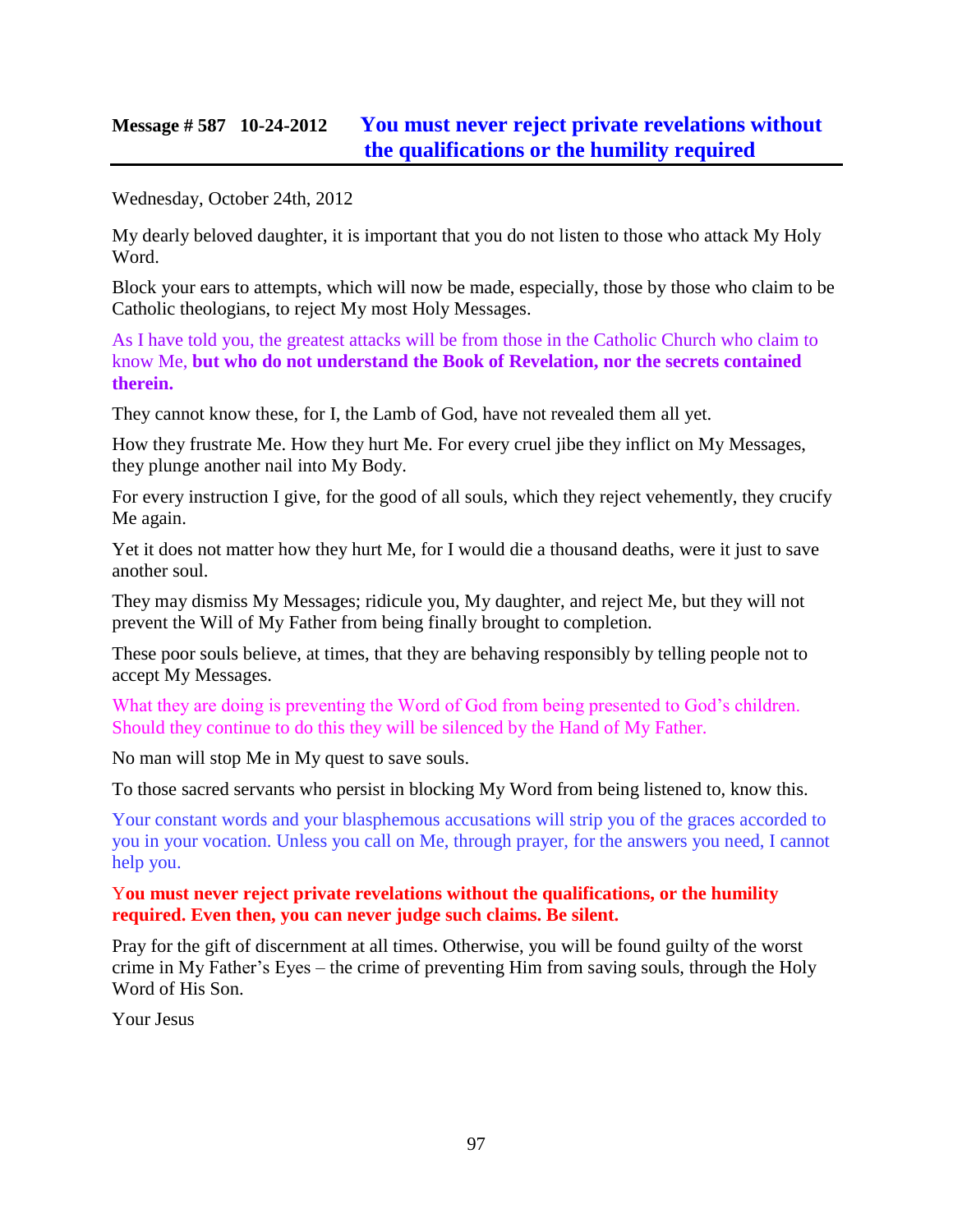### **Message # 588 10-25-2012 [Virgin Mary: The swell of my Son's remnant](http://www.thewarningsecondcoming.com/virgin-mary-the-swell-of-my-sons-remnant-church-will-continue/)  [Church will continue](http://www.thewarningsecondcoming.com/virgin-mary-the-swell-of-my-sons-remnant-church-will-continue/)**

Thursday, October 25th, 2012

My child, more and more people are being drawn to these Holy Messages for the whole world than ever before.

Many do not understand the real purpose of the Messages. What they must know is that they are a Gift to humanity, in order to bring about conversion.

**They are being given to the world to draw souls into the habit of prayer, and, so that they participate in the Holy Sacraments.**

Above all, these Messages provide a form of calm and peace of the soul, so that more of God's children will be made worthy to enter the New Paradise.

Because of the fruits of these Messages, the faith of God's children will be witnessed.

The swell of My Son's Remnant Church will continue, because of these and other holy Messages, given to genuine Visionaries all over the world.

God loves His children so much, that everything will be done to ensure that the salvation of all souls is achieved.

**My Son has prepared well and all His plans, to be achieved through these Messages, will be fulfilled.**

This is why you must never feel despair. Hope is all that is important.

Trust in my Son, where you surrender fully before Him, will mean that He can finalize His plans to save every single sinner, through your commitment to Him.

You must pledge your promise, children, to accept His instructions, and His Love will envelope you to make you strong.

Your Mother

Mother of Salvation

# **Message # 589 10-25-2012 [I wish that My Army recite this Crusade Prayer for](http://www.thewarningsecondcoming.com/i-wish-that-my-army-recite-this-crusade-prayer-for-the-victory-of-the-remnant-church/)  [the Victory of the Remnant Church](http://www.thewarningsecondcoming.com/i-wish-that-my-army-recite-this-crusade-prayer-for-the-victory-of-the-remnant-church/)**

Thursday, October 25th, 2012

My dearly beloved daughter, you must encourage all of My followers to continue to set up Prayer Groups everywhere.

The time has come for Me to call out, and gather all of you, to form My Army, so that the march to eternal victory can commence this very day.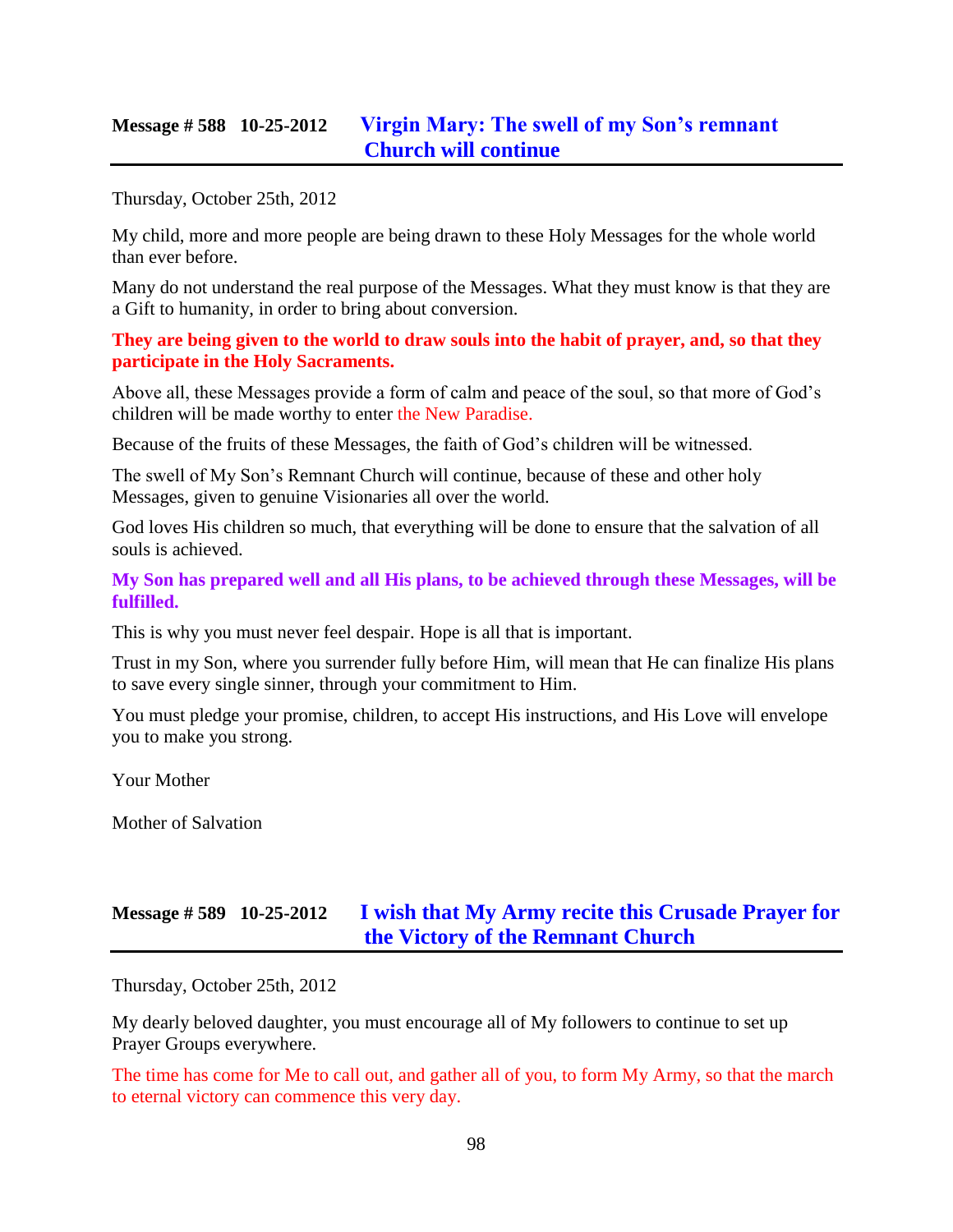On the 9th of November 2012, the second anniversary of My first call to you, My daughter, I wish that My Army recite this Crusade Prayer, for the Victory of the Remnant Church.

**Crusade Prayer (82) For the Victory of the Remnant Church**

Jesus, King and Savior of the world, to You do we pledge our honor, our loyalty and deeds, to proclaim Your Glory to all.

Help us to gain the strength, and the confidence, to stand up and declare the Truth at all times.

Never allow us to falter or delay in our march towards victory, and in our plan to save souls.

We pledge our surrender, our hearts, and all that we possess, so that we are free of obstacles, as we continue the thorny road towards the gates of the New Paradise. We love You, dearest Jesus, our beloved Savior and Redeemer.

We unite ourselves in body, mind, and spirit within Your Sacred Heart.

Pour over us Your Grace of Protection.

Cover us with Your Precious Blood, so that we will be filled with courage and love to stand up and declare the Truth of Your New Kingdom. Amen.

I ask you, dear followers of Mine, to gather, grow and spread My Holy Word to every nation. I ask that you focus on Me, always, and work with Me towards the final victory of salvation.

Your Jesus

# **Message # 590 10-26-2012 [They will question and analyze My Word for fear](http://www.thewarningsecondcoming.com/they-will-question-and-analyse-my-word-for-fear-of-making-a-terrible-error/)  [of making a terrible error](http://www.thewarningsecondcoming.com/they-will-question-and-analyse-my-word-for-fear-of-making-a-terrible-error/)**

Friday, October 26th, 2012

My dearly beloved daughter, so much work needs to be done by My followers to purge the earth of the infestation, which spreads, like a blanket, over many people who do not believe in God.

So many wander the world without any sense of direction. They are empty of spiritual feelings and are ignorant of the Love of God. They are the souls I yearn for, and for whom, I wish to embrace with the Truth.

You, My followers, must go to them and **tell them that I, Jesus Christ, the Son of Man, The Messiah, will come soon.** They must know that they will not be cast away, for it is because of you, of this generation, that I come at this time.

Many others, who are spiritually aware of the existence of God, will be curious, but hesitant, in accepting My Messages.

Others, who proclaim My Word, and who are devout Christians, will be wary and slow to embrace all that I say.

**They will question and analysis My Word for fear of making a terrible error. They are fearful of being fed a lie.**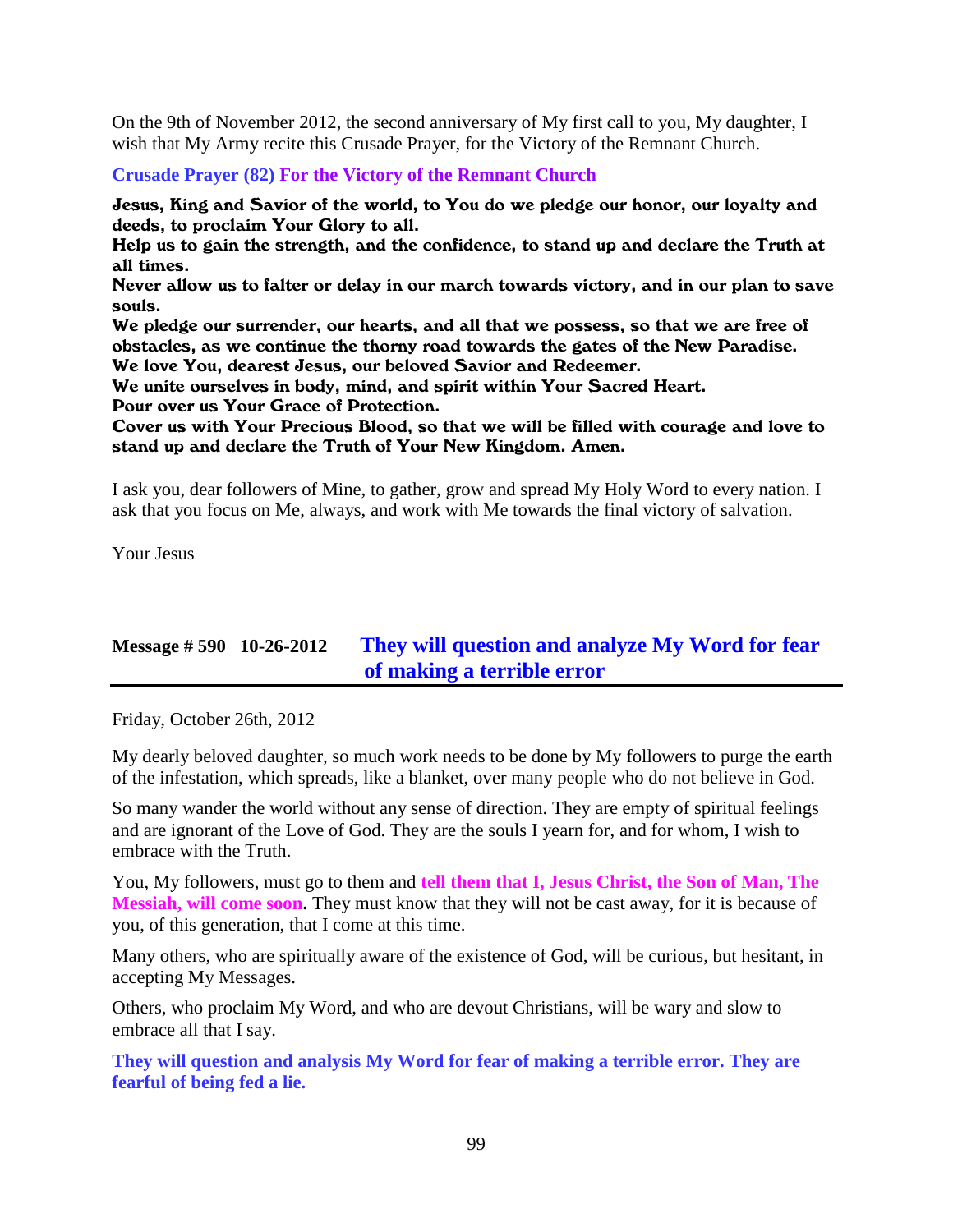Then there will be the clergy in Christian churches who will rise and respond to My Call. Some will respond quickly, for they will feel My Love surge through their veins when they read My Messages.

Others will feel an instant calling through My Gift of the Holy Spirit, contained in My Holy Word. Some will be more cautious than others, but, in time, their numbers will increase to millions.

This is why you, My followers, must persevere. While many will reject you, in My Name, in the beginning, this will change. When the Truth is widely known and welcomed, you will be sought out. My Word will be treated with love and respect, although by doing so, these souls will suffer.

**It does not matter how much opposition there will be against Me, for My Mission will not fail.**

Endure such opposition. Accept the abuse, which will be meted out to you, because of these Messages.

This is to be expected, when the Word of God is poured over the earth. Those in darkness will not accept My Word, as it will disrupt their lives.

It will make them re-evaluate their beliefs, which they will not want to have to face.

**To accept My Word would mean they would have to change their ways. They, sadly, have no desire to change their ways, for it does not appeal to them.**

I will not rest until I open their eyes to the Truth. Nor, do I expect you, My disciples, to stop until as many people as possible unite, as one, in the Eyes of God.

Your Jesus

# **Message # 591 10-26-2012 [Those who humiliate My Word, given to you My](http://www.thewarningsecondcoming.com/those-who-humiliate-my-word-given-to-you-my-daughter-cut-me-through-to-the-bone-in-agonising-pain/)  [daughter, cut Me through to the bone in agonizing](http://www.thewarningsecondcoming.com/those-who-humiliate-my-word-given-to-you-my-daughter-cut-me-through-to-the-bone-in-agonising-pain/)  [pain](http://www.thewarningsecondcoming.com/those-who-humiliate-my-word-given-to-you-my-daughter-cut-me-through-to-the-bone-in-agonising-pain/)**

Friday, October 26th, 2012

My dearly beloved daughter, My Kingdom on earth is about to become a reality.

For so long promised by My beloved Eternal Father, the New Kingdom, the New Paradise is the greatest gift.

The secret to understanding My New Kingdom lies in the mystery of My suffering in the Garden of Gethsemane. When I fell prostrate before My Father, weeping with grief, it was because of the loss of souls in the future who would burn in the fires of Hell, despite My Sacrifice on the Cross.

My humiliation at the hand of Pontius Pilate was not painful to Me because of the public scorn, but because I knew that those same souls would be lost to Me. And so I wept tears of sadness as I watched them deceived by Satan, an evil force they could not see but who infested every fiber of their being.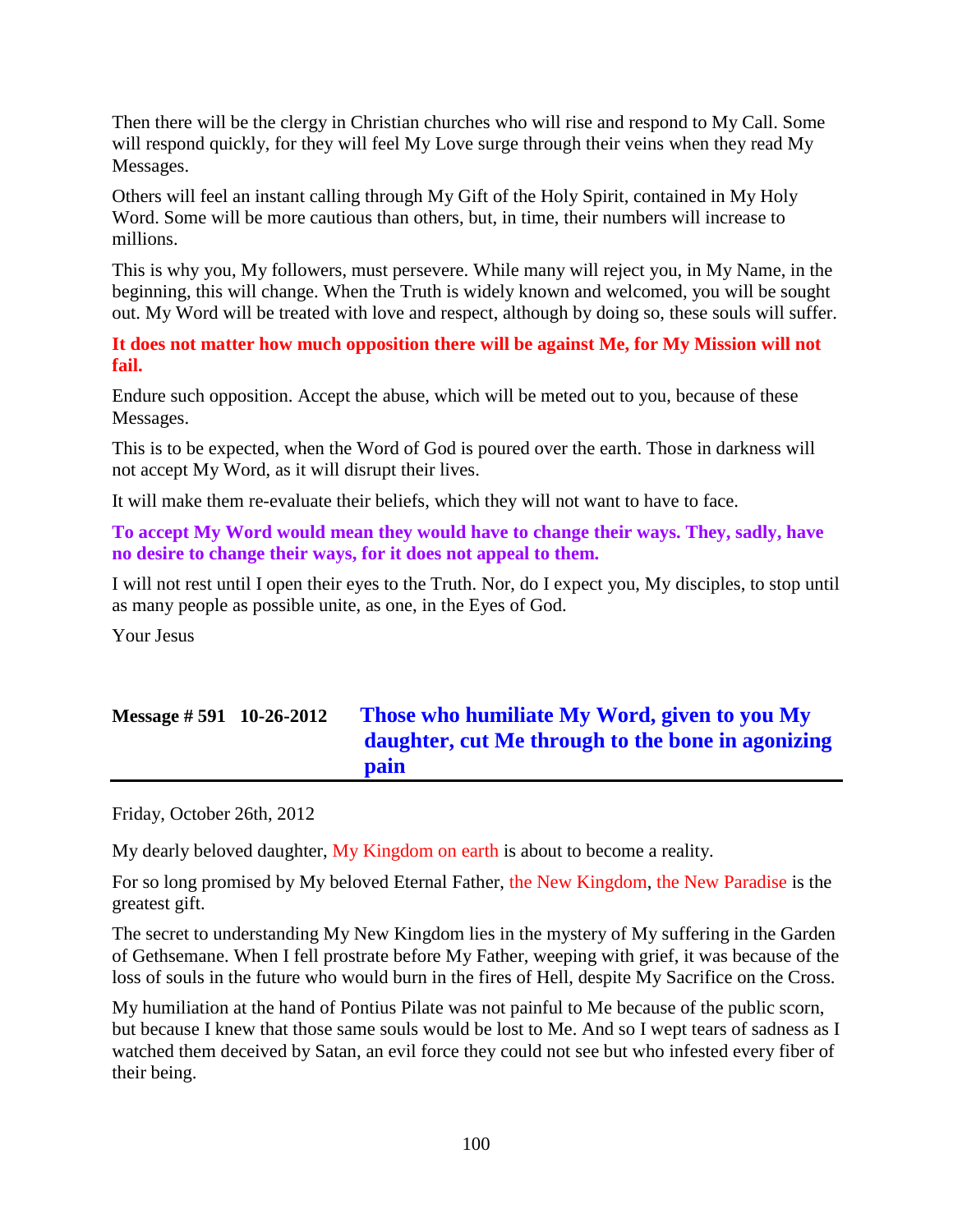When you see Me, My daughter, worried it is for good reason. For those souls who pour scorn on these messages do I also weep. They are not in the full state of being in union with Me. Because of their sin of pride, arrogance, lack of knowledge and humility, they insult My word.

#### **They then try to prevent the hearts of those, I wish to reach, from embracing My Holy Word.**

For them do I also weep, for they do not know the serious consequences of their actions as they betray My True Word, as it is being presented to every one of God's children, at this time.

#### **So many souls, deprived of My Word, because of the actions of those who say they represent Me in the world, will be lost.**

Just as I suffered a terrible agony, when facing the jeers of those who stood next to the golden throne of Pontius Pilate, I suffer today. The pain I suffer, through you, My daughter, is not different today than it was then.

Those who humiliate My Word, given to you, My daughter, cut Me through to the bone in agonizing pain.

#### **They have driven the final nails, through My suffering soul as I try, once again, to salvage the human race from destruction.**

Pray that My Father, through His Mercy, will be tolerant of such souls who strive, by the hand of the deceiver, to render the Word of God impotent.

Be wary, My children, of those who vehemently oppose My Word, through these Messages. You must pray for their souls.

Your Jesus

# **Message # 592 10-27-2012 [It will be by their hand that lightning, earthquakes,](http://www.thewarningsecondcoming.com/it-will-be-by-their-hand-that-lightening-earthquakes-and-tsunamis-will-strike-the-earth/) [and tsunamis will strike the earth](http://www.thewarningsecondcoming.com/it-will-be-by-their-hand-that-lightening-earthquakes-and-tsunamis-will-strike-the-earth/)**

Saturday, October 27th, 2012

My dearly beloved daughter, there is a plan to commence a surge of global preaching.

This preaching will not be of God. Instead, it will preach a lie, which will state, that God does not, and cannot, exist.

### **They will say, using human reasoning and scientific evaluation, that God is just a figment of man's imagination.**

This preaching is no accident, for it is a well-planned and coordinated campaign plotted by these atheists whose allegiance is to the Evil One.

Their hearts, minds, and souls have been stolen by Satan, who uses their pride of human intellect to arrogantly proclaim lies to block the Truth.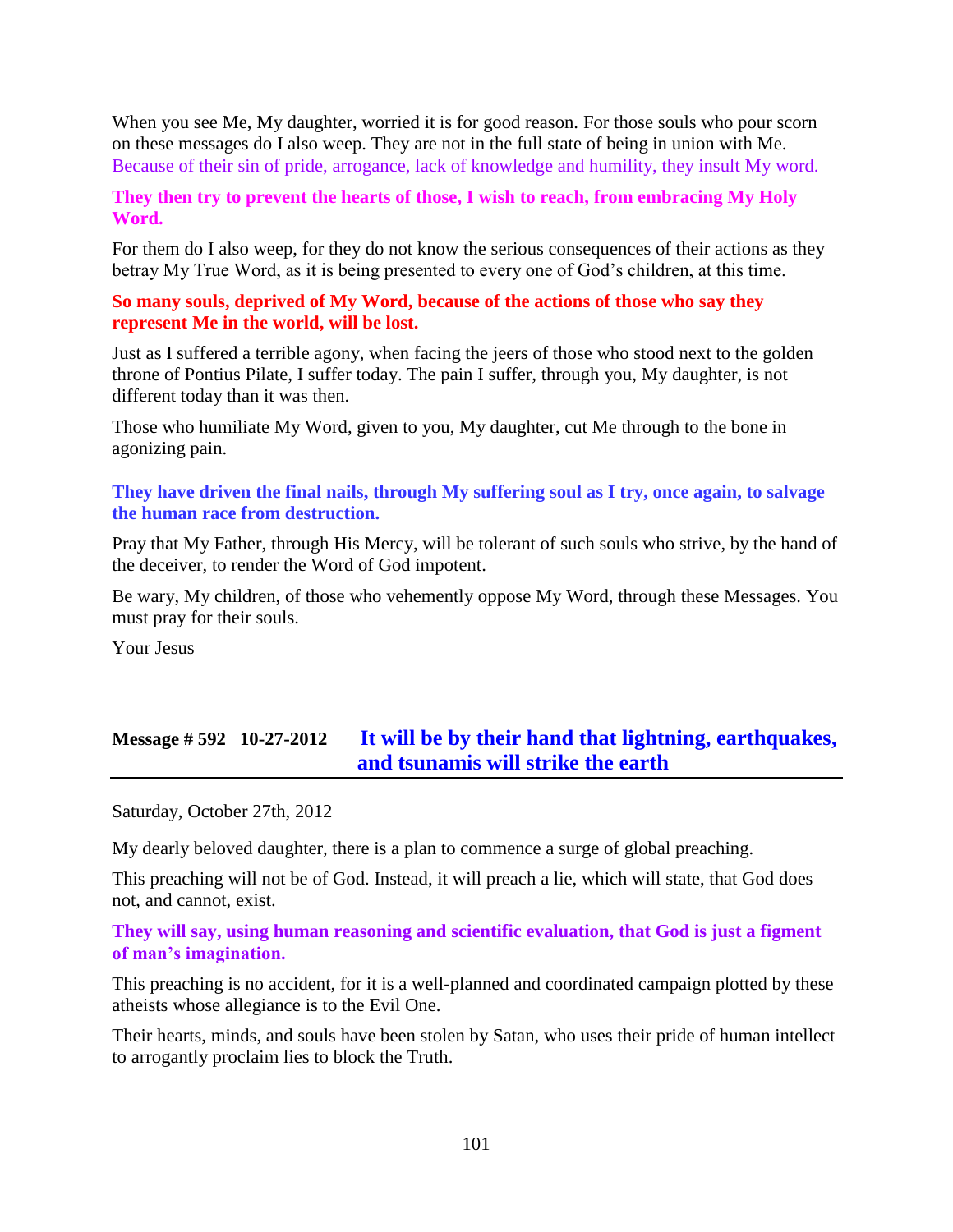This is a plan to turn the hearts of people everywhere to stone, just as their own hearts are cold and unloving. Then, there will be an announcement that a new substitute religion will be introduced into law.

The One-World Religion will pay homage to the Beast, because it will be by the hand of slaves to the king of darkness that this atrocity will come about.

### **The atheists who will mastermind this plan are devout followers of Satan.**

Make no mistake - they idolize the Beast and think nothing of the hurt and torment which their actions will bring about.

Their mission is to abolish allegiance to the one True God, the God who loves every one of the children He created. They will reject the efforts now being made from Heaven to save humanity from final destruction.

**It will be by their hand that lightning, earthquakes, and tsunamis will strike the earth.**

### **They will be stopped.**

**They will suffer terribly and their agonizing end has been foretold.**

The Battle of Armageddon will be fierce, for God will no longer sit back and allow such infestation.

### **Terrible chastisements, of such magnitude, will wipe out those heathen who reject the Word of God.**

Prayer to God seeking Mercy is the only way to mitigate such chastisements.

Your prayers, begging for the forgiveness of their sins, is the only way in which such souls can be saved.

My daughter, much destruction will result because of the wicked work, which these atheists groups intend to force upon the earth.

Many do not know the seriousness of their actions.

Many, however, do know exactly what they are doing, for they are liars.

They do believe in God, for they have chosen His nemesis, the Devil, as their god by their own free choice.

All they want is to steal souls.

God My Father will, by His Power, intervene not merely to punish them, but to salvage souls before they are stolen from Him.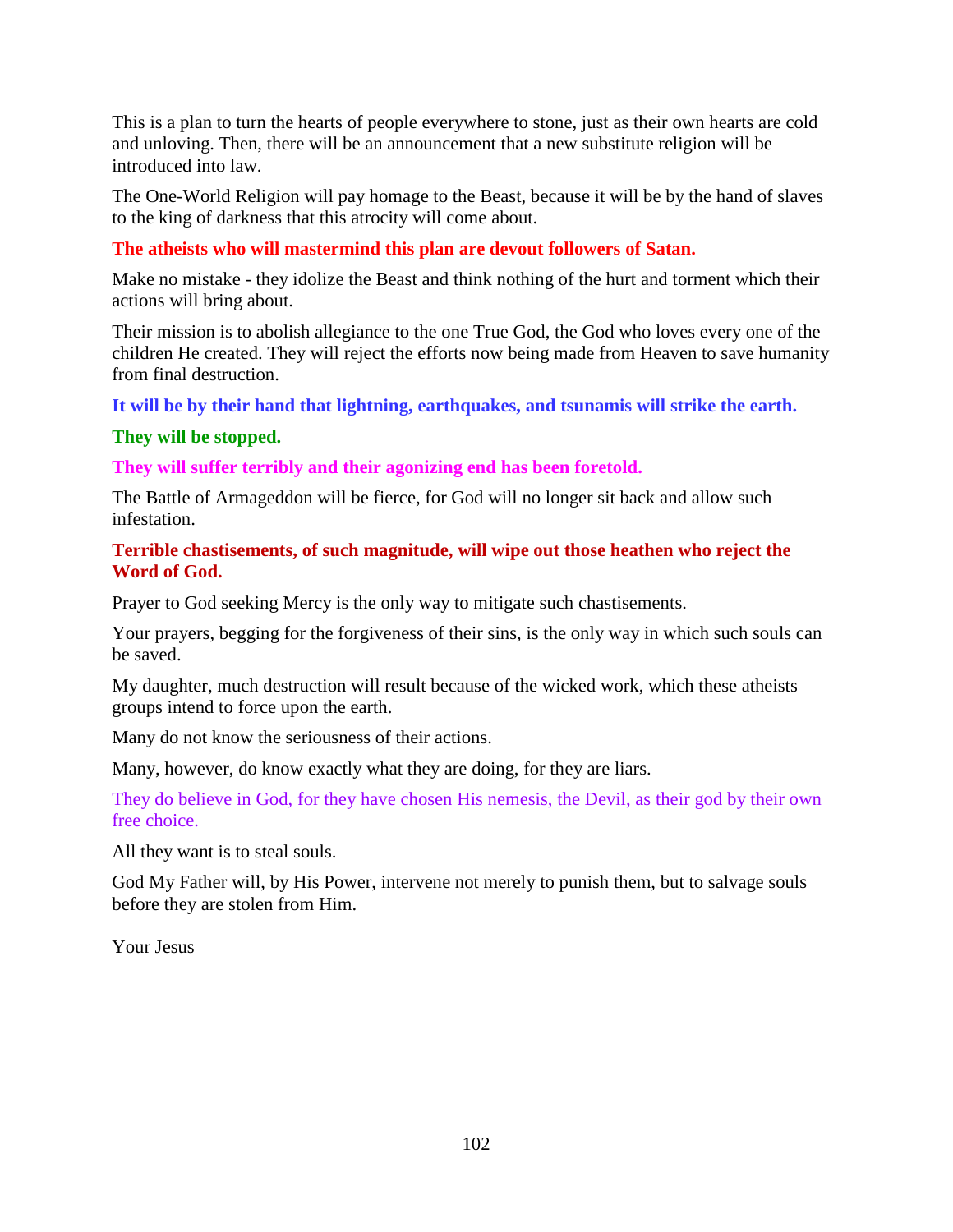## **Message # 593 10-28-2012 [God the Father: It is to save the innocent souls,](http://www.thewarningsecondcoming.com/god-the-father-it-is-to-save-the-innocent-souls-infected-by-liars-that-i-punish-the-wicked/)  [infected by liars, that I punish the wicked](http://www.thewarningsecondcoming.com/god-the-father-it-is-to-save-the-innocent-souls-infected-by-liars-that-i-punish-the-wicked/)**

Sunday, October 28th, 2012

My dearest daughter, Divine Knowledge is grasped by only a few of My children and, even then, there is only so much I permit them to know.

Understanding My Holy Word is difficult for many and, yet, it is very simple.

I love My children, but they were snatched from Me when Adam and Eve forfeited their right to My Divine Kingdom. Tempted by a jealous serpent – he who was given every honor and favor – My children turned their back on a Glorious Kingdom on earth. They turned their backs on eternal life, and because of this, all their children, generation after generation, suffered.

My Son was then sent to save My children from eternal Hell by freeing them from Sin. Now He will come to instil on earth the original Paradise, which was meant to be.

My daughter, there are now preparations being made for the battle for souls to commence.

Tell My children that I am bestowing special graces upon them.

These graces will give them extra power when they pray to mitigate chastisements. Through the prayers and requests of My children, they can, not only save the souls of the heathen who offend Me, but they can halt My Hand, which will fall to stop those who speak on behalf of the Beast.

I punish My children with a wretched heart. I do this, not just to punish those who cause terrible evil, but, to stop them from stealing souls through their lies.

It is to save the innocent souls, infected by liars, that I punish the wicked.

My children must be strong for the sake of all.

Prayer will be the weapon, which will slay the Beast. It will not be through war, through the power of those elected in high places, or those who lead My Churches on earth that the infestation will stop. It will be through the faith of those who are loyal to Me, God the Most High, and those who accept My Son Jesus Christ, as Savior, that the world will be saved.

You, My faithful children, will be the key to the salvation of all of My children. Your prayers will be heard. Your requests to save sinners will be answered.

I love you. I thank you for the love you show My Son and I bless you.

Your loving Father God the Most High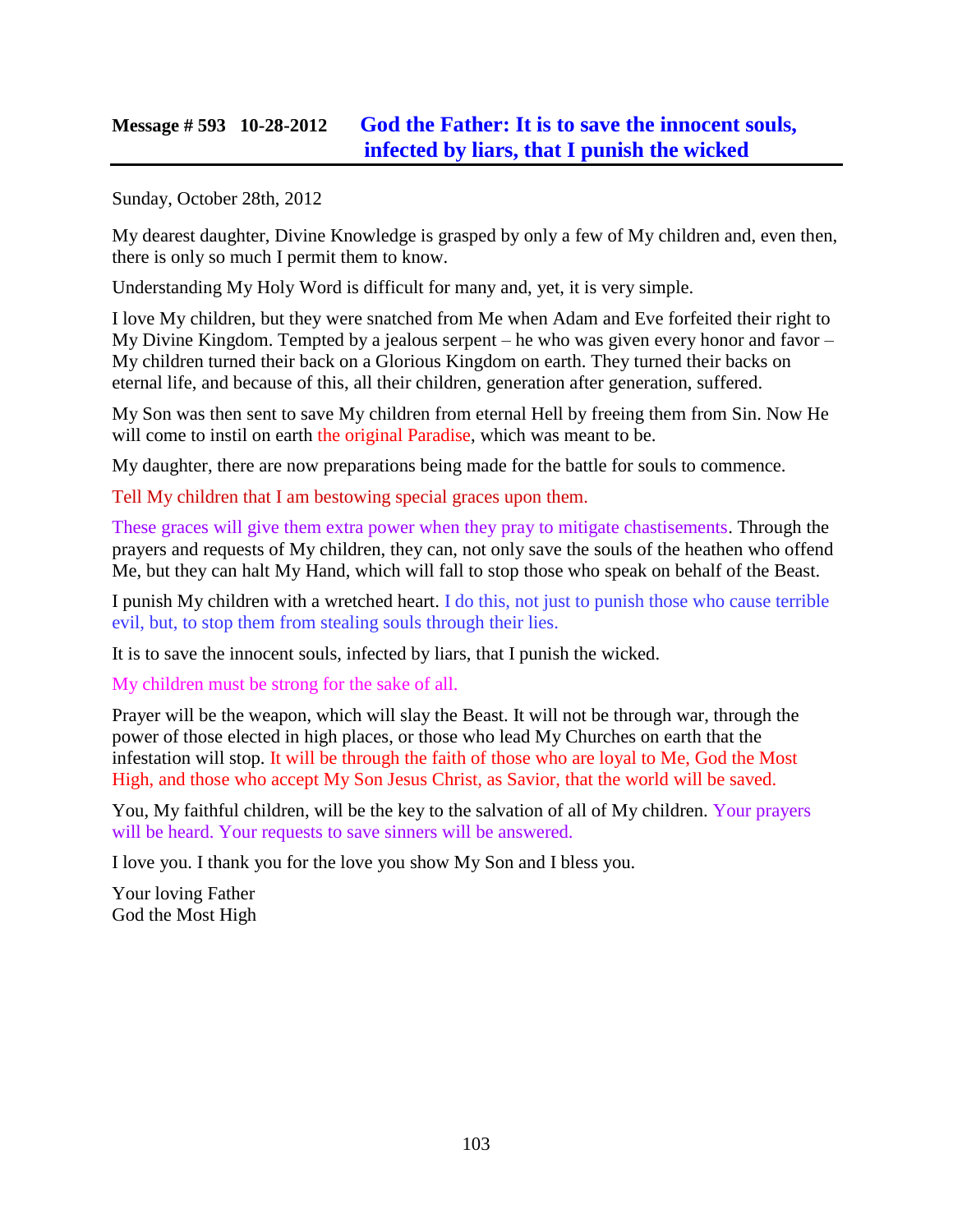# **Message # 594 10-29-2012 [His great chastisements, of a magnitude never](http://www.thewarningsecondcoming.com/his-great-chastisements-of-a-magnitude-never-witnessed-in-the-world-before-now-can-be-mitigated/)  [witnessed in the world, before now, can be](http://www.thewarningsecondcoming.com/his-great-chastisements-of-a-magnitude-never-witnessed-in-the-world-before-now-can-be-mitigated/)  [mitigated](http://www.thewarningsecondcoming.com/his-great-chastisements-of-a-magnitude-never-witnessed-in-the-world-before-now-can-be-mitigated/)**

Monday, October 29th, 2012

My dearly beloved daughter, as I have said, the tide of change has begun, as the Hand of My Father now falls in chastisement, not only in the USA, but in other countries.

All these ecological upheavals will continue everywhere, until humanity, has been purified.

You must pray that those souls who reject God can be saved from the Fires of Hell, through the generosity of others, through their prayers.

These signs are to show humanity that times have, indeed, changed. Nothing will, nor can, be the same until the earth is purified, to enable the Second Coming to take place.

**At this moment, when sin ravages the earth, it is not worthy to receive the Messiah.**

These signs are of the End Times, My followers, and you must prepare your souls.

Very soon there will be few, including those atheists with hearts of stone, who will be able to ignore the Hand of My Father.

However, His great chastisements, of a magnitude never witnessed in the world, before now, can be mitigated and weakened through your prayers.

#### **Nevertheless, they will continue until mankind accepts the Truth.**

The Day of the Lord, the Day of the Second Coming, is drawing close, although many events must take place first.

**This will be a difficult time for all of God's children, including those who have strong faith**. Yet, for those who show love and loyalty to Me, their Jesus, many will be at peace, for they know that I come to bring them into My New Paradise.

The prosperity of this New Kingdom must be sought out and you must long for this great Gift.

Keep strong and trust in Me. You must understand that My Father must punish those who plan terrible acts. He has promised to bring their actions to a halt and they will be swept away.

The signs will now be seen in every corner of the earth to ensure that humanity can be left in no doubt as to Whose Power is at force.

Only God commands such Power. Any other power will be short-lived. The Power of God is Almighty and no man will ever overcome the Creator and Maker of all that is seen and unseen.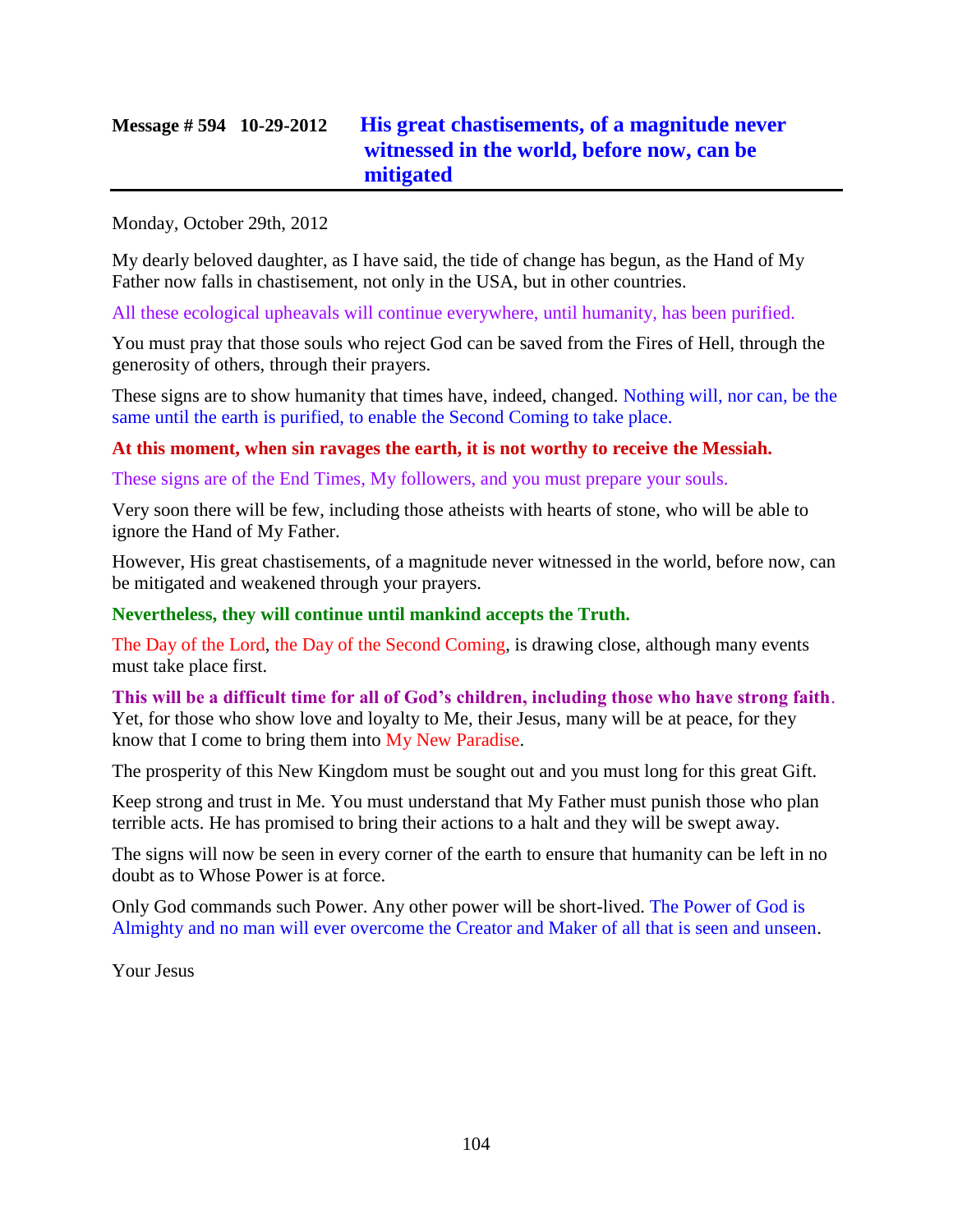## **Message # 595 10-30-2012 [At this time in the world, the mere mention of a](http://www.thewarningsecondcoming.com/at-this-time-in-the-world-the-mere-mention-of-a-belief-in-me-your-jesus-creates-embarrassment/)  [belief in Me, your Jesus, creates embarrassment](http://www.thewarningsecondcoming.com/at-this-time-in-the-world-the-mere-mention-of-a-belief-in-me-your-jesus-creates-embarrassment/)**

Tuesday, October 30th, 2012

My dearly beloved daughter, you must know, by now, that the suffering you endure, in My Name, will continue until the very last day of this Mission.

This is difficult for you to hear, but know this. This Mission is the most difficult of all the Missions, which came before you. You will be cast into the wilderness and you will feel isolated and lonely. Your voice will be ignored, but My Holy Word will touch the hearts of millions.

My Holy Will, will be heeded by you at all times, although you often feel that you will not be strong enough.

Your weakness is your strength, because of your trust in Me. Because of this, I will never desert you or leave you without the help of others. Yet, you will walk alone in this Mission. Your only companion will be Me. I conjoin our suffering as one.

You, My daughter, will always need My Graces of endurance. To endure this Mission, and proclaim My Holy Word to an ungrateful world, will not be easy. It will require a great sense of determination and courage.

**This applies to all of My disciples, including those who love Me, but who do not accept these Messages.**

#### **The obstacles you will face, at this part of the Mission will increase for all of you, My devoted Army.**

You must accept, with dignity, that when you follow Me, that you will suffer. Very few souls can handle the suffering, which affects everyone who aligns themselves with My Teachings.

#### **At this time in the world, the mere mention of a belief in Me, your Jesus, creates embarrassment.**

Not only does it cause you discomfort, when your allegiance to Me is declared in public; you will suffer because of Me.

**Remember, to suffer is a special grace**. It is very difficult to endure and many souls turn away from Me because of it. But you must remember this. When you suffer in My Name, I will hold you and pour over you My Graces. Despite your sufferings, this will bring you a peace of the soul.

Please, My daughter, never give up. Never feel abandoned for I Am even closer when you feel alone. I Am even closer to you during these times of torment. You must keep asking, for all the help you can, get by requesting My beloved Mother and all the saints to come to your aid.

Very soon you will accept that the increase in suffering is a direct result of the opposition to this Mission by the Evil One. He is extremely frightened because his battle is at an end. He hates you because of the souls, which are being saved through this Mission of salvation.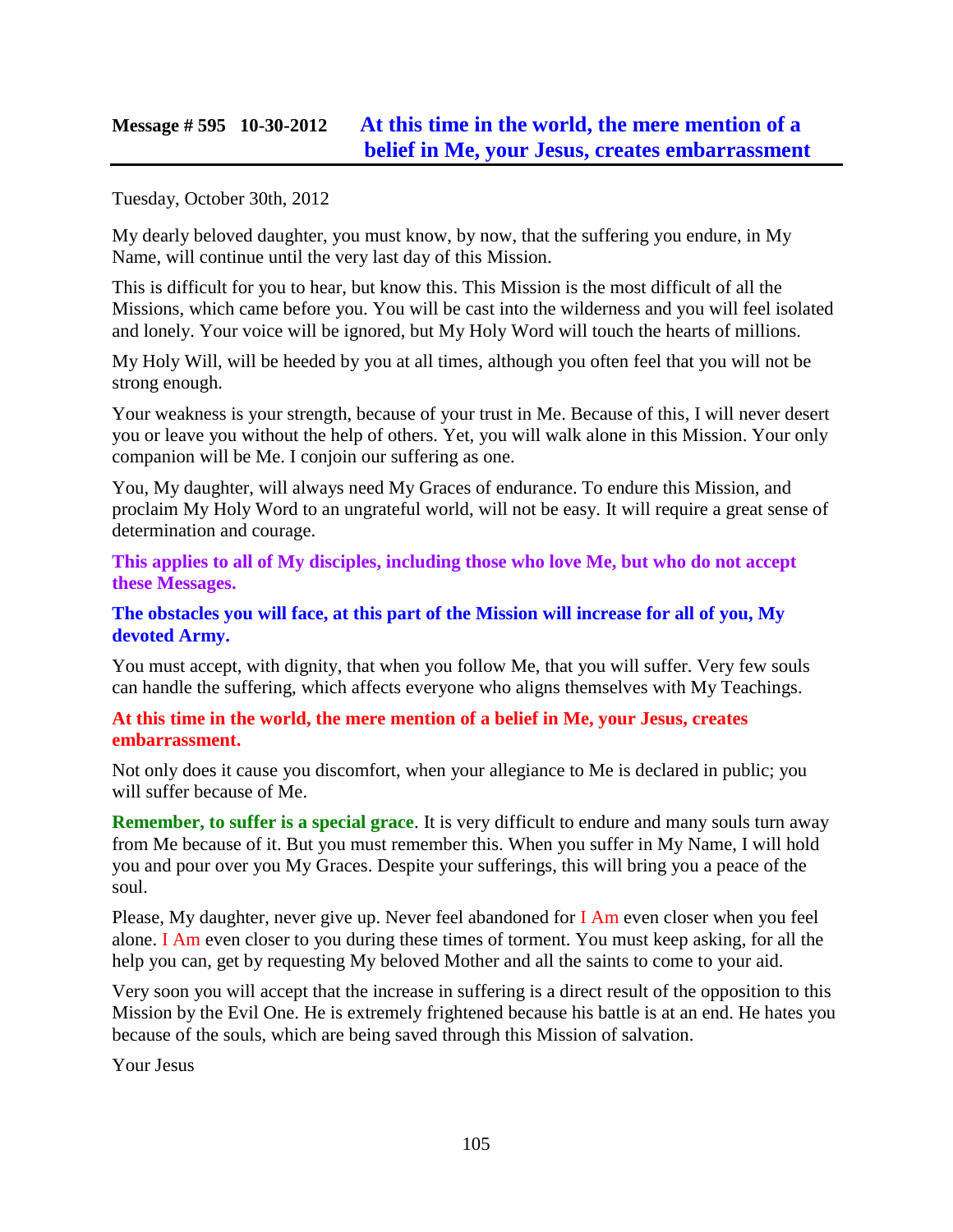### **Message # 596 11-01-2012 [You have been given the armor. Use it](http://www.thewarningsecondcoming.com/you-have-been-given-the-armour-use-it/)**

Thursday, November 1st, 2012

My dearly beloved daughter, you must now rise and gather united in love to prepare for the difficult times, which lie ahead.

You, My strong Army, are blessed, and you are protected with the Seal of My Father, the Seal of the Living God.

For everything, which will be thrown at you, on every side, remember that  $I$  Am with you.

Many events, including ecological upheavals, wars, the schism in My Church on earth, the dictatorships in each of your nations – bound as one, at its very core – will all take place at the same time.

So many disruptions will cause many tears and gnashing of teeth, but one thing will remain intact. That will be the Power of God and His Love for all of His children.

This battle will unfold before the world and you, My Army, must not tremble in fear. All is well in My Kingdom and your place is secured there. It's the others you must concern yourselves with now.

**You have been given the armor. Use it**. My Crusade Prayers will help mitigate much of the horror, caused by the sins of humanity. Please recite this prayer for the mitigation of chastisements.

#### **Crusade Prayer (83) for the Mitigation of Chastisements**

O dear Father, God the Most High, we, your poor children, prostrate ourselves before Your Glorious Throne in Heaven.

We beg You to rid the world of evil.

We implore Your Mercy for the souls of those who cause terrible hardships to Your children on earth.

Please forgive them.

Please remove the antichrist, as soon as he makes himself known.

We ask You, dear Lord, to mitigate Your Hand of chastisement.

Instead, we beg You to accept our prayers and our sufferings, to ease the suffering of Your children, at this time.

We trust You. We honor You.

We thank You for the great sacrifice you made when you sent Your only Son, Jesus Christ, to save us from sin.

We welcome Your Son, once again, as the Savior of humanity.

Please protect us. Keep us from harm. Help our families. Have Mercy on us. Amen.

You, My Army, are prepared in every way. All you must do is trust in Me. When you trust in Me completely, you will be able to surrender all your love, your suffering, your worries, and your pain over to Me, your Jesus. When this happens, you must then leave all in My Holy and Compassionate Hands.

Thank you for responding to My call. Your Jesus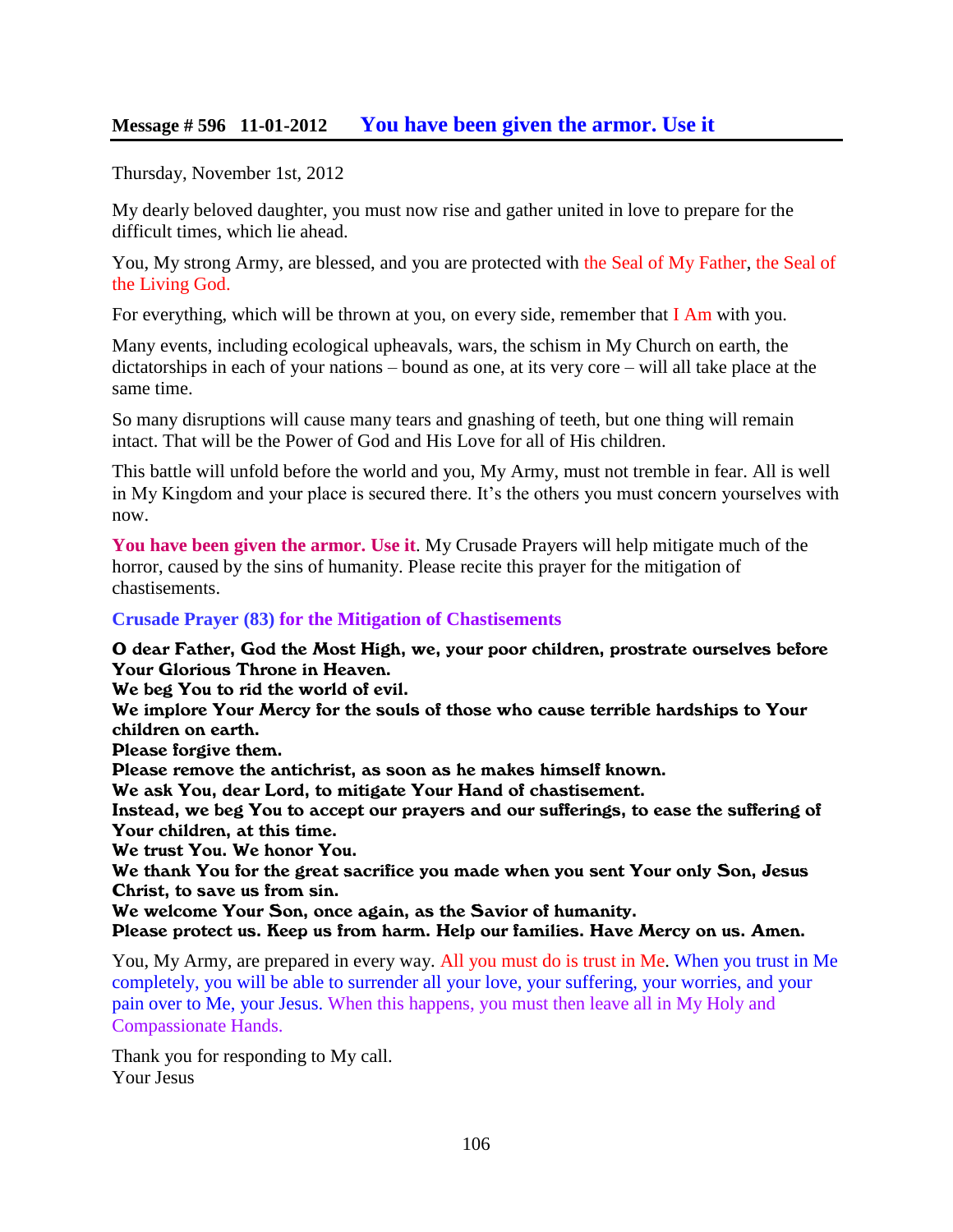### **Message # 597 11-02-2012 [Virgin Mary: Turn and ask my Son to guide](http://www.thewarningsecondcoming.com/virgin-mary-turn-and-ask-my-son-to-guide-you-towards-his-great-mercy/) you [towards His Great Mercy](http://www.thewarningsecondcoming.com/virgin-mary-turn-and-ask-my-son-to-guide-you-towards-his-great-mercy/)**

Friday, November 2nd, 2012

My child, the darkness, which falls over the world, will be seen in a number of ways.

Laws, introduced, which divide the family unit, will be testament to the influence of the Evil One in your governments.

The laws, introduced to condone abortion, breaks the Heart of my Father. No one has the right to interfere with the Creation of God, yet this is what humanity does, on a daily basis, without any sense of shame or guilt.

My child, you must pray hard for the redemption of humanity, for very soon, they will be divided into two halves; those faithful to God, and those who reject Him. Brother will be separated from brother, neighborhoods divided, and families will be split into two halves. This time has been foretold.

To ensure that God can save as many souls as possible, He will give them many opportunities to turn back to Him.

Pray now, for your families, your friends and neighbors before the final divide evolves. Then the day for my Son's Second Coming will be close.

You, my children, are so confused. This confusion, and emptiness of soul, is caused by a lack of belief in God. No soul can survive without the Love of God in their hearts.

They are like empty vessels floating in the sea with no idea of their final destination. They float aimlessly in a wide void where nothing satisfies; where nothing in the world can bring them true peace.

Turn and ask my Son to guide you towards His Great Mercy and He will bring you the peace you strive for. All you need do is to ask.

Ask me, your beloved Mother, to take you to my Son. I will guide you and protect you always, every step of the way.

Your beloved Mother

Queen of Peace Mother of Salvation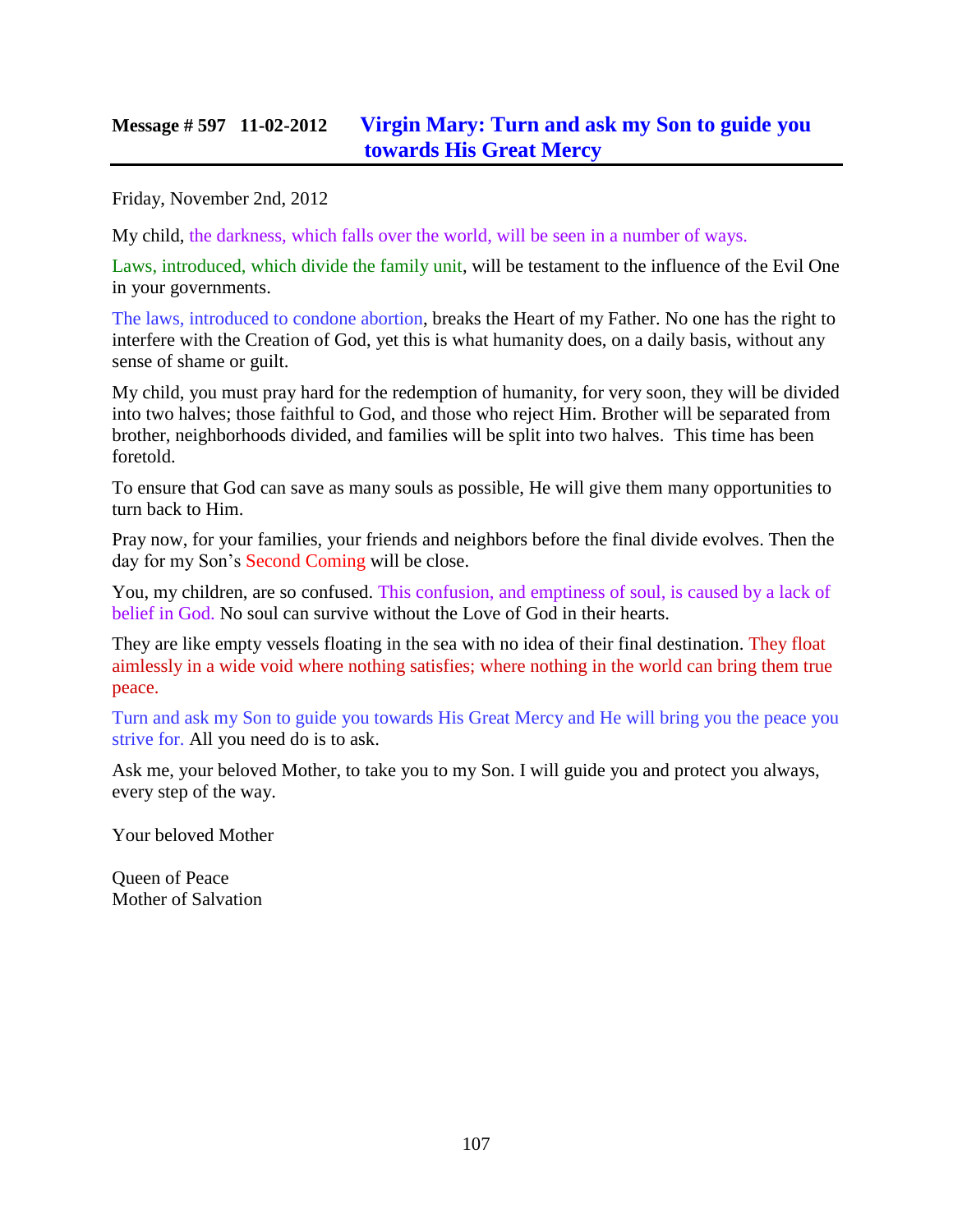## **Message # 598 11-03-2012 [Soon sin will be no more. The scourge of sin will be](http://www.thewarningsecondcoming.com/soon-sin-will-be-no-more-the-scourge-of-sin-will-be-a-thing-of-the-past/)  [a thing of the past](http://www.thewarningsecondcoming.com/soon-sin-will-be-no-more-the-scourge-of-sin-will-be-a-thing-of-the-past/)**

Saturday, November 3rd, 2012

My dearly beloved daughter, when souls fall away from Me, and when they succumb to sin, they must never fear Me.

As soon as you sin, My beloved followers, you must immediately turn to Me.

Never be ashamed or embarrassed to come running to Me after you commit a sin. This is the only way in which you can gain the strength to walk with Me again.

If you don't turn to Me, and instead avoid Me, you will be weakened even further, and you will leave yourself exposed to the temptations placed before you, every day, by the Evil One.

Sin is something every child is born with. Original sin must be eradicated, through the Sacrament of Baptism. Even then, souls will still be tempted for as long as humanity remains under the reign of Satan.

To free yourselves from sin is simple. Firstly you will know, in your heart, when you have committed sin. Many people in the world today dismiss sin as being of no consequence. Yet, if people were to openly admit how they feel after they sin, you would find that their inner peace has been torn in two.

Sin is felt by most souls until they become so darkened that only sin will satisfy their lust. This is why you must seek the forgiveness of God, each time you sin. If you don't, then sin will fester within you and you will find it more difficult to resist temptation.

When you feel remorse in your hearts, call on Me, your beloved Jesus, to help you.

No sin cannot be forgiven, except, for the sin of blasphemy against the Holy Spirit. Always call Me to your aid, no matter how ashamed you are, because of the sins you commit.

My heart goes out to all of God's children. **You are His precious creation and He loves you all despite your sins**. Fight sin by seeking redemption, every single time you sin.

Soon sin will be no more. The scourge of sin will be a thing of the past.

Your Jesus

# **Message # 599 11-04-2012 [The road to My eternal kingdom is riddled with](http://www.thewarningsecondcoming.com/the-road-to-my-eternal-kingdom-is-riddled-with-sharp-stones-and-boulders/)  [sharp stones and boulders](http://www.thewarningsecondcoming.com/the-road-to-my-eternal-kingdom-is-riddled-with-sharp-stones-and-boulders/)**

Sunday, November 4th, 2012

My dearly beloved daughter, let no man ever think that he can remain strong in his faith, without having to fight for the right.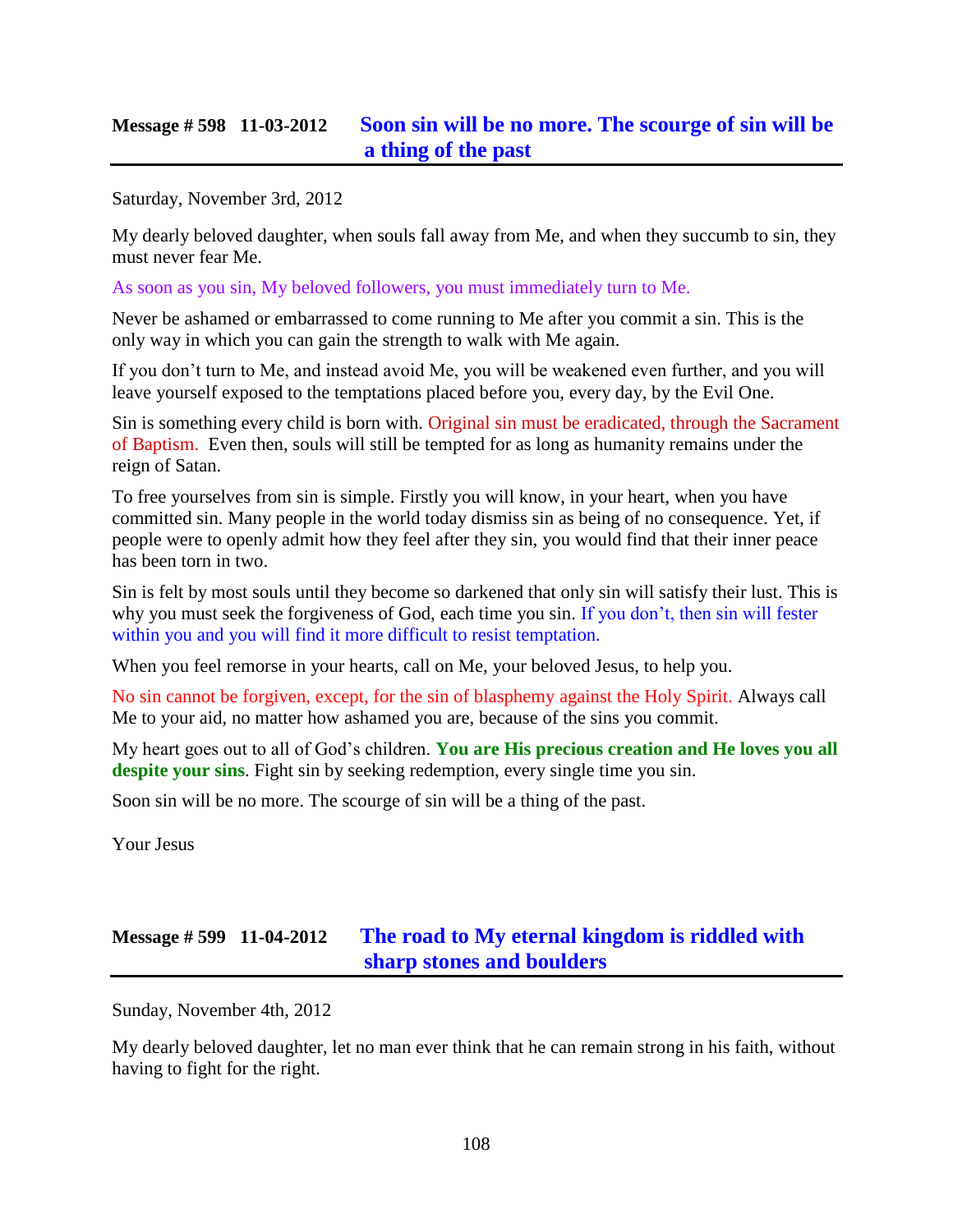There are many obstacles, which block your faith in God, and only those who persevere in prayer can keep the flame of their love for God alight in their souls.

The road to My eternal kingdom is riddled with sharp stones and boulders. It is akin to walking barefoot, for miles, where you experience every cut, every sharp pain, and where you will trip up for every step you take. This is why many, well-intentional souls, fall by the roadside, because the journey is so arduous.

## **When you follow Me your journey will always be painful. It will never be easy until you say: "Jesus take my pain, heal me and take my cross".**

Only then will you find it easier to follow My journey to My Glorious Kingdom.

**The Crucifixion will be experienced, every single stage now, by all who love God – right up to the last day.**

In the lead up to My Second Coming, Christians and all those who love My Father, God the Most High, will have to endure the suffering of My Passion.

## **It will start with the accusations that God does not exist**.

## **I was denounced, as the Son of God. This time, God the Most High will be rejected.**

All those believers will be scourged and persecuted, as the pagan laws, of times gone by, will be introduced. Yet, many people, who do not know the ways of the Lord, will not heed such wickedness, so caught up will they be in their pursuit of personal pleasures.

Then there will be the punishments meted out to those who dare to show allegiance to the one True God in public. They will not be tolerated and will have to hide in order to honor My Father.

The daily Sacrifices, the Masses, will eventually cease, as foretold, because the False Prophet will declare that a new form of Mass be held, and the old format will no longer be relevant, he will say.

My Presence in the Holy Eucharist will be banished and the Food of Life will no longer feed God's children. And then will come down the Hand of God on the heathen who dare to say they speak in God's Name. Their allegiance to the Beast will influence many and they will lead those who are misled into the prison of darkness.

The divisions will increase, until, finally, they, all God's children, will have to make the choice. They will either follow the false illusion, presented by the False Prophet, who will say that he speaks in the Name of God, or they will follow the Truth.

Never believe that you will be strong enough to withstand this pressure from those false priests who will represent the Beast. Their influence will be great. Without My help, you will be tempted to turn your back on My Teachings.

Wake up before these times come about. Call to Me every day for My help.

Your Jesus